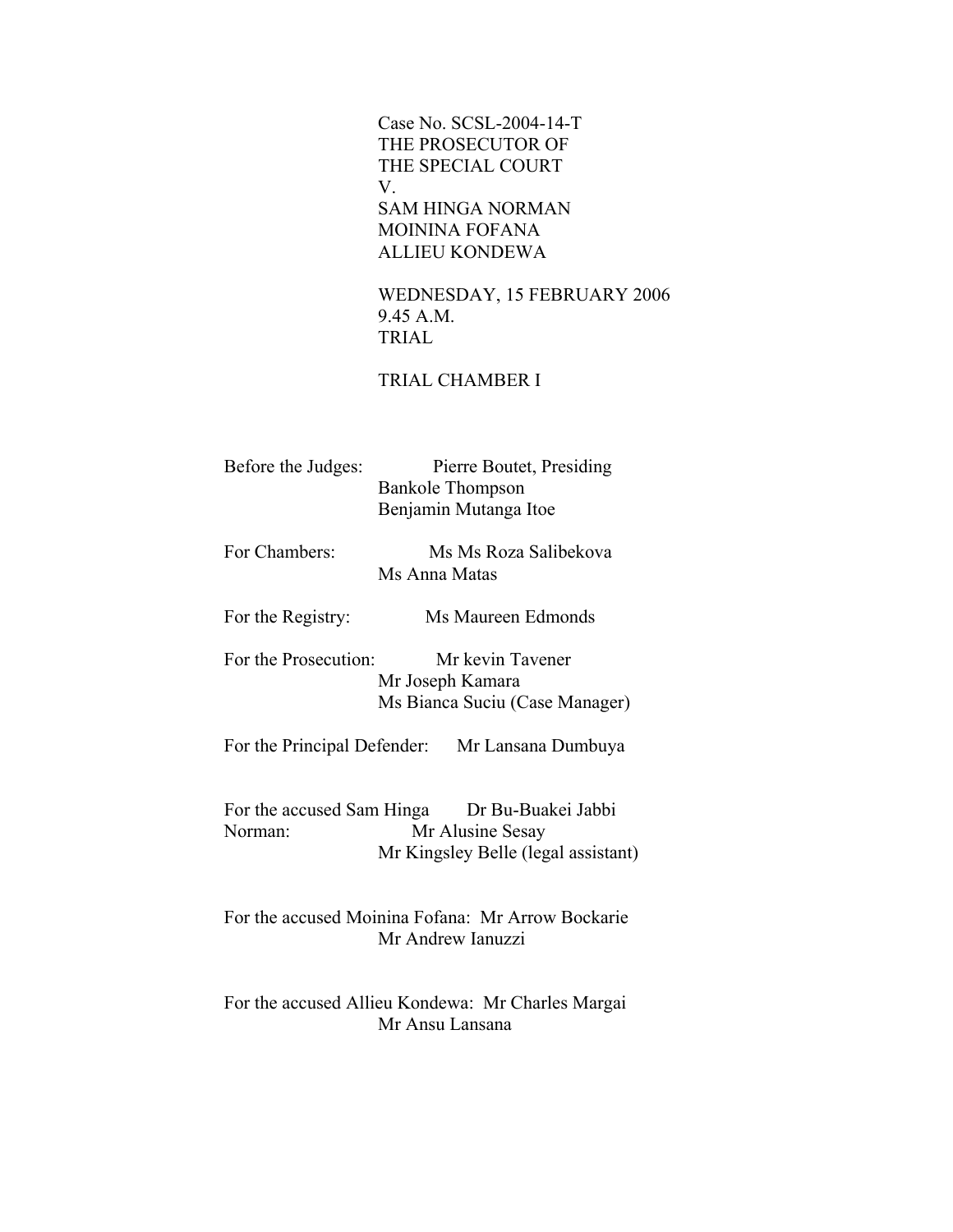- 2 Wednesday, 15 February 2006
- 3 [Open session]
- 4 [The accused present]
- 5 [Upon commencing at 9.45 a.m.]
- 6 WITNESS: ALBERT JOE EDWARD DEMBY [Continued]
- 7 PRESIDING JUDGE: Good morning. Good morning, Mr Witness.
- 8 THE WITNESS: Good morning, Your Lordship.
- 9 PRESIDING JUDGE: Dr Jabbi.
- 10 MR JABBI: Yes, My Lord.
- 11 PRESIDING JUDGE: Yesterday when we adjourned you were on
- 12 your feet to make an application or you were making comments and
- 13 I said we should hear those comments first thing in the morning.
- 14 So back to you.
- 15 MR JABBI: My Lords, it is in connection with our
- 16 application to interpose General Richards as a witness who is
- 17 designed to testify on the 21st and 22nd of February. My Lords,
- 18 as I explained earlier on, his coming early has been necessitated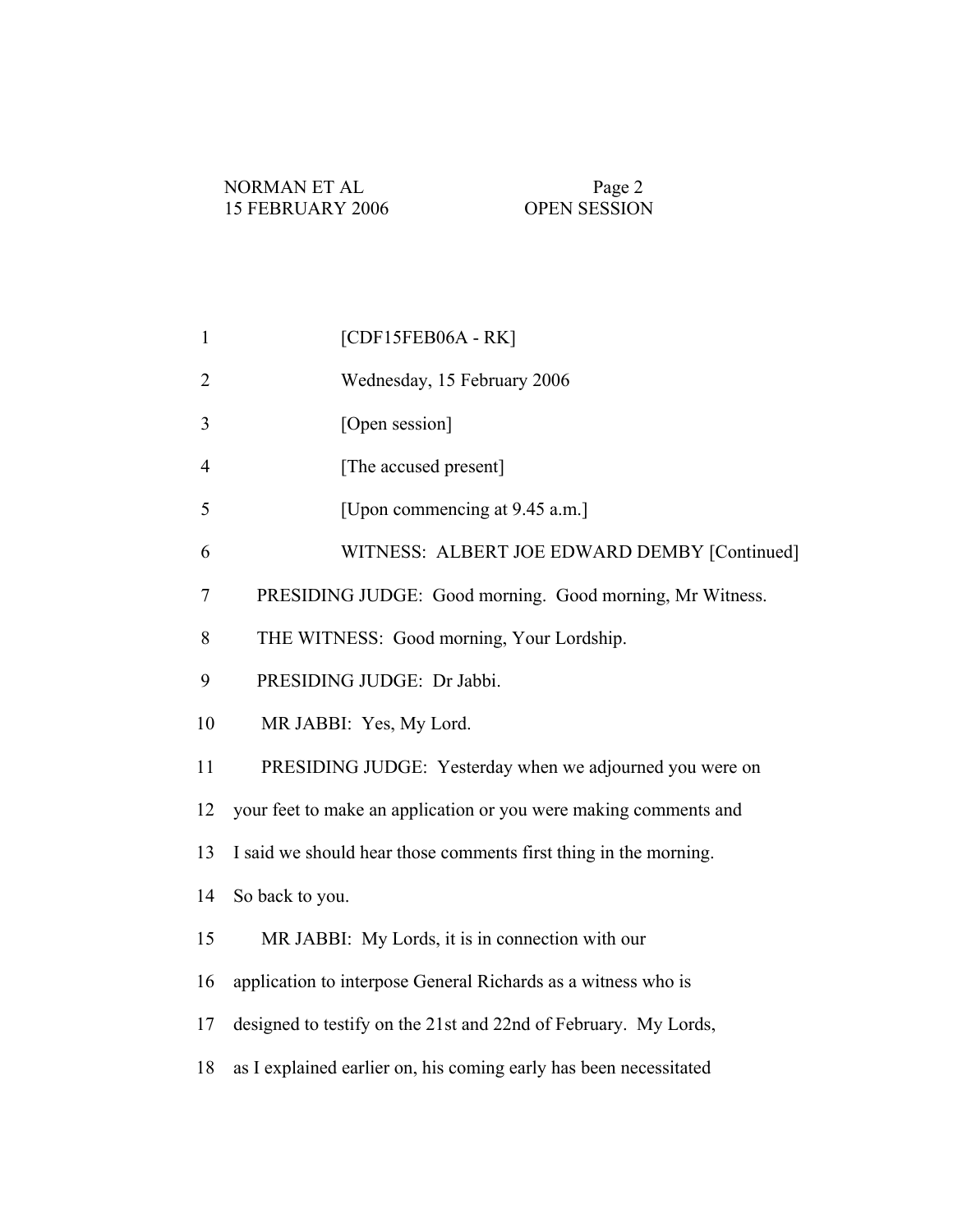| 19 | by his commitments in Afghanistan where he has just been        |
|----|-----------------------------------------------------------------|
| 20 | appointed commander of the NATO forces there. By that programme |
| 21 | his availability here is likely to be delayed by several months |
| 22 | if he is not able to come earlier. It is he himself who has     |
| 23 | proposed those dates; a very tight schedule. He comes on the    |
| 24 | 20th and he is required to return on the 22nd.                  |
| 25 | My Lords, we have spoken to our colleagues on the other         |
| 26 | side, the Prosecution, and I believe they have no objection to  |
| 27 | it. We have amplified the summary of his anticipated evidence   |
| 28 | for the benefit of the Prosecution, My Lord.                    |
| 29 | PRESIDING JUDGE: This is just for greater certainty here.       |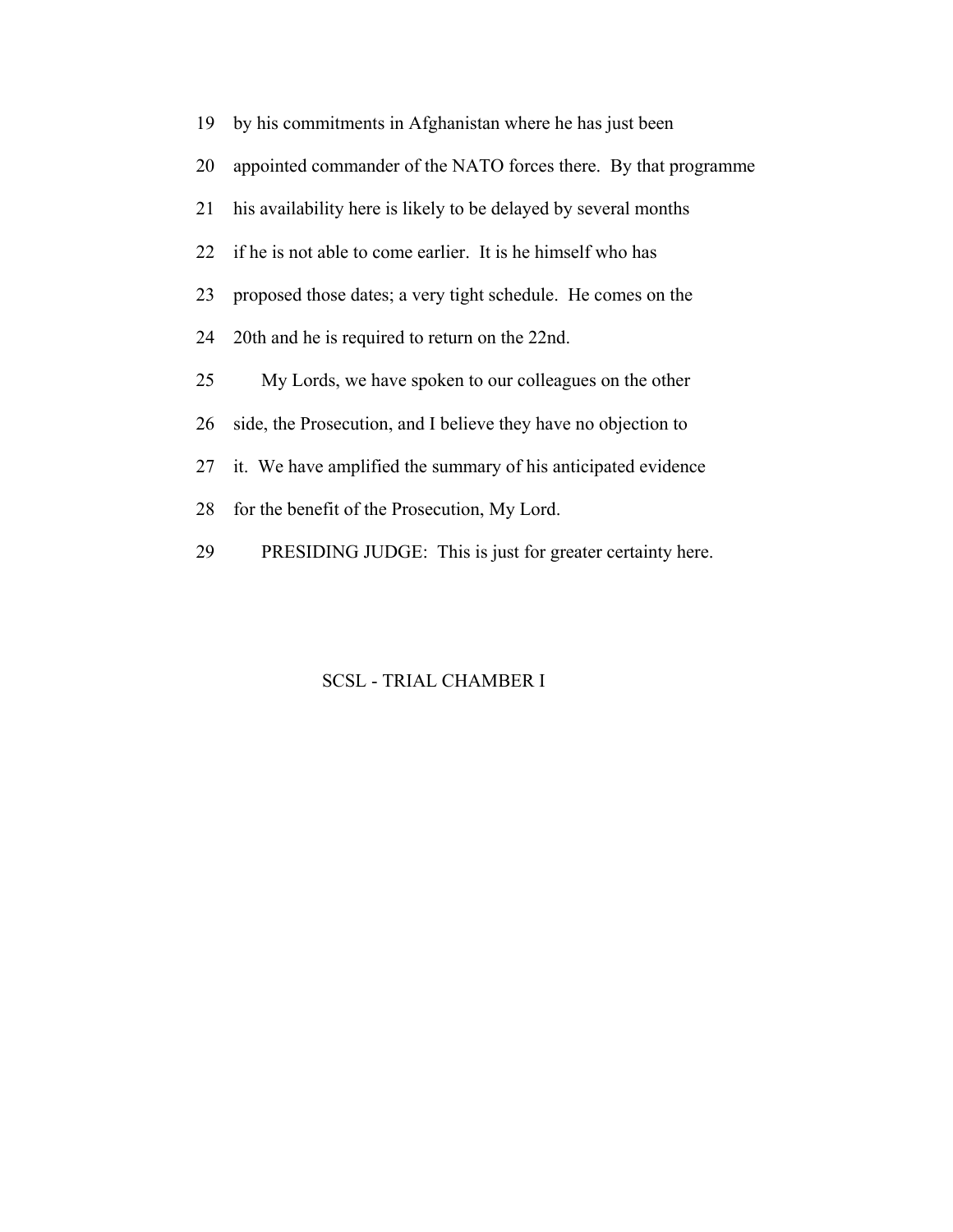- 1 This is a witness that was not on the witness list for the first
- 2 16 witnesses.
- 3 MR JABBI: Yes, My Lord.
- 4 PRESIDING JUDGE: In other words, he was not on the list of
- 5 witnesses that you intended to call at this session.
- 6 MR JABBI: At this session, no, My Lord.
- 7 PRESIDING JUDGE: But I know, looking at your defence
- 8 witness and exhibit list that you filed with the Court, that he
- 9 is listed there as number 8 on the list, if this is the same
- 10 person we're talking about.
- 11 MR JABBI: That's him, My Lords.
- 12 PRESIDING JUDGE: General David Richards, British Army.
- 13 MR JABBI: Yes, My Lord.
- 14 PRESIDING JUDGE: And you have indicated there five hours,
- 15 his evidence to be of a duration of approximately five hours. Is
- 16 this, in your estimate, his complete evidence; that is in chief
- 17 and cross-examination?
- 18 MR JABBI: That is our anticipation. We expect to take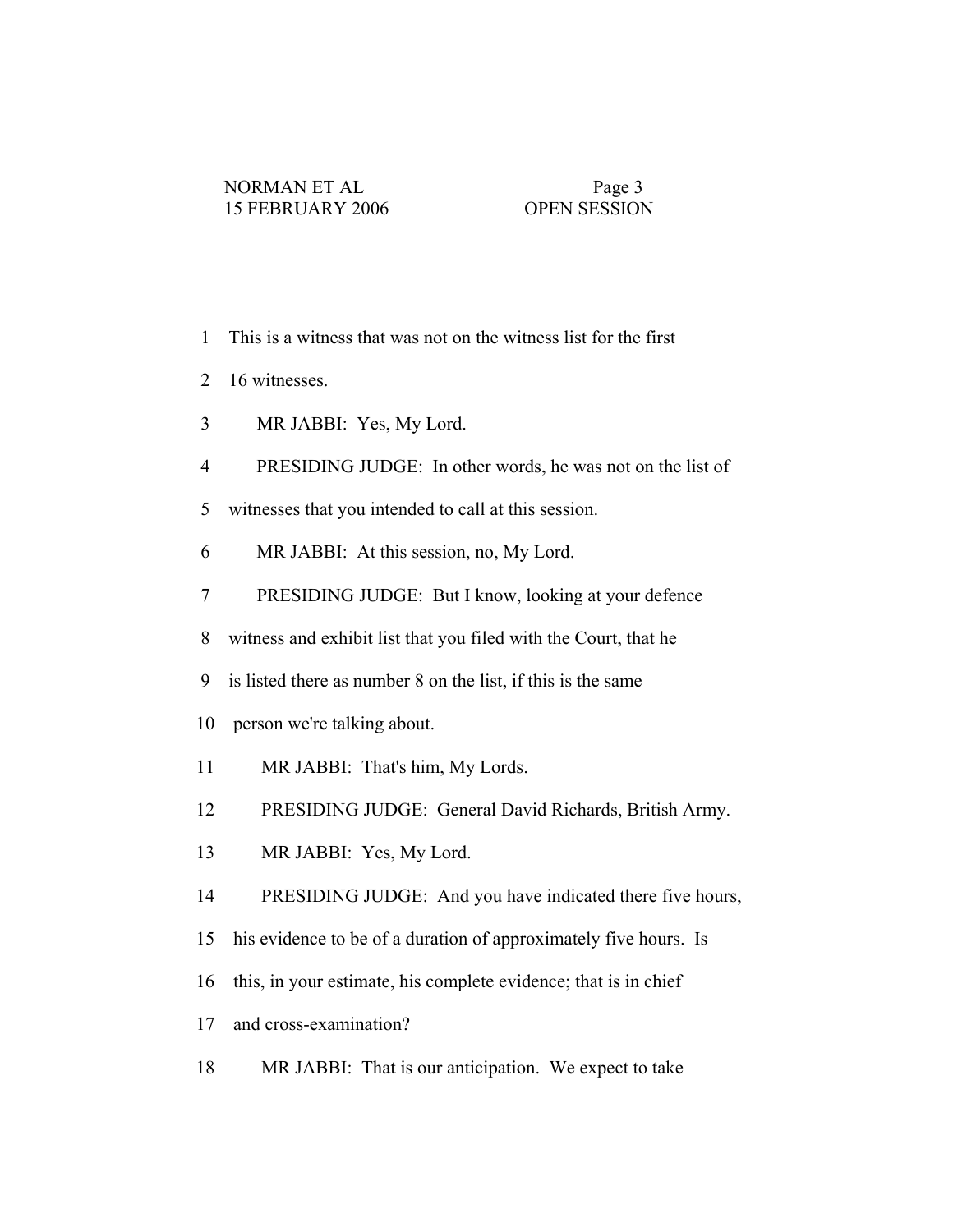- 19 less than half that time ourselves and we are hoping that the
- 20 Prosecution will see no need to take more time.
- 21 PRESIDING JUDGE: Very well. So the dates you are
- 22 proposing are?
- 23 MR JABBI: The 21st and possibly 22nd, part of 22nd.
- 24 PRESIDING JUDGE: Thank you. I know, Mr Bockarie, you have
- 25 indicated you have no objection to that.
- 26 MR BOCKARIE: Yes, indeed.
- 27 PRESIDING JUDGE: And also Mr Margai for the third accused.
- 28 MR MARGAI: Yes, My Lords.
- 29 PRESIDING JUDGE: Mr Prosecutor, it is for you now.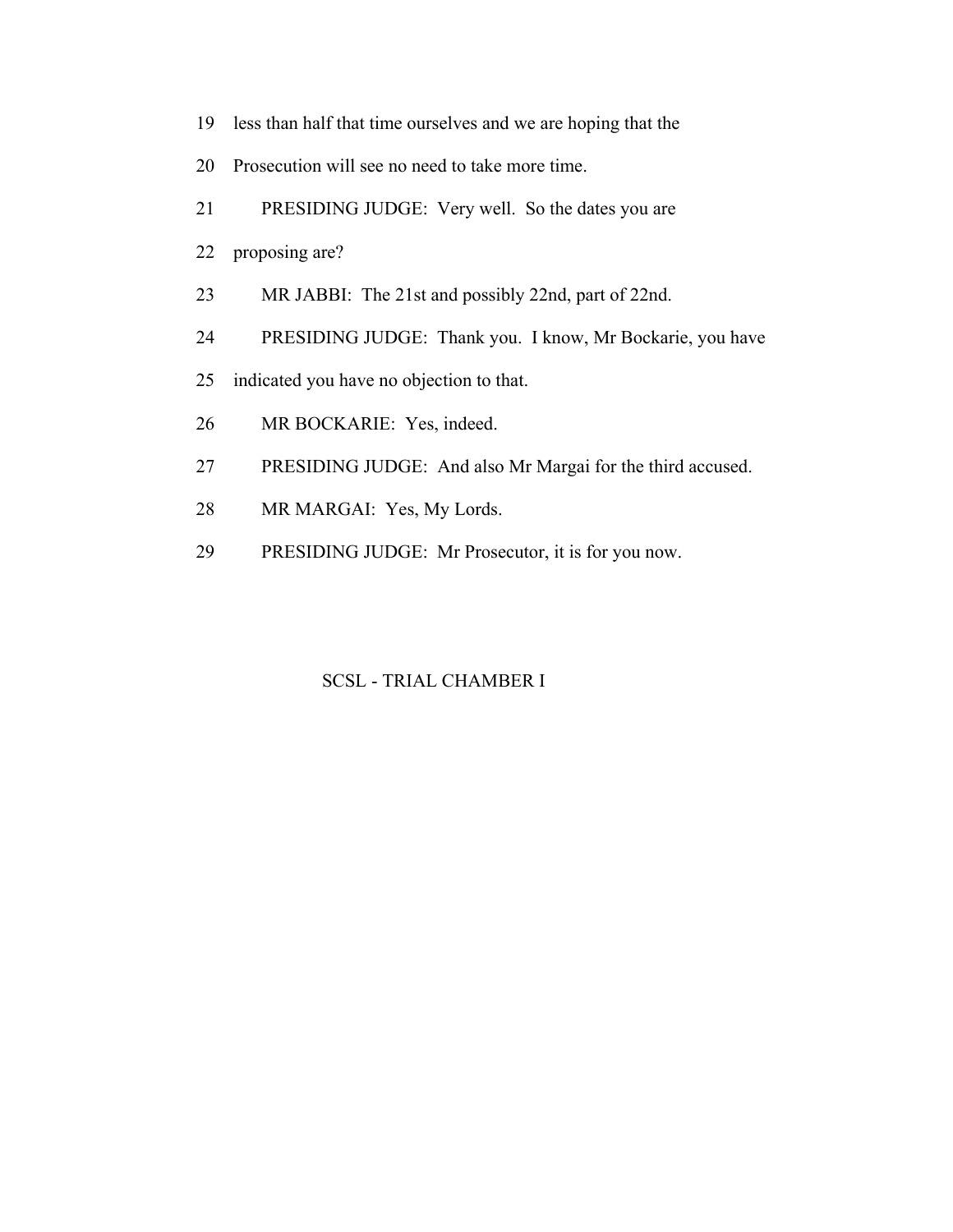| $\mathbf{1}$             | MR TAVENER: Thank you. In light of the circumstances, the         |
|--------------------------|-------------------------------------------------------------------|
| $\overline{2}$           | Prosecution do not object to this witness being interposed. We    |
| 3                        | now have, I think, in excess of 12 lines, maybe 15 lines,         |
| $\overline{4}$           | explaining this man's evidence which will take five hours. But    |
| 5                        | due to the circumstances, the Prosecution does not oppose this    |
| 6                        | application. In the future, however - I know we have said this    |
| $\overline{\mathcal{L}}$ | before - we would be grateful for more notice and more            |
| 8                        | information.                                                      |
| 9                        | PRESIDING JUDGE: Indeed. This is for the proper                   |
| 10                       | administration of the procedure as well. It is of importance      |
| 11                       | that everybody knows ahead of time what is coming and at least it |
| 12                       | will avoid unnecessary delays if you are informed and other       |
| 13                       | parties are informed as well of possible changes. But I take it   |
| 14                       | this one came as more or less a surprise on everybody. The        |
| 15                       | agenda of this witness is being dictated by other facts.          |
| 16                       | MR TAVENER: We accept that, Your Honour.                          |
| 17                       | PRESIDING JUDGE: We thank you very much. So, Dr Jabbi,            |
| 18                       | you are satisfied with that as well?                              |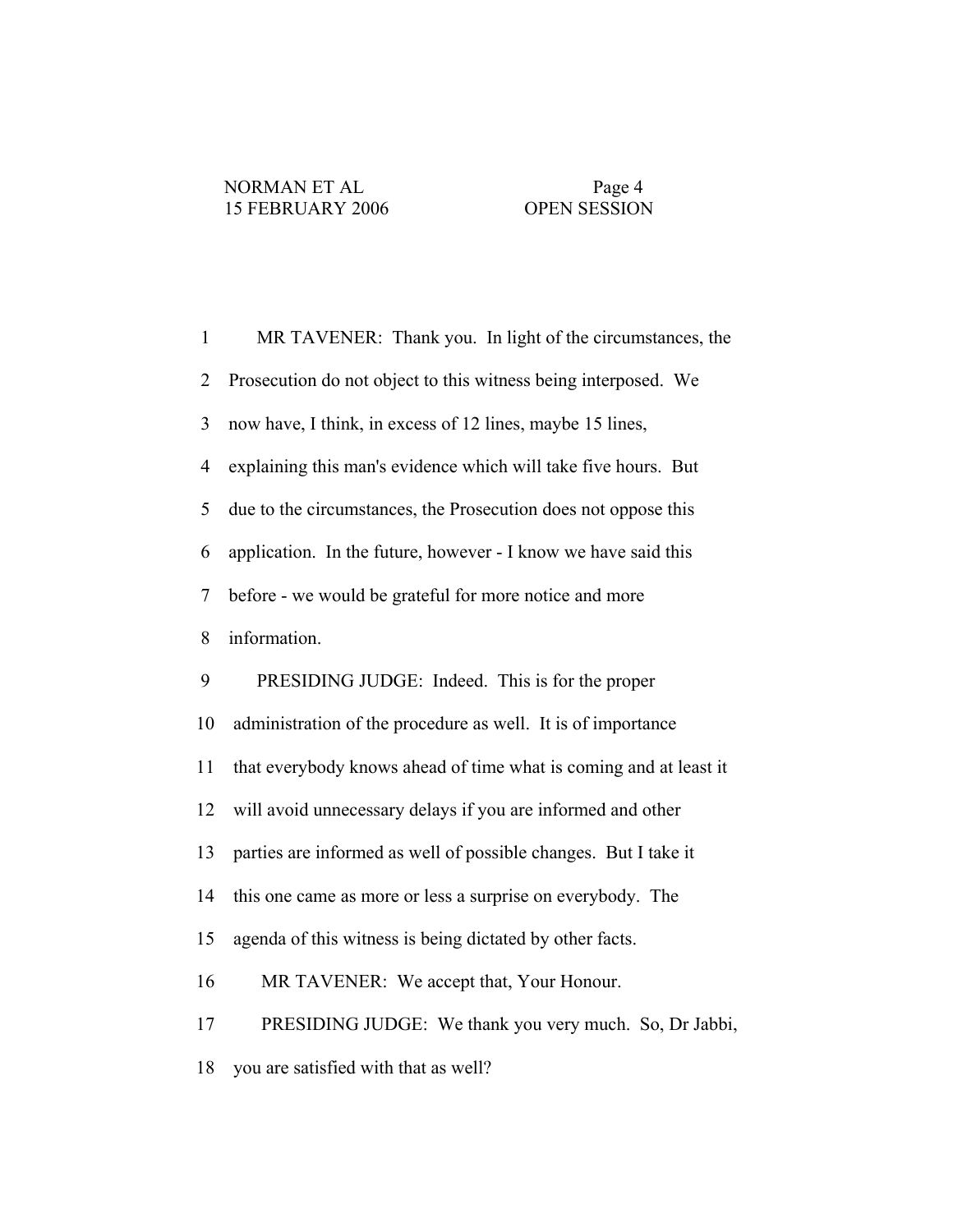- 19 MR JABBI: Yes, My Lord.
- 20 PRESIDING JUDGE: Now, whether or not it will be 21/22
- 21 remains to be seen, as such. We will not stop a witness's
- 22 evidence to insert this witness. So it has to come at the end of
- 23 the evidence of another witness, whoever it may be. Obviously we
- 24 will finish the evidence of Dr Demby. He is now in
- 25 cross-examination by the Prosecution.
- 26 MR JABBI: Yes, My Lord.
- 27 PRESIDING JUDGE: 21/22 is next week. Presumably you have
- 28 a witness in between the end of the evidence of Dr Demby and this
- 29 next witness.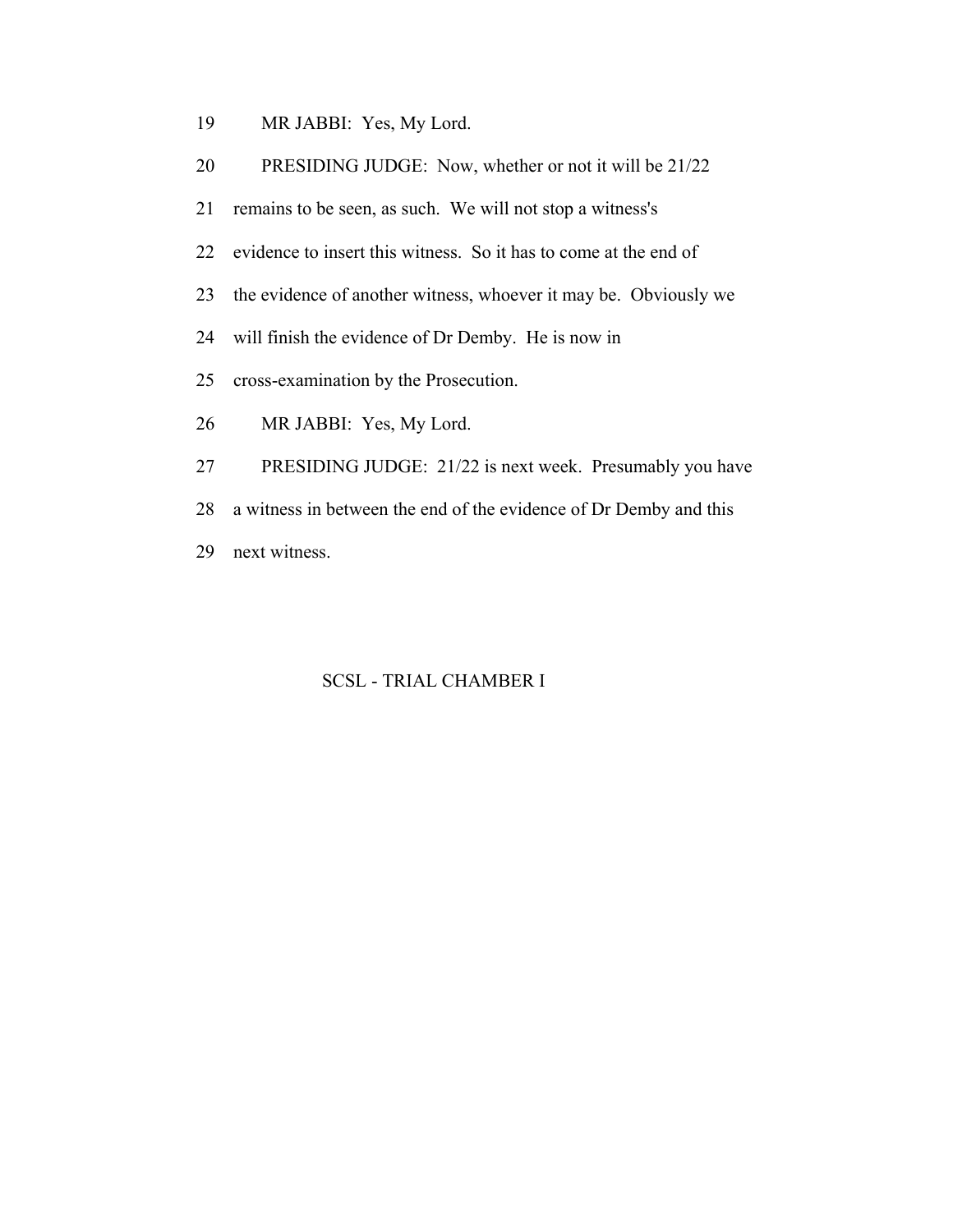- 1 MR JABBI: Yes, My Lord.
- 2 PRESIDING JUDGE: Who is that next witness?
- 3 MR JABBI: The witness after the present witness will be
- 4 MT Collier.
- 5 PRESIDING JUDGE: Is he the one listed as being the next 6 witness?
- 7 MR JABBI: Yes, My Lord.
- 8 PRESIDING JUDGE: That witness is expected to be of how
- 9 much duration?
- 10 MR JABBI: We believe -- if the present witness finishes
- 11 today, we believe MT Collier will not go beyond Friday.
- 12 PRESIDING JUDGE: All-inclusive?
- 13 MR JABBI: All-inclusive, My Lord.
- 14 PRESIDING JUDGE: Very well.
- 15 MR JABBI: Thank you.
- 16 PRESIDING JUDGE: So we will accept to change the order of
- 17 presentation of witnesses to have this witness, General Richards,
- 18 being heard next week, at the most convenient time next week.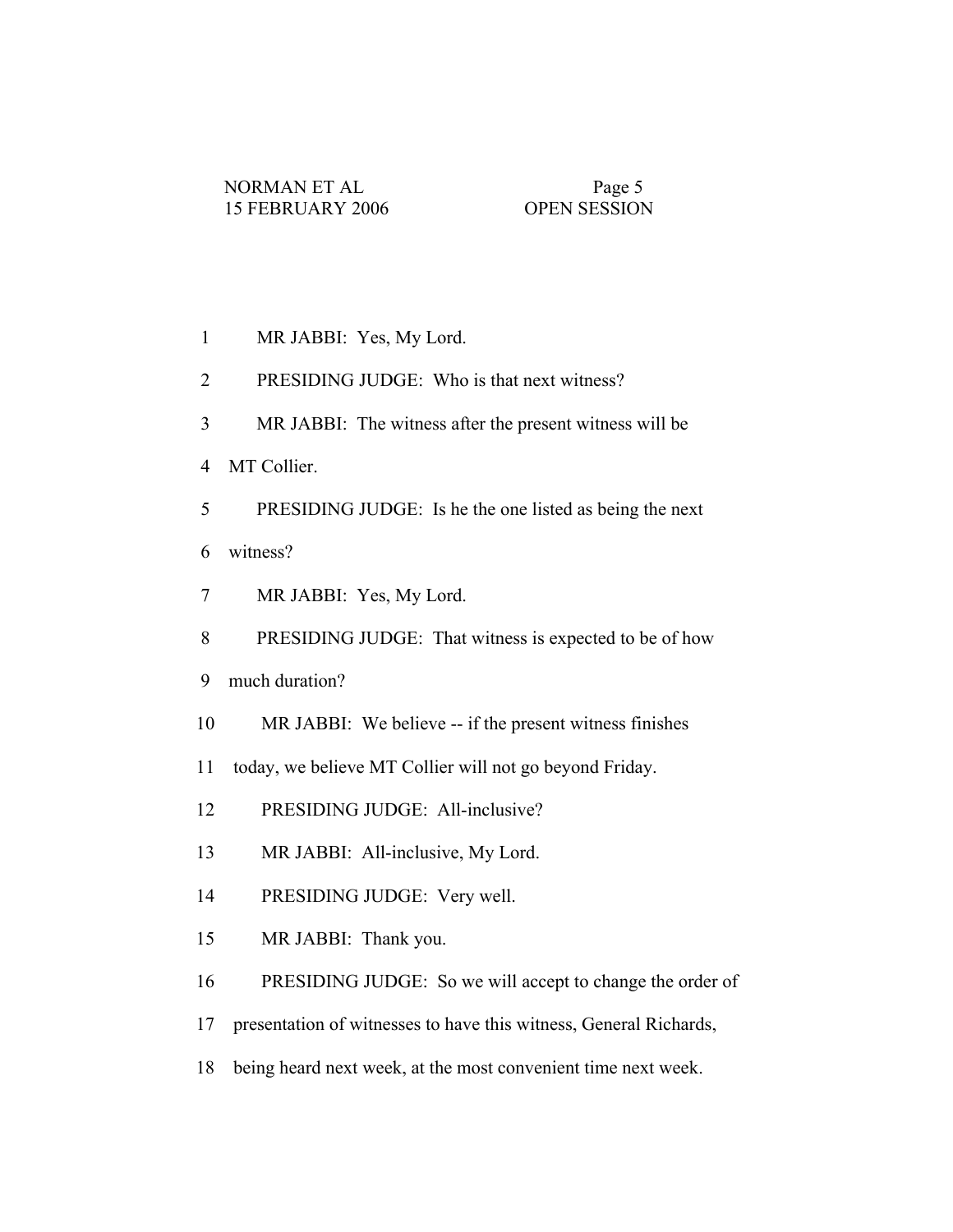| 19 | Whether it will be 21/22, we don't know. We will have to see how |
|----|------------------------------------------------------------------|
| 20 | the work is in progress at that time. As I say, you have to      |
| 21 | organise your agenda so ensure that it will coincide with his    |
| 22 | evidence to be given.                                            |
| 23 | MR JABBI: Thank you very much, we will endeavour to do so.       |
| 24 | MR TAVENER: Thank you, Your Honour. I expect we will             |
| 25 | complete MT Collier and move on to the next witness before the   |
| 26 | General is available. Just so my friend is aware.                |
| 27 | PRESIDING JUDGE: We would appreciate very much that we           |
| 28 | move a little bit faster. And this is not a negative comment to  |
| 29 | you, as such, it is just an overall comment.                     |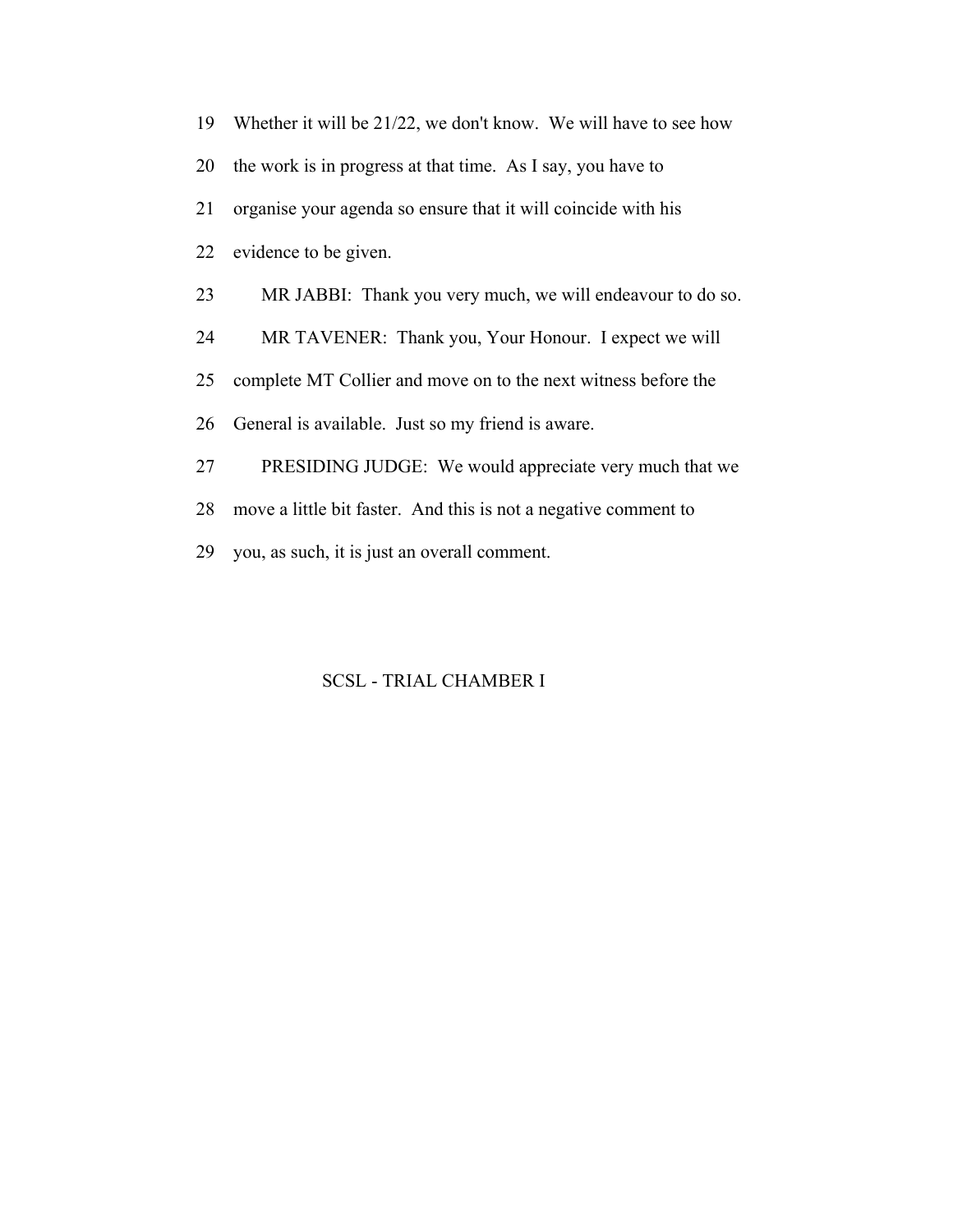1 MR TAVENER: Thank you.

 2 JUDGE ITOE: Who, of course, would be the next witness 3 after Collier? Because if Collier has to come before the 4 General, we need to have an idea so the Prosecution knows where 5 it stands when we are done with Collier, you know, on Friday. 6 PRESIDING JUDGE: On your list you have Arthur Koroma as 7 being the next witness after MT Collier. Is that still what you 8 are proposing to do? 9 MR JABBI: My Lords, the testimony of Arthur Koroma is 10 likely dependent on a decision in respect of our application for 11 additional witness and exhibits. And if, by the time he is 12 supposed to testify, a decision on that is not forthcoming, we 13 will be seeking your leave to apply to defer his evidence. 14 Besides, My Lords, he is likely to be a slightly longer witness, 15 who may not be contained within a day. And if he were to start 16 before the General, it is unlikely that he will have finished by 17 the 21st. So, My Lords, by Friday we will have been able to 18 assess it all and determine whether he should come before the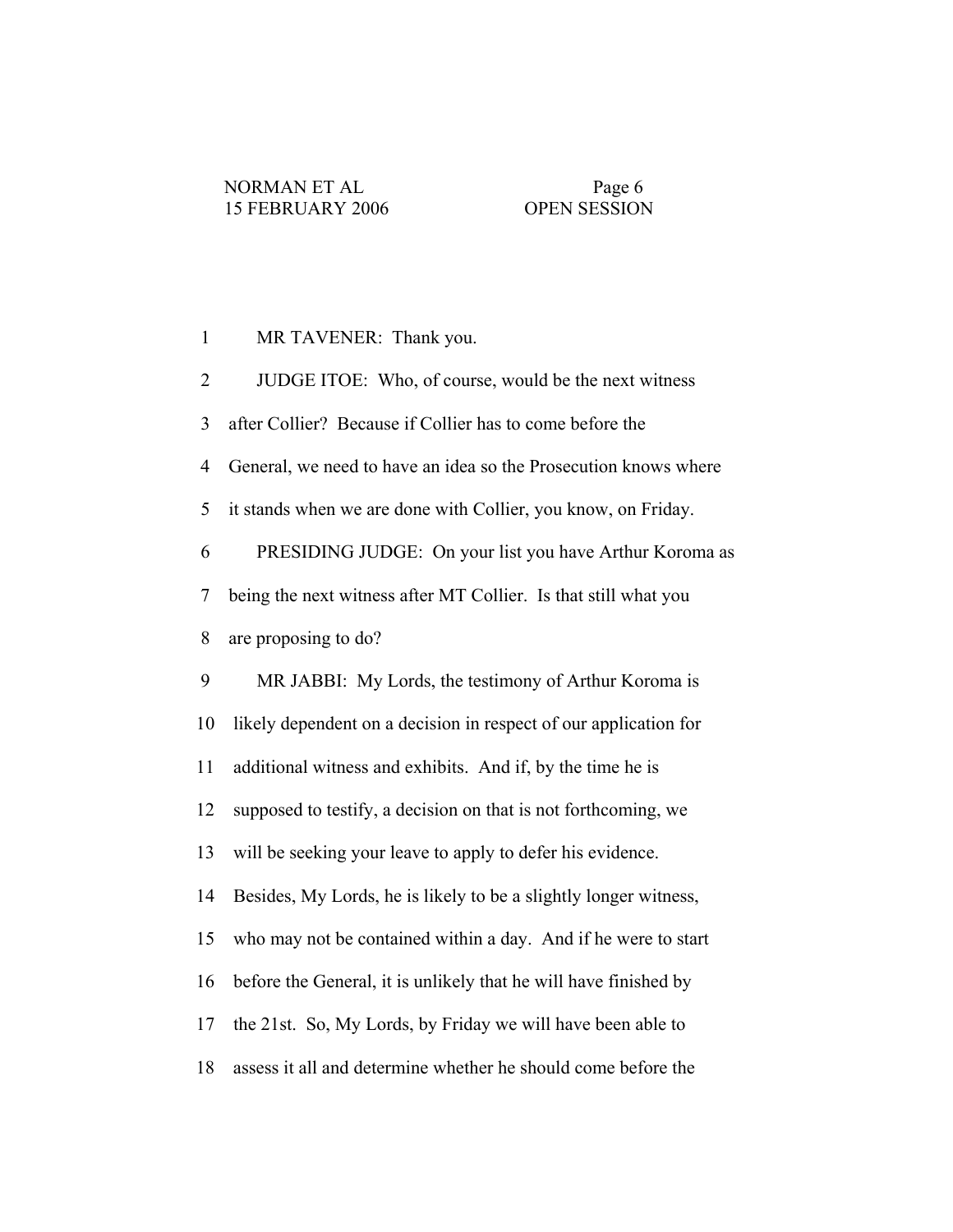19 General or not. So we will probably still apply, My Lords, to 20 interpose another witness who is likely to be shorter if we need 21 to bring another witness after Collier and before the General. 22 PRESIDING JUDGE: If you intend to do that, I can only 23 suggest again that you consult with your colleagues and the 24 Prosecution, because you are asking for changes now that appear 25 to be much more substantial than one witness, because the whole 26 order of witnesses that you filed does not seem to match any 27 more. Certainly we will not be prepared to just stand by and 28 wait until the General arrives sometime next week. So by the end 29 of the evidence of Collier you need to have a witness who will be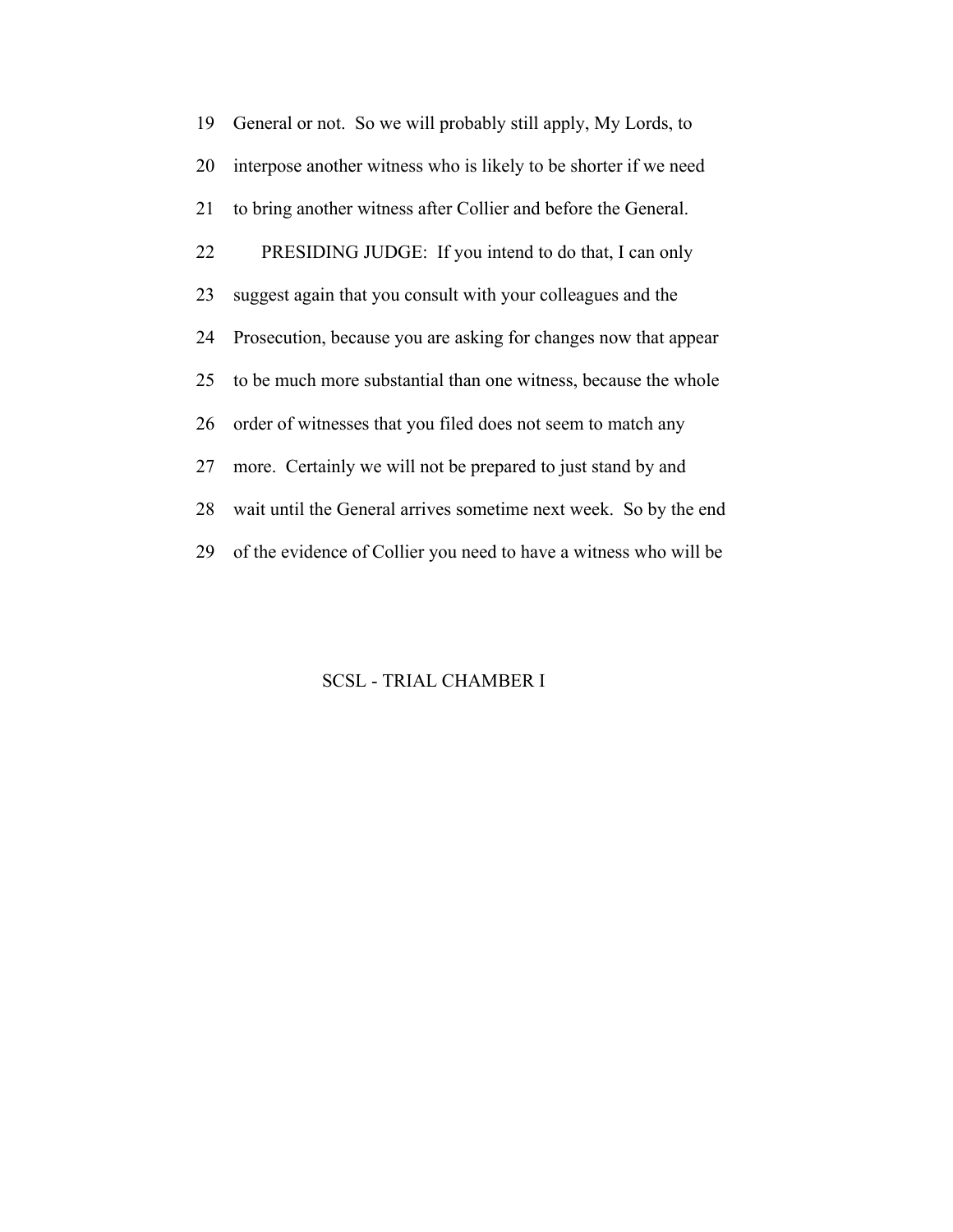- 1 there to go ahead at that time.
- 2 MR JABBI: We will have a witness, My Lord, but perhaps a
- 3 shorter one than Koroma.
- 4 PRESIDING JUDGE: Thank you.
- 5 JUDGE ITOE: Please be kind enough to communicate the name
- 6 of this witness to the Prosecution well in advance.
- 7 MR JABBI: Yes, My Lord.
- 8 JUDGE ITOE: By today. It is good to make your strategies
- 9 and let them know by today.
- 10 MR JABBI: We will do that, My Lord. Thank you very much,
- 11 My Lord.
- 12 MR TAVENER: Yes, thank you, Your Honour. If we knew the
- 13 order two in advance, that would be useful. At the moment we are
- 14 running on one in advance.
- 15 PRESIDING JUDGE: You are entitled to presume that what is
- 16 coming next is what has been on the witness list. It is a fair
- 17 assumption. If there are changes, we can only ask that proper
- 18 notifications in due time be given.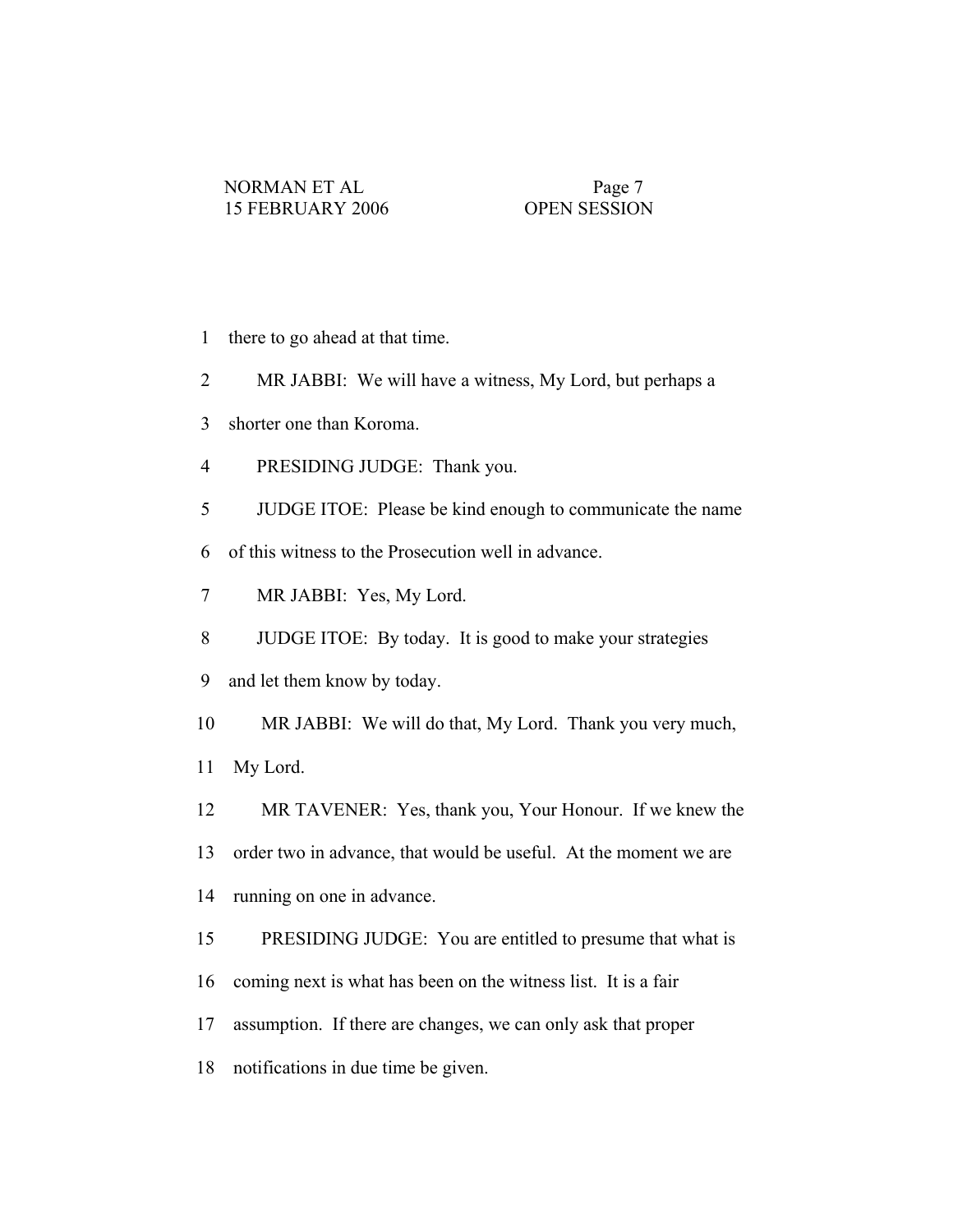- 19 MR TAVENER: Thank you, Your Honour.
- 20 PRESIDING JUDGE: Yes.
- 21 CROSS-EXAMINED BY MR TAVENER:
- 22 MR TAVENER:
- 23 Q. Good morning, Mr Demby.
- 24 A. Good morning.
- 25 Q. I want to ask you initially some history about the history
- 26 of the Kamajors. I want to clarify a few points that you've
- 27 raised during your testimony.
- 28 A. Yes.
- 29 Q. As I understand it, you described the traditional hunter in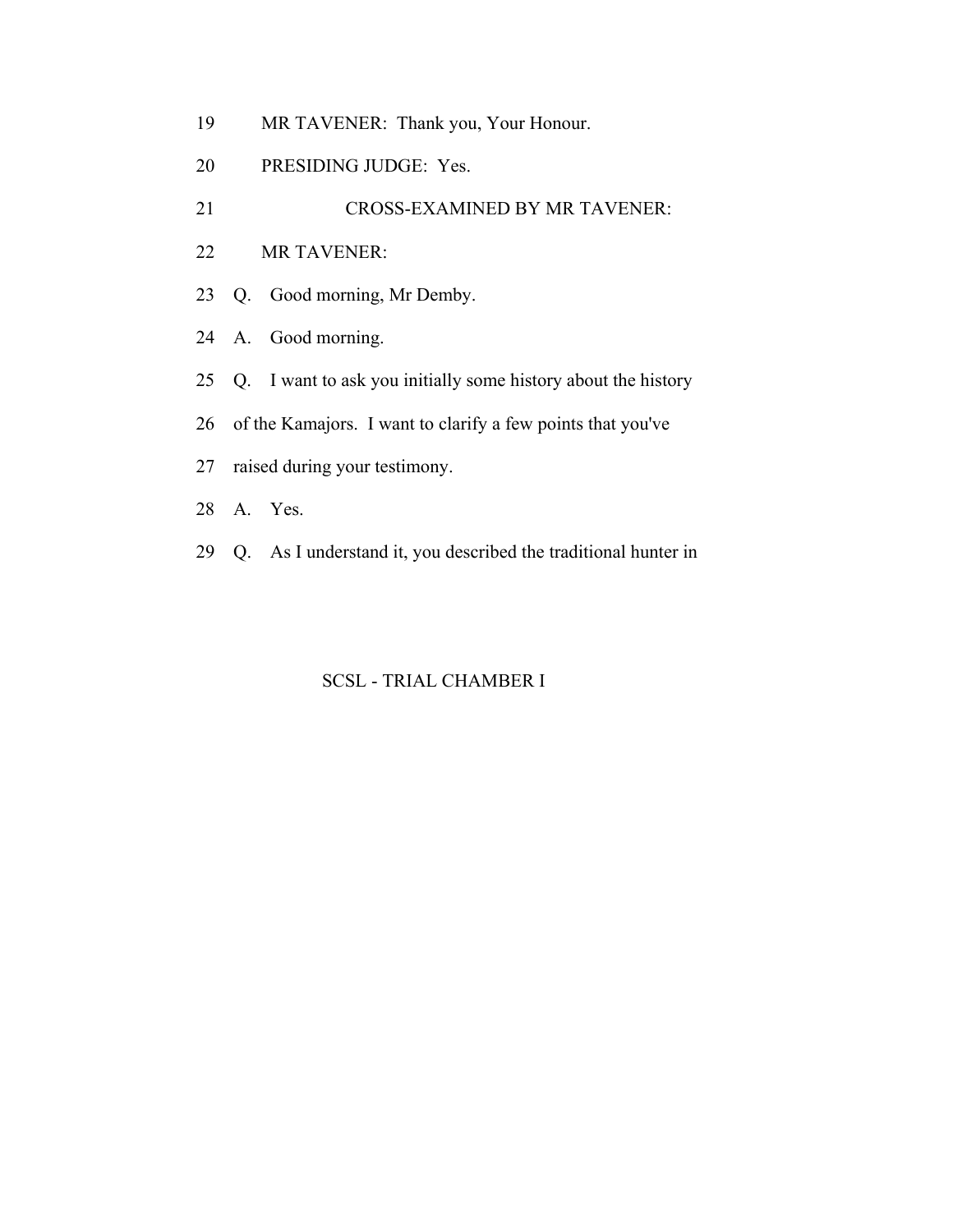- 1 the Mende language as a Kamajoi, being the singular, the plural
- 2 being Kamajoisia.
- 3 A. Yes.
- 4 Q. Now, as to the nature of the traditional hunter, he was a
- 5 person that was attached to a particular village or chiefdom and
- 6 so on and his role was to protect that village, but also to hunt;
- 7 is that correct?
- 8 A. No.
- 9 Q. Okay, what --
- 10 A. The correct thing is Kamajoisia; they are traditional
- 11 hunters that protect their farms and plantations, not the village
- 12 by itself.
- 13 Q. That's fine. Later after the coup, and in fact before the
- 14 coup, but after the coup, there was the development of the
- 15 Kamajor society?
- 16 A. The Kamajor society started before the coup, 1996.
- 17 Q. And was the late Professor Lavalie, L-A-V-A-L-I-E --
- 18 JUDGE ITOE: You're being recorded, Mr Tavener.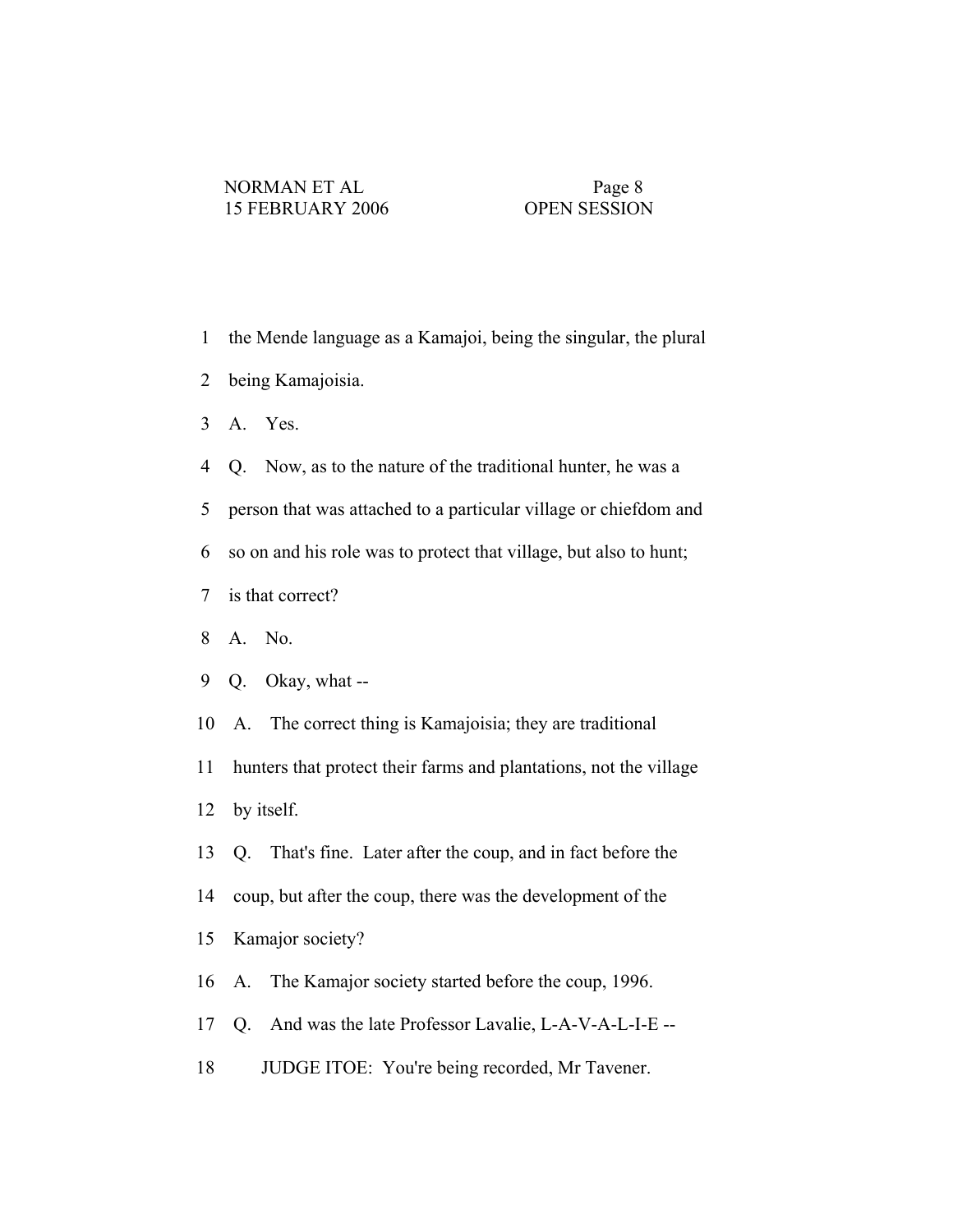- 19 MR TAVENER: Sorry, it's been a while.
- 20 PRESIDING JUDGE: It is not only the recording, it is the
- 21 translation that may have some difficulties very soon.
- 22 MR TAVENER: I'll turn the dial back, Your Honour. Thank

23 you.

- 24 Q. What I'd like to ask you, Dr Demby, is the traditional
- 25 hunter performed the role you have now described?
- 26 A. Yes.
- 27 Q. After 1996 the Kamajor society started?
- 28 A. No, My Lord. The Kamajor society started in 1996, the
- 29 initiation, not after the coup.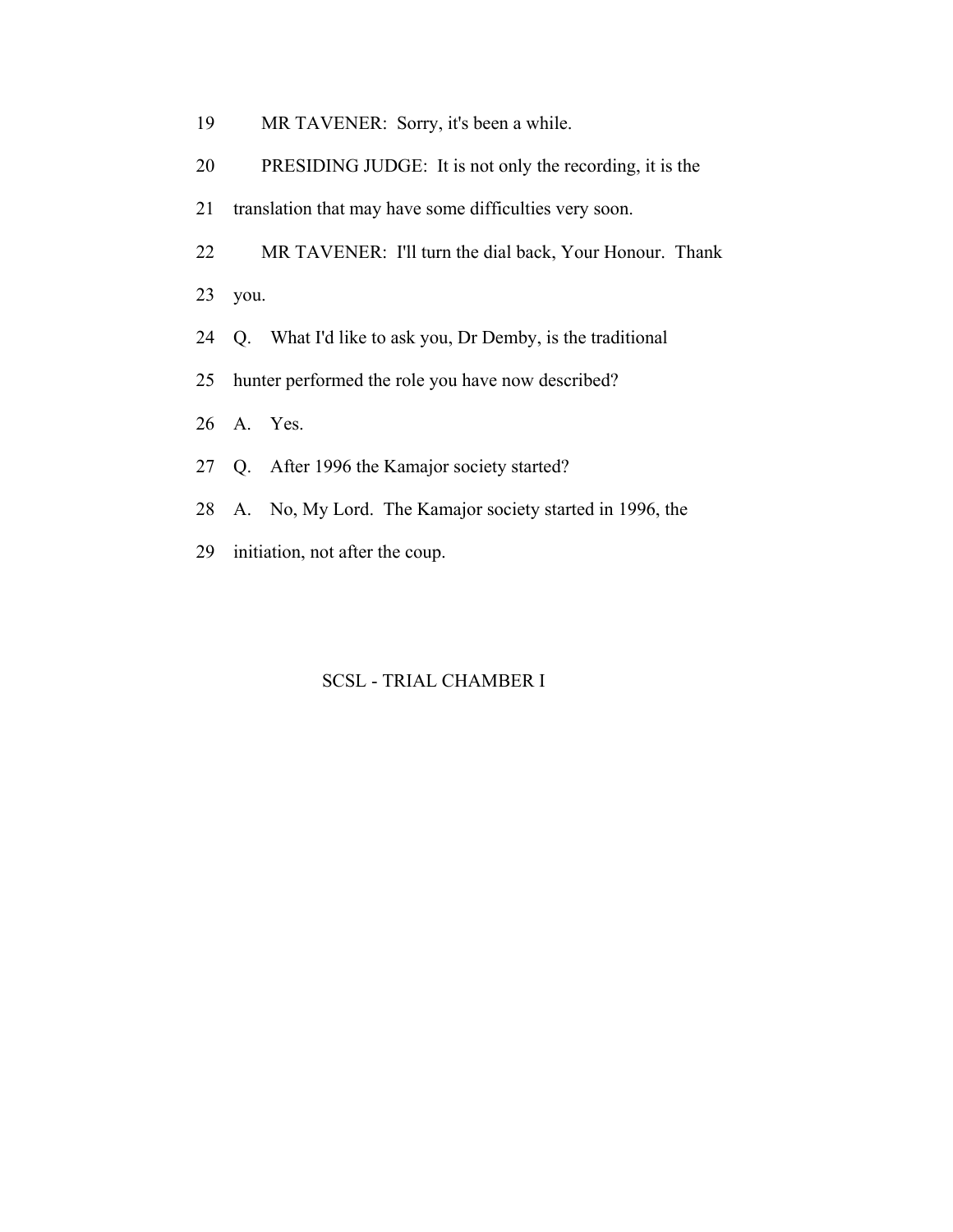- 1 Q. That's correct. That's 1996. And that is to say the
- 2 traditional hunter did not have --
- 3 JUDGE ITOE: That is 1996 before the coup?
- 4 MR TAVENER: That's correct.
- 5 THE WITNESS: Yes, the coup of 1997, My Lord.
- 6 JUDGE ITOE: Yes, okay.
- 7 MR TAVENER:
- 8 Q. The traditional hunter, if I can use those words, rather
- 9 than "Kamajor" -- the traditional hunter didn't have initiations?
- 10 A. No.
- 11 Q. Was it the late Professor Alpha Lavalie who introduced
- 12 initiations into the Kamajor society?
- 13 A. By the time the Kamajor society was instituted, Dr Lavalie
- 14 had died two years or so earlier. Dr Lavalie was in charge of
- 15 Kamajoisia. That is, the group requested by the NPRC government
- 16 to assist the soldiers as a guide in the bush. And he was
- 17 chairman of the Eastern Region Defence Committee, My Lords.
- 18 PRESIDING JUDGE: What's the name of that committee again,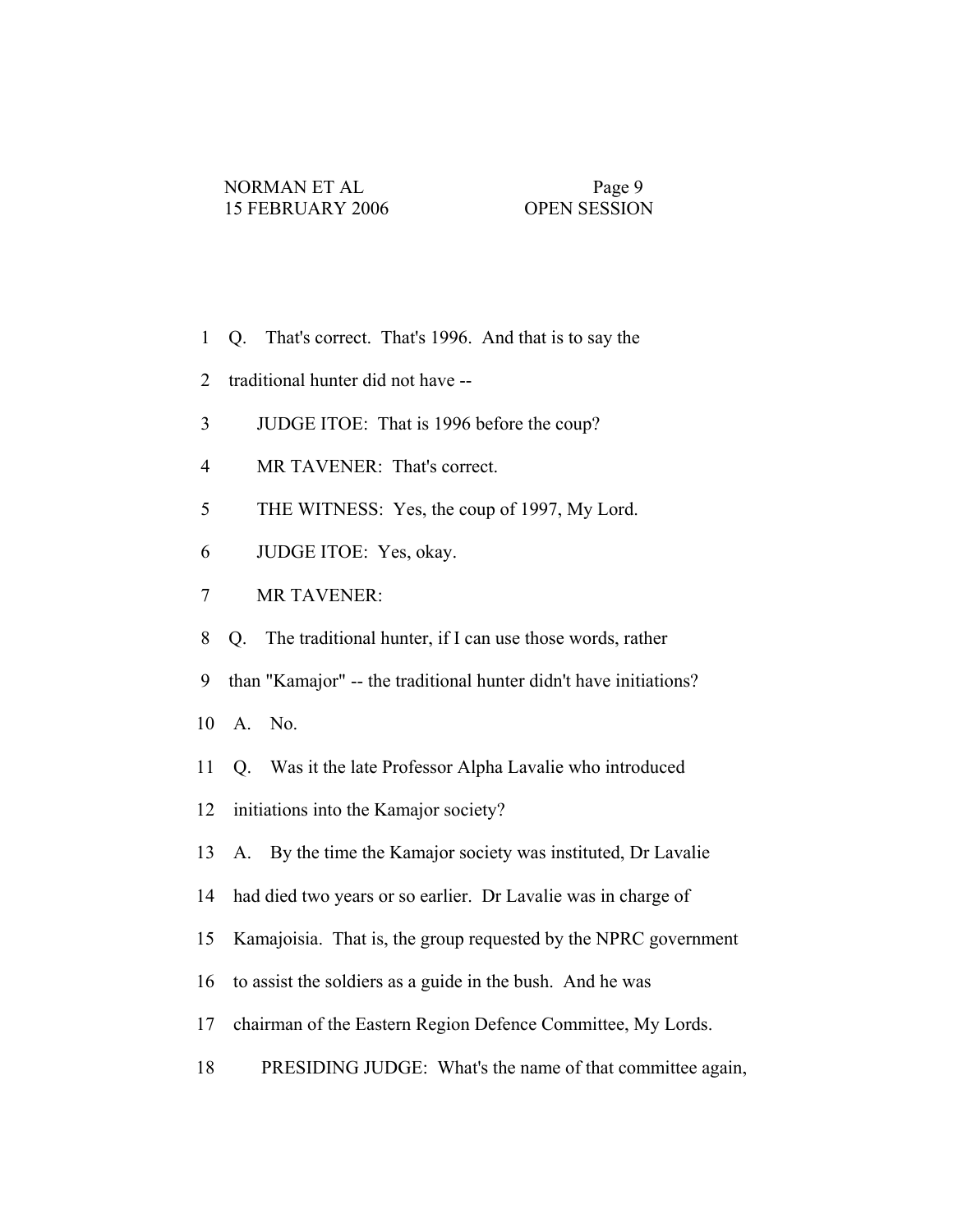- 19 Mr Witness?
- 20 THE WITNESS: Eastern Region Defence Committee.
- 21 PRESIDING JUDGE: Thank you.
- 22 MR TAVENER:
- 23 Q. Dr Lavalie, is it correct to say, founded the Hindo-Hindo
- 24 movement? Are you familiar with that term?
- 25 A. I cannot say he founded it, but he was alive and in Kenema
- 26 and I was in Kenema. But who started it, I don't know.
- 27 MR TAVENER: The Hindo-Hindo movement is spelt H-I-N-D-O -
- 28 H-I-N-D-O.
- 29 Q. Is it correct to say that movement was a predecessor to the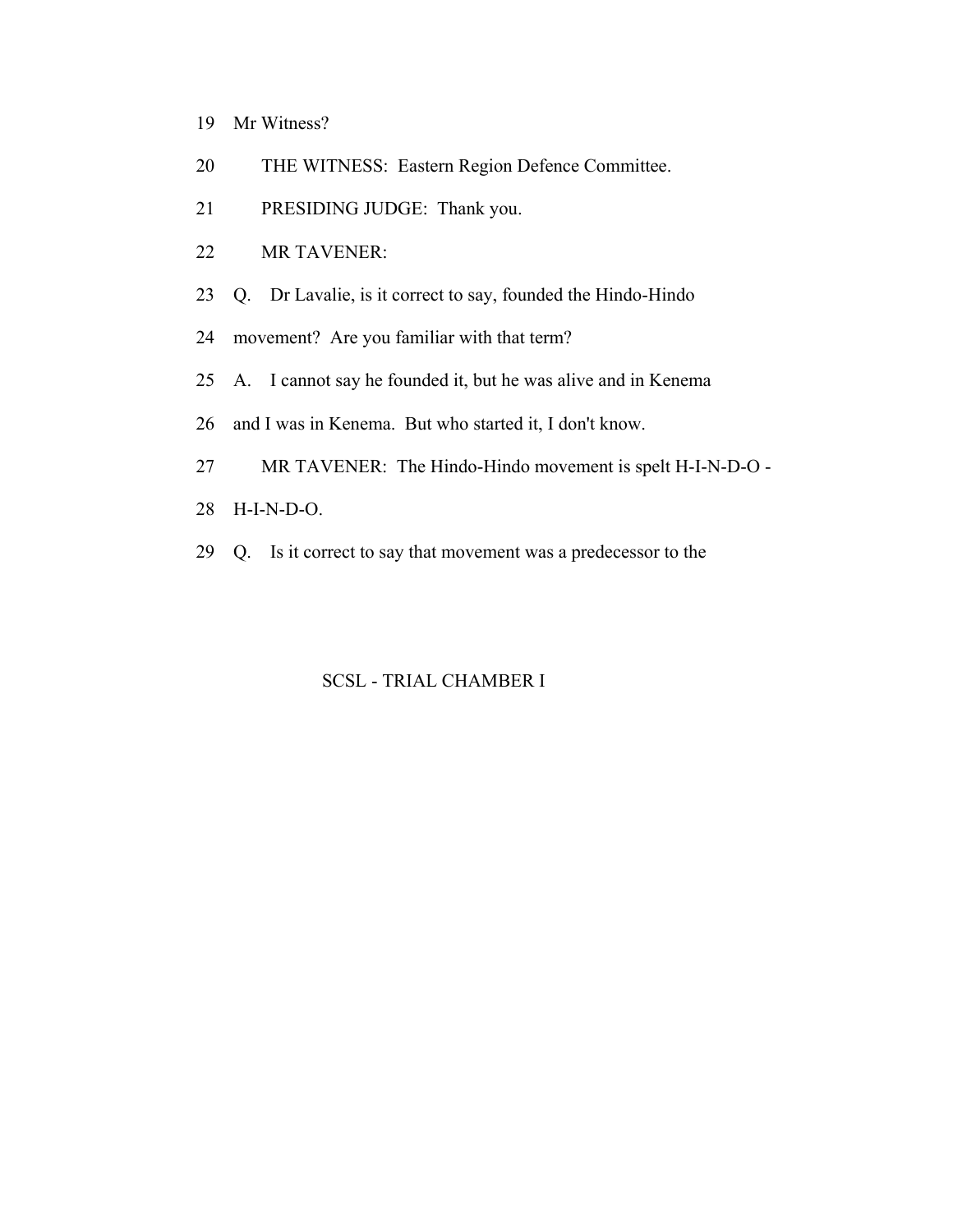- 1 Kamajor society?
- 2 A. I cannot tell. I said I heard of it, but I did not know
- 3 when it started, My Lord.
- 4 Q. To whom was the traditional hunter -- to whom did he owe
- 5 his loyalty?
- 6 A. To the paramount chiefs. These people are traditional
- 7 hunters in their villages and chiefdoms, normally. It was when
- 8 they were requested by the NPRC government that the executive of
- 9 ERECOM to which the paramount chiefs were members, sent to their
- 10 chiefdoms for this Kamajoisia.
- 11 Q. So by the time of the coup, the hunters, as we have heard,
- 12 were assisting the army?
- 13 A. Which coup?
- 14 Q. The coup of May 1997?
- 15 A. Yes, 1997.
- 16 JUDGE ITOE: Sorry. Mr Tavener, what was the question
- 17 again?
- 18 MR TAVENER: The question was by the time of the coup, when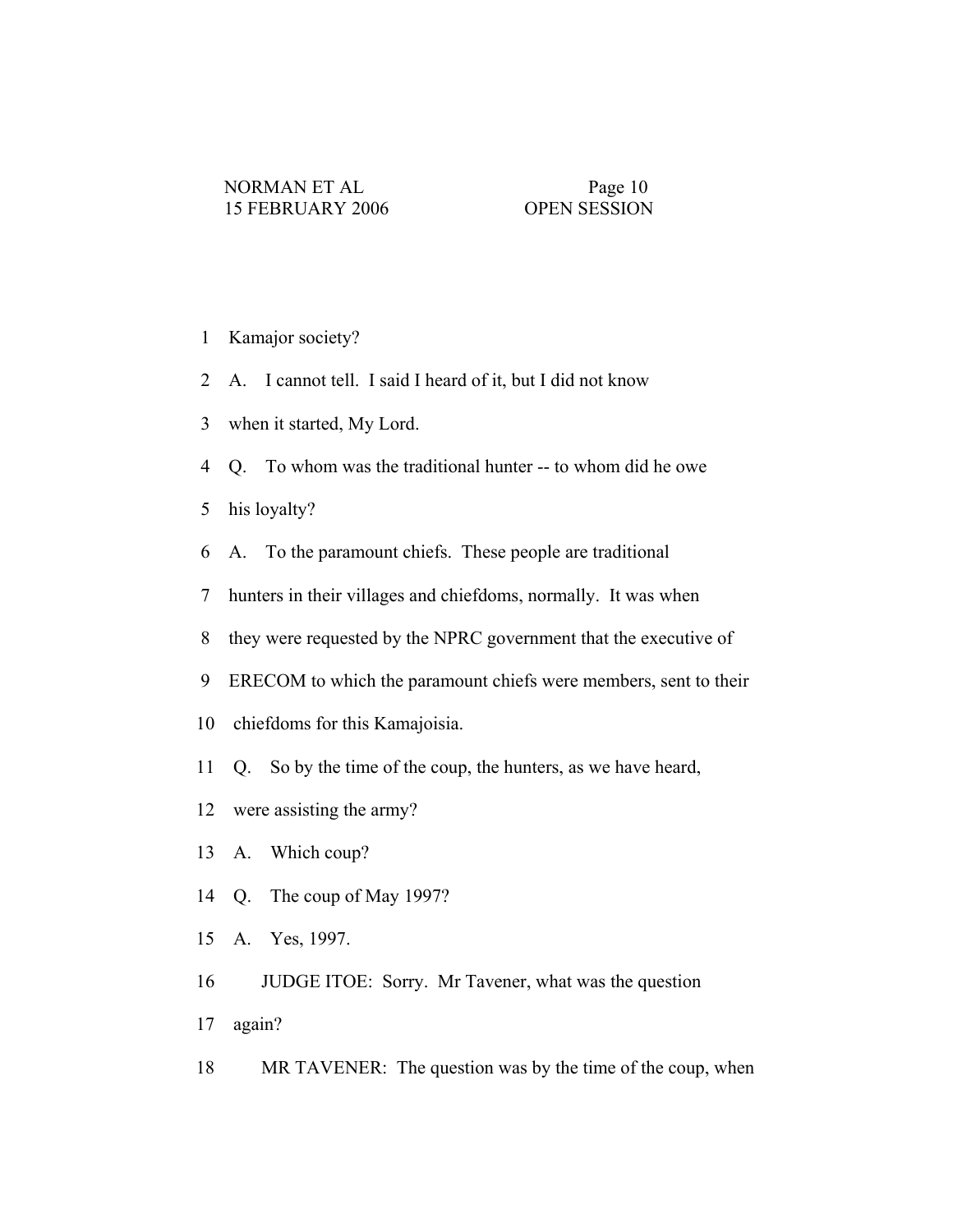- 19 Dr Kabbah's government had to leave Sierra Leone -- by the time
- 20 of the coup the Kamajors were working for the army, assisting the
- 21 army.
- 22 THE WITNESS: Yes, My Lord.
- 23 MR TAVENER:
- 24 Q. You've described that in your evidence?
- 25 A. Yes, My Lord. They were part of the allied forces.
- 26 Q. And prior to the coup, did those Kamajors assisting the
- 27 army take orders from the army?
- 28 A. Yes, My Lord, whenever they are posted together. When they
- 29 are posted together, yes.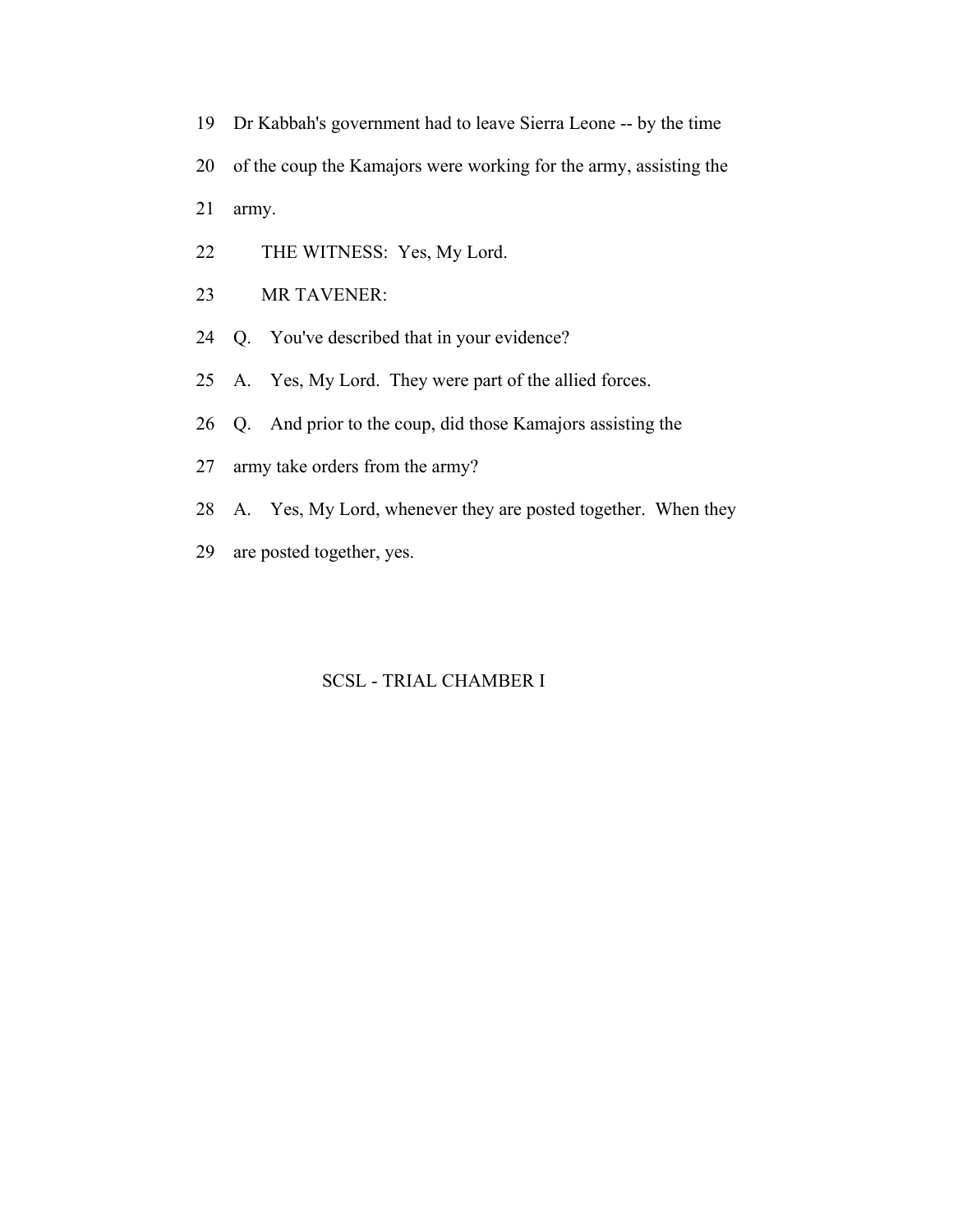- 1 Q. When do you say immunisation was introduced into the
- 2 Kamajor society -- Kamajor system?
- 3 A. From 1996 the initiation goes with the immunisation. That
- 4 is another name. Immunisation/initiation.
- 5 PRESIDING JUDGE: So the two names mean the same?
- 6 THE WITNESS: The same, My Lord.
- 7 MR TAVENER:
- 8 Q. Before I go on to immunisation, you described this
- 9 technique of identifying age whereby if a child can touch over
- 10 their head?
- 11 A. Yes, the age at which they become liable --
- 12 Q. For more punishment?
- 13 A. Yes.
- 14 Q. Approximately what age is that?
- 15 A. Between seven and nine.
- 16 Q. I think you said you are a Kamajor?
- 17 A. Kamajoi, yes.
- 18 Q. Traditional hunter?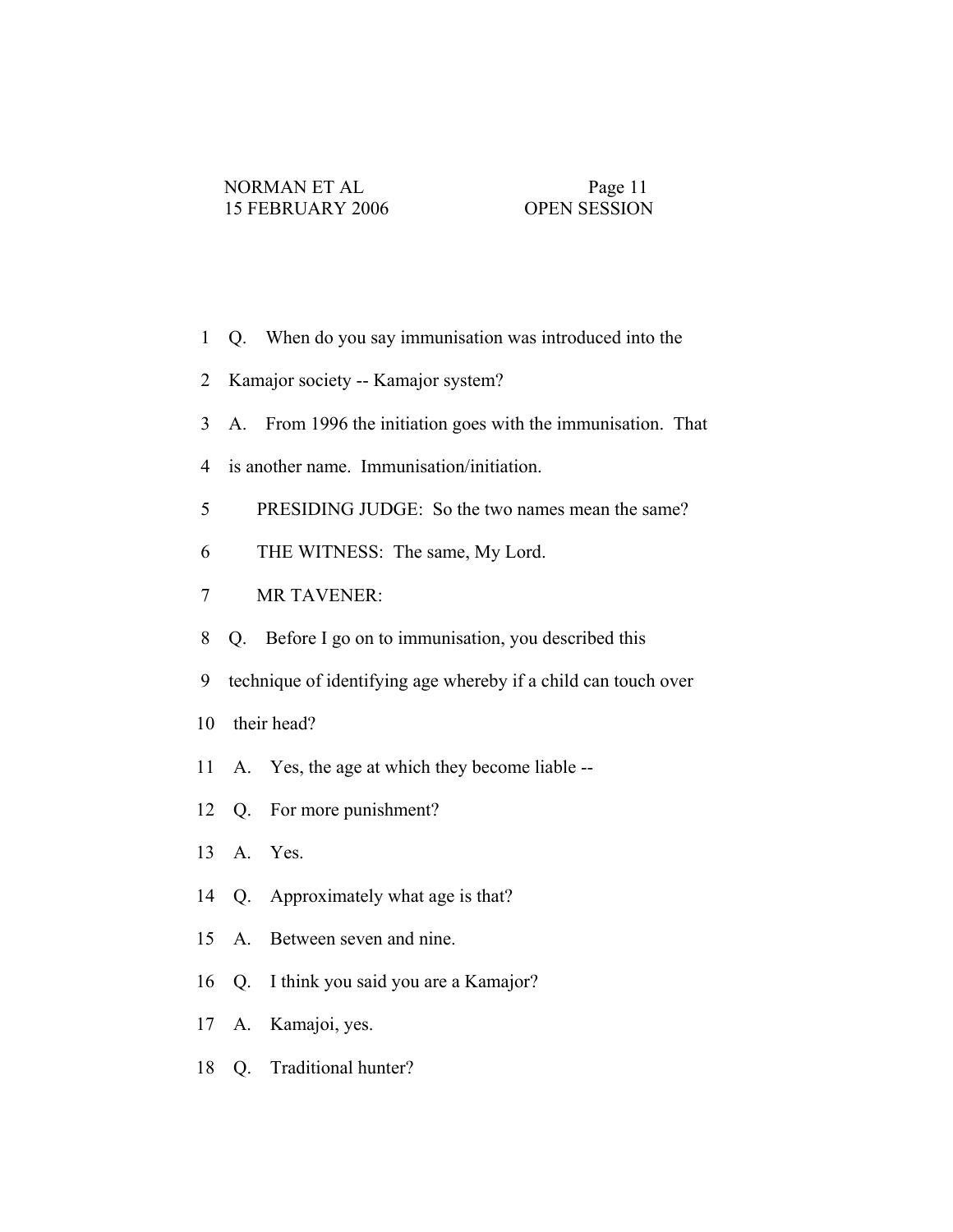- 19 A. Yes, I have my licence and gun and plantation.
- 20 Q. Did traditional hunters --
- 21 JUDGE ITOE: Sorry, please. You have your gun, your
- 22 licence and your plantation?
- 23 THE WITNESS: Yes, My Lords.
- 24 JUDGE ITOE: Yes, please.
- 25 MR TAVENER:
- 26 Q. Were traditional hunters made bulletproof by any technique?
- 27 A. Bulletproof, you mean?
- 28 Q. Yes, bulletproof.
- 29 A. Well, the aim of initiation or immunisation was that when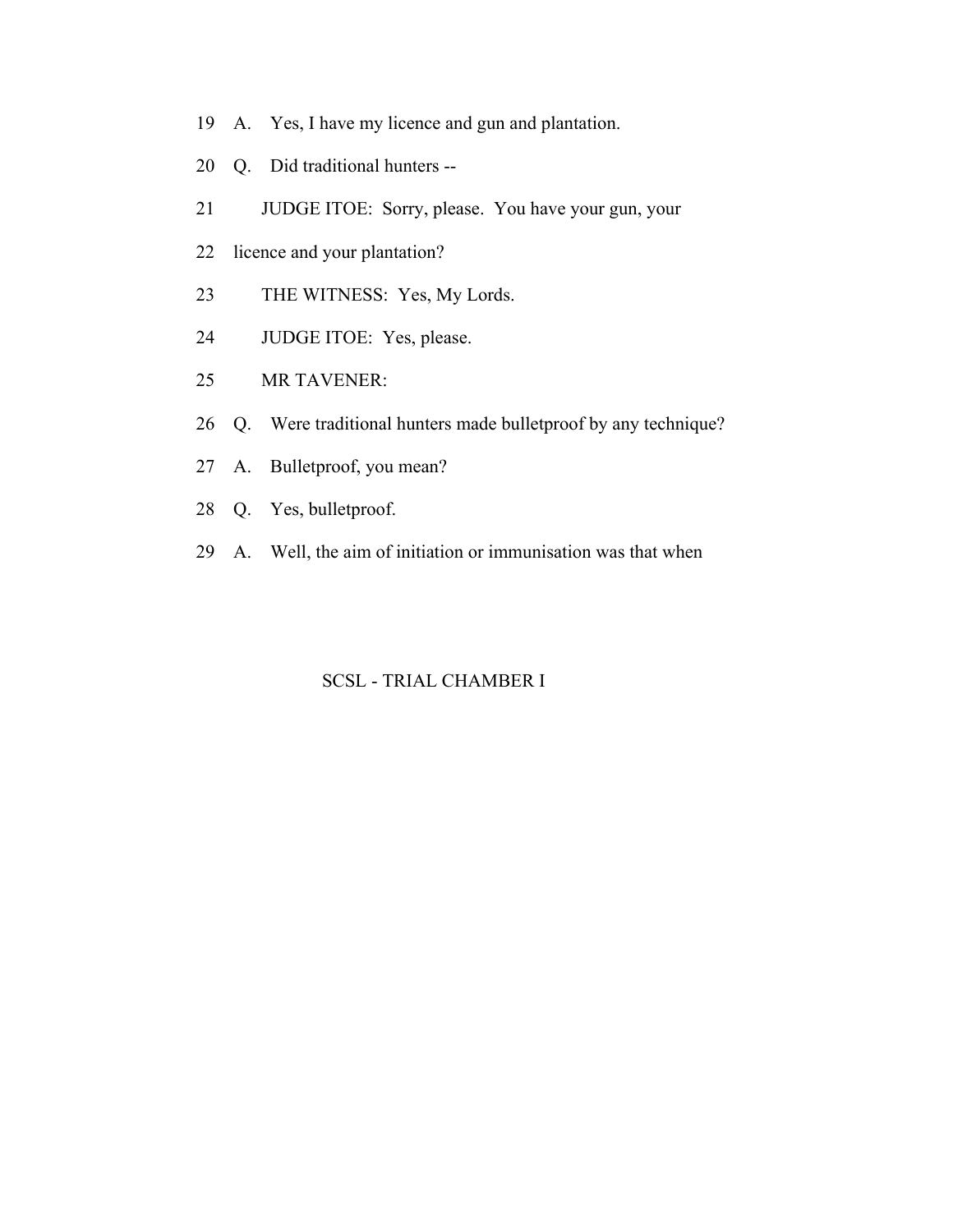- 1 they use this mystique medicinal herb, it is just like
- 2 bulletproof, it makes them not being harmed by bullets.
- 3 Q. Yes. And that immunisation process was introduced in 1996?
- 4 A. That was the time I heard of it.
- 5 Q. You stated in your evidence, I'm looking at page 14 of
- 6 10th February, Friday, 10th February -- you stated in your
- 7 evidence that immunisation gave them extra protection, either
- 8 really or psychologically. Now in giving that answer, did you
- 9 give that answer as a medical doctor?
- 10 A. Yes, because I was not initiated and I did not test those
- 11 that were immunised to make sure. So I just said that.
- 12 Q. In order to be immunised, the person being immunised had to
- 13 pay money to the initiator?
- 14 A. Yes, My Lord.
- 15 Q. And as a medical doctor, a scientist, would you agree that
- 16 a person cannot be made bulletproof?
- 17 A. My Lord, I cannot say they cannot, because mystique,
- 18 medicinal herbs are doing wonderful things which medical science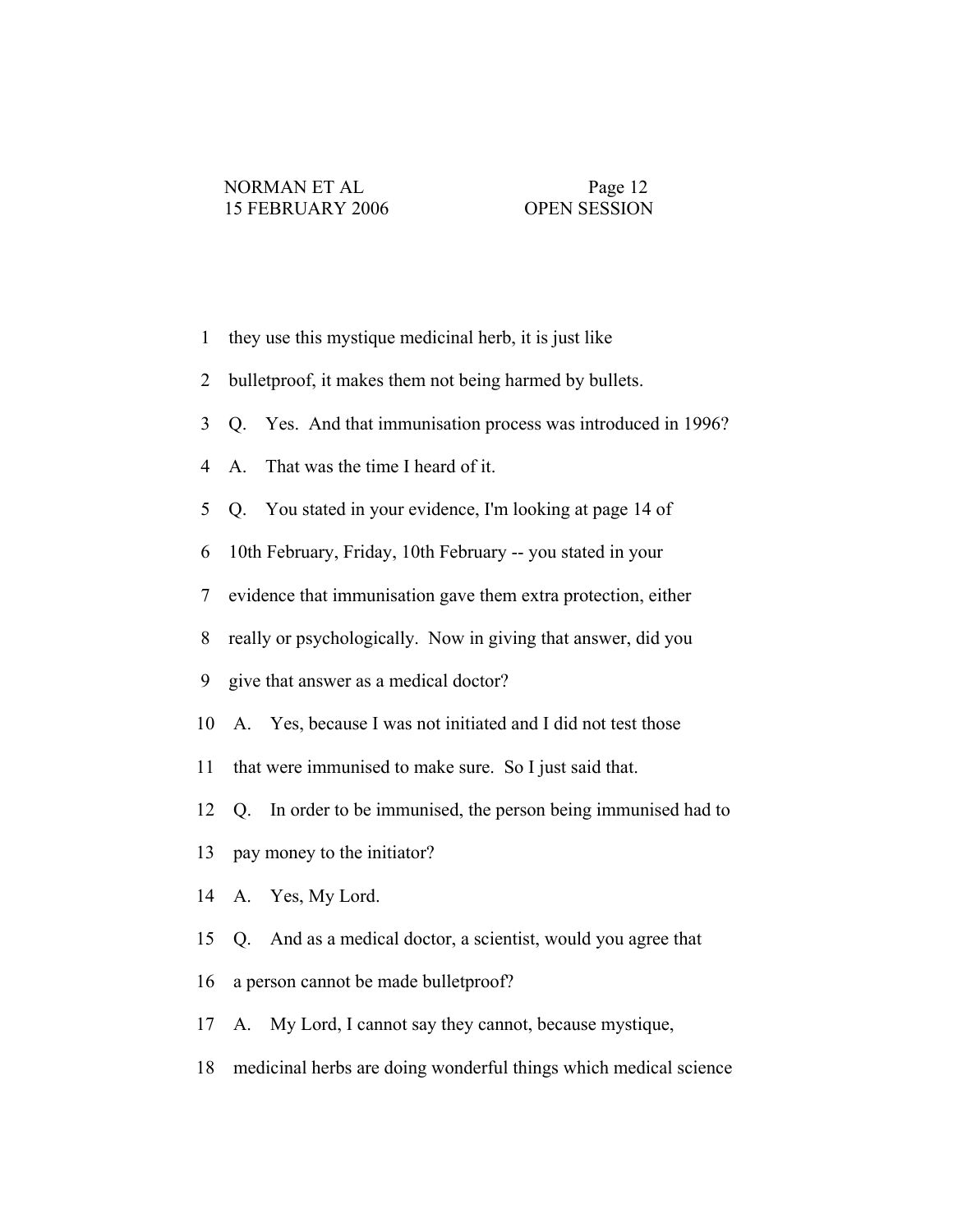19 cannot do. So I support that it is possible. Mystique. 20 Q. In your answer I have just read, you said that the Kamajors 21 who were initiated were given extra protection psychologically. 22 By that did you mean they believed they were bulletproof, 23 therefore they could go into battle thinking they were 24 bulletproof? 25 A. That is my opinion. That may be psychological because I 26 did not test them, I did not see them tested and I was not 27 initiated. 28 JUDGE THOMPSON: But your answer is also, if I understand 29 it rightly, that traditional medicine does wonderful things --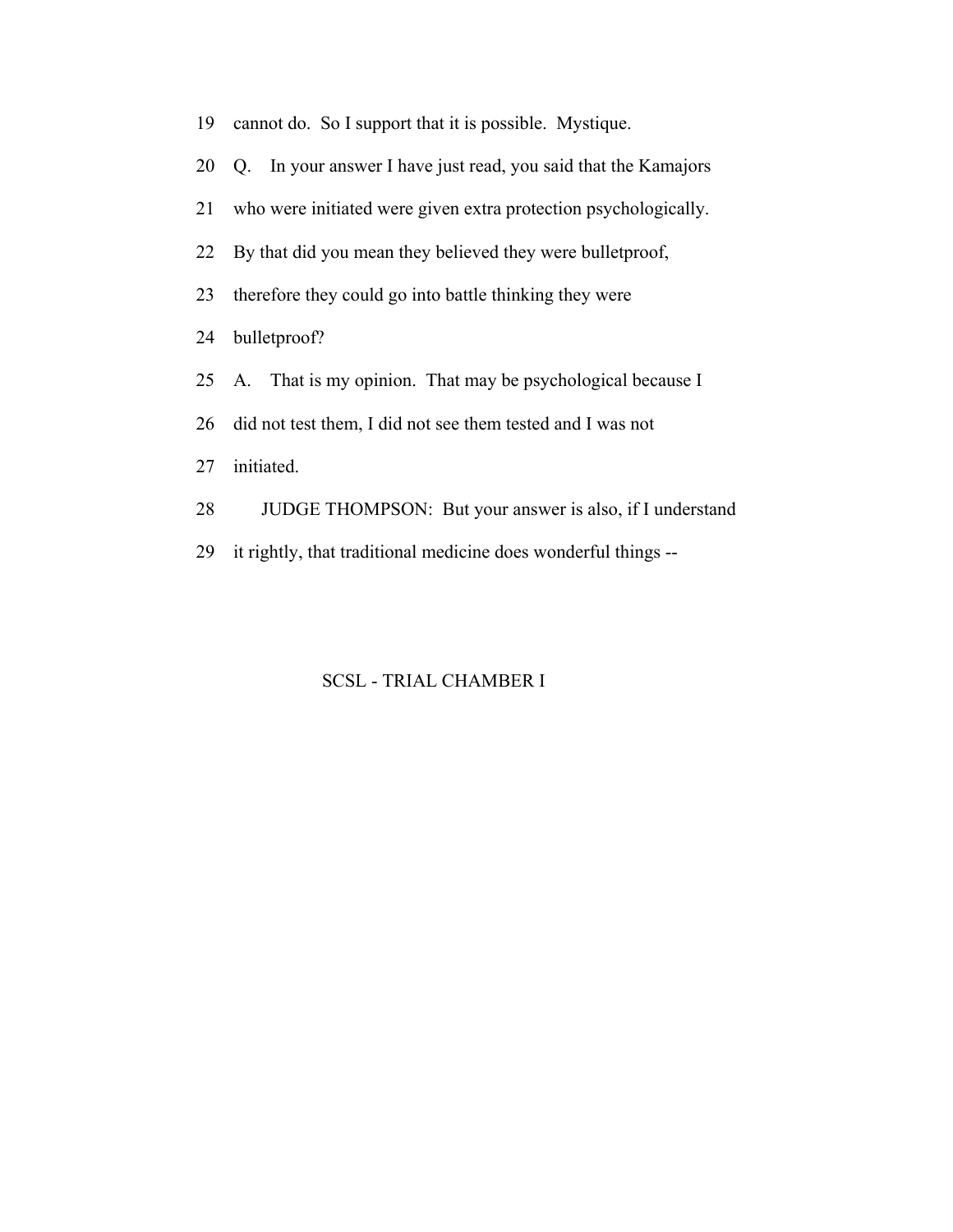- 1 THE WITNESS: Yes, My Lord.
- 2 JUDGE THOMPSON: -- that modern medicine cannot do.
- 3 THE WITNESS: Yes, My Lord.
- 4 JUDGE THOMPSON: All right.
- 5 MR TAVENER:
- 6 Q. Are you saying that by mystique means, the bullet, if a

7 bullet, if fired at a person who had been initiated, would either

8 stop, go round them, go through them without harming them? Do

- 9 you know the process by which a person -- how the bulletproofness
- 10 worked?
- 11 A. No, My Lord. I was not initiated, so I don't know how it
- 12 goes through it.
- 13 Q. But you would agree, as you have said in evidence, that the
- 14 initiate believed that they were bulletproof?
- 15 A. Yes, he believes.
- 16 Q. And that gave them --
- 17 A. Immunity against bullet wounds, yes.
- 18 Q. Did it also give the confidence to a person armed with a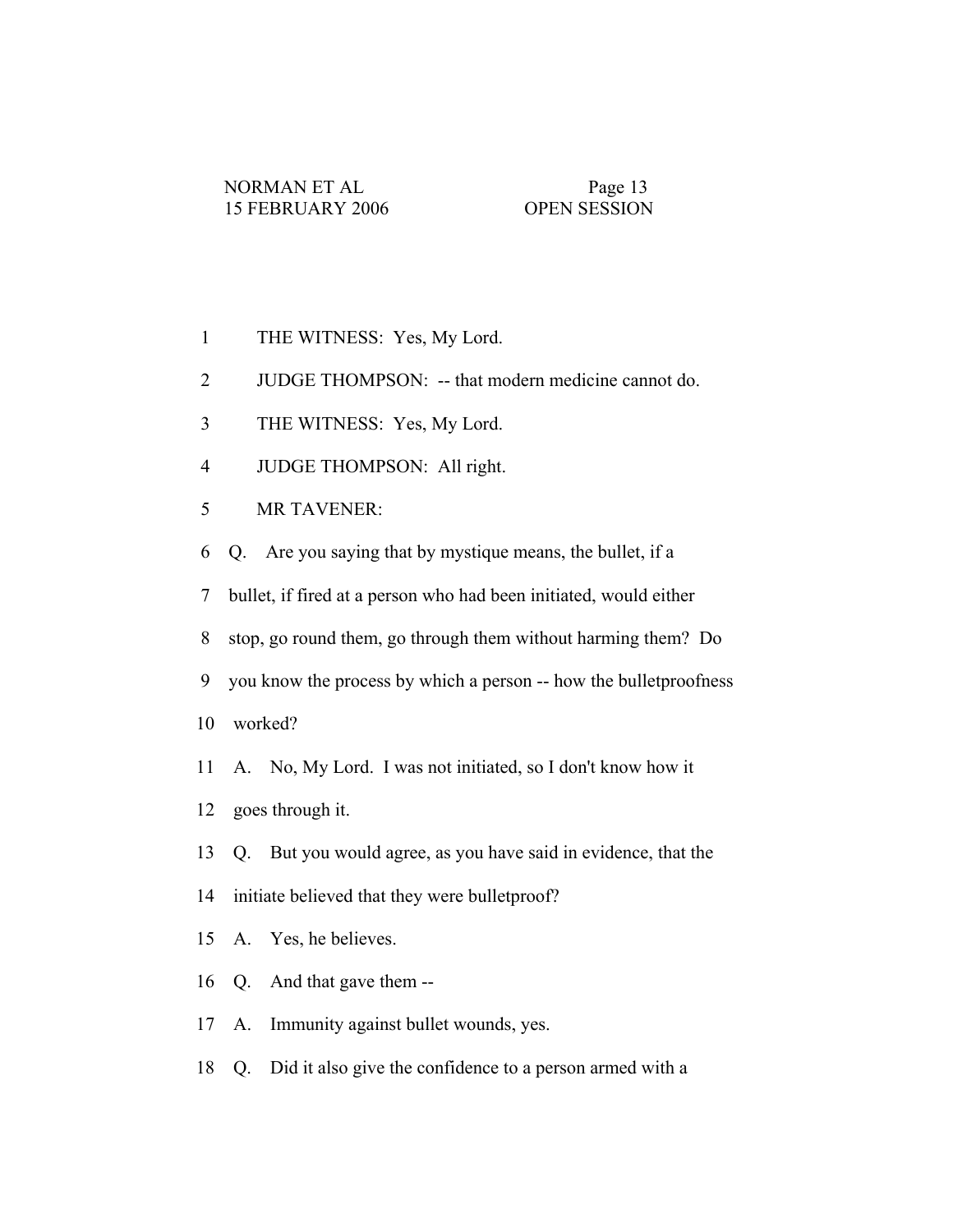- 19 machete to attack a man armed with an automatic rifle or an
- 20 automatic weapon?
- 21 A. Your question again.
- 22 Q. We are speaking about the psychological effects.
- 23 A. My opinion is psychological, I said.
- 24 Q. Yes, I am asking about that.
- 25 A. All right.
- 26 Q. You as a doctor --
- 27 A. Yes.
- 28 Q. -- and a Kamajor -- Kamajoi. Did it also give a person
- 29 armed only with a machete the confidence to attack a man armed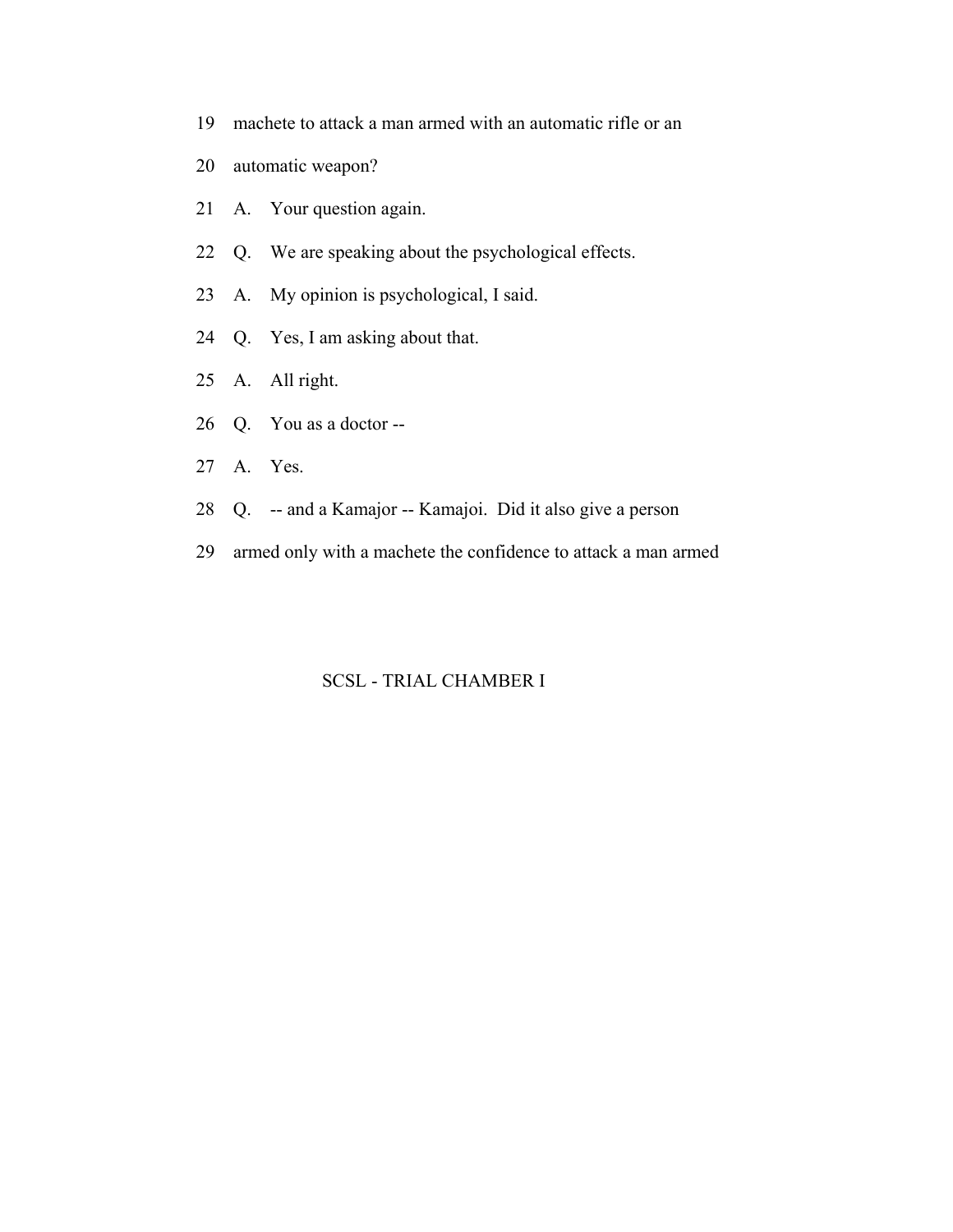- 1 with an automatic weapon?
- 2 A. I cannot tell.
- 3 Q. Was that not the purpose of initiate --
- 4 JUDGE THOMPSON: Just a minute. Just a minute.

5 THE WITNESS: My Lord, I said it immunises individual

6 against bulletproof -- bullet wounds. So whether you have gun,

7 you have machete, you have anything, this prevents that

- 8 individual from bullet wounds, which I feel may be psychological.
- 9 So I cannot tell whether if you have it you would not be wounded.
- 10 JUDGE THOMPSON: But counsel asked a specific question,
- 11 whether a person who is immunised, armed with a machete, would in
- 12 fact have the confidence to --
- 13 THE WITNESS: Oh, yes, My Lord, yes. Sorry.
- 14 JUDGE THOMPSON: -- attack someone with an automatic
- 15 weapon.
- 16 THE WITNESS: Yes, sorry, My Lord, with confidence, yes.
- 17 MR TAVENER:
- 18 Q. So they would attack such a person? The initiate would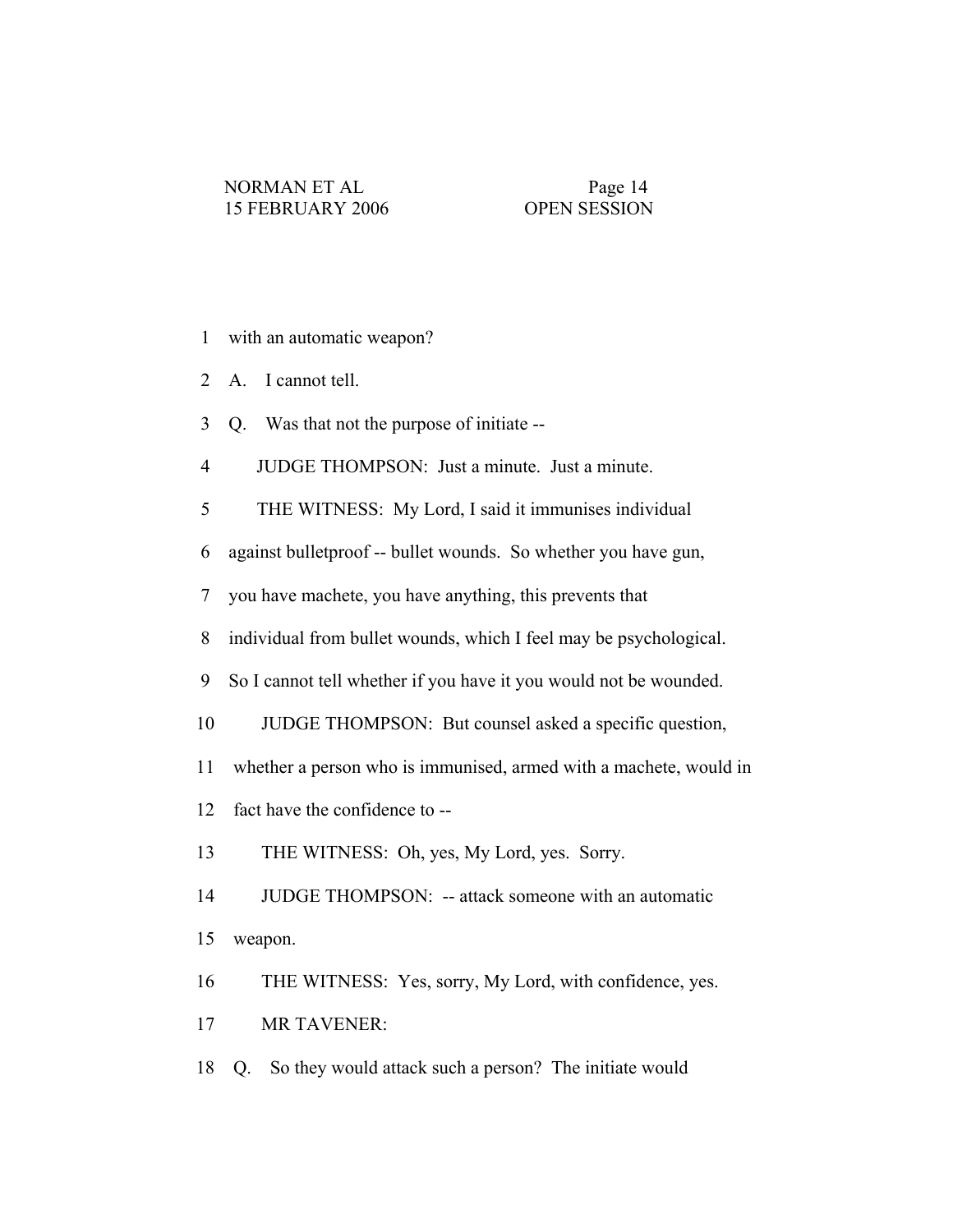- 19 attack an armed man?
- 20 A. Yes, My Lord.
- 21 Q. Armed with a machete?
- 22 A. Yes.
- 23 JUDGE ITOE: What is the answer? Is it that he will have
- 24 the confidence?
- 25 THE WITNESS: He will have the confidence, he's immunised.
- 26 JUDGE ITOE: The man with the machete?
- 27 THE WITNESS: Yes.
- 28 JUDGE THOMPSON: Would have the confidence --
- 29 THE WITNESS: Immunised person with machete, yes, My Lord.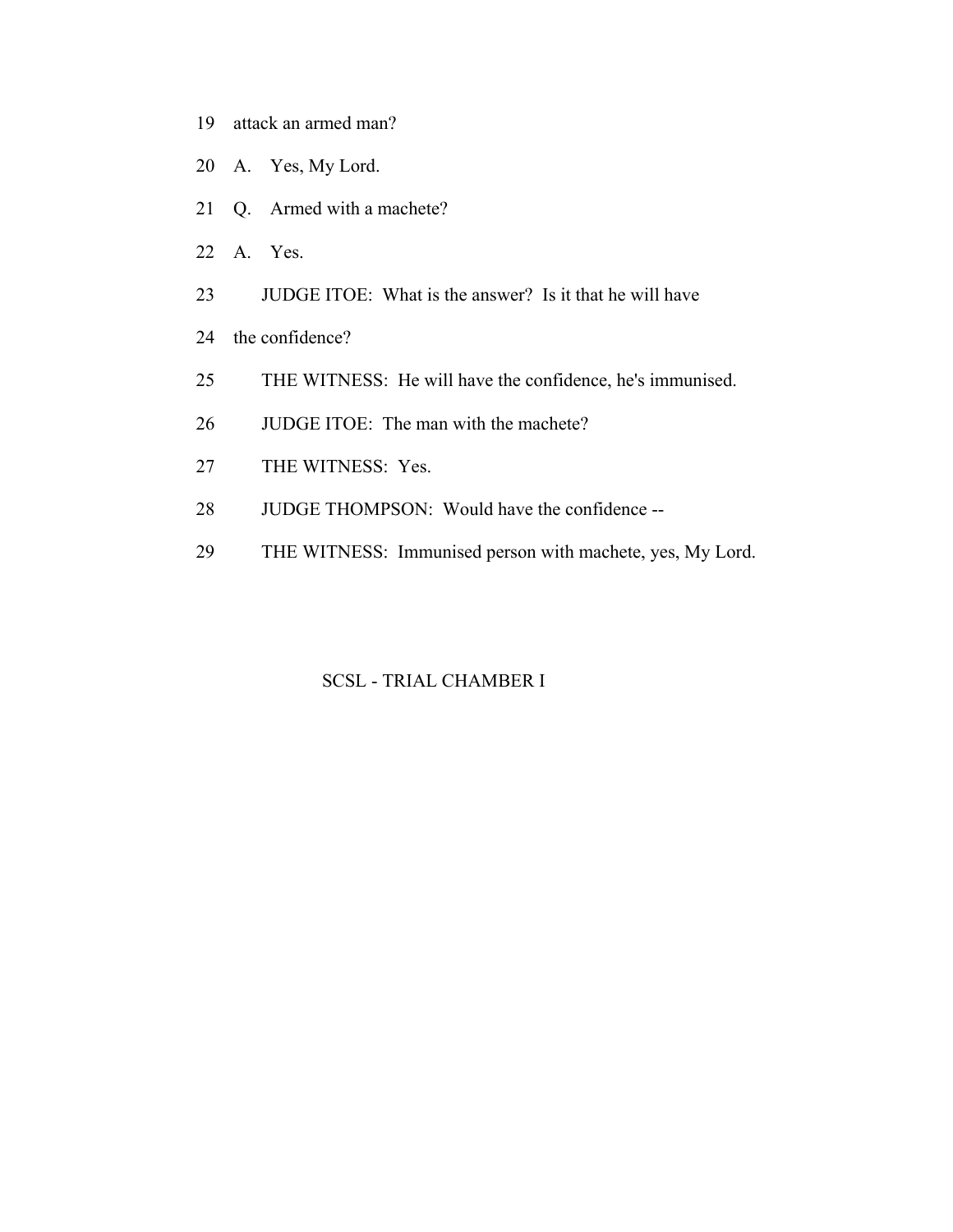| $\mathbf{1}$   | JUDGE ITOE: Would have the confidence to attack someone         |
|----------------|-----------------------------------------------------------------|
| $\overline{2}$ | with an automatic weapon?                                       |
| 3              | THE WITNESS: Yes, My Lord.                                      |
| 4              | MR JABBI: My Lords, sorry to interpose. Just for the            |
| 5              | records, My Lord, I don't know whether what the witness said is |
| 6              | indeed captured. That it is an immunised man with a machete.    |
| 7              | JUDGE THOMPSON: That is exactly what we're saying.              |
| 8              | JUDGE ITOE: But that's what we have.                            |
| 9              | JUDGE THOMPSON: That's what we have. That was the               |
| 10             | question that emanated from the Prosecution, whether, in fact,  |
| 11             | someone with, in fact, a machete would have the confidence,     |
| 12             | having been immunised, to attack someone with an automatic      |
| 13             | weapon.                                                         |
| 14             | MR JABBI: Yes, My Lord.                                         |
| 15             | JUDGE THOMPSON: Put it side by side.                            |
| 16             | MR JABBI: I just wanted to be sure that it was properly         |
| 17             | captured.                                                       |

18 JUDGE THOMPSON: In other words, this traditional thing as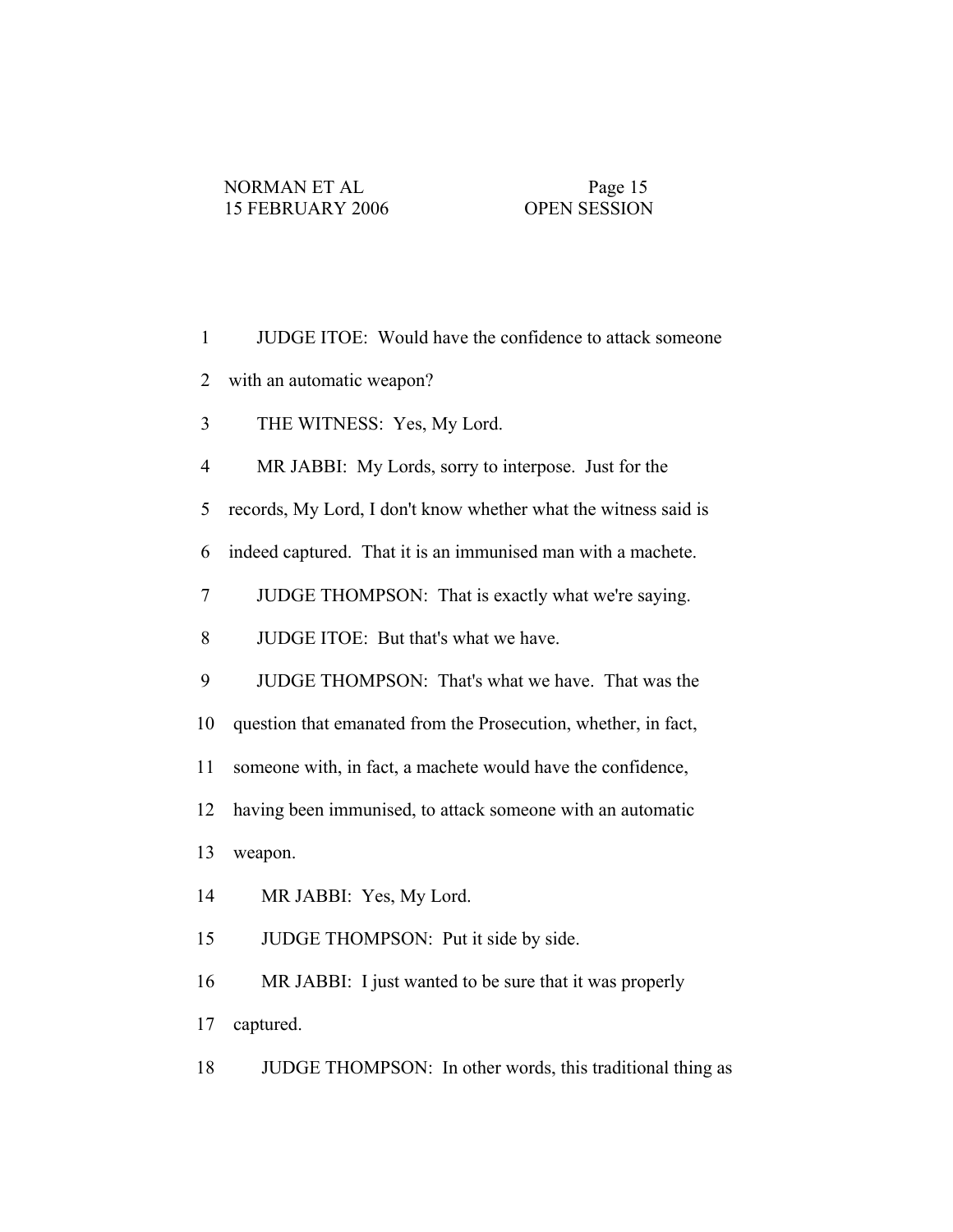- 19 against the westernised position.
- 20 MR JABBI: Yes, indeed, My Lord. Thank you.
- 21 MR TAVENER:
- 22 Q. And as a doctor, as a Kamajor, Kamajoi --
- 23 MR JABBI: My Lords, I'm sorry, I have to interpose again.
- 24 But notwithstanding that this witness is a medical doctor,
- 25 My Lord, he has not been brought to testify as an expert medical
- 26 doctor. It just turns out that he is indeed a medical doctor. I
- 27 see a series of questions based on his being a doctor and I just
- 28 want to alert the Court to the caution that he is not an expert
- 29 witness.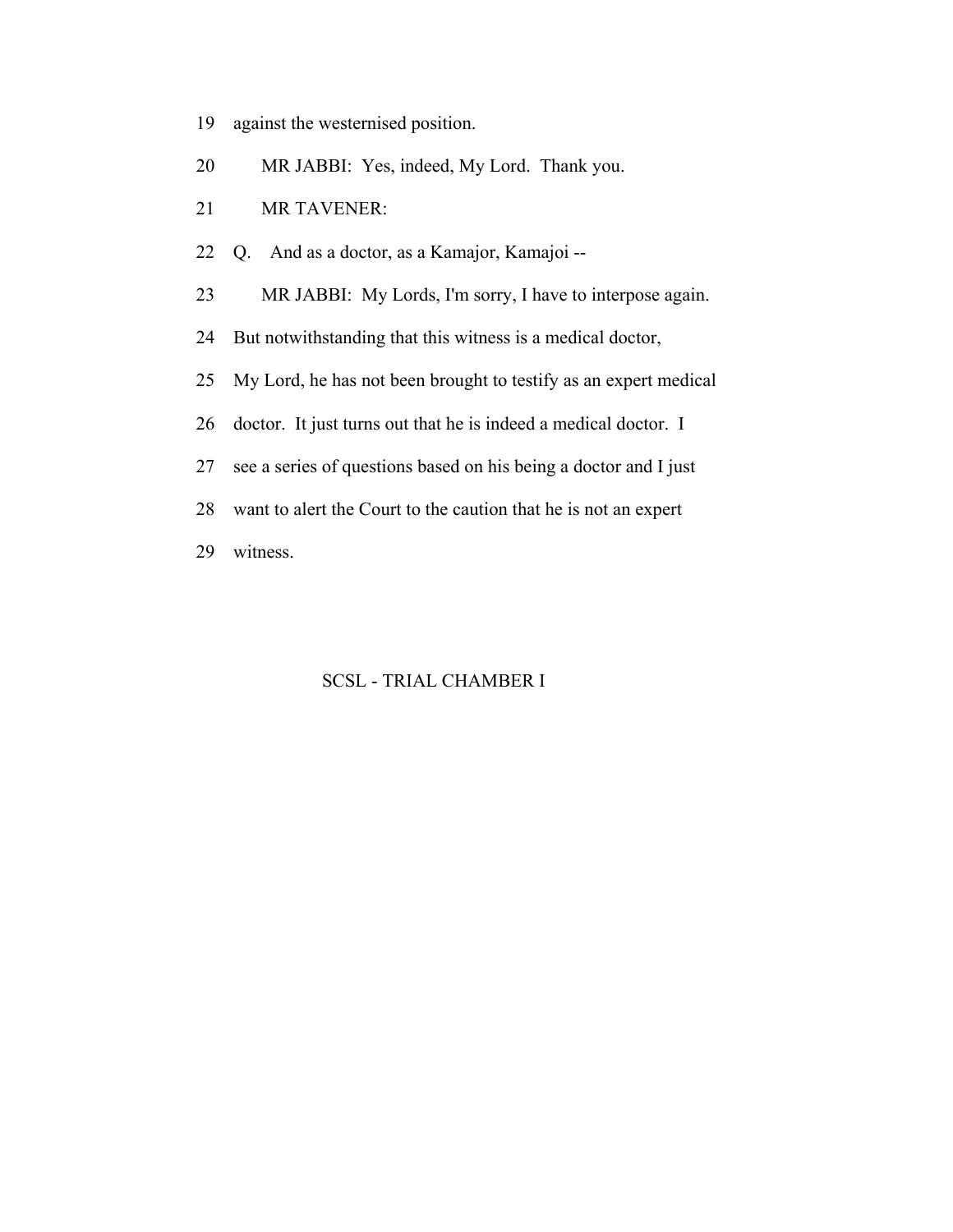1 JUDGE THOMPSON: But is there any prejudice or difficulty 2 if he assists, if he is able to volunteer that? Because remember 3 some of his answers have been such that one cannot even 4 differentiate his role as an ordinary role from that of someone 5 who has been a beneficiary of the medical profession and who 6 knows these matters, and sometimes there is a synthesisation of 7 what he knows as an ordinary person and what he knows as a 8 doctor. So would there be any -- why would the Court be deprived 9 of the opportunity of having some of his answers [Overlapping 10 speakers] 11 MR JABBI: My Lord, I am not seeking to deprive the Court 12 of his answers. I just want the caution to be noted that 13 notwithstanding he's a medical doctor and he's answered 14 questions -- 15 JUDGE THOMPSON: Well technically you are right. 16 Technically you are right. 17 MR JABBI: Just for the caution, My Lord. 18 JUDGE THOMPSON: It is just that to ascertain the truth, I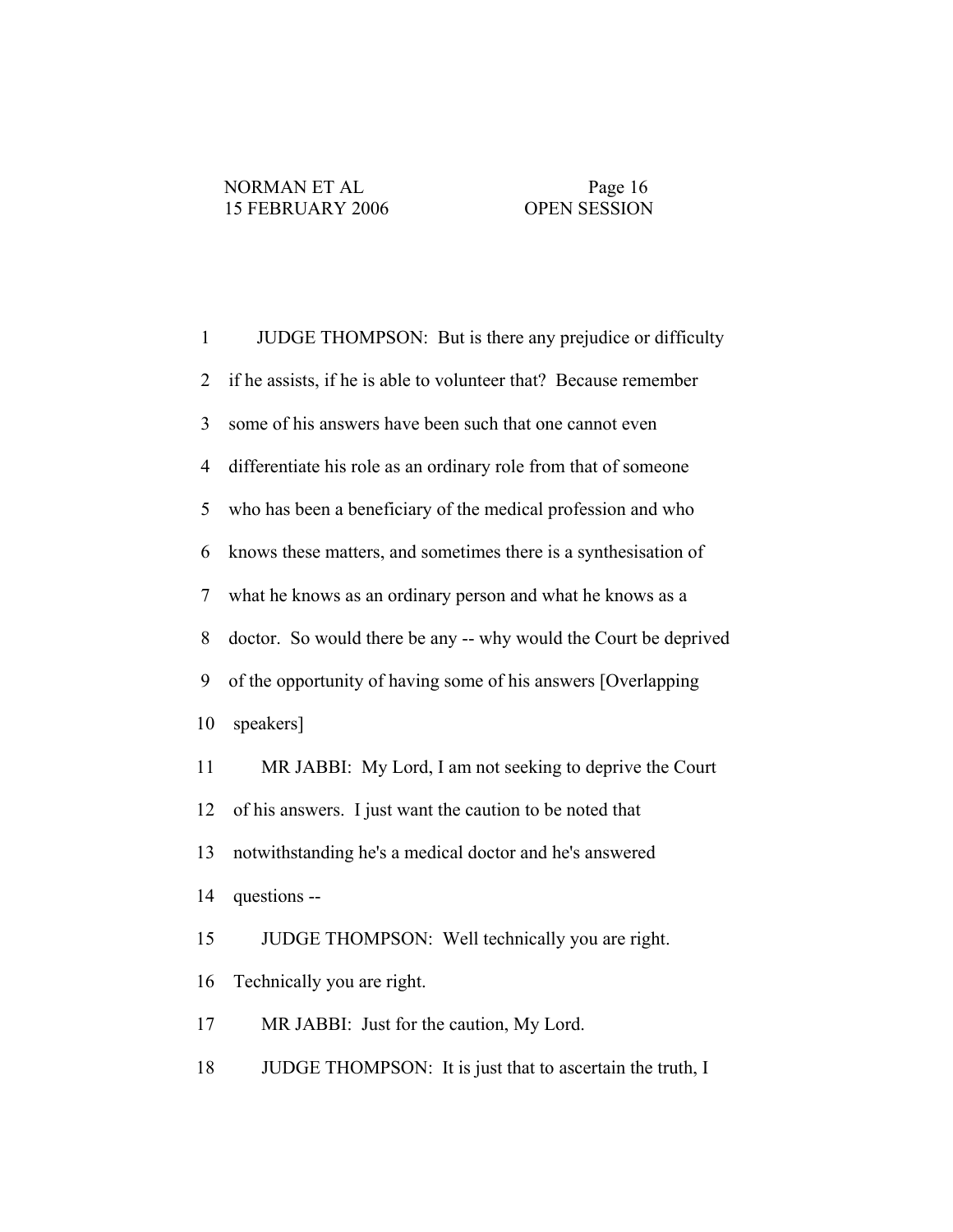19 am learning, quite frankly.

| 20 | PRESIDING JUDGE: In addition, Dr Jabbi, I should say that        |
|----|------------------------------------------------------------------|
| 21 | you have led evidence in chief through this witness where he     |
| 22 | stated in court that because of this process of immunisation it  |
| 23 | could be physically or psychologically protected. This is the    |
| 24 | expression used by the witness.                                  |
| 25 | MR JABBI: Yes, My Lord.                                          |
| 26 | PRESIDING JUDGE: So the questions now are sort of a              |
| 27 | follow-up to those questions. So that is evidence that you put   |
| 28 | on the record through that witness and you did not ask the Court |
| 29 | to qualify the witness as an expert for that. You just asked him |
|    |                                                                  |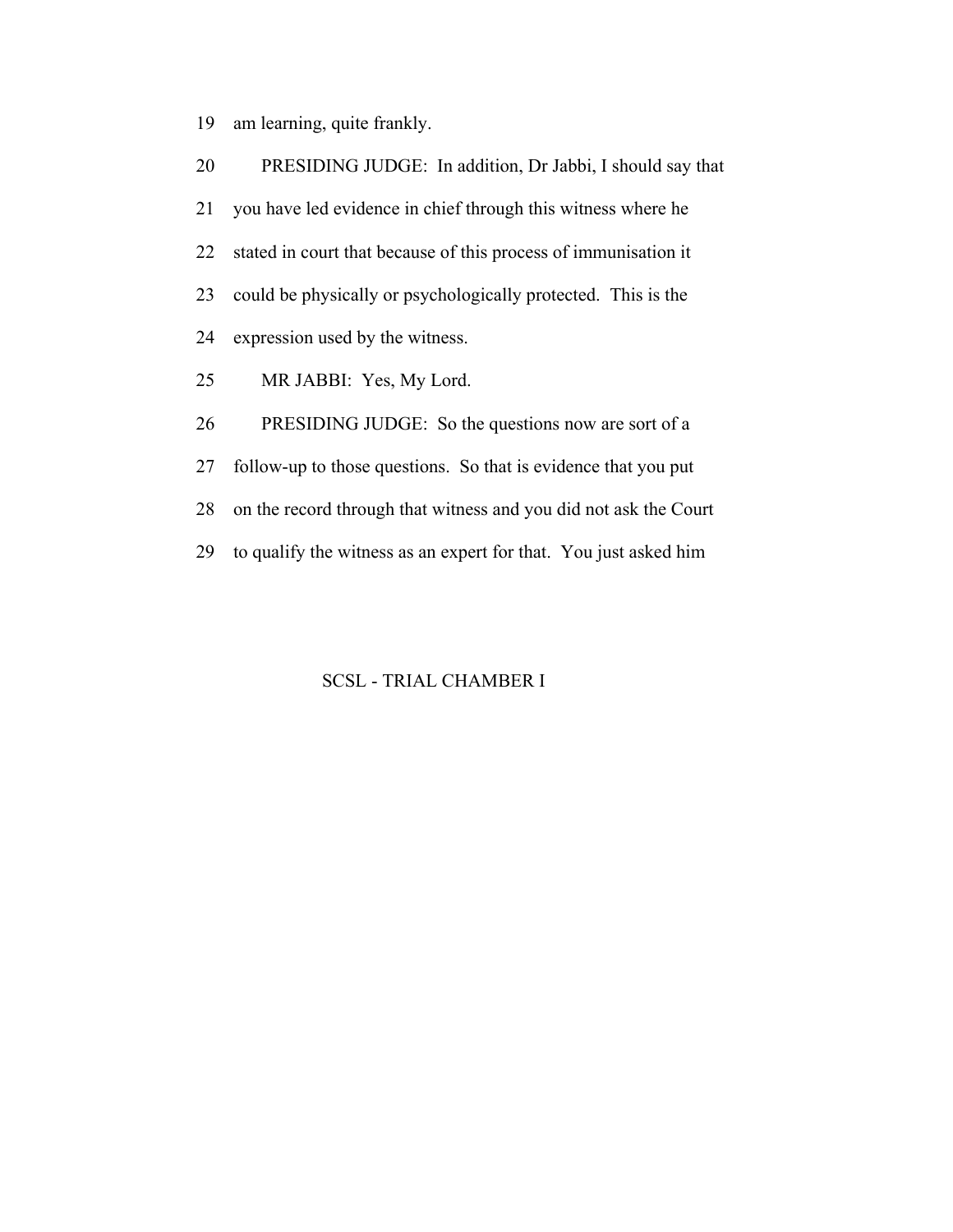| his general knowledge of what he knew of that. |  |
|------------------------------------------------|--|
|------------------------------------------------|--|

- 2 MR JABBI: So long as that is the case, it is perfectly
- 3 open. But I'm just drawing attention to the need for caution.
- 4 JUDGE ITOE: I would say this, Dr Jabbi. I see the raison
- 5 d'être of your submission that if the witness volunteers some
- 6 answer, I think the Court will look at them. And where he cannot
- 7 and would not volunteer an answer which tends to transform him
- 8 from a fact-based witness to an expert witness, he is perfectly
- 9 entitled to say that he does not know.
- 10 MR JABBI: Which, indeed, he has been doing at points.
- 11 MR MARGAI: My Lords, I wonder whether I could be heard on 12 this same issue.
- 13 PRESIDING JUDGE: On which ground?
- 14 MR MARGAI: On the ground of assisting the Court and
- 15 ourselves.
- 16 PRESIDING JUDGE: No. Mr Margai, you know my position on
- 17 this. We have allowed you on an exceptional case last week to
- 18 intervene as such because what was being used at that time, it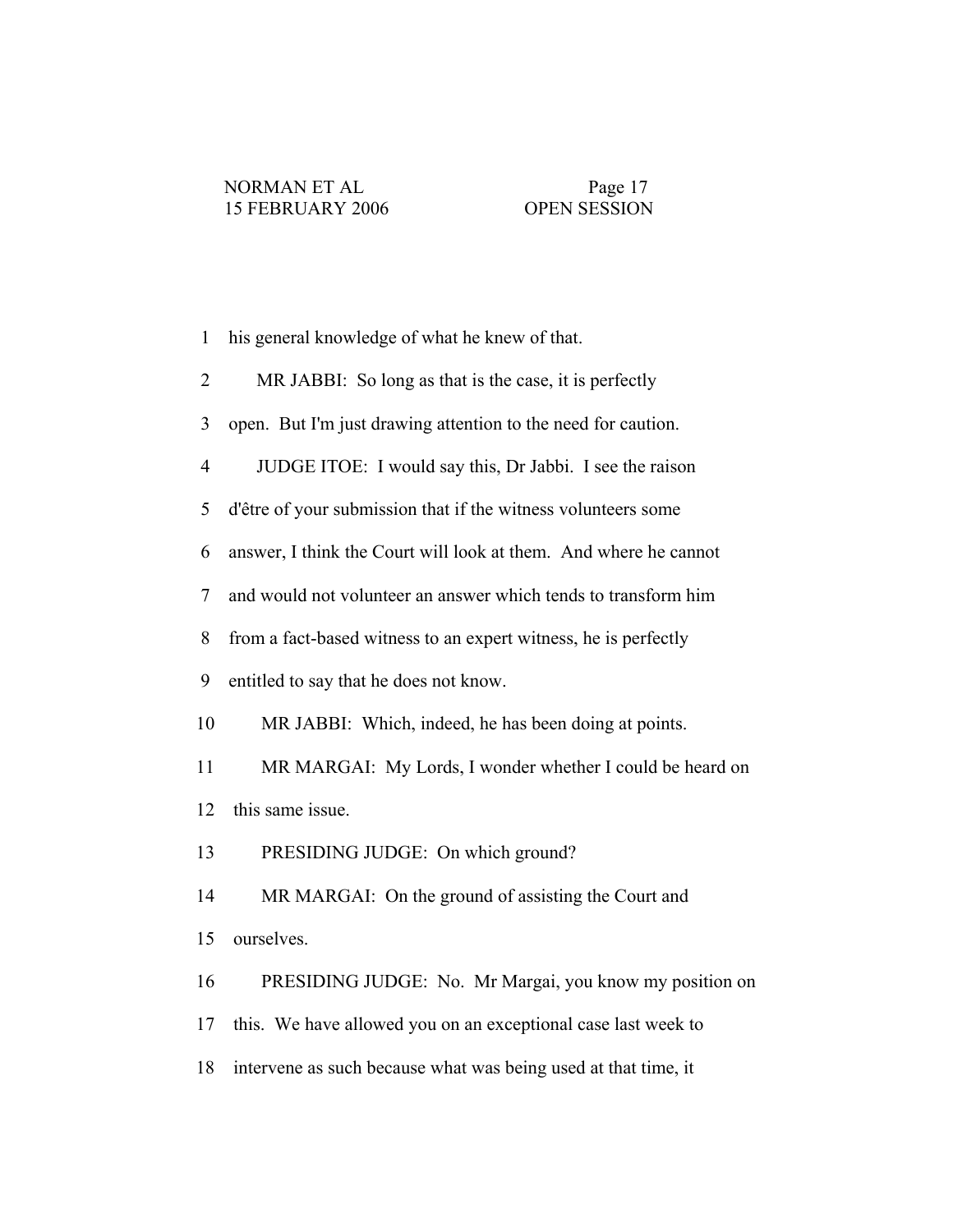| 19 | was argued that you could because -- you could re-examine at that |
|----|-------------------------------------------------------------------|
| 20 | particular moment because of the specific question that had been  |
| 21 | asked in cross-examination. Now you have cross-examined the       |
| 22 | witness, your role is finished and this is a cross-examination by |
| 23 | the Prosecution. I regret to say that I am not prepared to        |
| 24 | hear --                                                           |
| 25 | MR MARGAI: This is exceptional, My Lord.                          |
| 26 | PRESIDING JUDGE: I am not prepared to hear you on this            |
| 27 | issue.                                                            |
| 28 | MR MARGAI: As My Lord pleases.                                    |
|    |                                                                   |

29 MR TAVENER: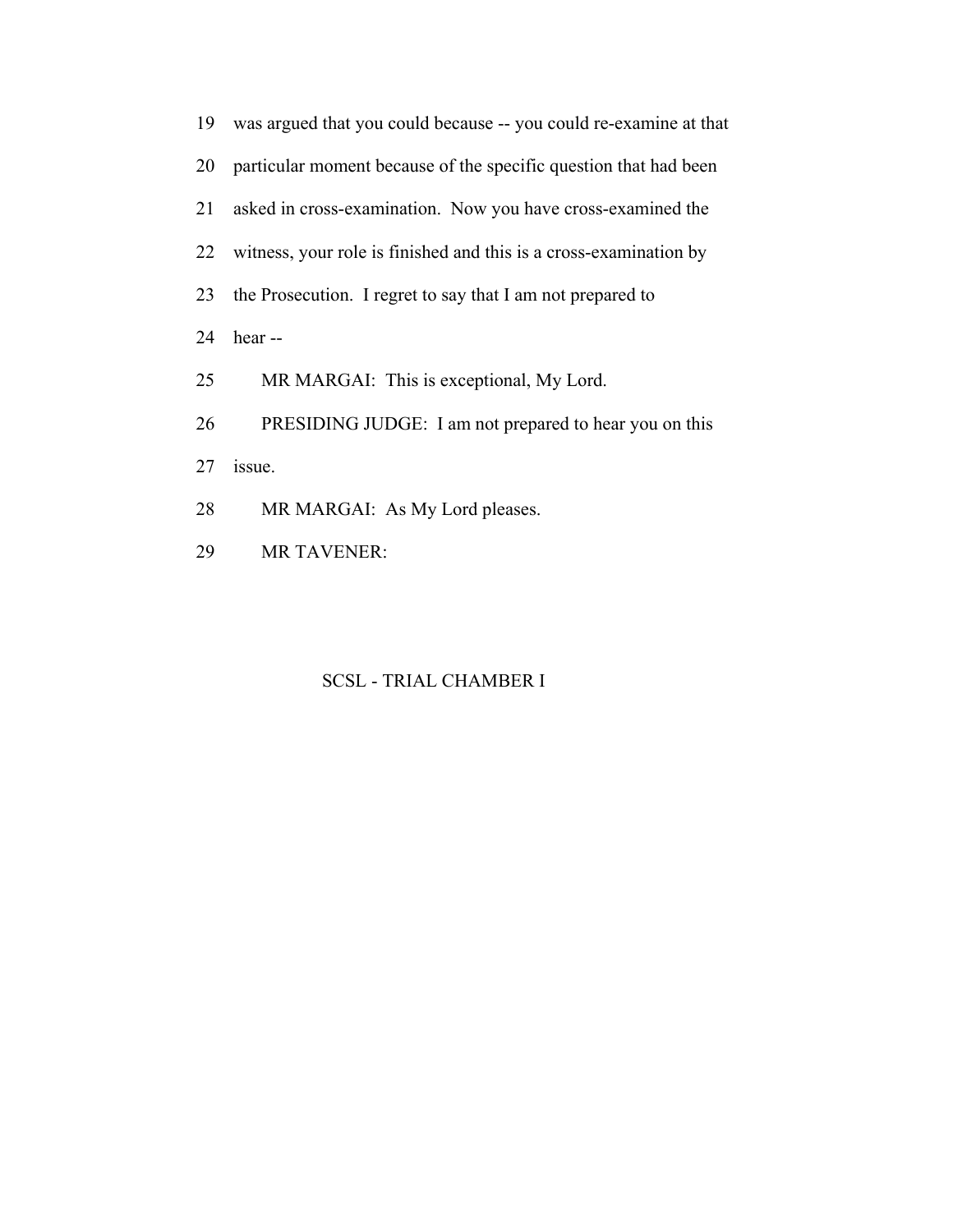- 1 Q. Dr Demby, you as we know are a medical doctor, you were the
- 2 vice-president and you are a Kamajoi; traditional hunter?
- 3 A. Yes.
- 4 Q. What I'm asking you is, moving on from what we have already
- 5 said, in your opinion was it not dangerous, if not fatally
- 6 dangerous, for a man armed with a machete to attack a soldier
- 7 armed with an automatic weapon?
- 8 A. My Lord, if the individual believes in his immunisation, so
- 9 be it. You can do it.
- 10 Q. And that belief --
- 11 JUDGE ITOE: I would like to take that down. Yes,
- 12 Mr Tavener.
- 13 MR TAVENER: Thank you, Your Honour.
- 14 Q. And that belief came from the process of initiation?
- 15 A. Yes, My Lord.
- 16 Q. And that process of initiation was conducted by --
- 17 A. Initiators.
- 18 Q. Initiators. There were rules given to the initiators that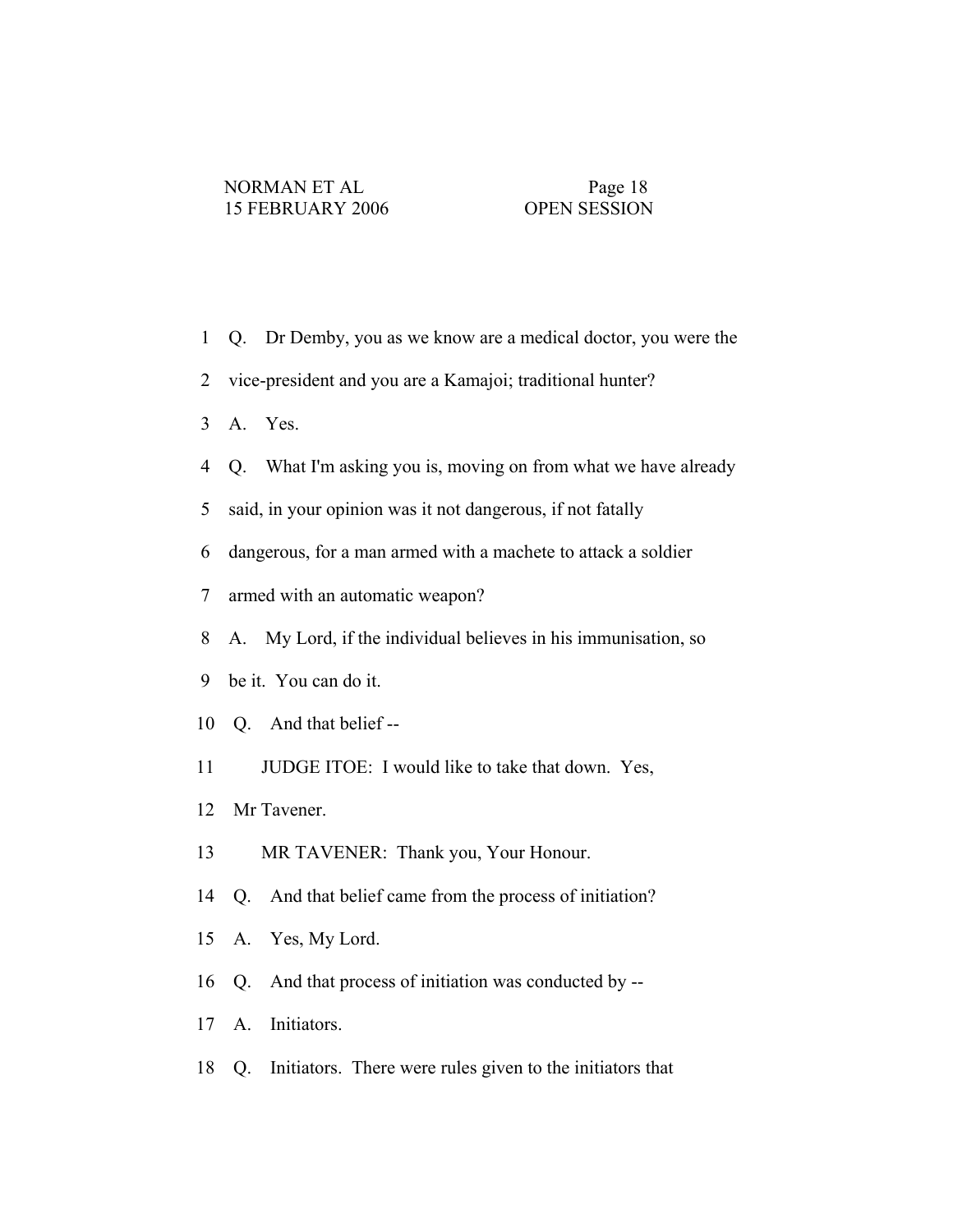- 19 they had to obey in order --
- 20 THE INTERPRETER: My Lords, could counsel please speak
- 21 through the mic and a little bit louder?
- 22 JUDGE ITOE: Mr Tavener.
- 23 MR TAVENER: I'm sorry, Your Honour.
- 24 PRESIDING JUDGE: Rules given to the initiates?
- 25 MR TAVENER: Initiates.
- 26 PRESIDING JUDGE: The initiates.
- 27 JUDGE ITOE: You got the comment from the cabin, didn't
- 28 you?
- 29 MR TAVENER: No, Your Honour.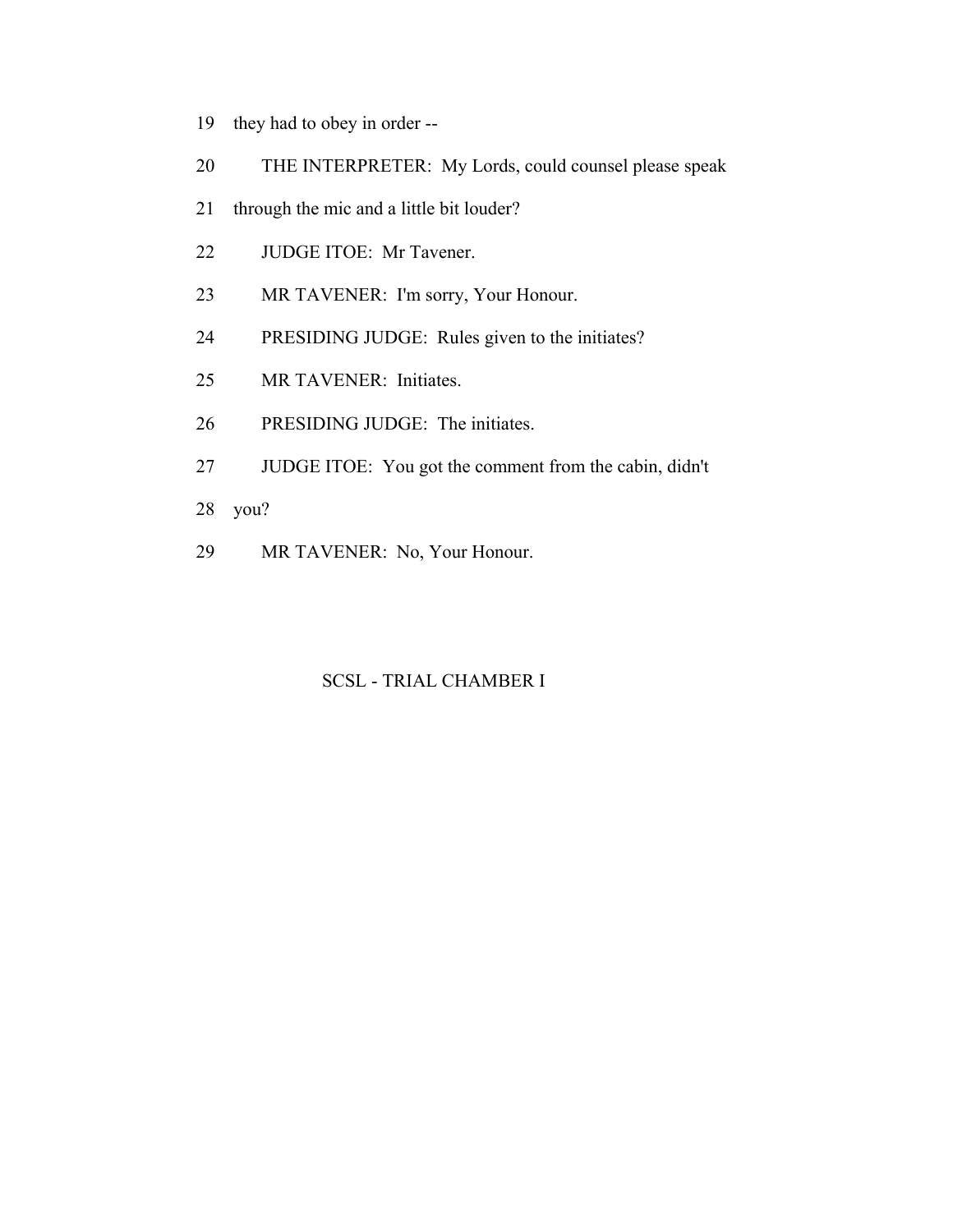- 1 JUDGE ITOE: That you should speak more to the microphone, 2 closer to the microphone. 3 MR TAVENER: They don't normally talk directly to me, 4 Your Honour. I get concerned if I hear voices in my head too 5 often. 6 Q. The powers -- sorry. The initiators gave initiates rules 7 that they had to abide by in order to keep their bulletproofness? 8 A. Yes, My Lord, I heard that. 9 Q. Is it correct to say that the initiators had power over the 10 initiates because they controlled that bulletproofness? 11 A. I don't know the type of power you mean. 12 Q. Control. 13 A. Not as such, My Lord, because they came voluntarily. When 14 you are immunised, you go. So they don't control where, when and 15 how to fight. 16 Q. You have described how a person became a traditional 17 hunter. After 1996 -- well I won't go into the details unless
- 18 you want to.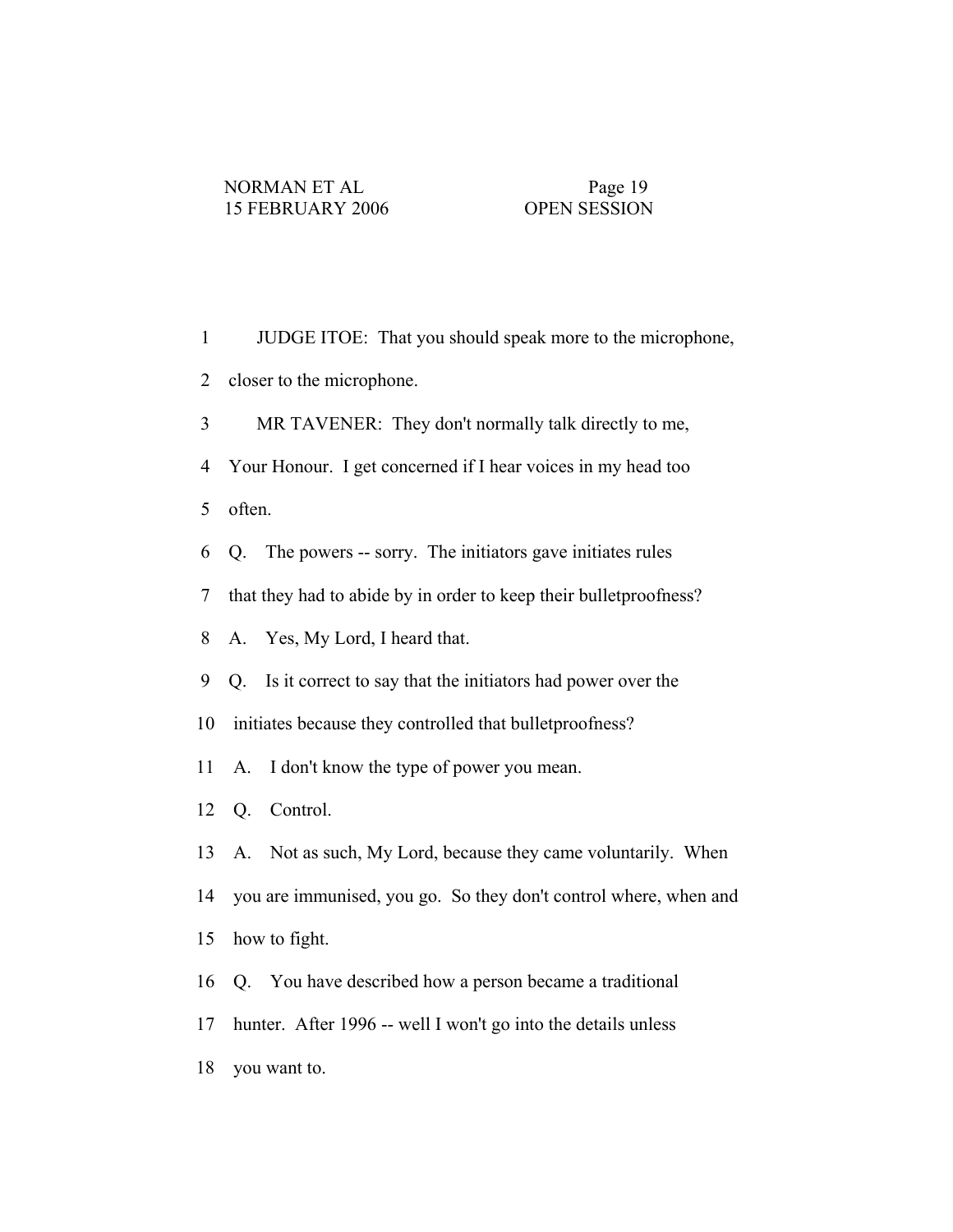- 19 A. I have not described how people became traditional hunters.
- 20 I have not told the Court. But if you want I will.
- 21 Q. Not at this stage, thank you.
- 22 A. Thank you.
- 23 Q. If I could put it in this way, you said at page 7 of the
- 24 transcript on Friday --
- 25 PRESIDING JUDGE: Which is what date?
- 26 MR TAVENER: Page 7.
- 27 PRESIDING JUDGE: On 10th February?
- 28 MR TAVENER: On 10th February, that's correct, line 1.
- 29 Q. The Kamajor movement became a voluntary mass mobilisation?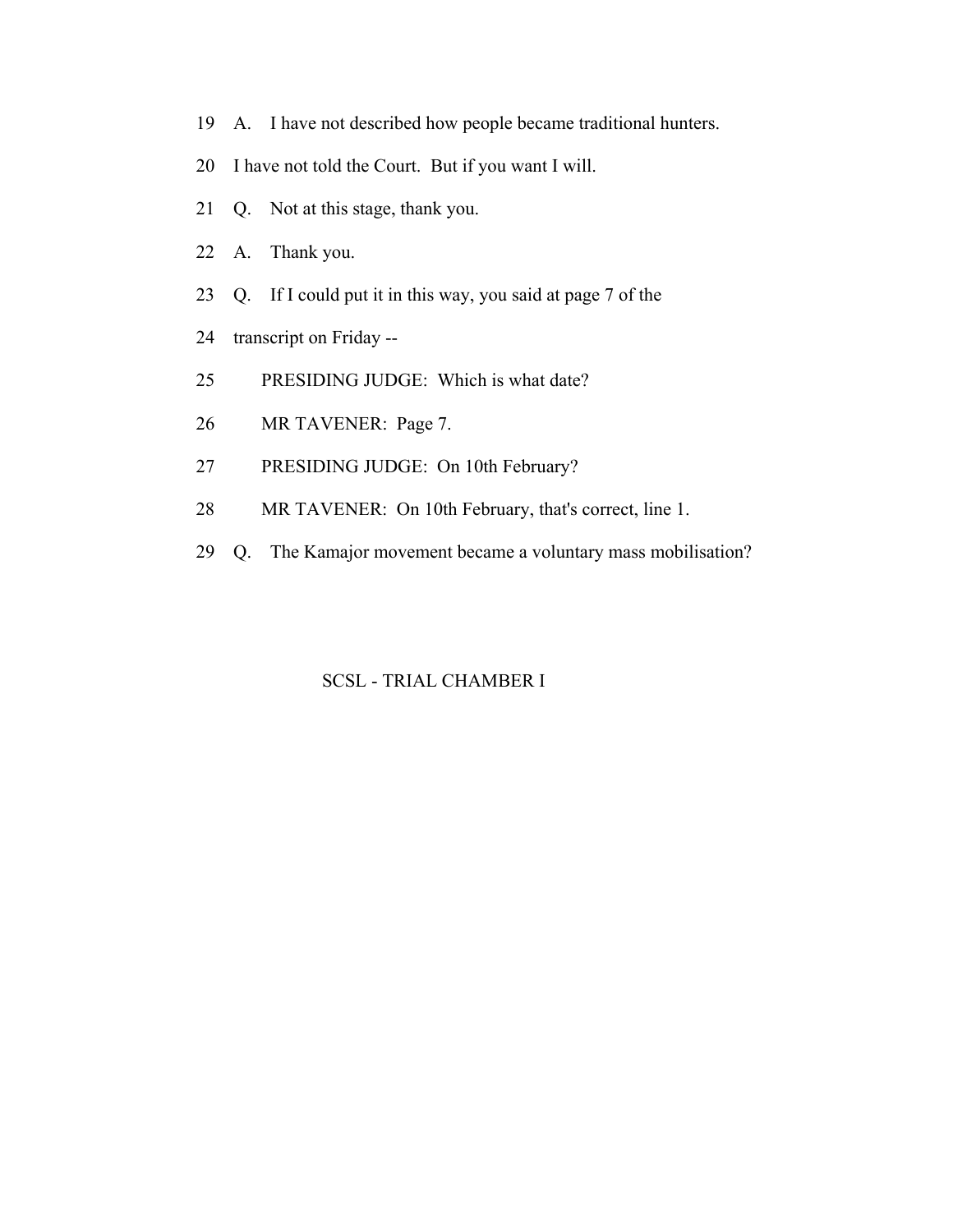- 1 A. Correct.
- 2 Q. The traditional hunters were not a voluntary mass
- 3 mobilisation?
- 4 A. No, they may be. They may be. The first stage is in the
- 5 villages there are traditional hunters. When this mass
- 6 mobilisation comes up, I said mass -- voluntary mass mobilisation
- 7 of men, women and children from all walks of life, they may be
- 8 traditional hunters, teachers, lawyers, doctors, et cetera. They
- 9 are students.
- 10 Q. So what I'm suggesting to you is you had traditional
- 11 hunters, then this mass mobilisation?
- 12 A. Came up.
- 13 Q. From all walks of life?
- 14 A. Yes.
- 15 Q. Including hunters?
- 16 A. Yes.
- 17 Q. But a large number of people who were not traditional
- 18 hunters?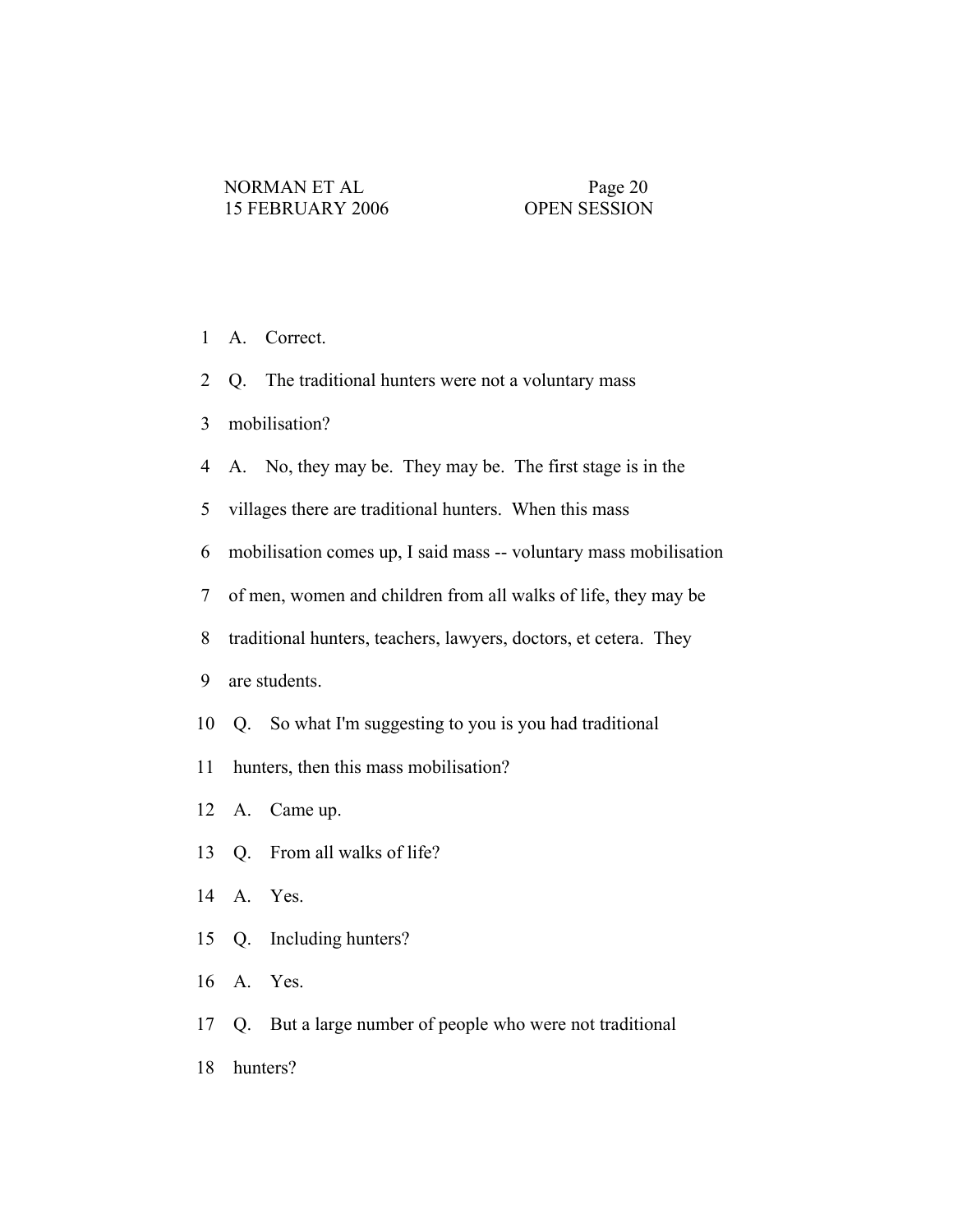- 19 A. Yes. Yes, My Lord.
- 20 Q. Then in 1996 the initiation process was introduced as we
- 21 have spoken about it?
- 22 A. That was the time I heard of it, by the end of 1996.
- 23 JUDGE ITOE: What happened by the end of 1996, Dr Demby?
- 24 THE WITNESS: Well, we had the Abidjan Peace Accord, 1996
- 25 November.
- 26 JUDGE ITOE: No, no [Overlapping speakers]
- 27 THE WITNESS: No, that was the time I heard that they had
- 28 started initiating.
- 29 JUDGE ITOE: Okay.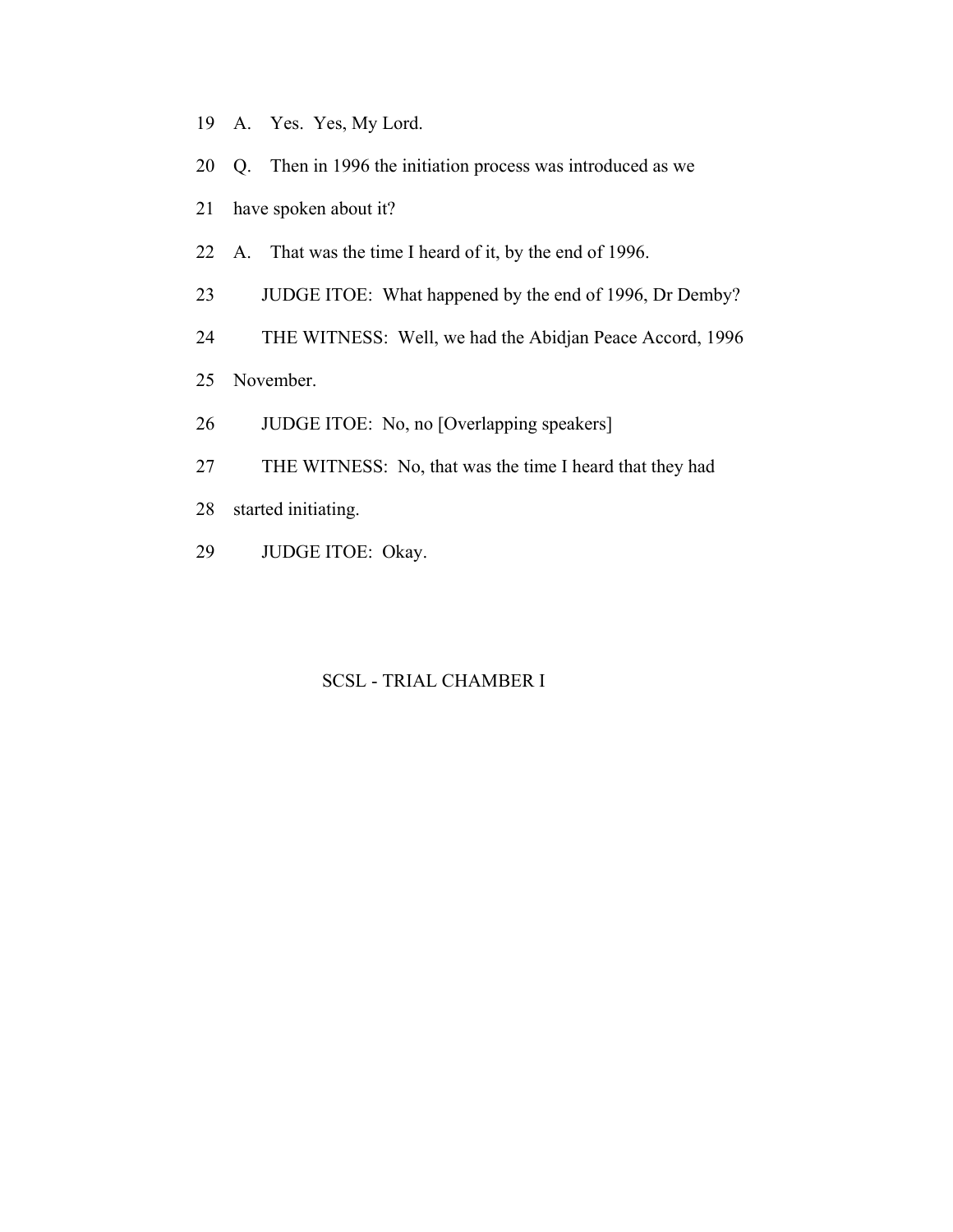### 1 MR TAVENER:

- 2 Q. If I can bring you now up to the coup in May 1997?
- 3 A. Yes, My Lord.
- 4 Q. Is it correct to say that one of the difficulties or one of
- 5 the complaints the soldiers had, the army had was that resources
- 6 were being directed towards the Kamajors and away from them?
- 7 A. No, what they said was more, government paid more
- 8 attention, not that they were taking away from them. Because the
- 9 two groups were fighting and they alleged, which was wrong.
- 10 Q. So it was an allegation the army had that resources were
- 11 being given to the Kamajors?
- 12 A. More resources.
- 13 Q. More resources.
- 14 A. More attention, to be exact.
- 15 PRESIDING JUDGE: You have added to that, Dr Demby, that 16 these were allegations, but were not founded; they were not true.
- 17 THE WITNESS: Yes, My Lord, and I can support that. Can I?
- 18 MR TAVENER: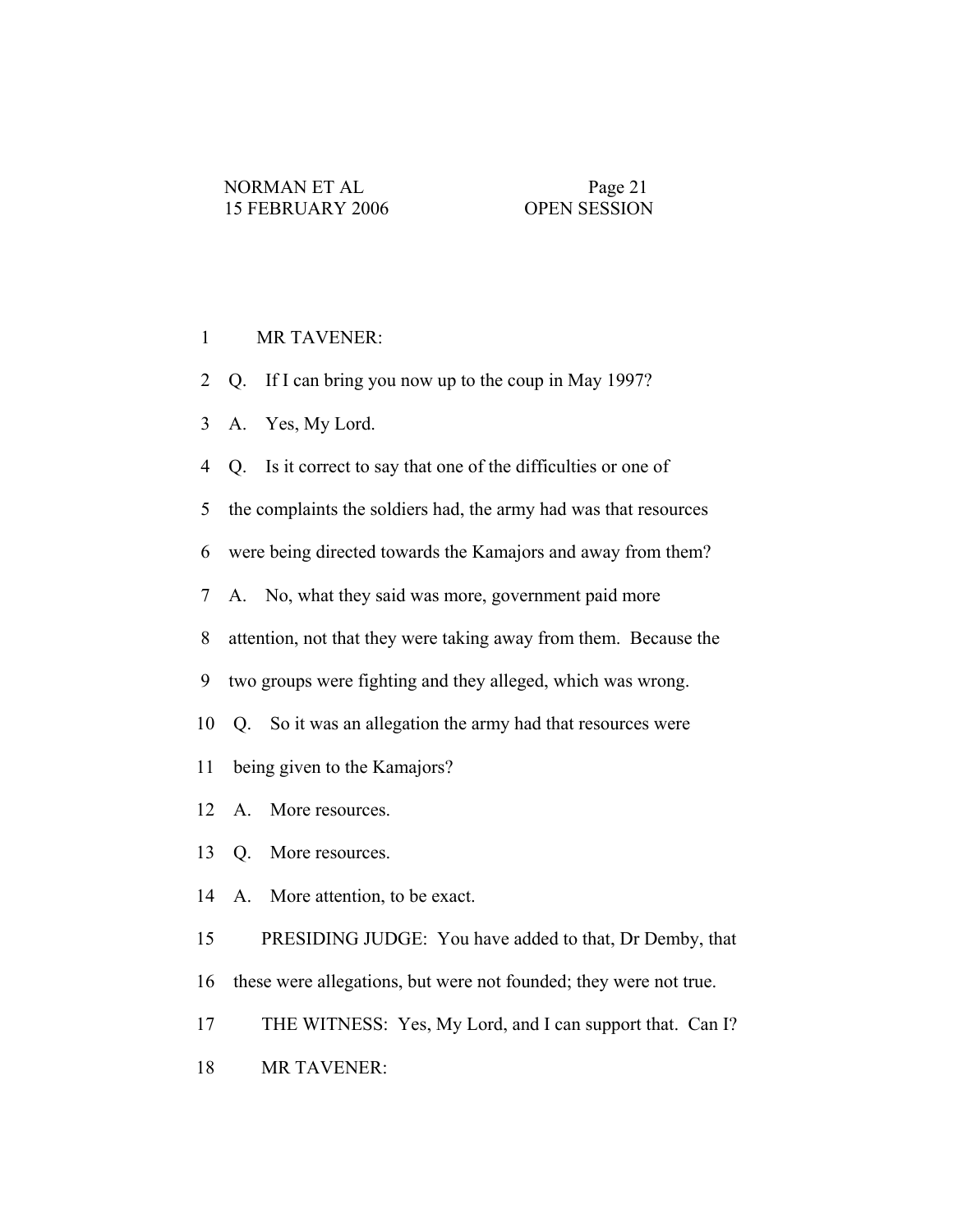- 19 Q. I am happy with the answer, thank you.
- 20 A. Thank you.
- 21 Q. But just to be fair --
- 22 JUDGE THOMPSON: Did you say the allegation was --
- 23 THE WITNESS: Not true.
- 24 [CDF15FEB06B CR]
- 25 JUDGE THOMPSON: No, I am asking whether the allegation was
- 26 in respect of more tension or more resources. That's very
- 27 crucial, isn't it?
- 28 THE WITNESS: Well, they said the government paid more
- 29 attention.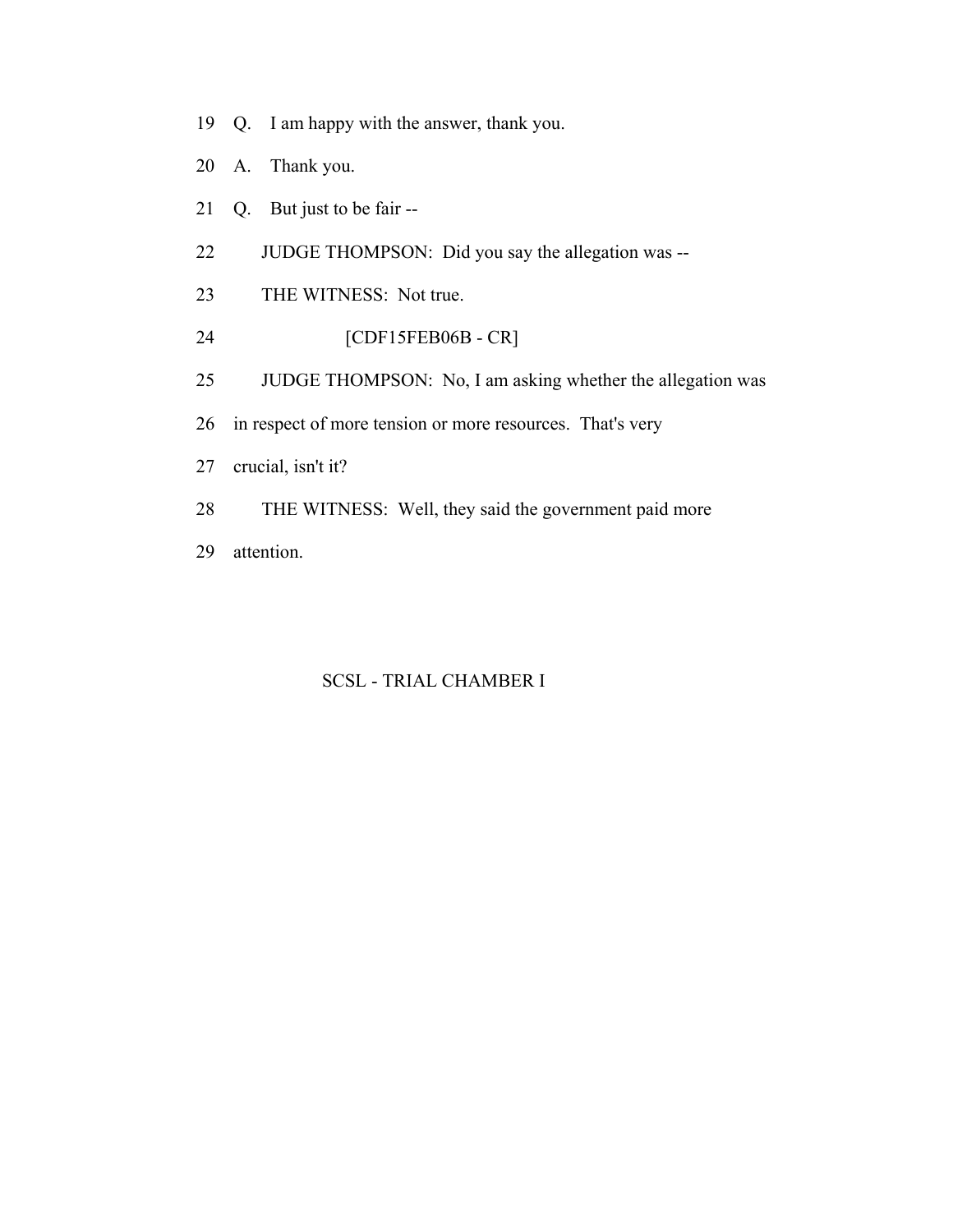| $\mathbf{1}$   | JUDGE THOMPSON: Not resources. I want to be clear.             |
|----------------|----------------------------------------------------------------|
| $\overline{2}$ | THE WITNESS: Not resources.                                    |
| 3              | JUDGE ITOE: But you did say here --                            |
| $\overline{4}$ | THE WITNESS: It could be the resources, et cetera.             |
| 5              | JUDGE ITOE: Paying more attention by giving more               |
| 6              | resources.                                                     |
| $\tau$         | THE WITNESS: Yes, My Lord, I said that [overlapping]           |
| 8              | speakers]                                                      |
| 9              | JUDGE THOMPSON: Well, I want to be clear about it, what        |
| 10             | precisely the allegation was. I mean, to me, resources and     |
| 11             | attention are not interchangeable. We need to be precise. What |
| 12             | was the allegation? You knew it. It's not a question of could  |
| 13             | be this or that. What is the precise allegation?               |
| 14             | THE WITNESS: Well, the allegation was really what came out     |
| 15             | from the announcement was that government paid more attention. |
| 16             | JUDGE THOMPSON: Yes, thank you. I am just interested in        |
| 17             | that.                                                          |
| 18             | THE WITNESS: Yes.                                              |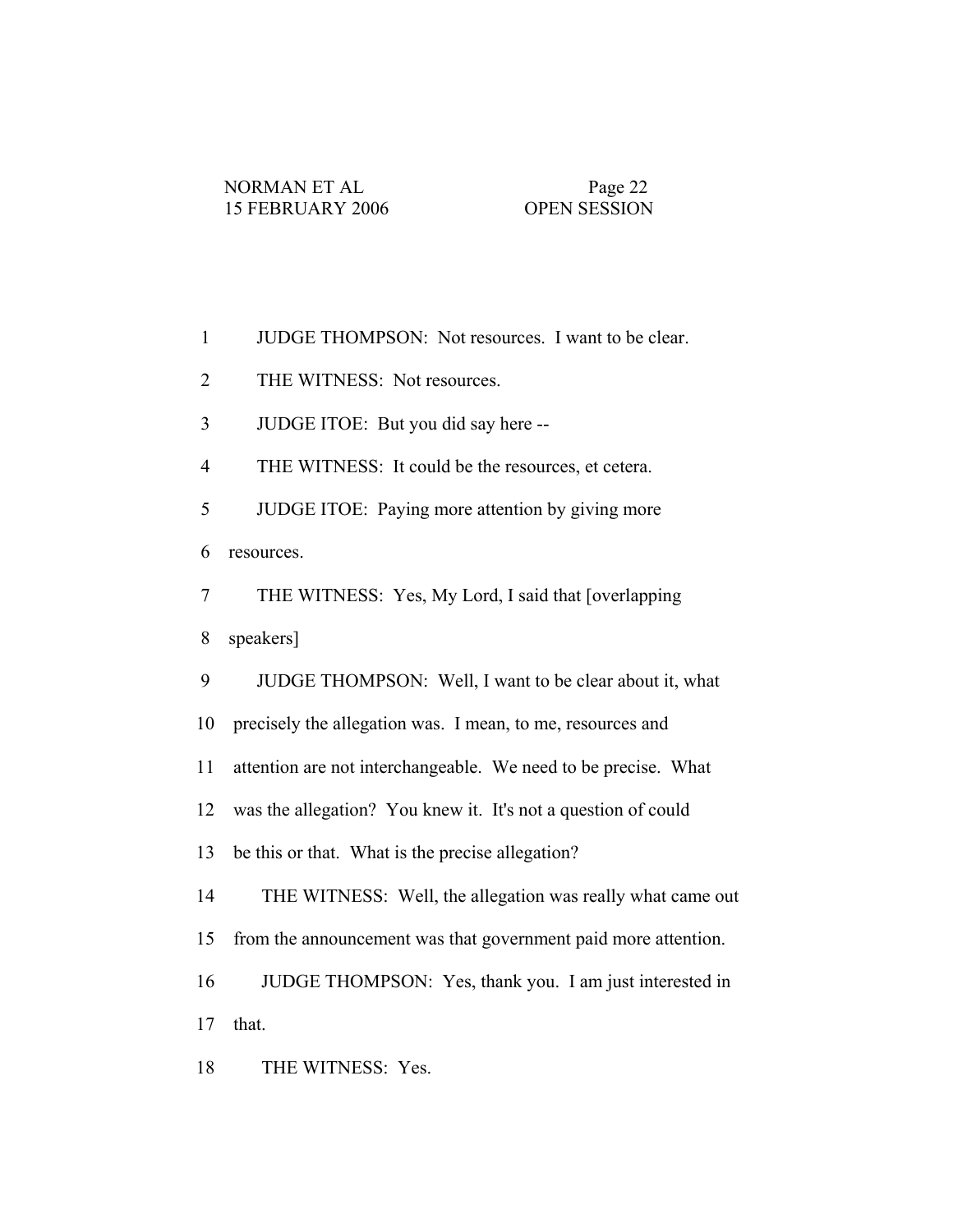- 19 JUDGE THOMPSON: It is a world of difference between
- 20 alleging government paying more attention to the army and giving
- 21 more resources to the army.
- 22 MR TAVENER: To the Kamajors.
- 23 PRESIDING JUDGE: To the Kamajors.
- 24 JUDGE THOMPSON: To the Kamajors at that time. Thank you.
- 25 JUDGE ITOE: And you say this allegation was unfounded?
- 26 THE WITNESS: Unfounded, My Lord.
- 27 MR TAVENER:
- 28 Q. Just to finish on that area, whether the allegation was
- 29 unfounded or not, that was the complaint of the army?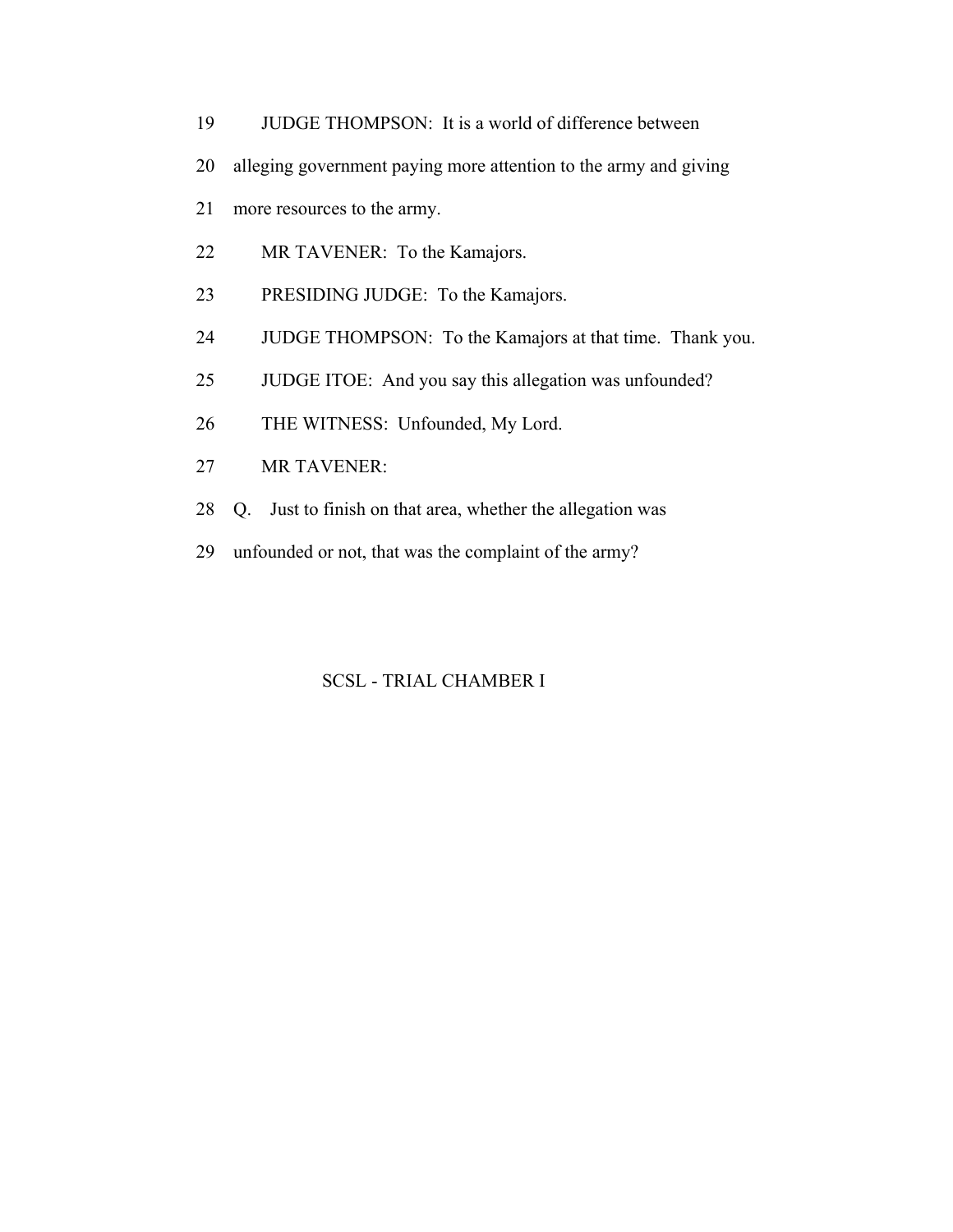- 1 A. Yes, one of the complaints.
- 2 Q. After the coup, President Kabbah, most of his ministers and
- 3 significant dignitaries went to Conakry.
- 4 A. Yes, My Lord.
- 5 Q. Why were you left behind?
- 6 A. I was trapped, My Lord. When I was --
- 7 JUDGE ITOE: Please, please, wait.
- 8 THE WITNESS: Yes.
- 9 JUDGE ITOE: Yes.
- 10 THE WITNESS: When I was informed that there was firing in
- 11 the town by the President around 5.30 a.m., by the time I
- 12 ascertained the truth of it, my security forces came and took me
- 13 and my family out of the lodge without money in my pocket. So I
- 14 was unable to pay my way out of the country. That's the reason.
- 15 When help came from friends, it was too risky to move. That is
- 16 the reason.
- 17 MR TAVENER:
- 18 Q. Even when you arrived at Lungi, the President did not want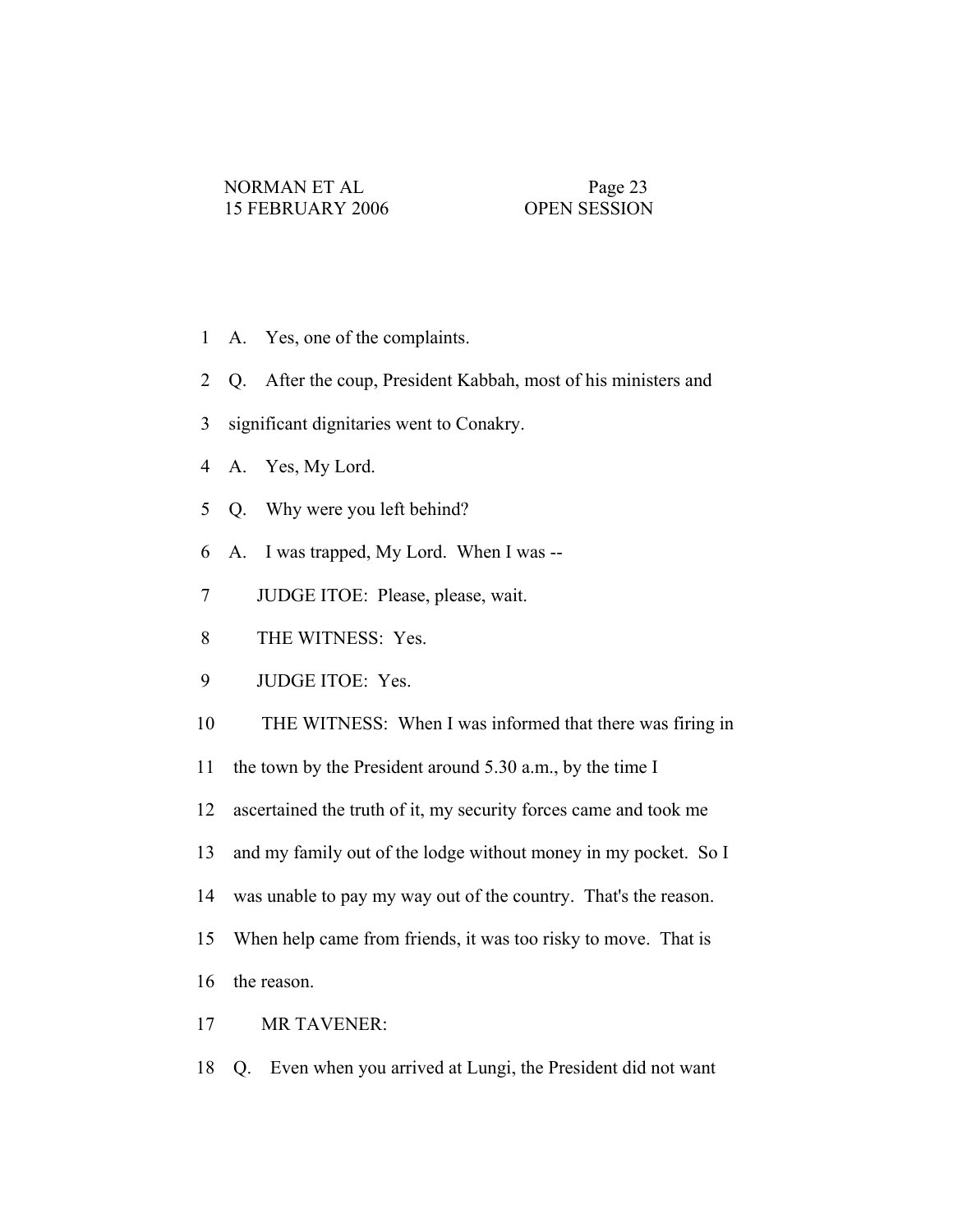- 19 you in Conakry, did he?
- 20 A. That's what General Khobe told me. I did not speak with 21 the President. He said, "The President says you should stay in 22 Lungi."
- 23 Q. Just to jump ahead for one minute, that is, if we can go to
- 24 the return of the government in 1998, February 12, 13?
- 25 A. Yes, February 12, 13.
- 26 Q. You say it wasn't until that time you heard that Chief
- 27 Hinga Norman had been made the National Co-ordinator of the Civil
- 28 Defence Forces.
- 29 A. Yes. Initially I heard he was in Lungi -- sorry, he was in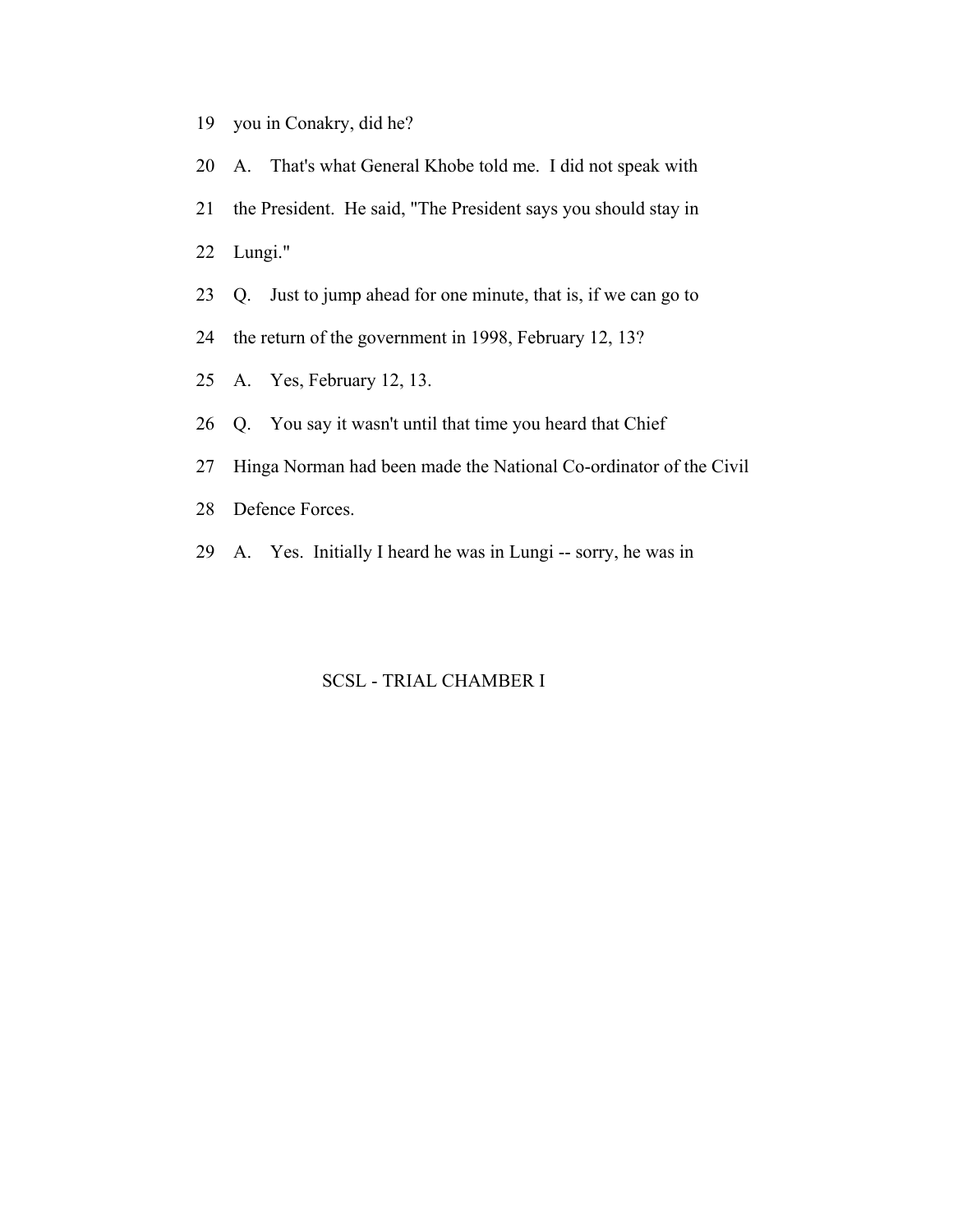| $\mathbf{1}$   | Conakry. Later he was at the Sierra Leone/Liberia border, then I |
|----------------|------------------------------------------------------------------|
| $\overline{2}$ | heard he has been made co-ordinator.                             |
| 3              | Q. So you never heard the announcement by the President          |
| 4              | appointing - that is the President when he was in Conakry -      |
| 5              | appointing Chief Hinga Norman the National Co-ordinator?         |
| 6              | I did not hear it. But people who heard it said they have<br>A.  |
| 7              | heard it, that announcement.                                     |
| 8              | JUDGE ITOE: When you say people who heard it said --             |
| 9              | THE WITNESS: [Overlapping speakers]                              |
| 10             | JUDGE ITOE: No, no, when you say people who heard the            |
| 11             | appointment said he had been appointed, I mean, they said, how   |
| 12             | did you get to know about it?                                    |
| 13             | THE WITNESS: We usually get informations and we share            |
| 14             | informations.                                                    |
| 15             | JUDGE ITOE: Are you saying that you were told?                   |
| 16             | THE WITNESS: I was told, that is what I mean.                    |
| 17             | MR TAVENER:                                                      |
| 18             | If I can now ask you some questions about your time in<br>Q.     |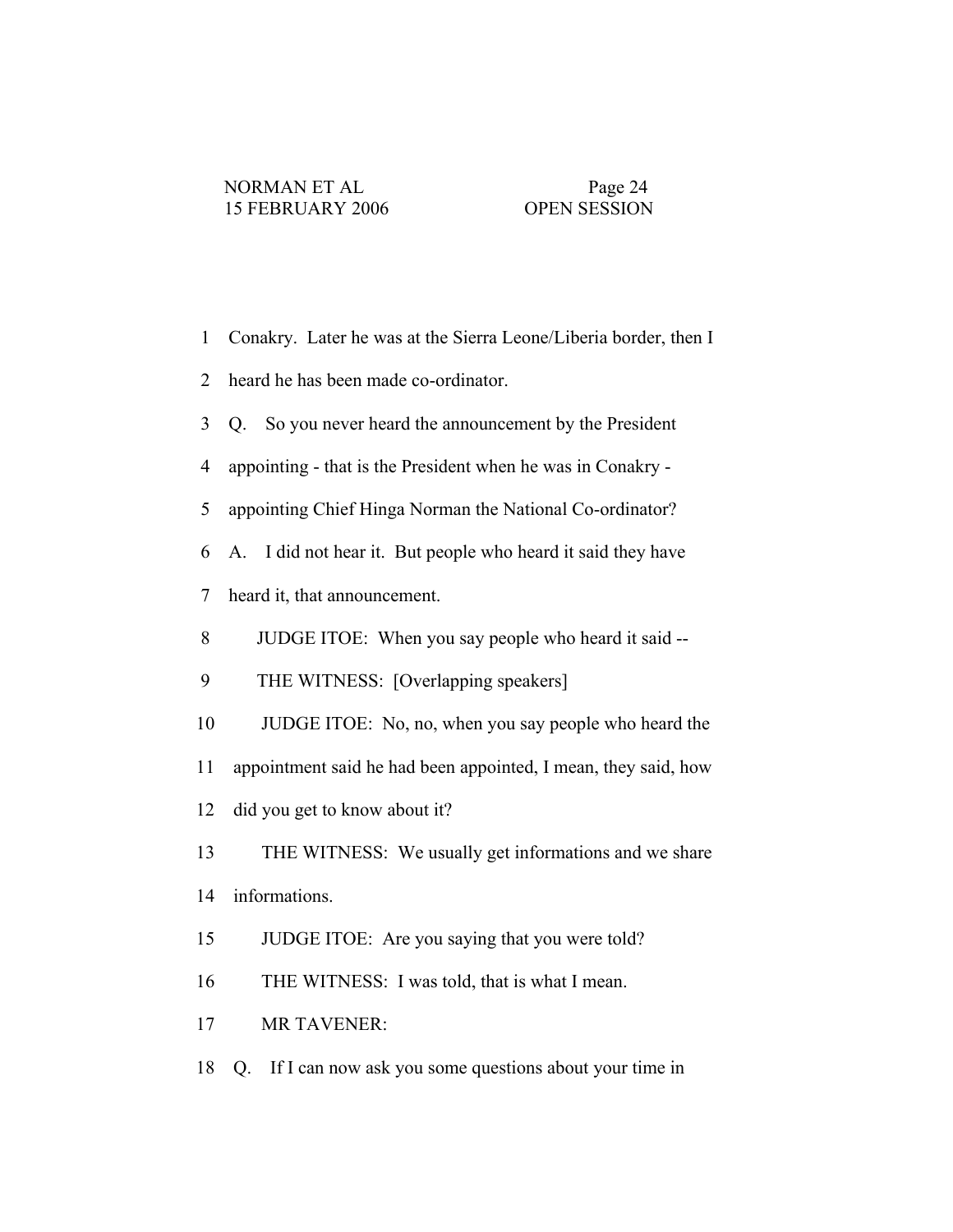19 Lungi.

- 20 A. Yes, My Lord.
- 21 Q. The interregnum, as you call it?
- 22 A. Yes, My Lord.
- 23 Q. You met Colonel Khobe at Lungi?
- 24 A. Yes, My Lord, for the first time.
- 25 Q. We know that the colonel later became a general. When you
- 26 first met him, he was a colonel?
- 27 A. Yes, My Lord.
- 28 Q. And you spoke with him --
- 29 A. Many times.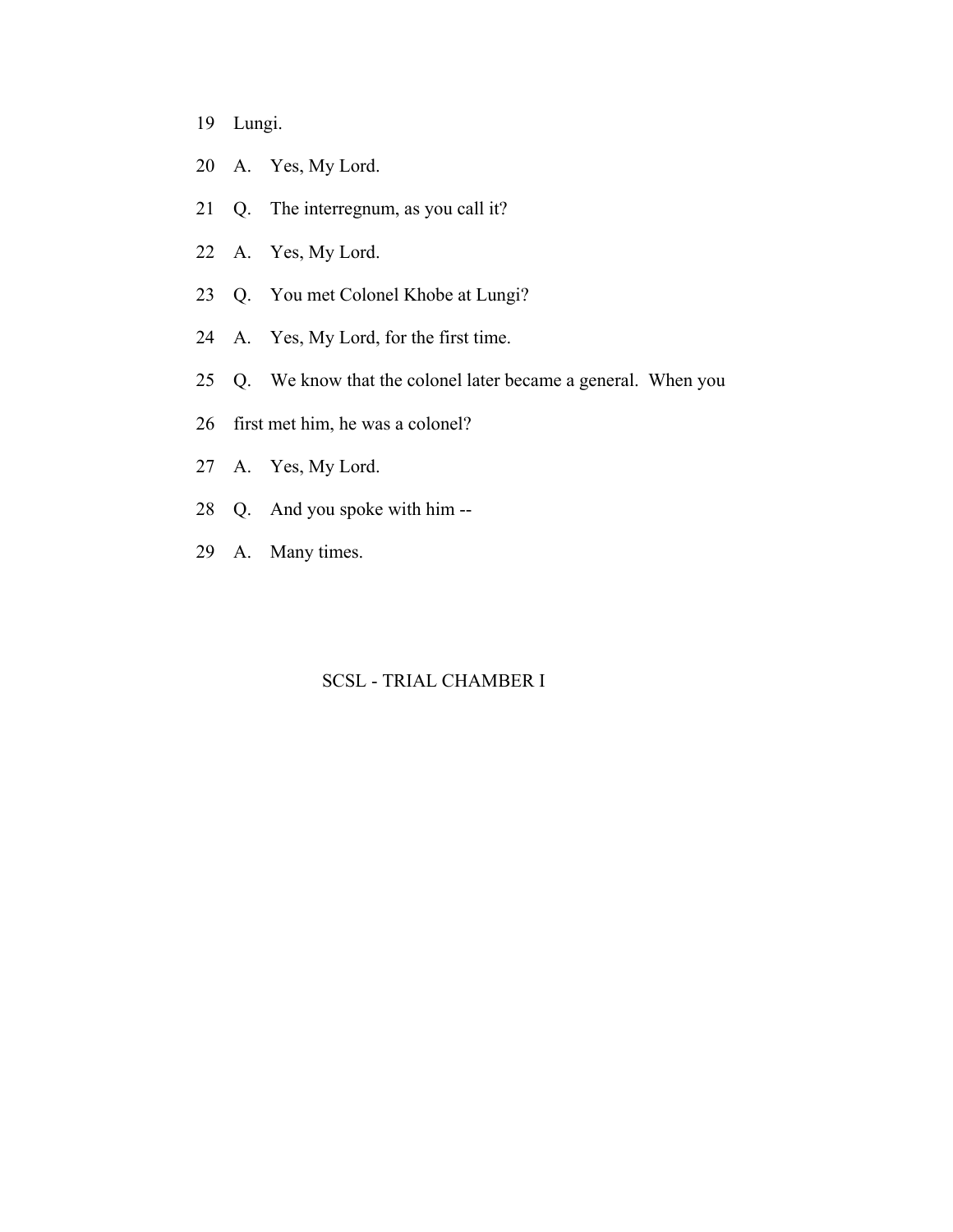- 1 Q. -- many times. At Lungi, the soldiers under Colonel
- 2 Khobe's command were a small Nigerian contingent.
- 3 A. They were basically based in Kossoh Town and just a
- 4 handful, but the bulk of the Nigerian contingent was at Kossoh
- 5 Town, yes.
- 6 JUDGE THOMPSON: So there wasn't a contingent at Lungi?
- 7 THE WITNESS: No, My Lord, just a handful.
- 8 PRESIDING JUDGE: But was the handful spread between Lungi
- 9 and Kossoh Town?
- 10 THE WITNESS: No, there is a river separating.
- 11 PRESIDING JUDGE: But when -- the question was whether he
- 12 was in charge at Lungi, if he was in charge --
- 13 THE WITNESS: Well, he was certainly to and fro.
- 14 PRESIDING JUDGE: From Kossoh Town --
- 15 THE WITNESS: To Lungi and back.
- 16 PRESIDING JUDGE: Was he in charge of the Nigerian
- 17 contingent?
- 18 THE WITNESS: In Sierra Leone, yes.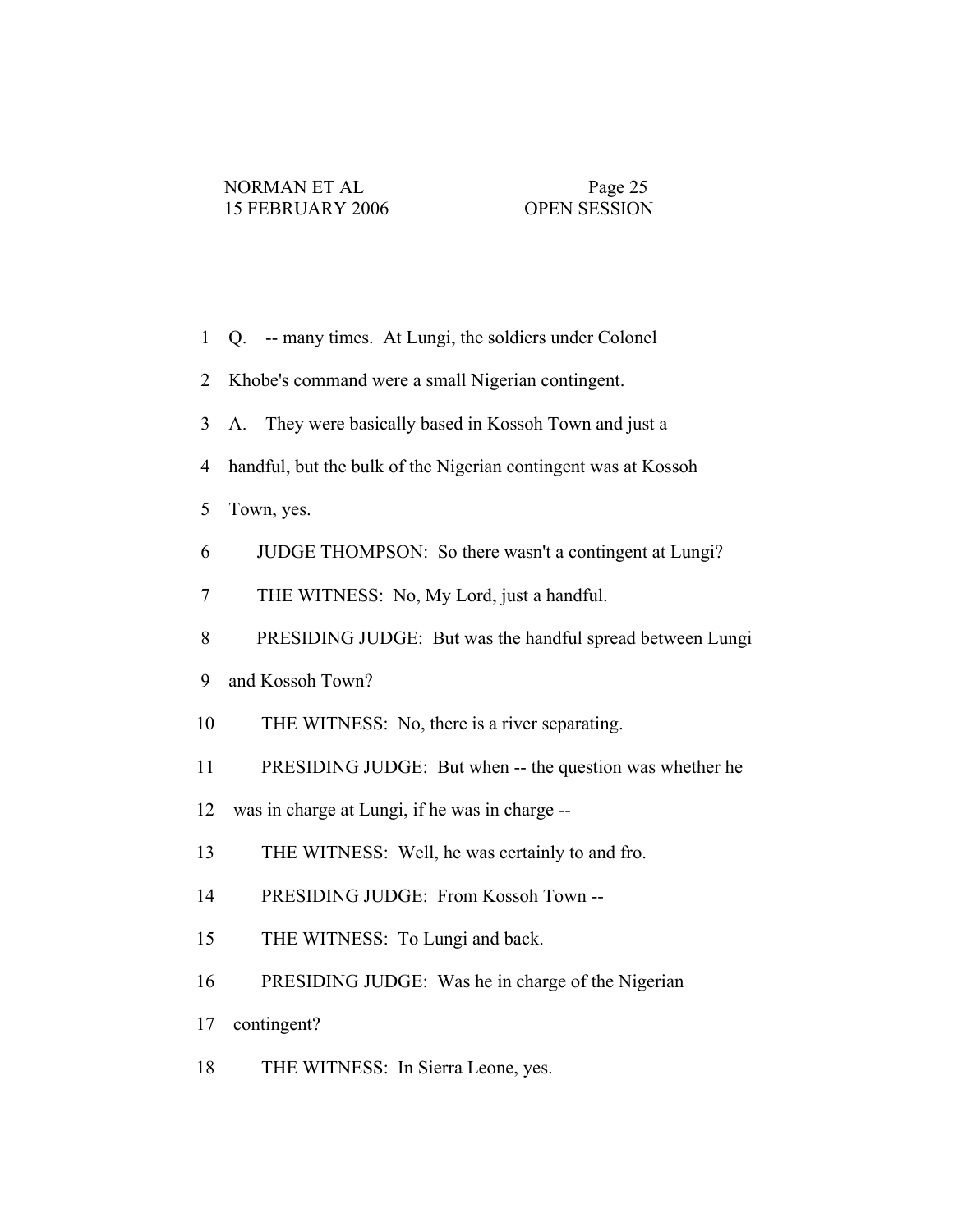- 19 PRESIDING JUDGE: In Sierra Leone, yes. But the
- 20 contingent, was it small, or it was -- your expression was a
- 21 handful. Is the handful describing only those in Lungi, or the
- 22 totality of the contingent?
- 23 THE WITNESS: Those in Lungi, because Kossoh Town I cannot
- 24 tell because I was kept in a house.
- 25 JUDGE THOMPSON: Well, how did you know that there was a
- 26 bulk of the contingency at Kossoh Town? I mean, you remember the
- 27 question was --
- 28 THE WITNESS: Yes.
- 29 JUDGE THOMPSON: The question was a very narrow question.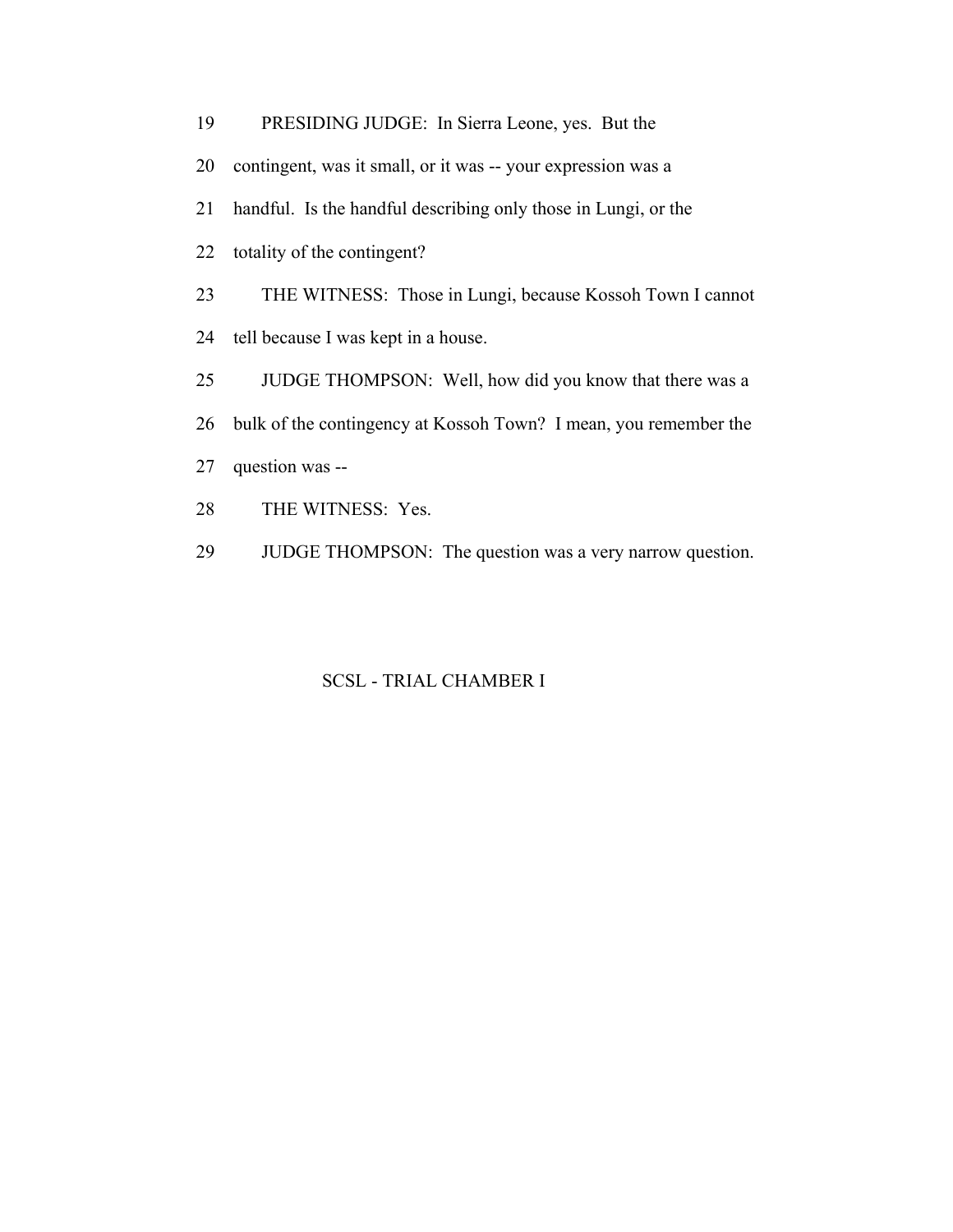1 The question was whether the contingent at Lungi was a small one 2 and you moved away and introduced the Kossoh Town concept and 3 that is what has created the confusion, to my mind. 4 THE WITNESS: Yes, My Lord. 5 JUDGE THOMPSON: I don't know whether counsel was satisfied 6 with that answer. Now you say you don't even know the size of 7 the contingent at Kossoh Town. So what is the answer, really? 8 THE WITNESS: The contingent at Lungi was small. 9 JUDGE THOMPSON: Thank you. 10 MR TAVENER: 11 Q. Just to clarify that, Doctor, there was a small contingent 12 at Lungi of Nigerian soldiers? 13 A. Yes, My Lord. 14 Q. It is your belief there was a larger number of Nigerian 15 soldiers at Kossoh Town? 16 A. Yes, My Lord. 17 Q. They were all under the control of Colonel Khobe? 18 A. Yes, My Lord.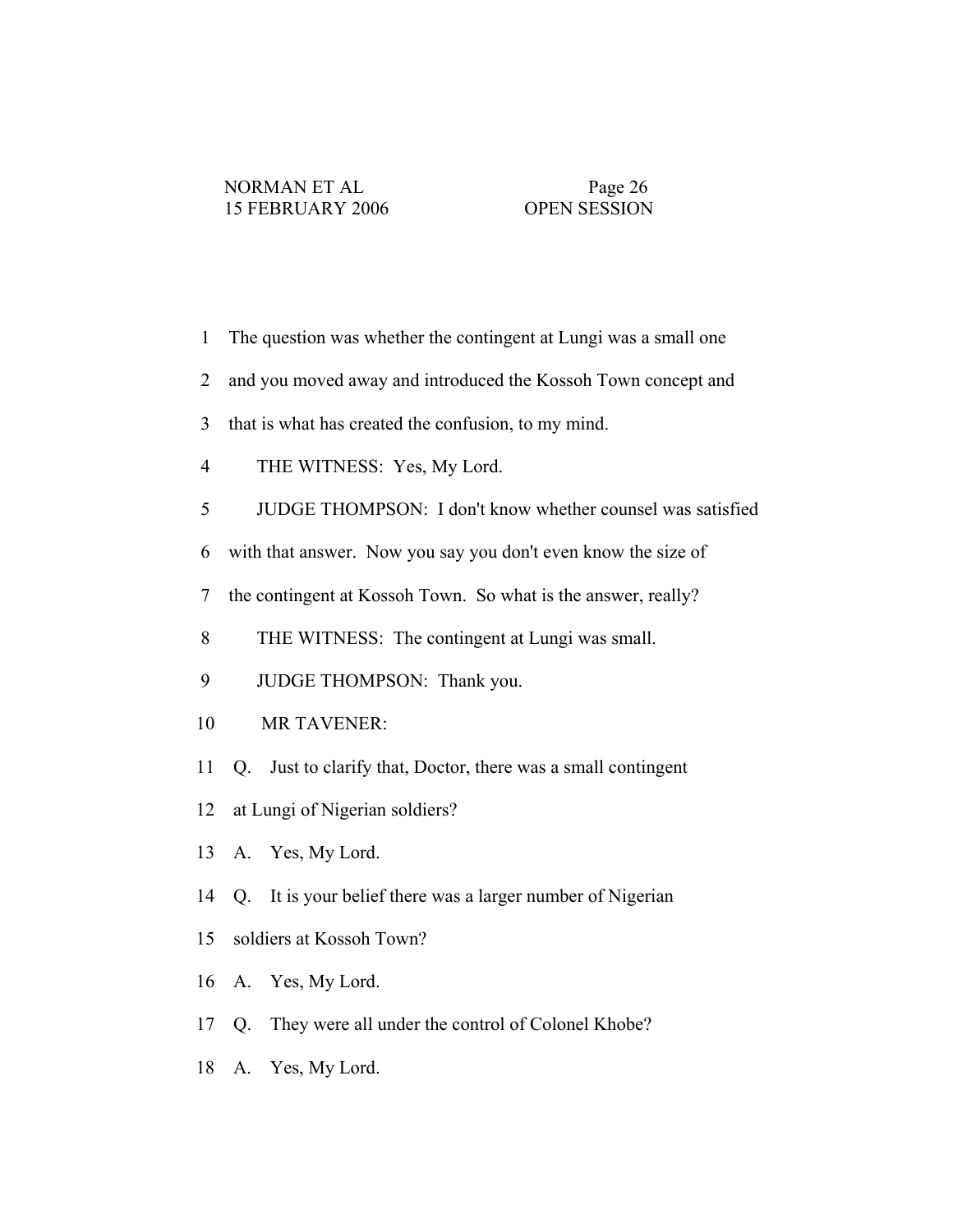- 19 Q. Those Nigerian troops had been in Sierra Leone prior to the
- 20 coup?
- 21 A. Yes, My Lord.
- 22 Q. They were not ECOMOG troops?
- 23 A. No, there was no ECOMOG at that time.
- 24 Q. I will come up to ECOMOG shortly.
- 25 A. Thank you.
- 26 Q. You said in your evidence that one night Colonel Khobe
- 27 showed you a cache of arms?
- 28 A. Yes, My Lord.
- 29 Q. And he told you those arms had been sent to him by the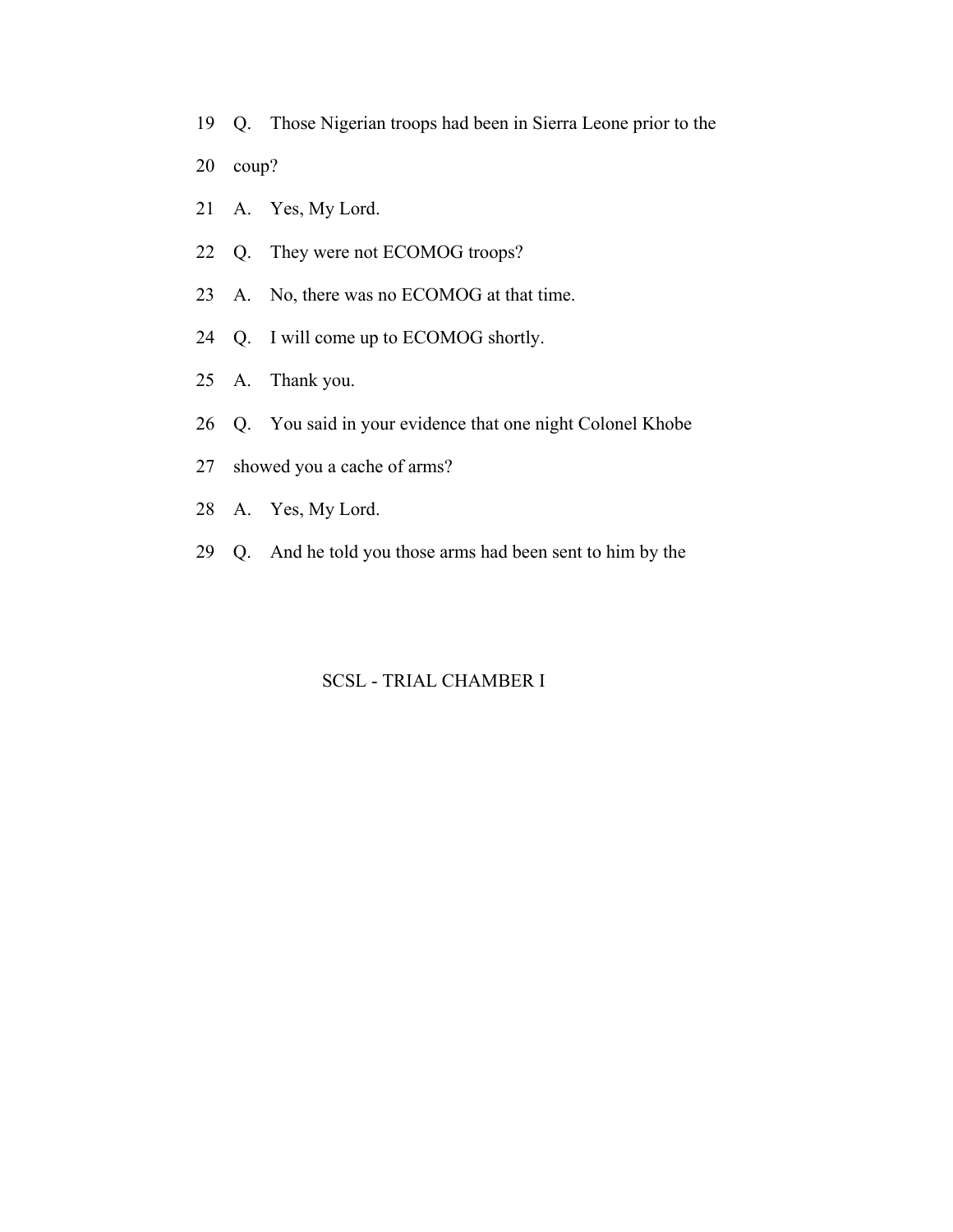- 1 President?
- 2 A. Yes, My Lord.
- 3 Q. That's Dr --
- 4 A. Kabbah.
- 5 Q. -- Dr Kabbah. Whilst you were at Lungi, did Colonel Khobe
- 6 or any other Nigerian soldier show you any cache of arms?
- 7 A. Besides Khobe?
- 8 Q. Yes.
- 9 A. Not to my recollection.
- 10 Q. So the only arms and ammunition or arms, whatever, came
- 11 from -- were the ones you described in your evidence and they
- 12 came from Dr Kabbah?
- 13 A. According to Colonel Khobe, yes.
- 14 Q. Thank you. You say on one occasion the President came to
- 15 visit?
- 16 A. Yes, My Lord.
- 17 Q. Just for one day briefly?
- 18 A. Yes, a few hours, yes.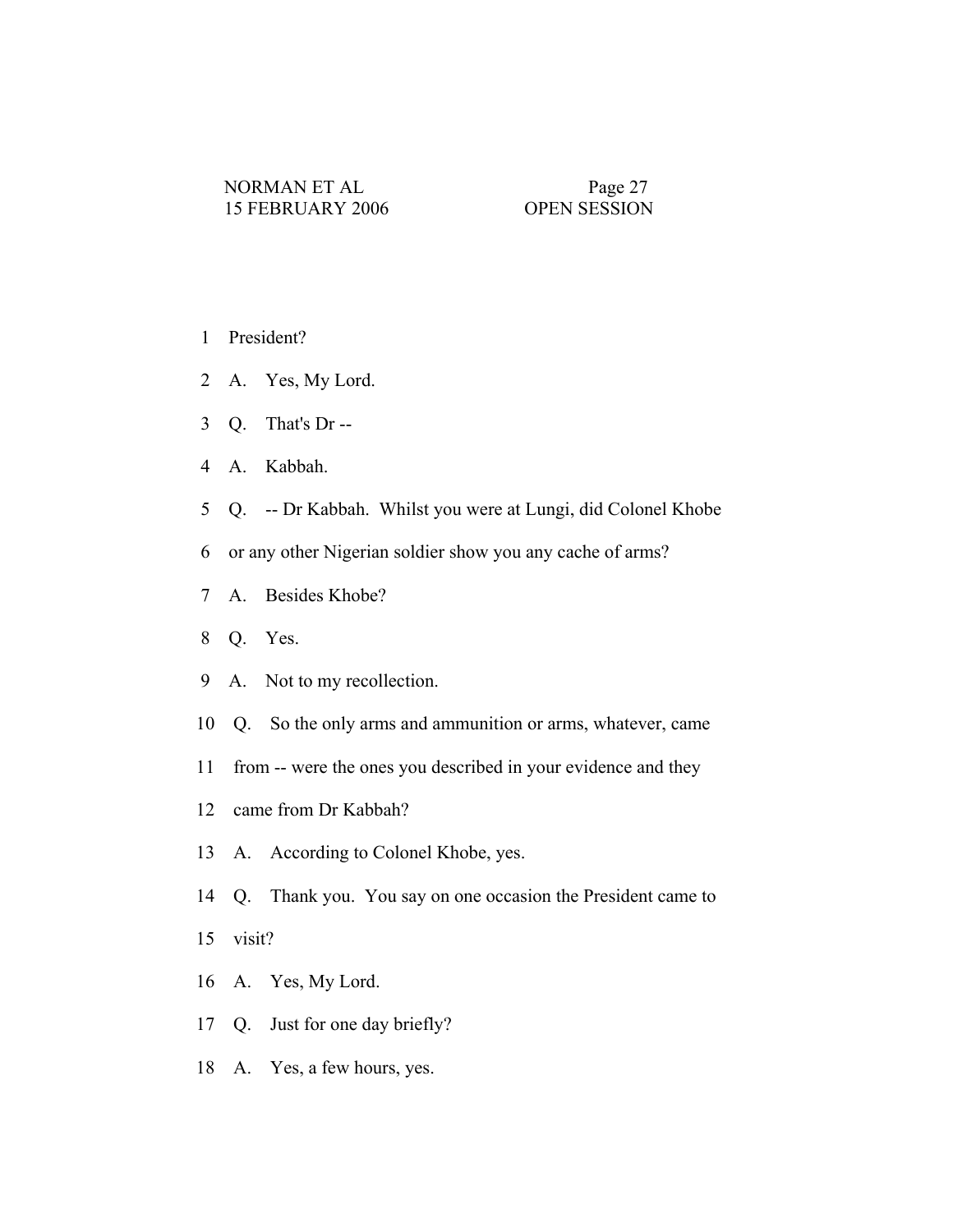- 19 Q. At times Chief Norman would fly down, again for a brief
- 20 period of time?
- 21 A. Yes. Mostly in company of Colonel Khobe and few Kamajors.
- 22 Q. You've mentioned that Chief Norman later went to Liberia
- 23 and then he went into Sierra Leone.
- 24 A. Initially, yes, I was told that he has gone to Sierra
- 25 Leone/Liberian border. Later we heard he has gone to a town in
- 26 Sierra Leone called Base Zero.
- 27 Q. In the time you were in Lungi, that is tell me if I'm
- 28 wrong you came back a few days prior to the President,
- 29 Freetown.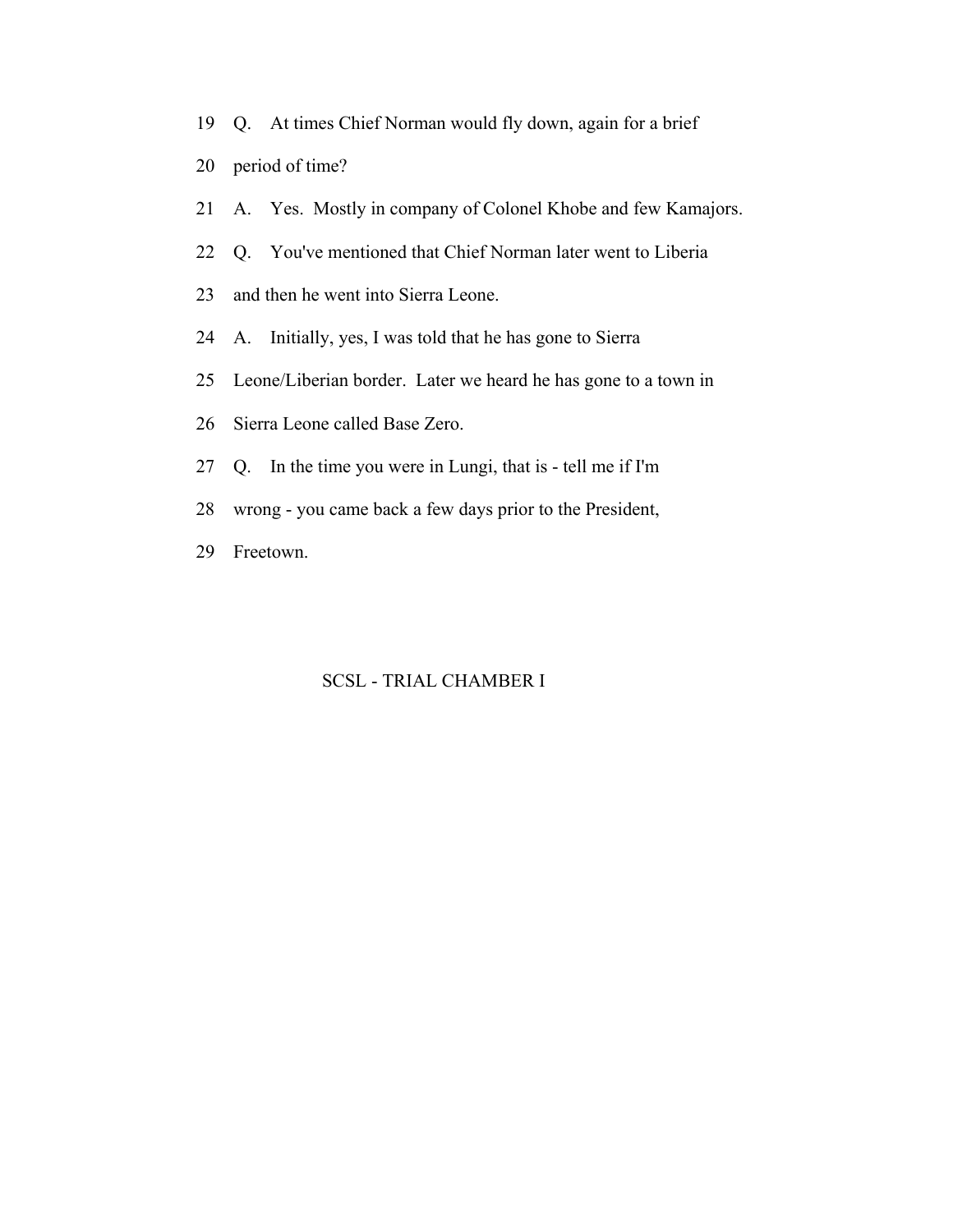- 1 A. Freetown, yes. After the intervention, yes.
- 2 Q. In that time, what was the means by which you obtained
- 3 information how the war was proceeding? In particular, how the
- 4 Kamajors were fighting?
- 5 A. On my return to Freetown --
- 6 Q. Sorry, if I may interrupt. The period between Lungi -- the
- 7 time you were at Lungi, before you went back, how did you know
- 8 what was happening at the war front?
- 9 A. It was only when Khobe shuttles the Kamajors for a meeting
- 10 the next day at the greater Freetown with AFRC that we
- 11 interchanged with them and talked with them.
- 12 JUDGE ITOE: But that doesn't answer the Prosecutor's
- 13 question, learned counsel for the Prosecution's question.
- 14 MR TAVENER: Perhaps if I can ask it again, Your Honour.
- 15 JUDGE ITOE: Yes, please.
- 16 MR TAVENER:
- 17 Q. I'm asking about the period you were at Lungi. From the
- 18 time you arrived at Lungi until you returned a few days prior to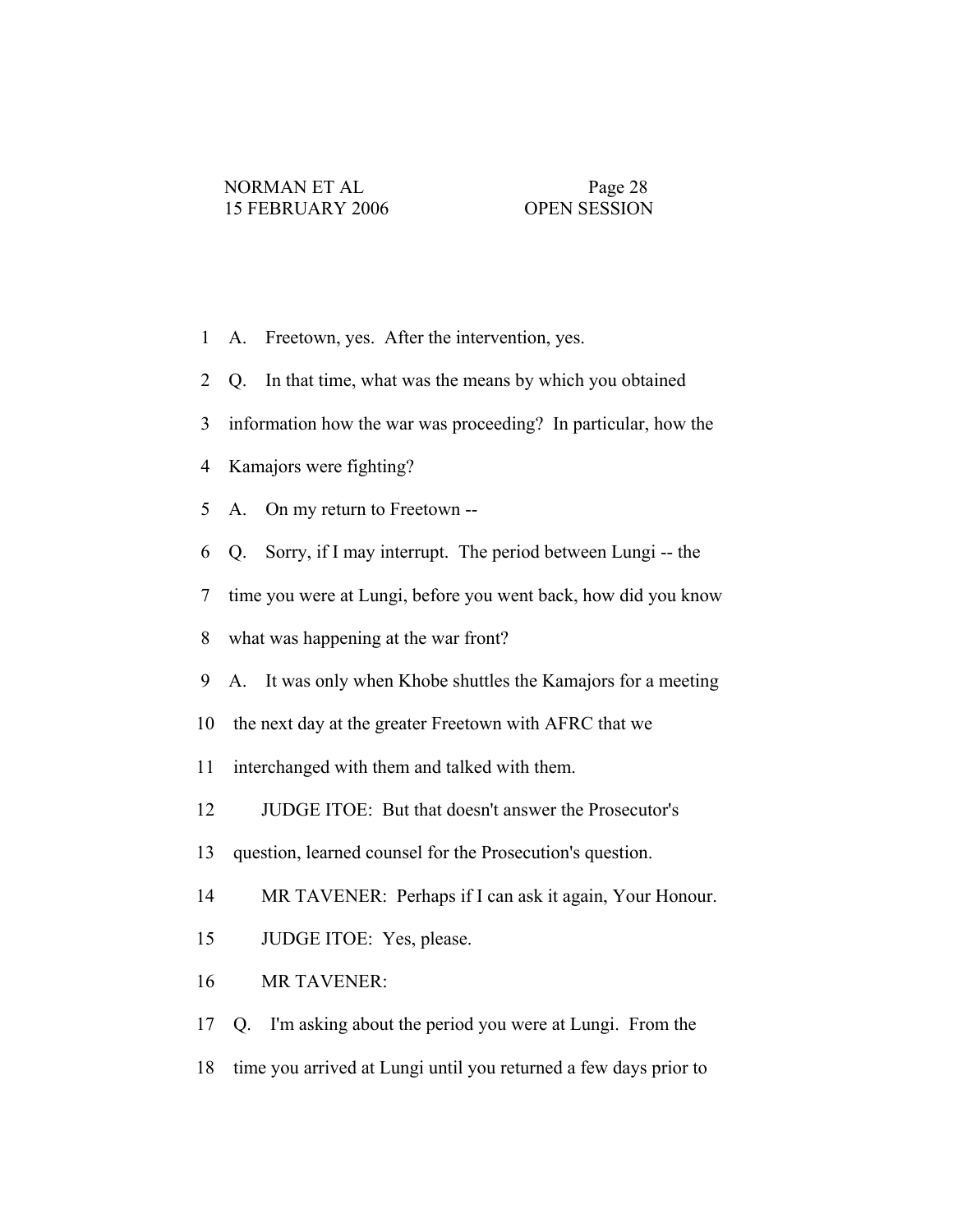- 19 the President.
- 20 A. Yes.
- 21 Q. So the period you were at Lungi, how did you know -- by
- 22 what means were you informed as to the progress of the war when
- 23 you were at Lungi?
- 24 A. The means was by those people who came from Base Zero that
- 25 are shuttled by Colonel Khobe for this meeting. It is they who
- 26 usually gave us informations, My Lord.
- 27 Q. Now, if we move to the time you came back to Freetown.
- 28 A. Yes, My Lord.
- 29 Q. And the President came back.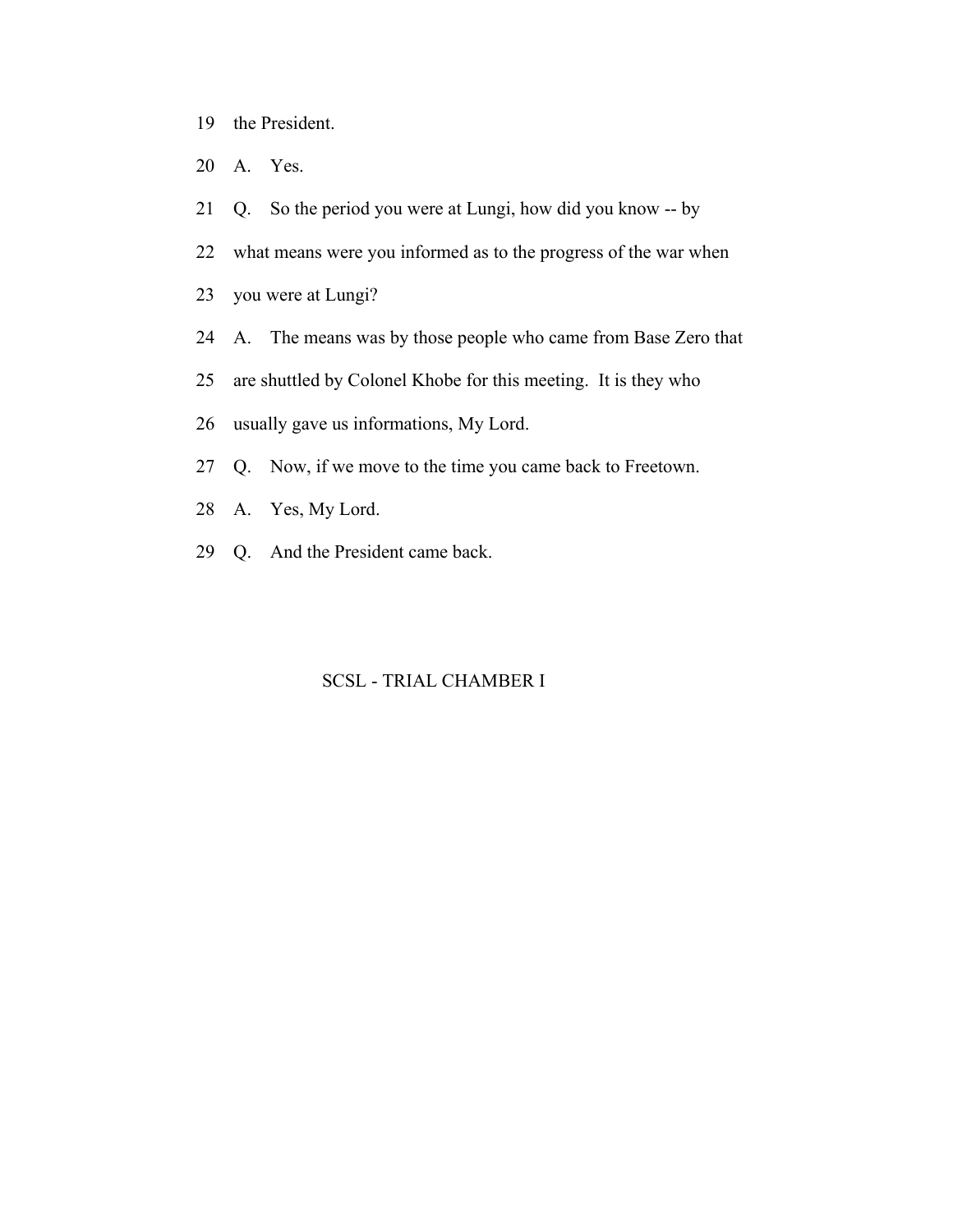- 1 A. Yes.
- 2 Q. This is around 12, 13th February, as you say.
- 3 A. Yes, My Lord.
- 4 Q. Up until that time, General -- sorry, I take it back.
- 5 Colonel Khobe was still in charge of the Nigerian forces?
- 6 A. Yes, My Lord.
- 7 Q. ECOMOG had not come into Sierra Leone?
- 8 A. Yes, My Lord.
- 9 Q. I won't go over it in detail, but the presence of the
- 10 Nigerians was due to a bilateral agreement?
- 11 A. Yes, My Lord.
- 12 Q. President Kabbah returned and, as you have told us in
- 13 evidence, he sought the intervention of -- the assistance of
- 14 ECOWAS?
- 15 A. Yes.
- 16 Q. Do you know over what period of time that request was
- 17 sought and finally agreed upon?
- 18 A. No, My Lord.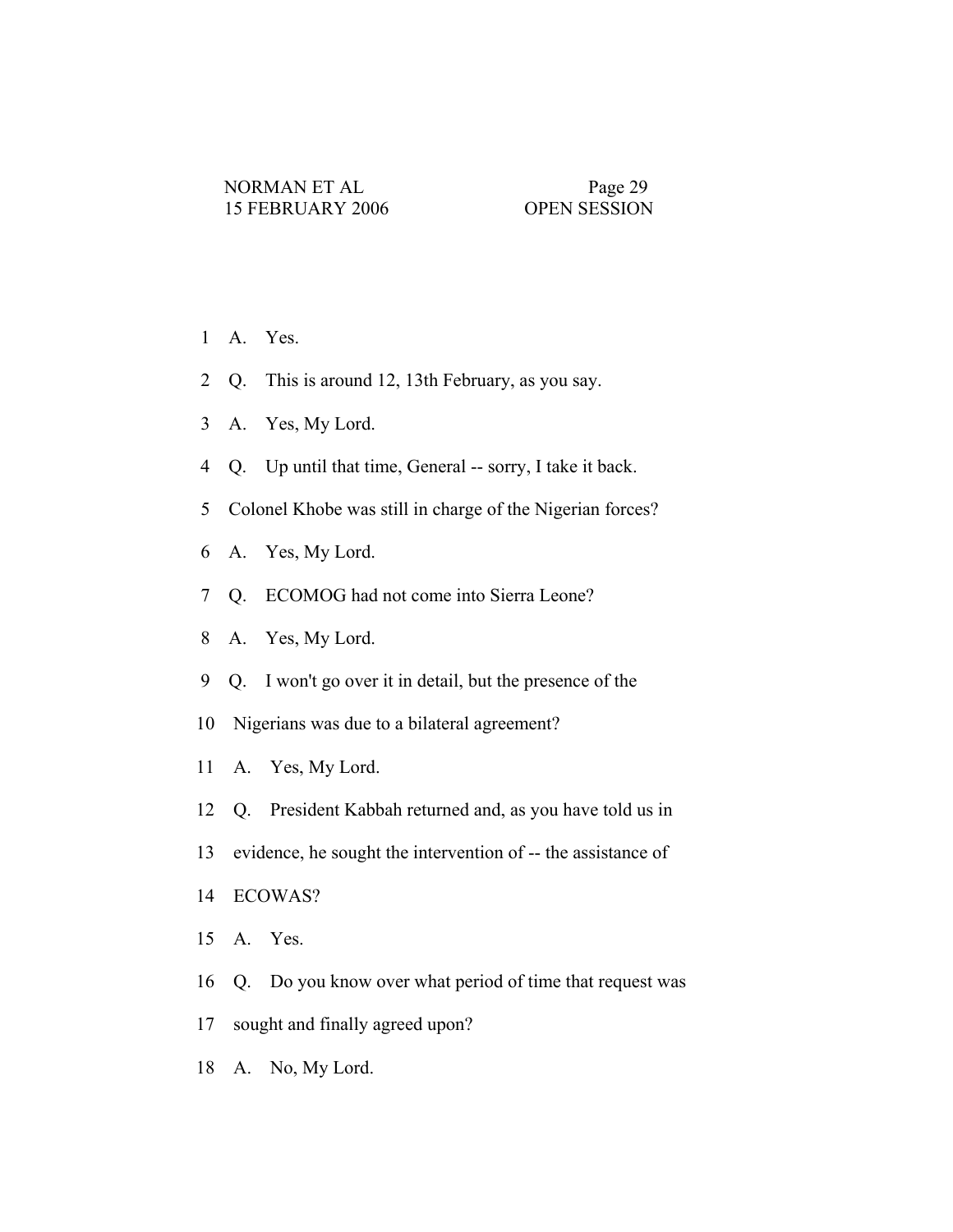- 19 Q. To your knowledge, when did ECOMOG enter Sierra Leone?
- 20 A. I cannot precisely say.
- 21 Q. Were you aware when Koribundu was eventually taken by the
- 22 Kamajors, the CDF?
- 23 A. No, My Lord.
- 24 Q. Were you aware when Tongo Field was taken, finally, by
- 25 Kamajors?
- 26 A. No, My Lord.
- 27 Q. Were you aware when Kenema was finally taken by Kamajors?
- 28 A. No, My Lord.
- 29 Q. What about Bo?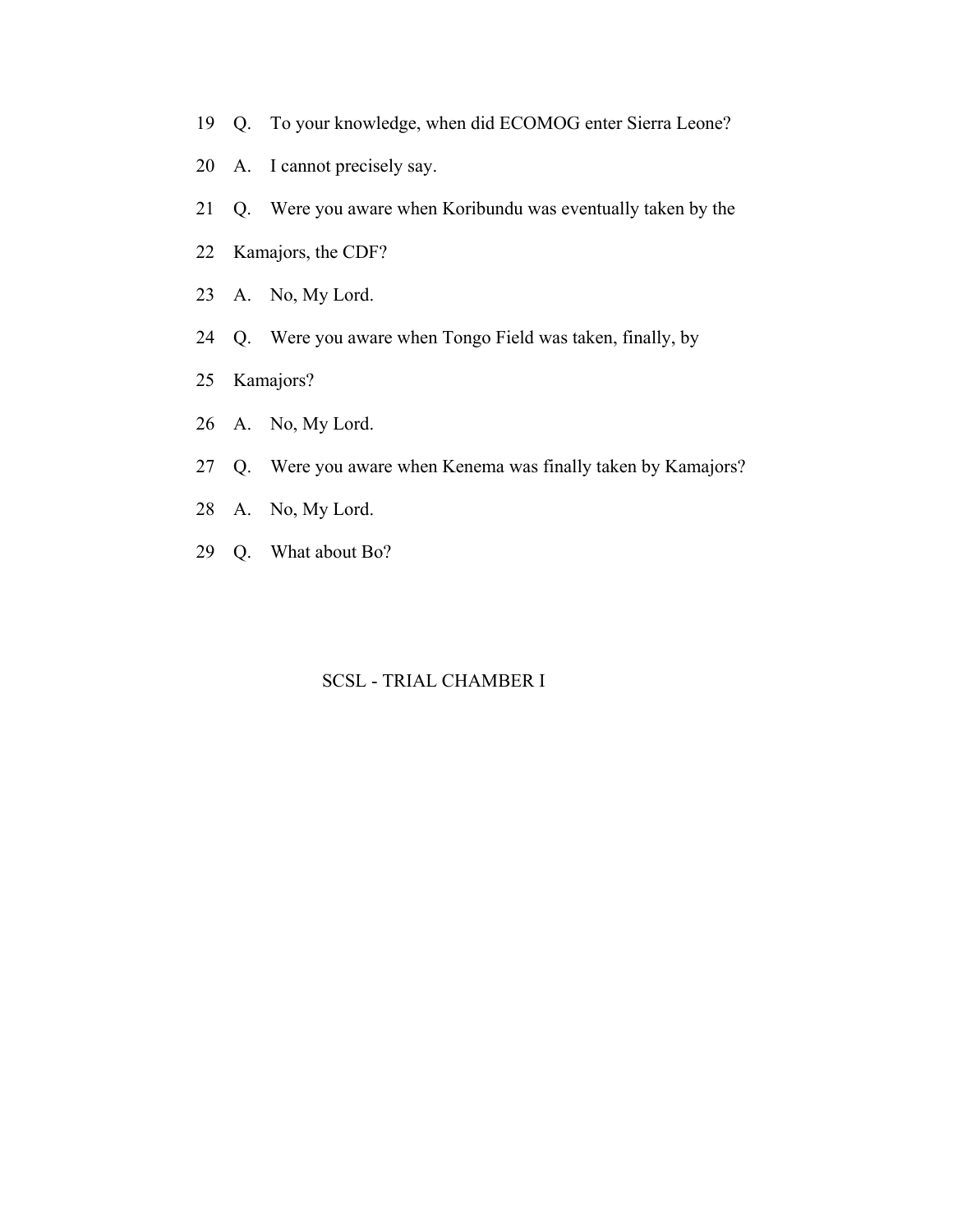- 1 A. No, My Lord.
- 2 Q. So you are unable to say whether or not ECOMOG was present
- 3 at the taking of any of those towns?
- 4 A. I was told, but not the date. I was told that ECOMOG took
- 5 part in the taking of Kenema when I inquired about the burning of
- 6 my house, but not the exact dates.
- 7 Q. We'll come to your investigations soon.
- 8 A. Yes.
- 9 Q. So Kenema, you were told ECOMOG was there?
- 10 A. Yes, they went together with Kamajors.
- 11 Q. That is what you were told?
- 12 A. Yes, I was told.
- 13 Q. Prior to ECOMOG coming into Sierra Leone, did you
- 14 understand that the CDF, the umbrella movement as you've
- 15 described it, was fighting alone against the rebels?
- 16 A. Yes.
- 17 JUDGE ITOE: Prior to?
- 18 MR TAVENER: Prior to ECOMOG coming into the country.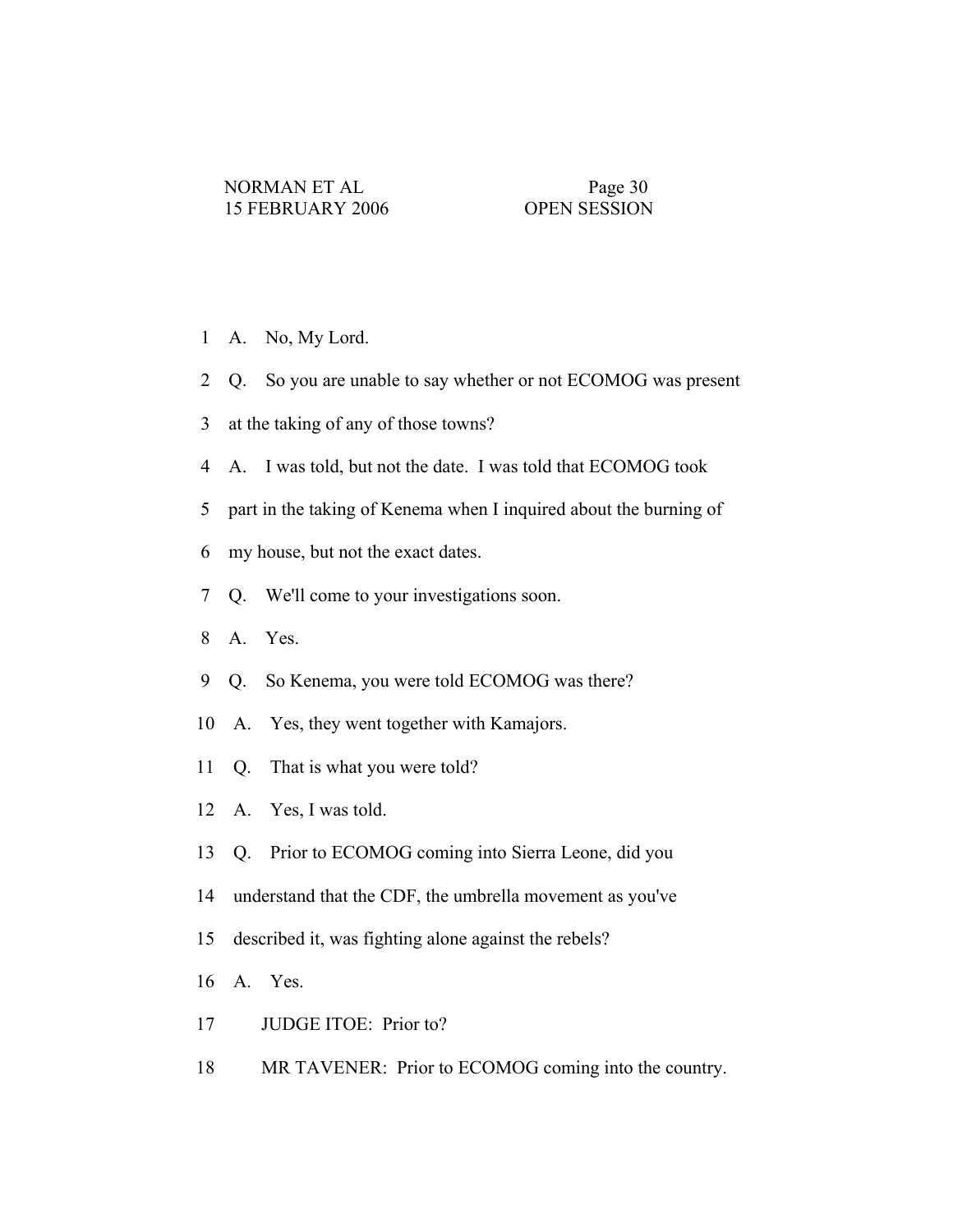- 19 Q. Under whose control was the CDF fighting?
- 20 A. Their paramount chiefs were in charge of them before the
- 21 coup. And in areas where soldiers are posted, the Sierra Leone
- 22 Army posted, happened to have Kamajor deployment, they will work
- 23 under that army commander.
- 24 JUDGE THOMPSON: You mean the Kamajors?
- 25 THE WITNESS: Yes, My Lord, we work under.
- 26 MR TAVENER:
- 27 Q. Perhaps you misunderstood my question. After the coup --
- 28 A. After the coup.
- 29 Q. -- after the coup, so before ECOMOG came to Sierra Leone,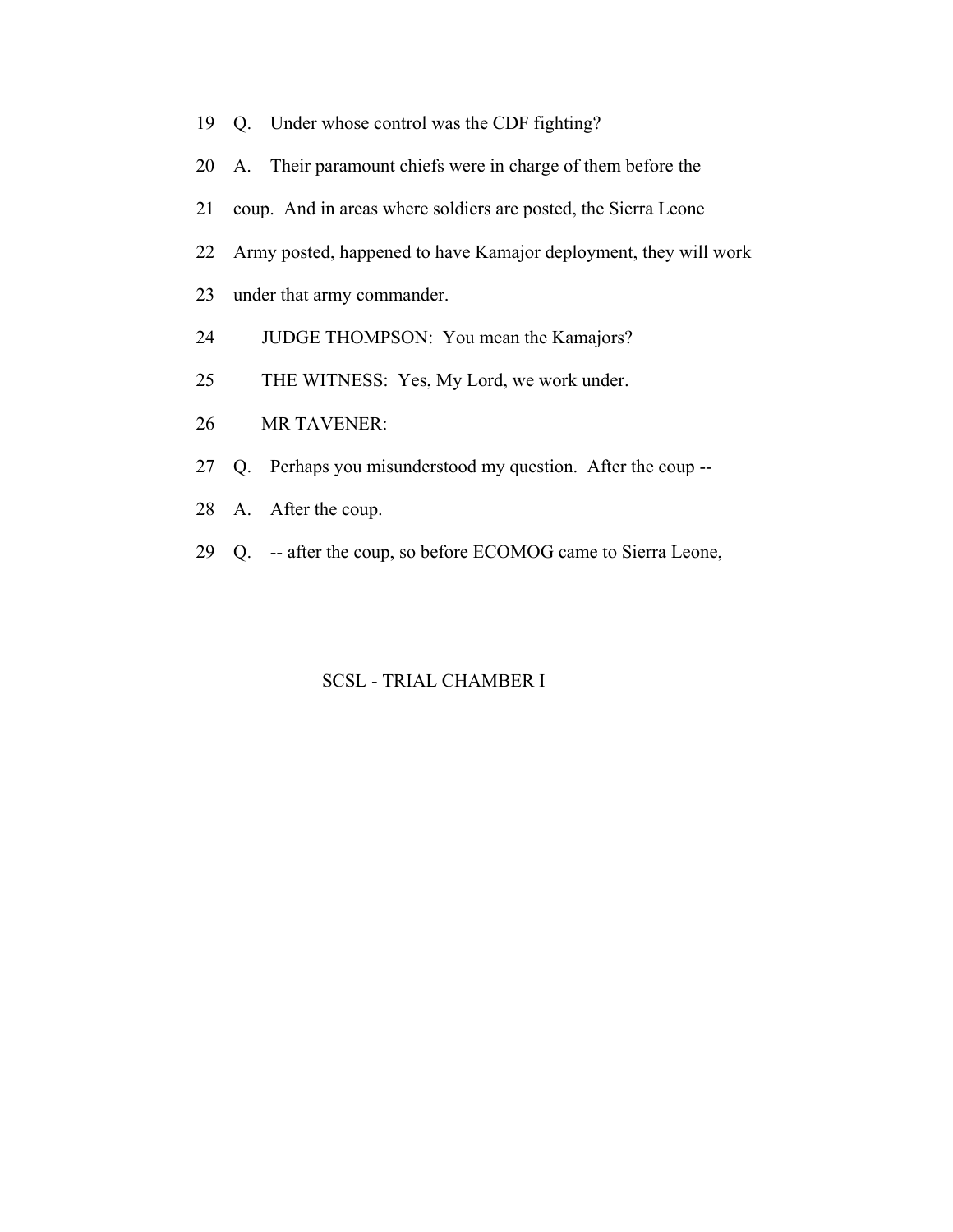- 1 who was in charge of the CDF, which included the Kamajors?
- 2 A. General -- Colonel Khobe was in charge of the allied
- 3 forces, including CDF.
- 4 Q. Now, you say you never heard the announcement by the
- 5 President making Chief Hinga Norman the National Co-ordinator?
- 6 A. Yes.
- 7 Q. Is that right?
- 8 A. That's it. Directly.
- 9 Q. You never heard it directly? Colonel Khobe was in charge
- 10 of the Nigerian contingent.
- 11 A. Yes, plus --
- 12 Q. Just one minute.
- 13 A. Sorry.
- 14 Q. Just one minute. I will ask you more. What makes you now
- 15 say that Colonel Khobe was in charge of the CDF before ECOMOG
- 16 arrived?
- 17 A. Because he was now -- he had now been appointed chief of
- 18 defence staff, and that makes him in charge of all the allied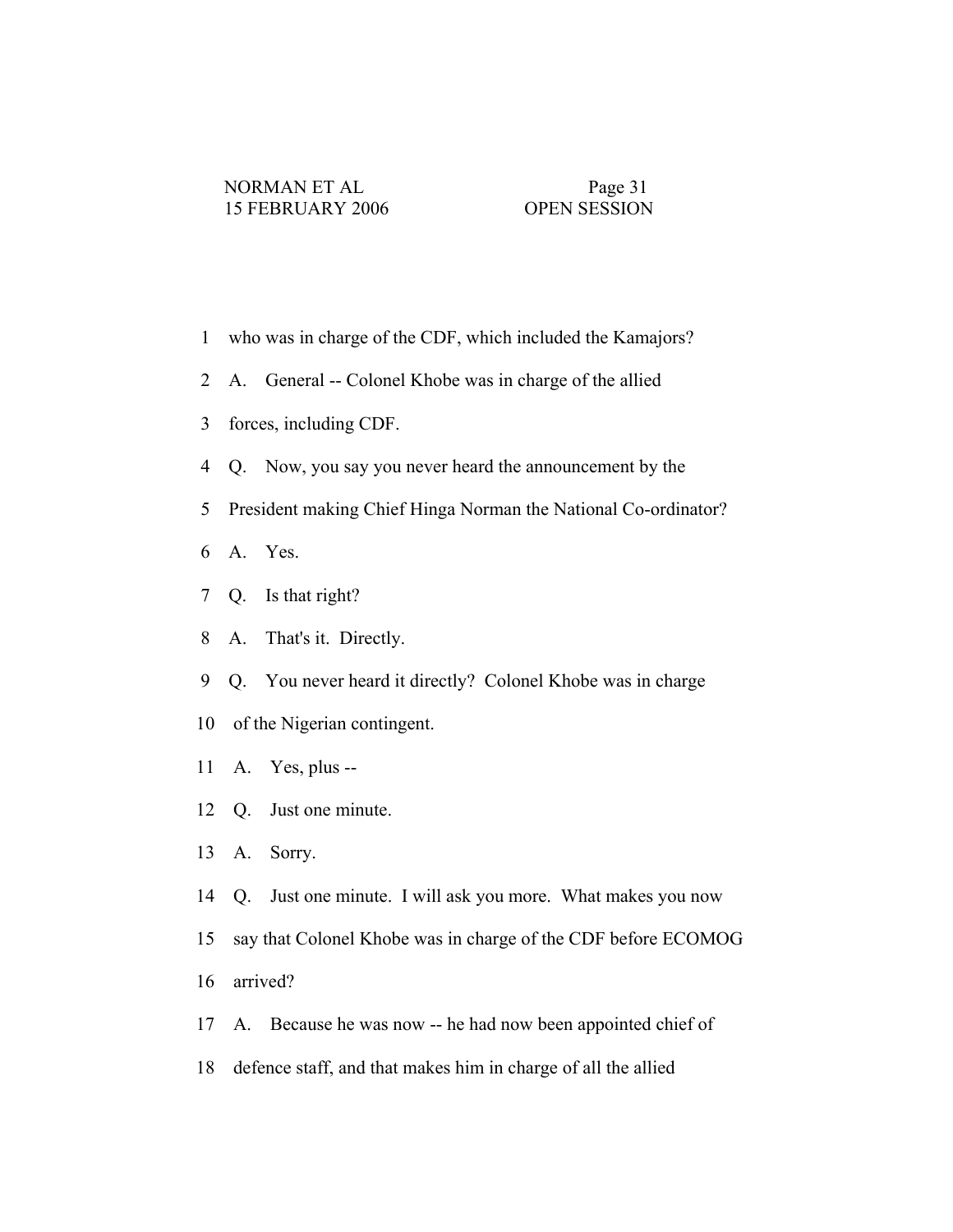- 19 forces, including CDF and the loyal soldiers.
- 20 Q. It must be my accent. You have clearly misunderstood my
- 21 question again.
- 22 A. U-huh.
- 23 Q. I will keep persevering. When did, as he became,
- 24 General Khobe, when did General Khobe become chief of defence
- 25 staff?
- 26 A. Not too long after the return. Within two or three weeks
- 27 after the return of President Kabbah that he requested the
- 28 secondment of Colonel Khobe to the Sierra Leone Army and he was
- 29 made chief of defence staff.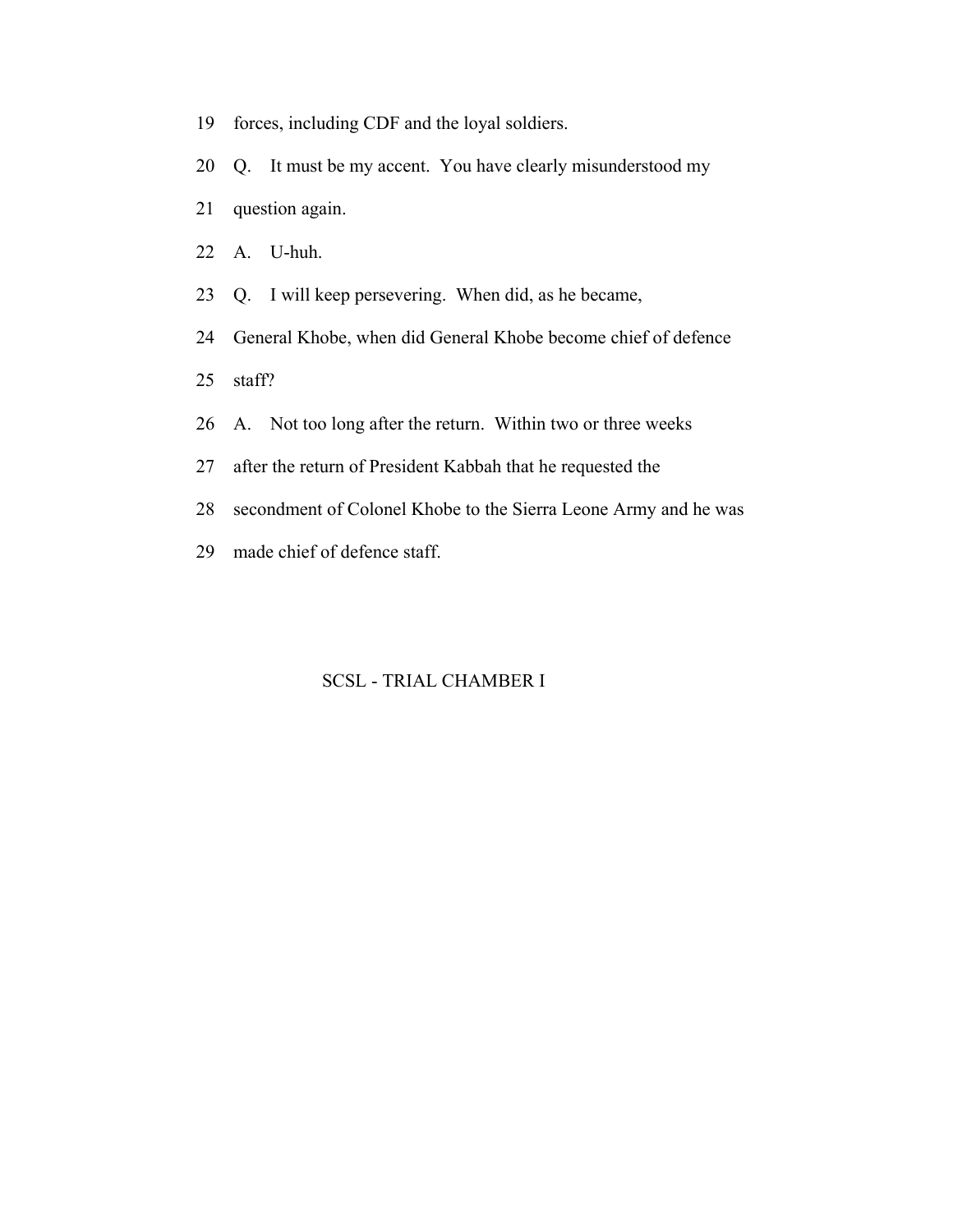- 1 Q. Now that we have established that, that is, that Colonel
- 2 Khobe was made chief of defence staff some time after the return
- 3 of the government --
- 4 A. Correct.
- 5 Q. -- I'll ask my question again. who was in charge of the
- 6 CDF from the time of the coup until the return of the government,
- 7 if not up until and we'll come to this up until the
- 8 appointment of General Khobe as chief of defence Staff?
- 9 A. The CDF was in their villages, in their chiefdoms, and up
- 10 to and during the coup under the command of their paramount
- 11 chiefs and chiefdom and his sub-chiefs.
- 12 Q. At the risk of being repetitive, I will ask the question
- 13 again. From May 1997, after the coup, until February, even
- 14 into March of 1998, who was in charge of the CDF?
- 15 A. They were their paramount chiefs. They were in their
- 16 chiefdoms during the coup period.
- 17 PRESIDING JUDGE: So were the paramount chiefs in charge of
- 18 the CDF? The question is CDF, not Kamajors.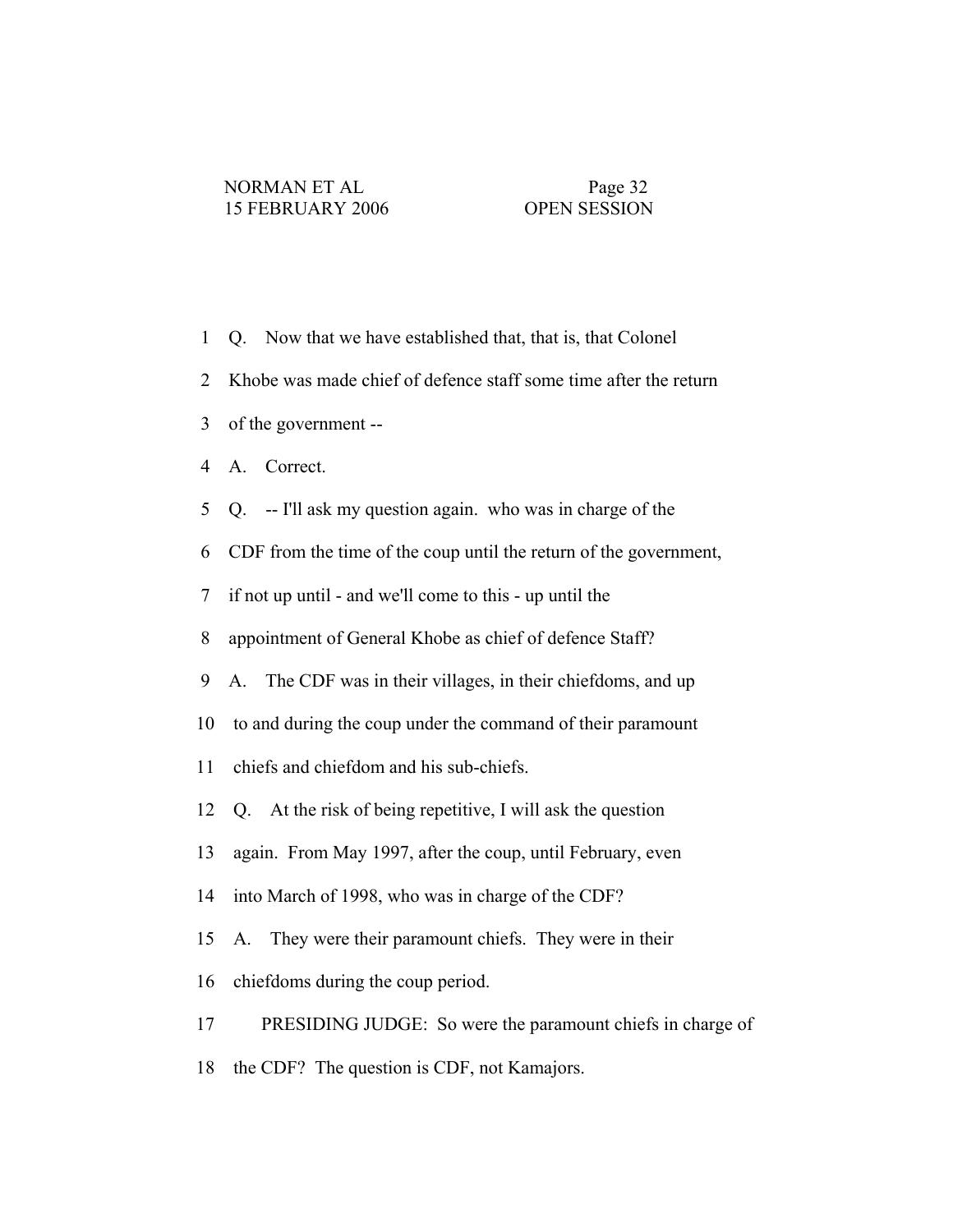- 19 THE WITNESS: CDF were their respective militia. Yes, CDF.
- 20 The respective paramount chiefs were in charge of their fighters,
- 21 their civil militia.
- 22 MR TAVENER:
- 23 Q. Is that your answer?
- 24 A. That is my answer. During the coup.
- 25 Q. What was Chief Norman doing during that time, May
- 26 until February '97 to '98? What was his role, do you think?
- 27 A. He was deputy defence minister, before and during the coup.
- 28 Later I heard, or I was told, that he is in Sierra Leone/Liberia
- 29 border and had been appointed co-ordinator of the CDF.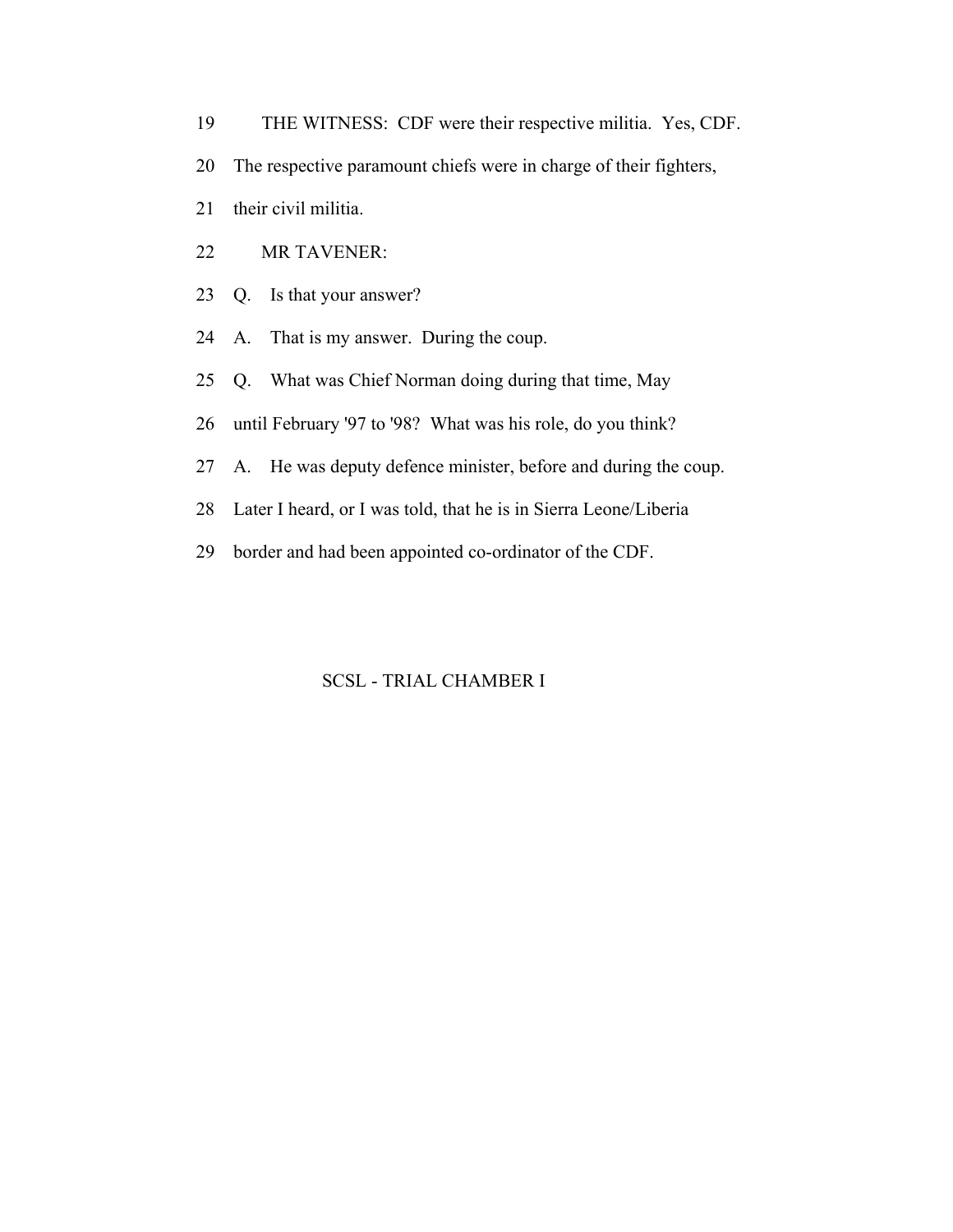- 1 Q. Did you understand that as co-ordinator, Chief Hinga Norman
- 2 was in charge of the CDF?
- 3 A. No, My Lord, I don't understand what were his terms of
- 4 appointment, conditions or terms of reference.
- 5 Q. You were never told?
- 6 A. The meaning, no, My Lord. Or his terms of reference, no.
- 7 Q. You are still loyal to the Kamajor movement? You are still
- 8 loyal to the Kamajor movement?
- 9 A. I have to, yes.
- 10 JUDGE ITOE: You added you have to?
- 11 THE WITNESS: Yes, My Lord. Because they help protect my
- 12 area.
- 13 MR TAVENER:
- 14 Q. Just to see if we can identify who was in charge of the CDF
- 15 between May and February '97/'98, it wasn't Colonel, or later
- 16 General Khobe?
- 17 A. He had not come to the country by then.
- 18 Q. You don't know if it was Chief Hinga Norman or not?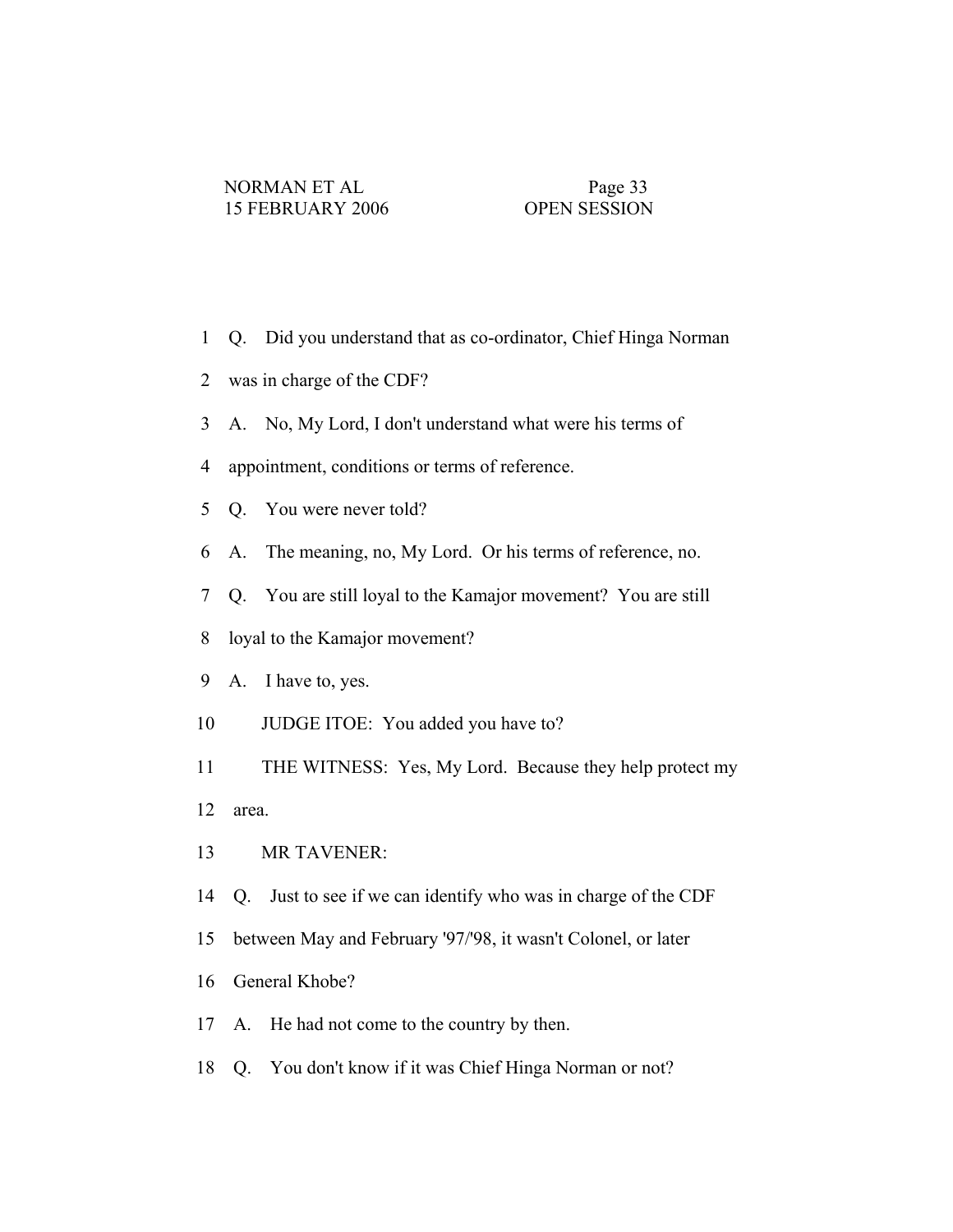- 19 A. No, Chief Norman was not. I know he was not.
- 20 Q. Was it Moinina Fofana in charge?
- 21 A. No, My Lord.
- 22 Q. Did you know him?
- 23 A. I knew him after the coup.
- 24 Q. What did you know him as after the coup?
- 25 A. I saw his name on a list with designation "Director of
- 26 War". But the National Co-ordinating Committee, to which I was
- 27 chairman, had taken a decision that the War Council be abolished
- 28 and that that appointment, according to what I was told, was
- 29 given to him at that place, Base Zero. But I did not see him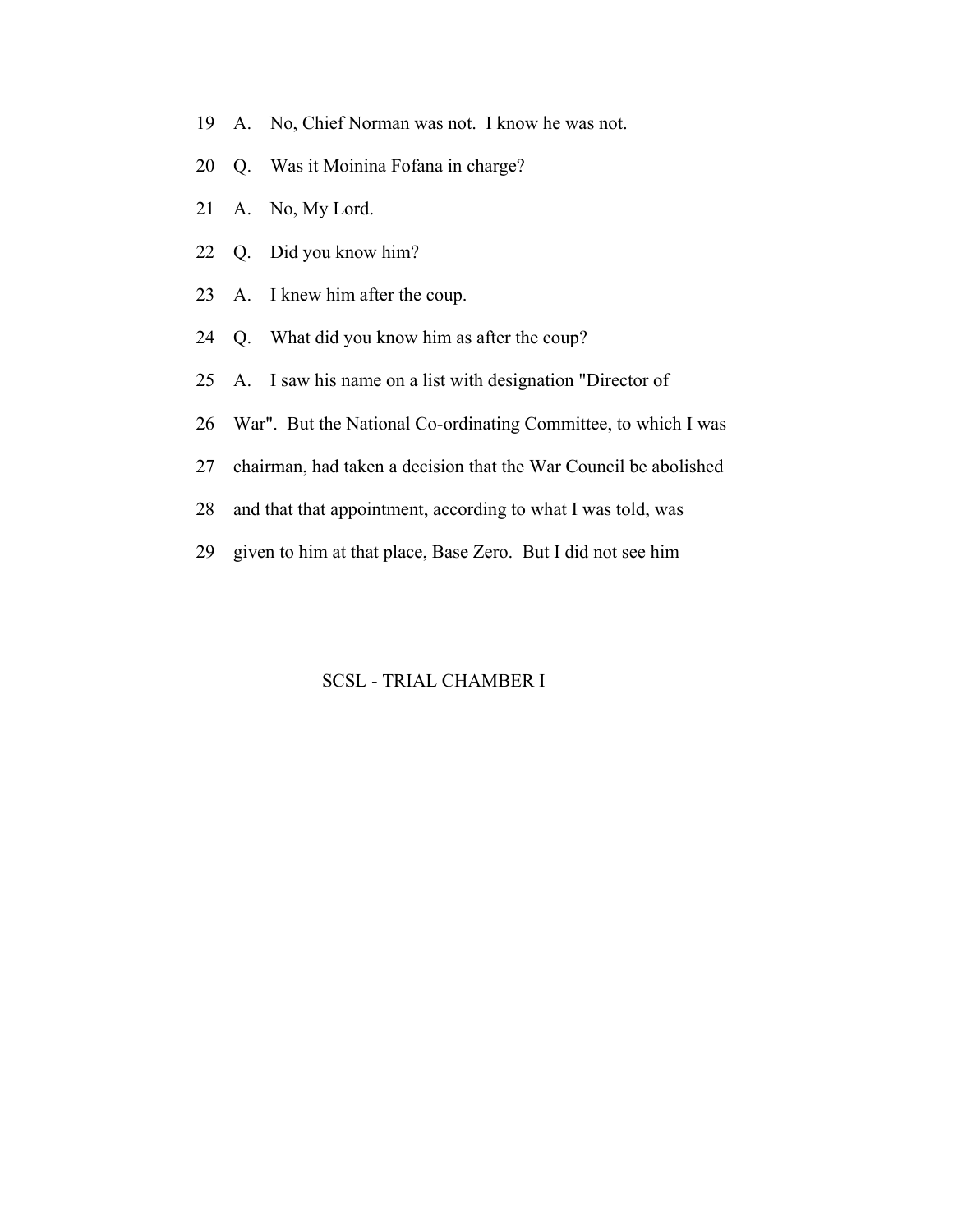- 1 perform any function that was reported to me.
- 2 Q. And Allieu Kondewa, was he in charge of the war?
- 3 A. No, My Lord.
- 4 Q. You're saying now that you don't know Chief Norman's role
- 5 in Sierra Leone when he came in from Liberia?
- 6 A. No, I only heard that he was co-ordinator, and I did not
- 7 know the meaning, what he was co-ordinating. What it meant by
- 8 co-ordinating.
- 9 Q. And that has always been your view? Sorry, that has always
- 10 been your understanding; you did not know what Norman was doing
- 11 in Sierra Leone -- Chief Norman was doing in Sierra Leone at that
- 12 time?
- 13 A. No, I did not know what he was doing at that time.
- 14 MR TAVENER: At this time, Your Honour -- perhaps before I
- 15 do that, there is one thing I need to put to the witness.
- 16 JUDGE THOMPSON: When you say "at that time"?
- 17 MR TAVENER: Sorry, there is a matter I was going to raise
- 18 which arises from the summary I have of this witness's evidence,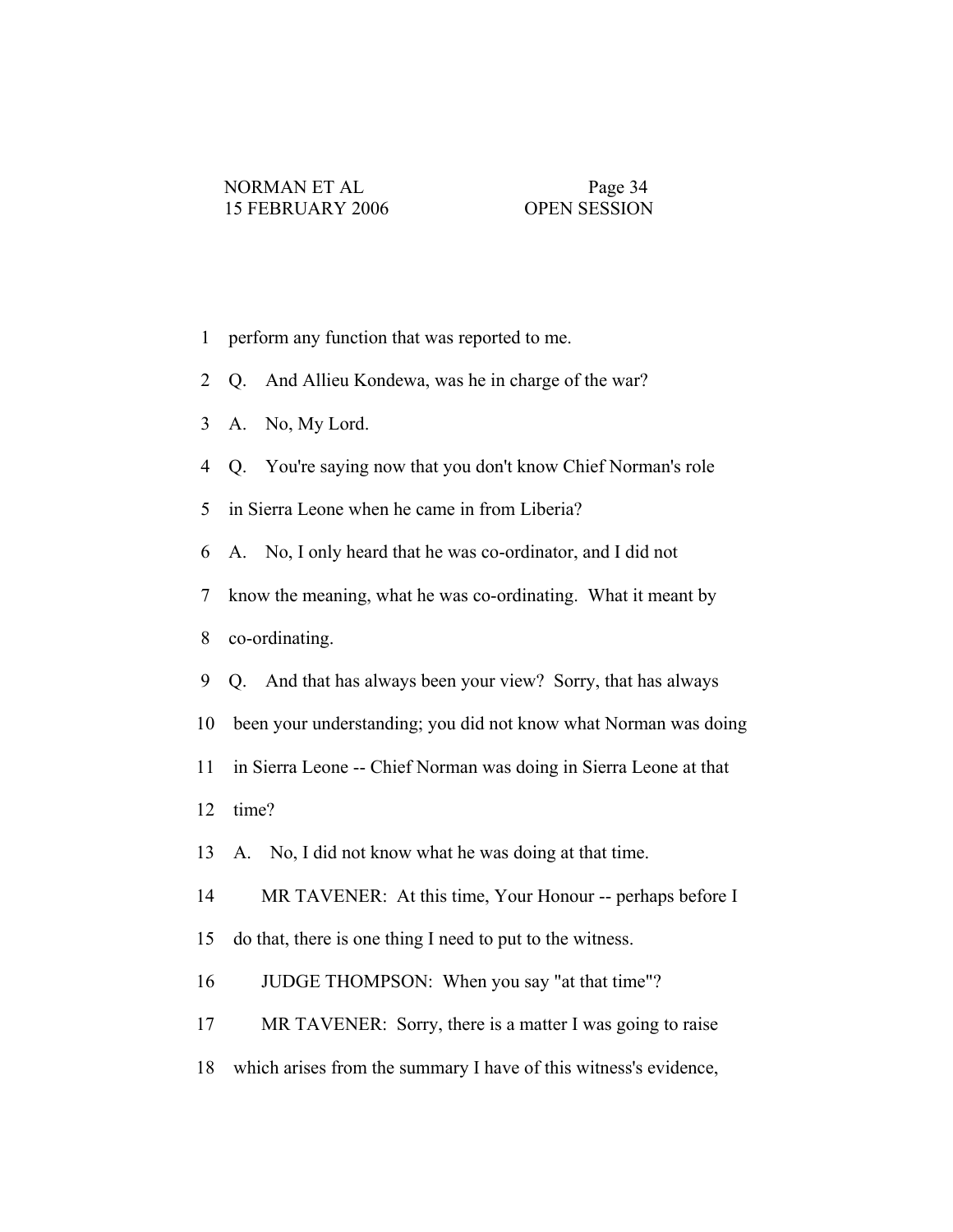- 19 which may not be in accord -- which is we would say not in accord
- 20 with his evidence. To that end we would seek to look at it --
- 21 ask for his statement. The summary says, page 2 --
- 22 PRESIDING JUDGE: You mean the summary attached to -- which
- 23 is part of the exhibit?
- 24 MR TAVENER: Annex A: List of witnesses for the accused as
- 25 per the consequential order --
- 26 PRESIDING JUDGE: Dated 5 December?
- 27 MR TAVENER: I have it as page 14242.
- 28 PRESIDING JUDGE: That's the 16 witnesses. Yes, 14242.
- 29 MR TAVENER: Which is a summary.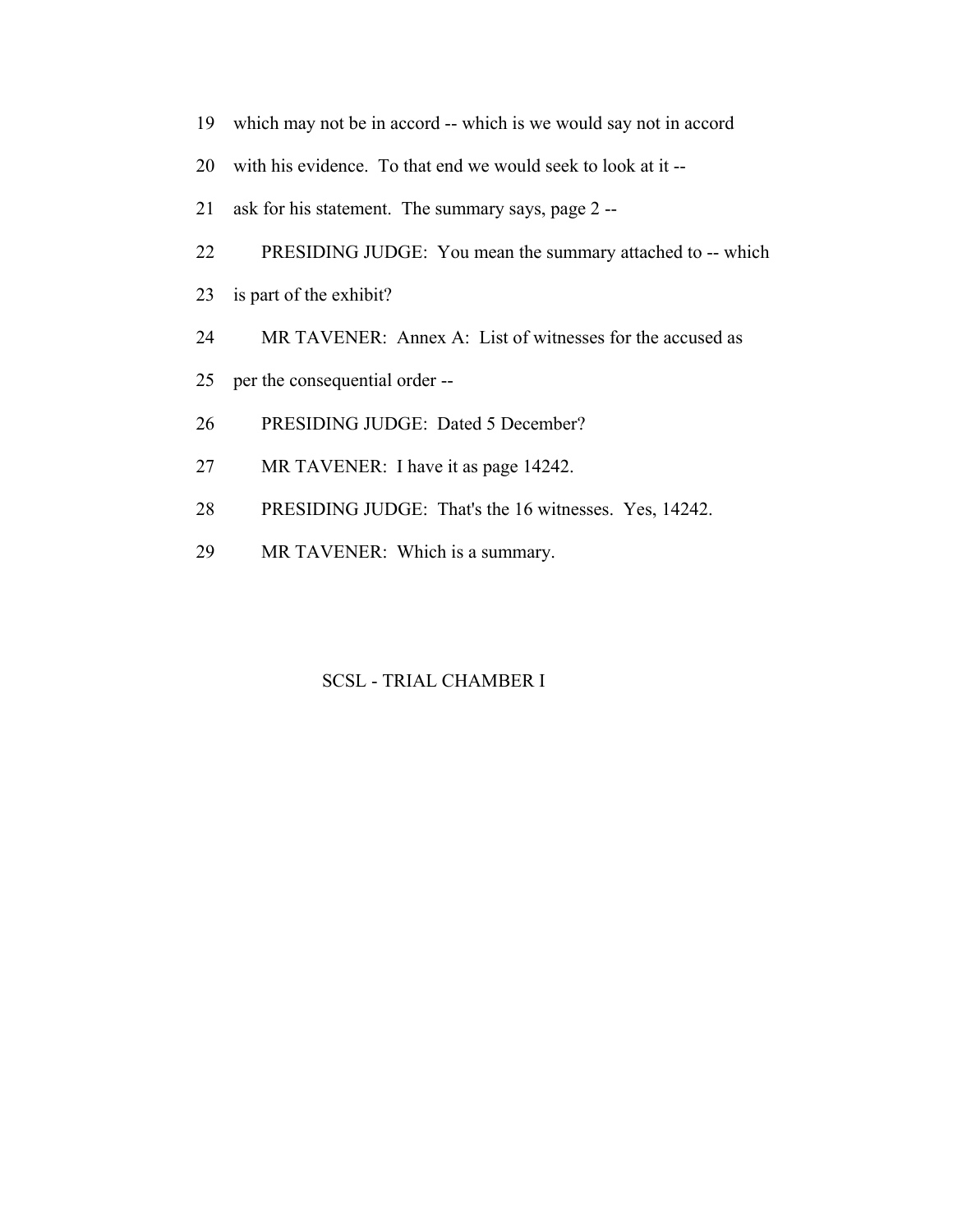#### 1 PRESIDING JUDGE: Yes.

 2 MR TAVENER: On page 2 of that summary, the fourth item 3 down says, "This witness, Dr Albert Joe Edward Demby, former 4 vice-president of Sierra Leone". Fourth item down, "How Norman 5 was sent to Sierra Leone/Liberia border to help organise a 6 Kamajor resistance as the only defence mechanism left with the 7 SLPP government after the soldiers had staged a coup." 8 Now, the evidence of this witness at the moment is he did 9 not know what Norman was doing in Sierra Leone at that time. I'm 10 seeking the statement so I can see whether or not that is a new 11 expression of -- new development of the witness, or it is what he 12 has always said. 13 [CDF15FEB06C - SV] 14 PRESIDING JUDGE: Dr Jabbi? 15 MR JABBI: Yes, My Lord. 16 PRESIDING JUDGE: What do you respond to this? 17 MR JABBI: My Lord --

18 JUDGE THOMPSON: Perhaps, may I interrupt. Perhaps before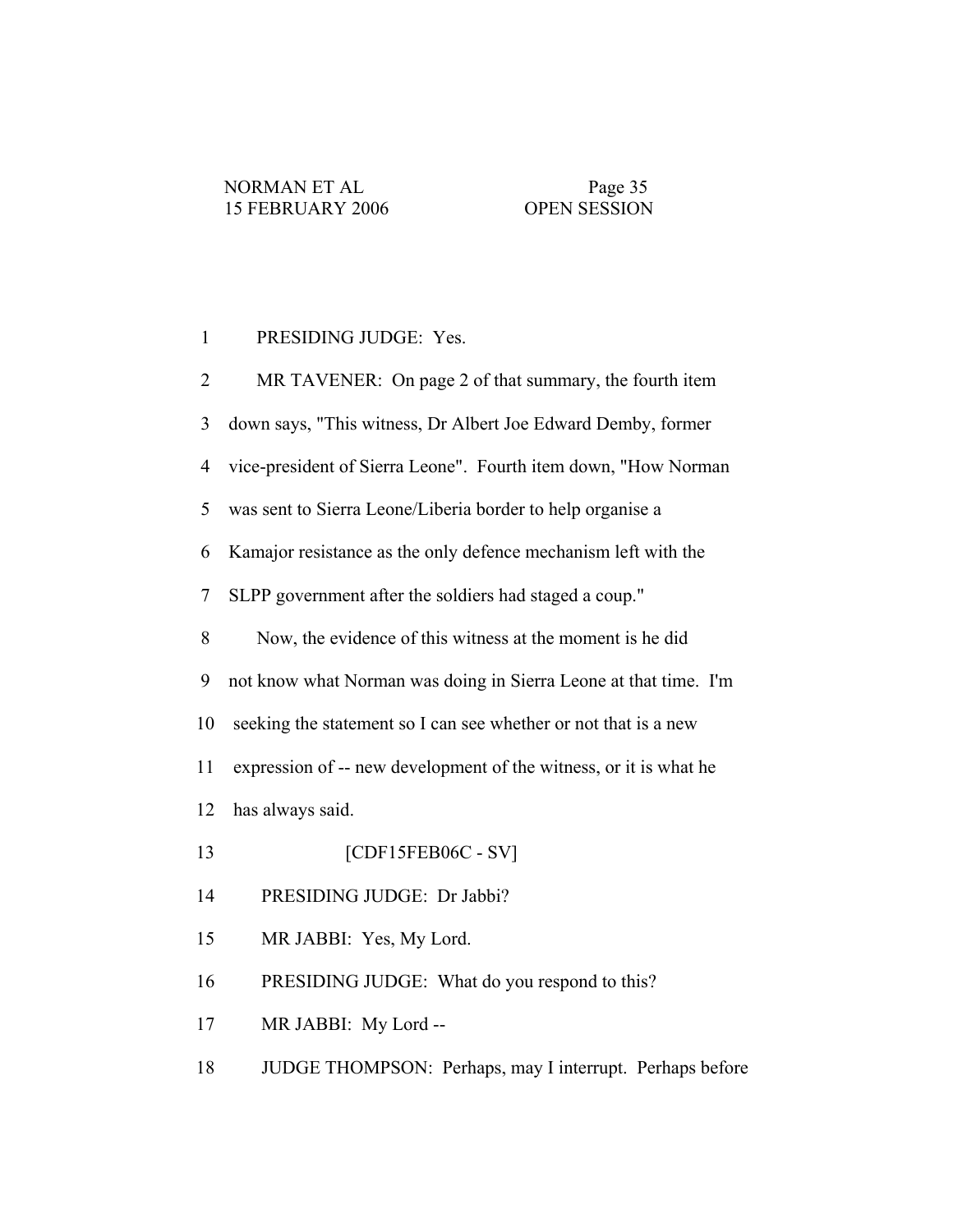- 19 Dr Jabbi responds, can we have this position restated very
- 20 carefully so that I can follow your contention here?
- 21 MR TAVENER: Our submission is, Your Honour, this witness
- 22 is now saying that --
- 23 JUDGE THOMPSON: Please go slowly, Mr Tavener. This
- 24 witness is now saying that.
- 25 MR TAVENER: Yes, that he does not know what the nature of
- 26 Chief Norman's involvement or intervention --
- 27 JUDGE THOMPSON: The nature of involvement or intervention
- 28 you say?
- 29 MR TAVENER: Yes, in Sierra Leone during the period May to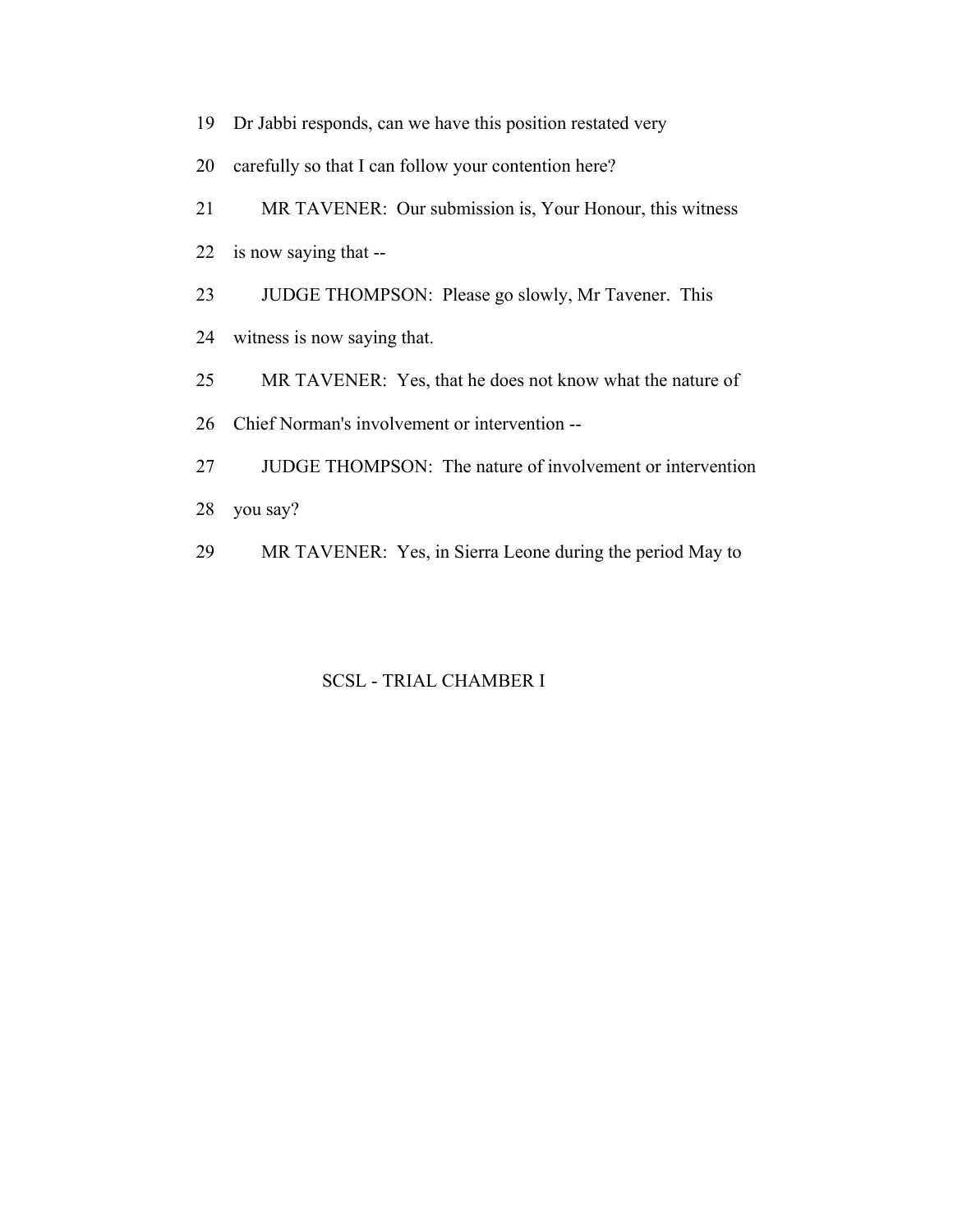| $\mathbf{1}$   | February as we've been talking about. In the summary provided to |
|----------------|------------------------------------------------------------------|
| $\overline{2}$ | the Prosecution at page 14243, as I have it, the fourth entry    |
| 3              | indicates this witness will testify - I'll simply read that      |
| 4              | fourth entry - "How Norman was sent to Sierra Leone/Liberia      |
| 5              | border to help organise the Kamajor resistance as the only       |
| 6              | defence mechanism left with the SLPP government" -- [microphone] |
| 7              | not activated]                                                   |
| 8              | Now, my contention is I would like to see the statement of       |
| 9              | this witness in order to ascertain whether or not that is a new, |
| 10             | fresh piece of evidence from this witness or it is something he  |
| 11             | has already --                                                   |
| 12             | JUDGE THOMPSON: Repeat that, you're going too fast.              |
| 13             | MR TAVENER: Sorry, Your Honour.                                  |
| 14             | JUDGE THOMPSON: You would like to ascertain.                     |
| 15             | MR TAVENER: Whether or not this is a recent fabrication.         |
| 16             | JUDGE THOMPSON: This is a recent fabrication.                    |
| 17             | MR TAVENER: Of the witness.                                      |
| 18             | JUDGE THOMPSON: Yes.                                             |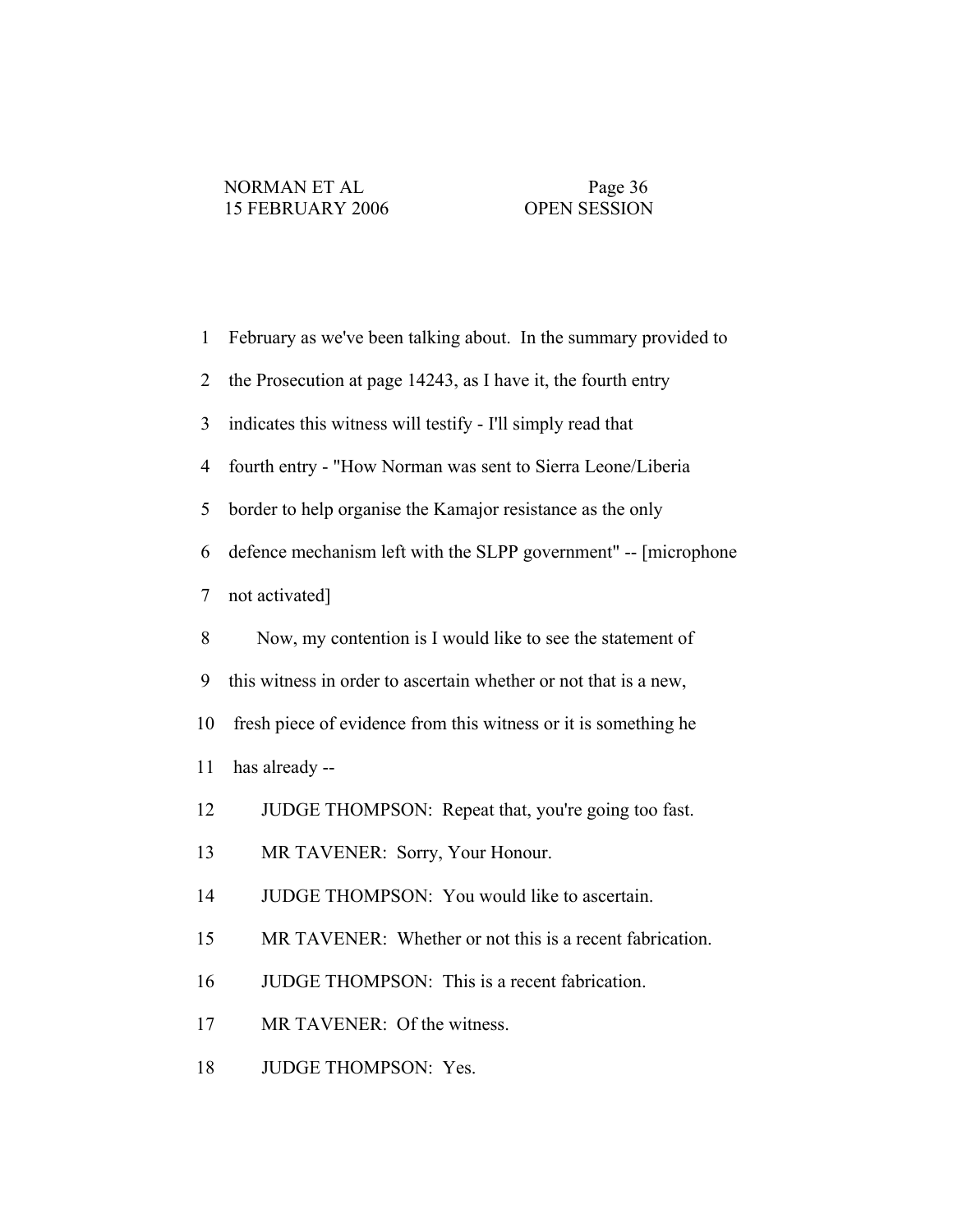| 19 | MR TAVENER: Or whether he has always said this.                  |
|----|------------------------------------------------------------------|
| 20 | JUDGE THOMPSON: Whether he has always said this.                 |
| 21 | MR TAVENER: Said what is contained in the summary. The           |
| 22 | difficulty from the Prosecution --                               |
| 23 | JUDGE THOMPSON: State it slowly, otherwise we'll never be        |
| 24 | able to follow what you're -- whether he has always said this.   |
| 25 | PRESIDING JUDGE: Well, Mr Tavener, don't you think it            |
| 26 | would be better to hear these kind of submissions in the absence |
| 27 | of the witness?                                                  |
| 28 | JUDGE THOMPSON: Yes, if it sounds like a legal position          |
| 29 | and that's why I want to get it very carefully so I don't        |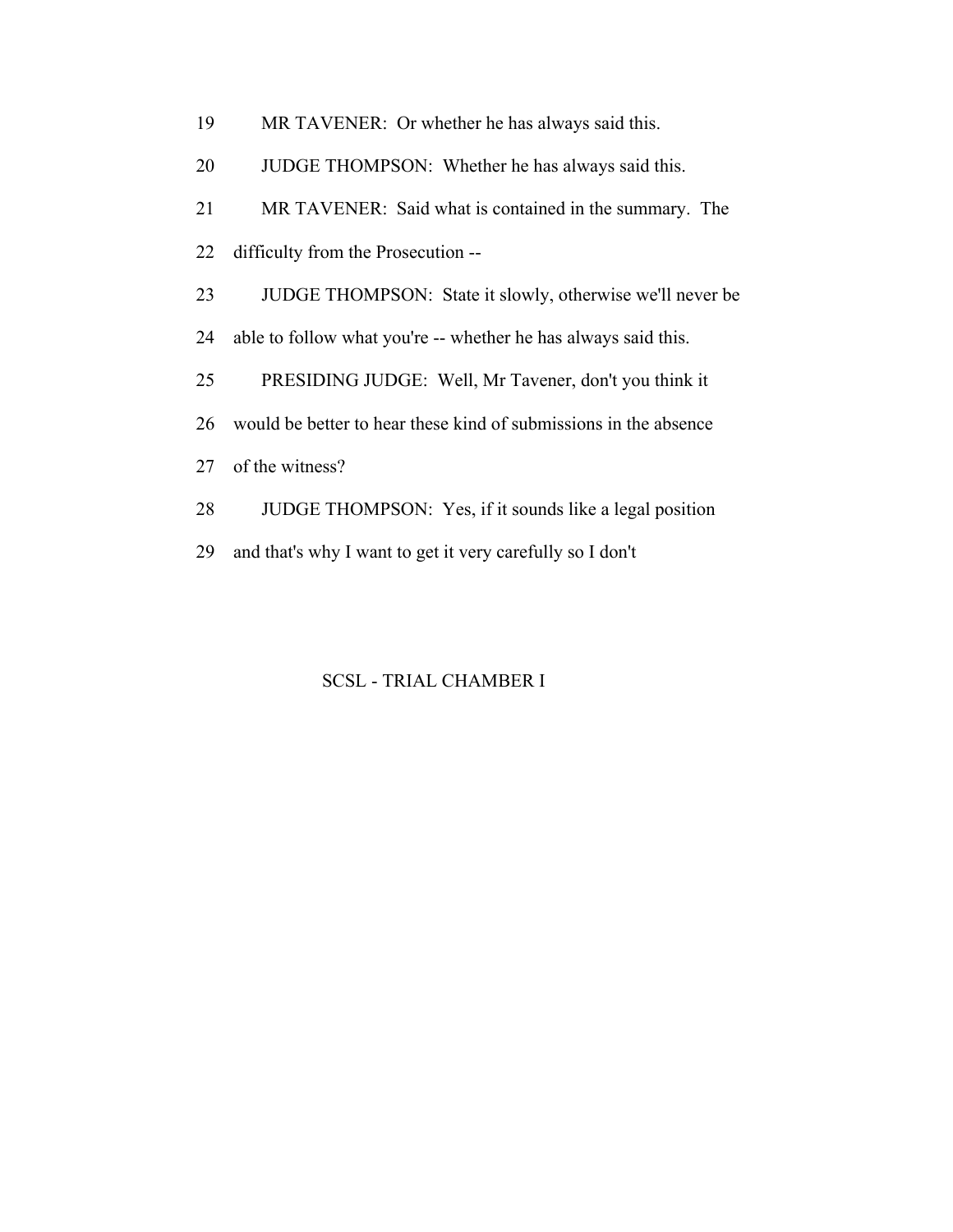| $\mathbf{1}$   | misunderstand the Prosecution's position.                         |
|----------------|-------------------------------------------------------------------|
| $\overline{2}$ | MR TAVENER: Well, I agree with what Your Honour is saying         |
| 3              | except that he has now given evidence, these summaries before the |
| $\overline{4}$ | Court, what I'm now seeking to work out is what was his position  |
| 5              | prior to coming to court.                                         |
| 6              | JUDGE THOMPSON: Well, if the learned Presiding Judge has          |
| 7              | observed that you virtually are taking a legal position now,      |
| 8              | which is perfectly legitimately, and perhaps if he can be asked   |
| 9              | to retire from the Court temporarily, we can resolve the matter.  |
| 10             | Because that's why I'm interested, because I'm trying to follow   |
| 11             | you as I've always tried to do.                                   |
| 12             | MR TAVENER: Thank you. I have no objection if the witness         |
| 13             | withdraws at this stage.                                          |
| 14             | PRESIDING JUDGE: Can the Witness Protection Unit assist           |
| 15             | the witness?                                                      |
| 16             | [The witness stood down]                                          |
| 17             | PRESIDING JUDGE: Yes, Mr Tavener.                                 |
| 18             | JUDGE THOMPSON: And forgive my being so insistent because         |
|                |                                                                   |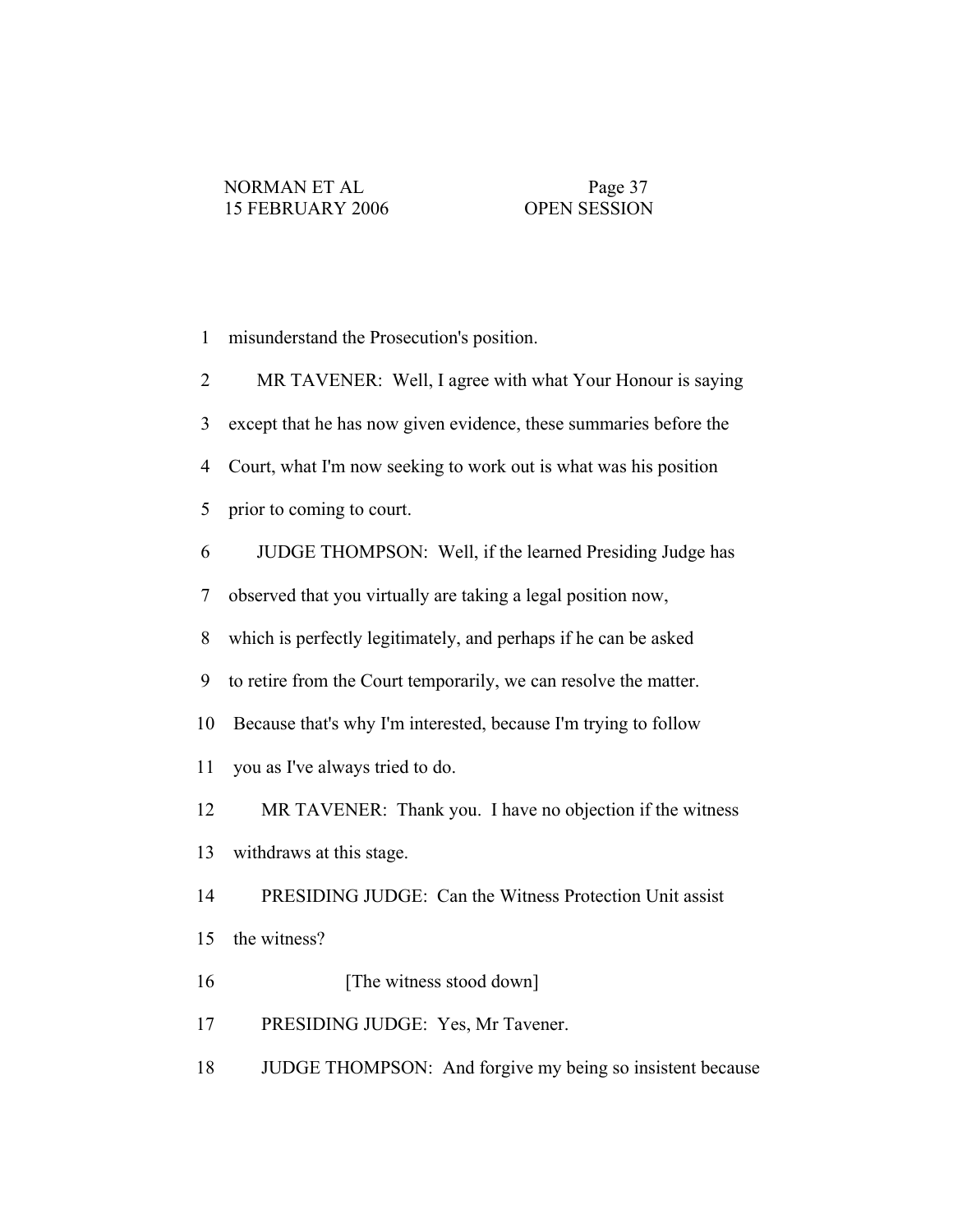- 19 you've used a word here which is very, very critical, "recent
- 20 fabrication," and I thought we should get it in focus because if
- 21 we're going down that area, this Court needs to be quite
- 22 vigilant.
- 23 MR TAVENER: Yes, and the reason I use that term, I'm sure
- 24 it's a term Your Honour is familiar with, it has particular
- 25 implication and we would say that --
- 26 JUDGE THOMPSON: I can relate to what you're saying. So if
- 27 you can just give us that part again. To ascertain whether this
- 28 is a recent fabrication of the witness or whether?
- 29 MR TAVENER: The position stated in the summary, to make it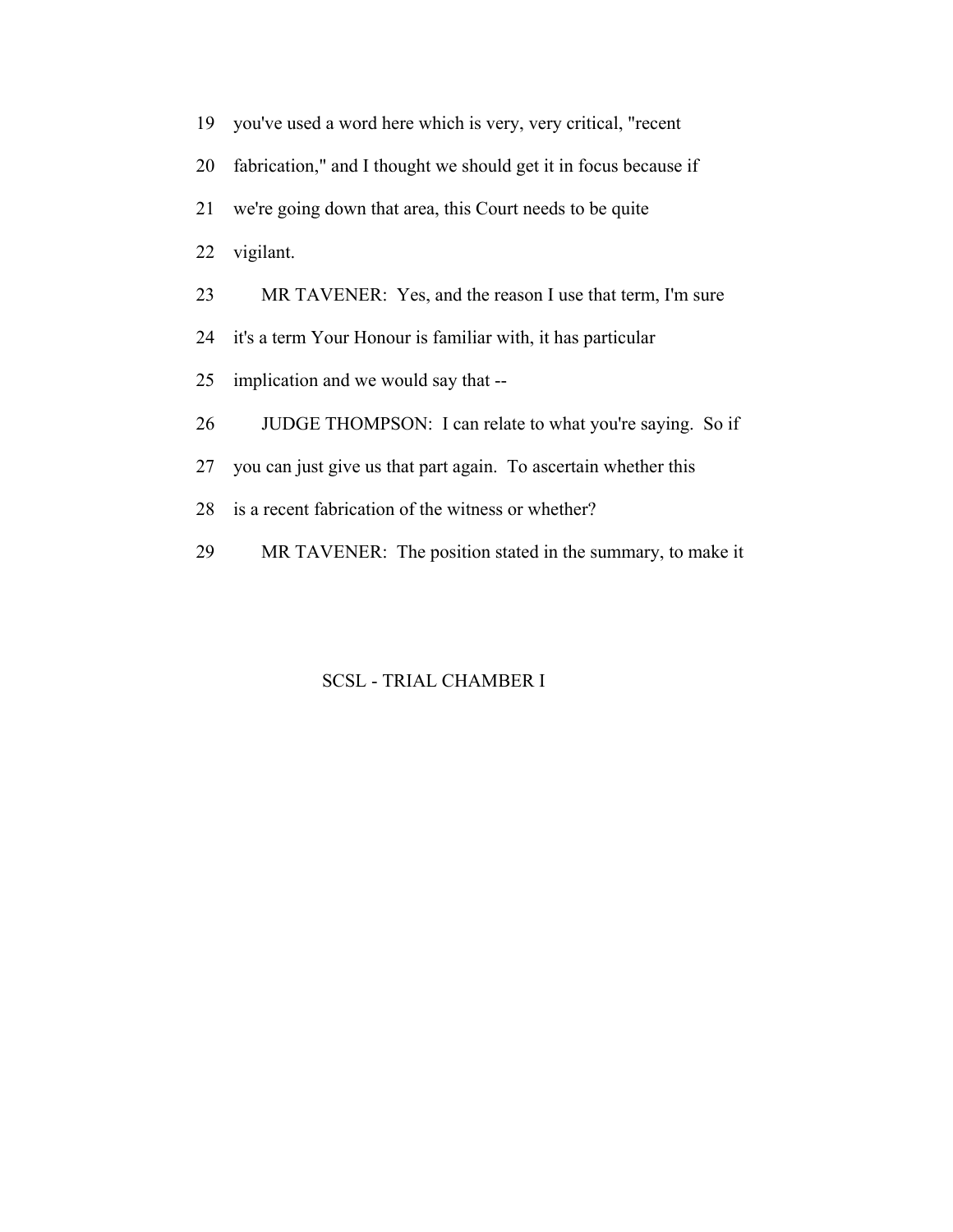| $\mathbf{1}$   | more accurate, the position stated in the summary is, in fact,   |
|----------------|------------------------------------------------------------------|
| $\overline{2}$ | the witness's position. We're seeking to reconcile the           |
| $\overline{3}$ | differences. Now, it may not be it's a recent fabrication, but   |
| $\overline{4}$ | unless I look at the statement, I don't know.                    |
| 5              | JUDGE THOMPSON: Thank you, Mr Tavener.                           |
| 6              | MR TAVENER: Thank you.                                           |
| $\tau$         | PRESIDING JUDGE: Dr Jabbi.                                       |
| 8              | MR JABBI: Yes, My Lord. My Lord, my first difficulty with        |
| 9              | what the Prosecution has said is to what extent what the witness |
| 10             | has said differs from the summary that he has, because --        |
| 11             | PRESIDING JUDGE: Just so we understand clearly, you are          |
| 12             | also making reference to what you have produced and which is     |
| 13             | contained in the page 2 of what this statement of what you have  |
| 14             | described as a summary of the testimony that this witness,       |
| 15             | Dr Demby, would give. I just want to make sure that we are       |
| 16             | talking of the same thing. The Prosecution has said paragraph 4, |
| 17             | which reads how Norman was sent to Sierra Leone/Liberia border.  |
| 18             | So this is what we are talking about.                            |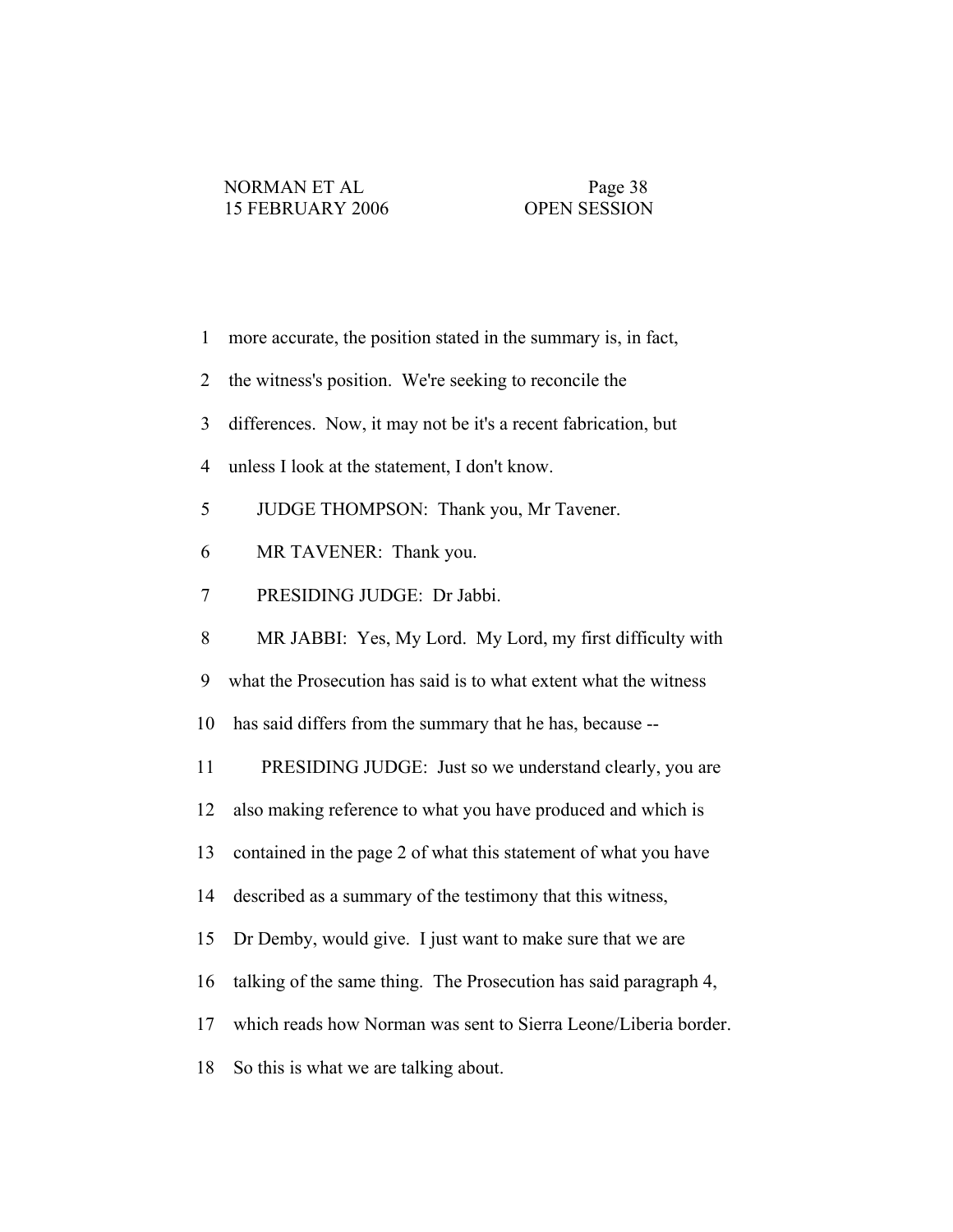- 19 MR JABBI: My Lord, I do not have the summary.
- 20 JUDGE THOMPSON: Well, let us read it. The full thing here
- 21 is -- with your leave.
- 22 PRESIDING JUDGE: Yes, yes.
- 23 JUDGE THOMPSON: "How Norman was sent to Sierra
- 24 Leone/Liberia border to help organise the Kamajor resistance as
- 25 the only defence mechanism left with the SLPP government after
- 26 the soldiers had staged the coup." Do I represent it accurately,
- 27 Mr Tavener?
- 28 MR TAVENER: Yes, thank you, Your Honour.
- 29 JUDGE THOMPSON: That seems to be the hub of the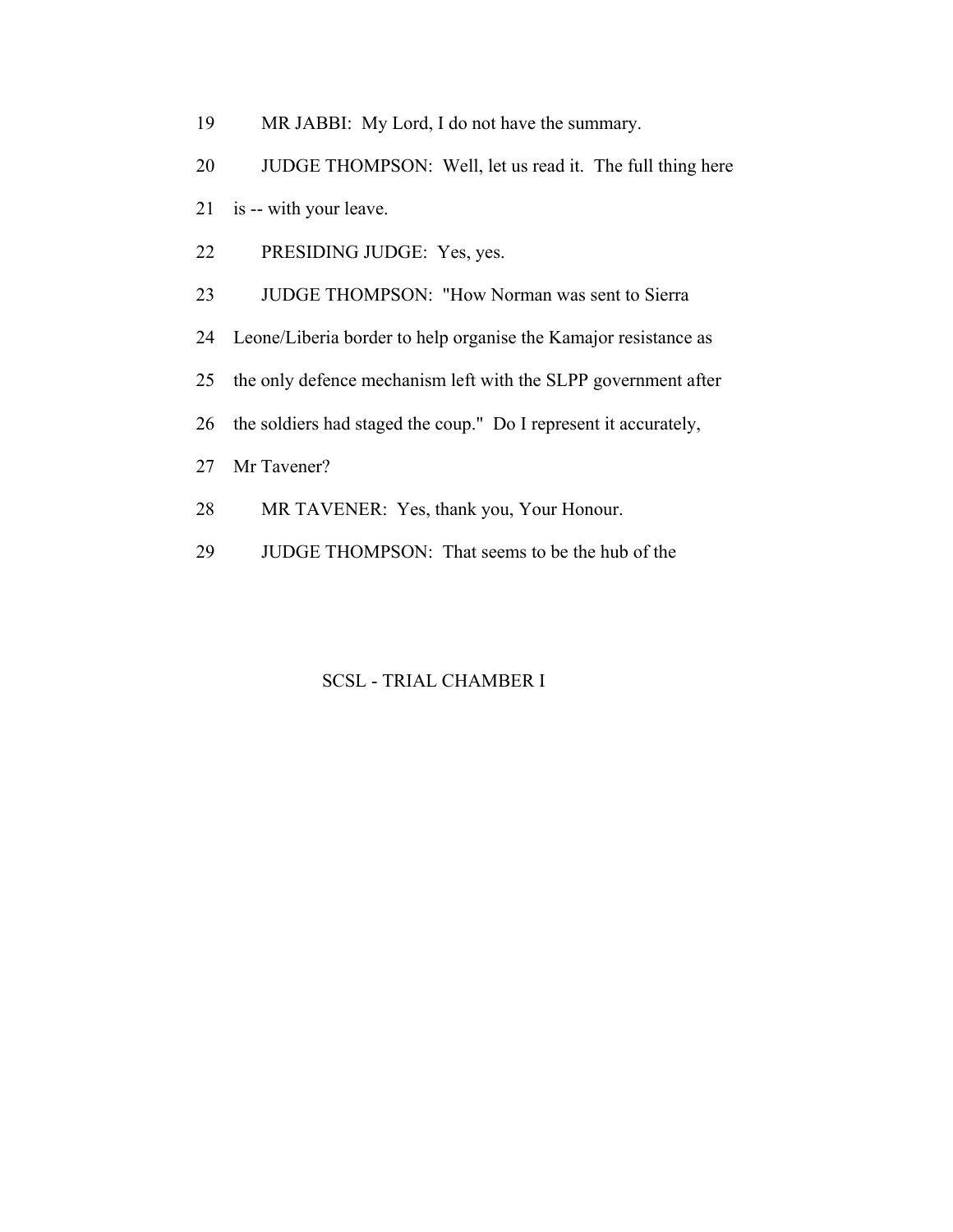| $\mathbf{1}$   | contention. In other words, the pith of counsel's submission.     |
|----------------|-------------------------------------------------------------------|
| $\overline{2}$ | PRESIDING JUDGE: Their submission is, indeed, that the            |
| 3              | evidence of the witness now is not in accord with what you have   |
| $\overline{4}$ | provided as being the summary of the evidence of this witness and |
| 5              | provided in this particular paragraph about this particular       |
| 6              | portion of the evidence of this witness.                          |
| $\tau$         | JUDGE ITOE: And I would imagine that if it was reproduced         |
| 8              | in the summary that you produced and that is before the Court, it |
| 9              | may have proceeded from a statement that this witness made in the |
| 10             | course of your investigations.                                    |
| 11             | PRESIDING JUDGE: Or at least interviews you may have had          |
| 12             | with the witness.                                                 |
| 13             | JUDGE ITOE: Interviews which you may have had, because I          |
| 14             | heard Mr Tavener, I think, seeking the production of his          |
| 15             | statement.                                                        |
| 16             | MR TAVENER: Presuming there is a statement, Your Honour.          |
| 17             | I don't know.                                                     |
|                |                                                                   |

18 JUDGE ITOE: I'm presuming too that there is a statement.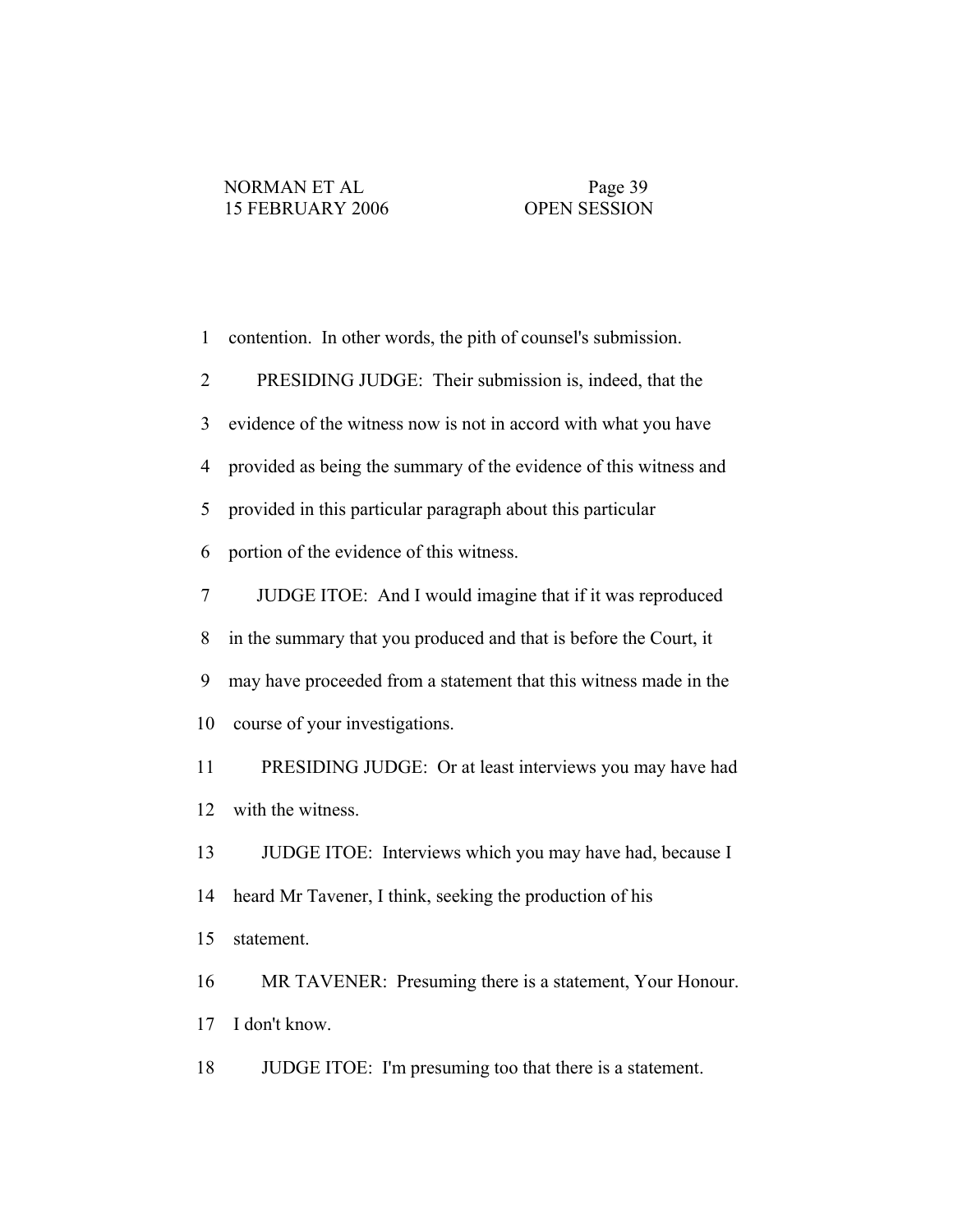19 PRESIDING JUDGE: We're only presuming on this. We don't 20 know.

 21 MR JABBI: So, My Lord, as I said, my first difficulty is 22 whether that statement is different from the evidence the witness 23 has given so far. The witness has given evidence that he was 24 told that during the interregnum whilst he was at Lungi that 25 Mr Norman was sent to the Liberia/Sierra Leone border as 26 co-ordinator of CDF. Now, I don't know whether -- 27 PRESIDING JUDGE: Yes, but the evidence was pursued to ask 28 the question if he knew of the role of Chief Hinga Norman when he 29 was the co-ordinator at that time at the Liberia/Sierra Leone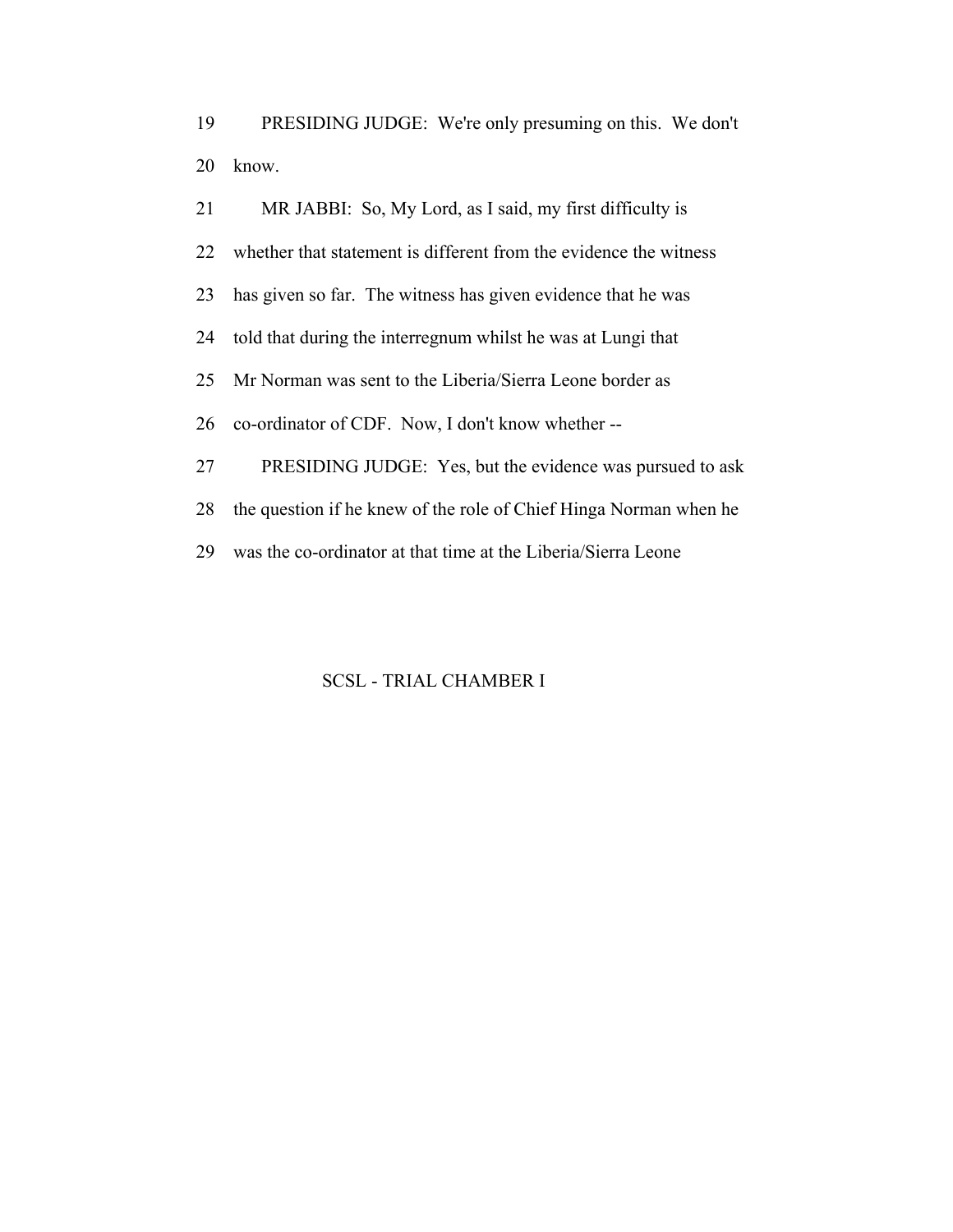- 1 border and the answer is "I don't know".
- 2 JUDGE ITOE: And before Khobe was appointed the chief of
- 3 staff. It's that period, you know, which is in question and
- 4 under scrutiny.
- 5 PRESIDING JUDGE: And his answers were essentially "I don't
- 6 know what he was doing at the time of the -- at that time, other
- 7 than the fact that he had been appointed". So these are the
- 8 essence of his answers.
- 9 MR JABBI: Yes, My Lord. My Lords, it is not just what the
- 10 witness has now said in cross-examination that constitutes his
- 11 evidence. He has given a very long --
- 12 PRESIDING JUDGE: Yes, but this is not the argument. The
- 13 question is -- the submission is that there is a statement
- 14 contained or a summary of the evidence of the witness in the
- 15 summary that you have provided where it is stated that the
- 16 witness would testify as to how Norman, and I'm just reading here
- 17 from what is in the summary again, "How Norman was sent to Sierra
- 18 Leone/Liberia border to help organise the Kamajor resistance as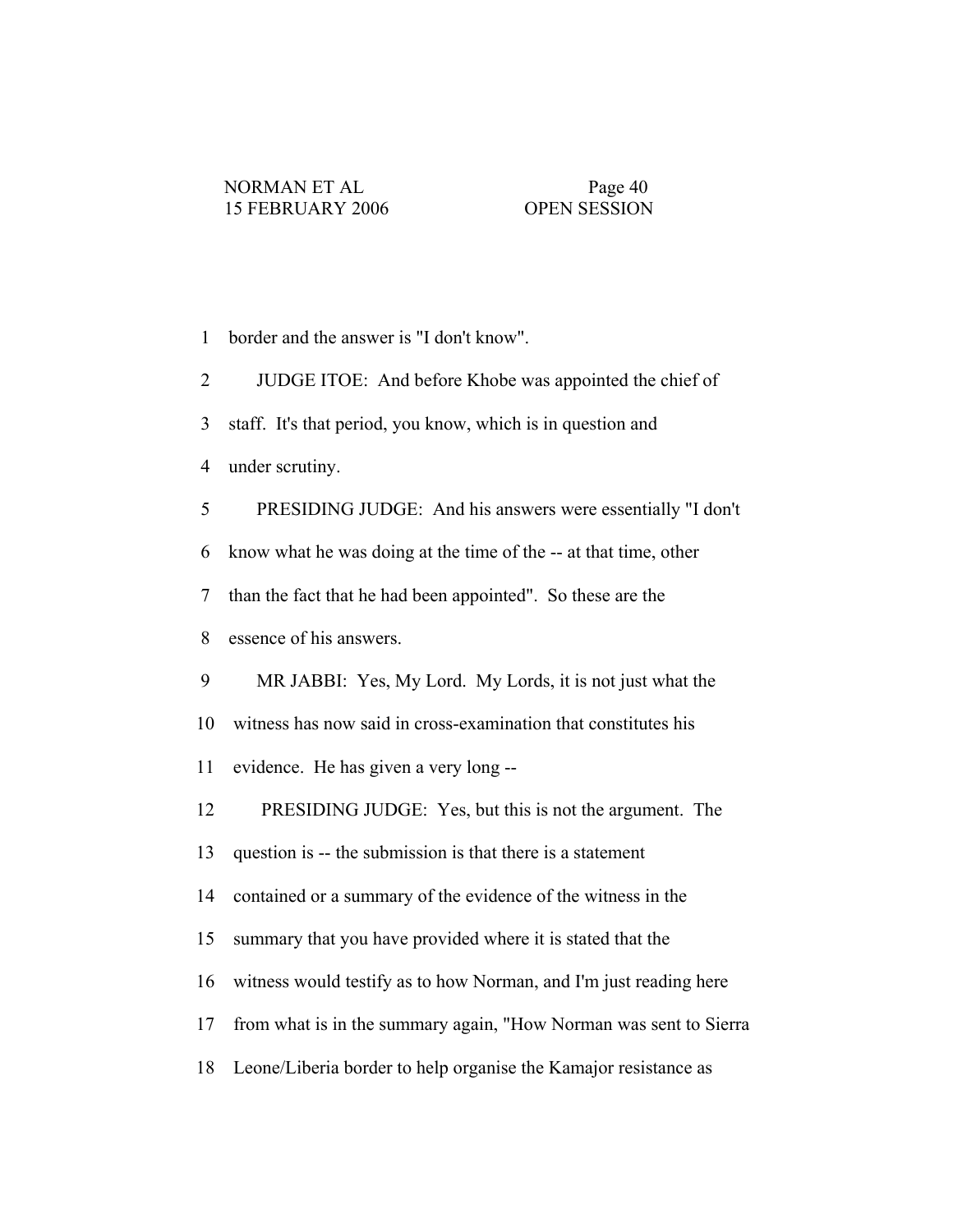19 the only defence mechanism left with the SLPP government after 20 the soldiers had staged a coup." This is very much in line with 21 the questions that have been asked and the answers given are "I 22 don't know". I'm not talking about the other evidence of the 23 witness. We're talking of this specific issue. Yes, Justice 24 Thompson. 25 JUDGE THOMPSON: Learned counsel, let me tell you how I see 26 the Prosecution's complaint. Two short perspectives: One, 27 either the testimony given by this witness on the question of 28 Norman's co-ordinating role and that particular paragraph are 29 inconsistent, which of course if that is the case, it brings the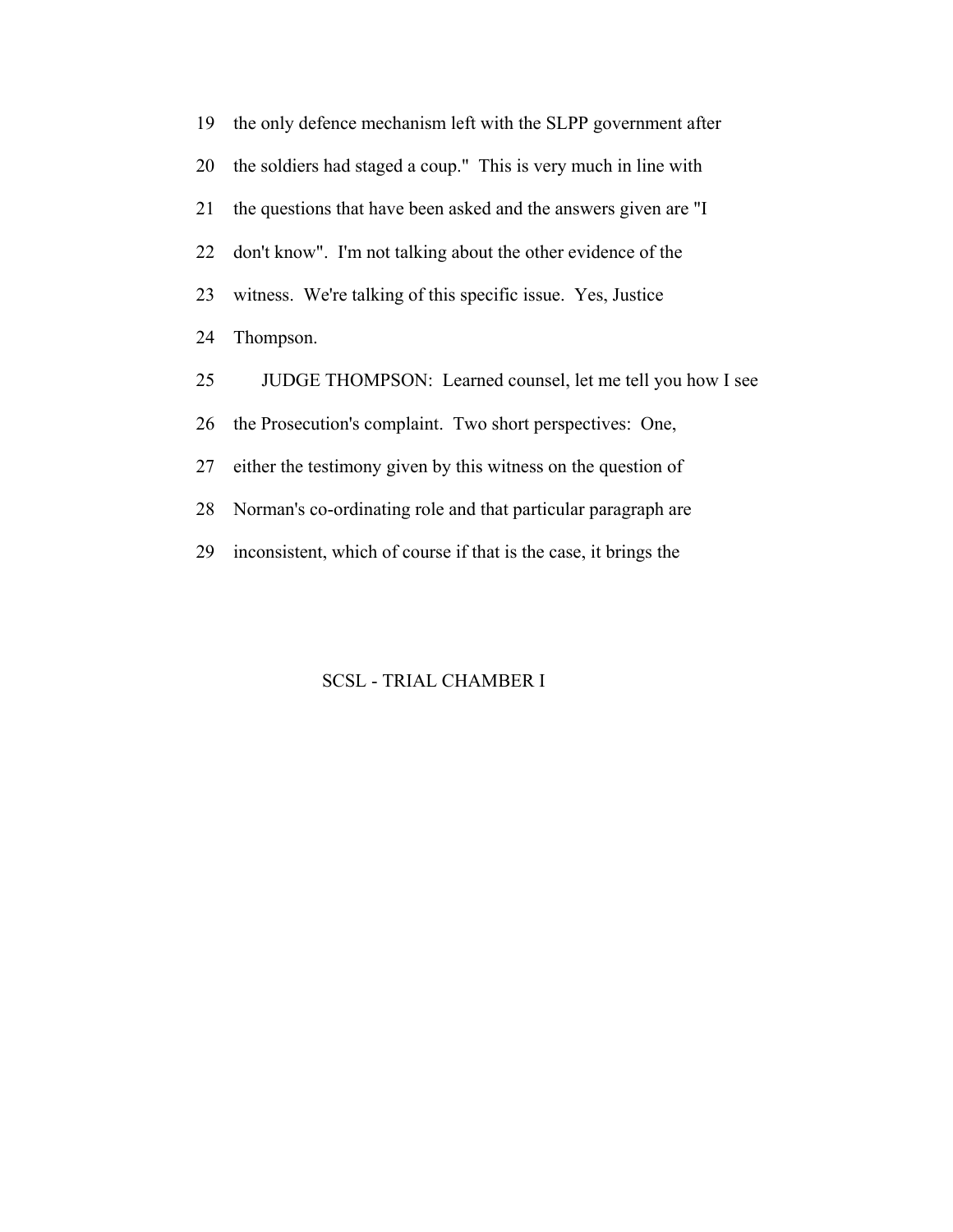| $\mathbf{1}$   | two under the rubric of prior inconsistent statement, if we can   |
|----------------|-------------------------------------------------------------------|
| $\overline{2}$ | use that terminology; or that here there is lack of specificity   |
| 3              | in his answer under oath which makes it difficult to reconcile    |
| $\overline{4}$ | that particular rubric of the summary with the answer given under |
| 5              | oath. That would be my own appreciation of the Prosecution's      |
| 6              | position. Of course they've gone further to say that perhaps the  |
| 7              | answer on the oath, to use their own phraseology, may be a recent |
| 8              | fabrication.                                                      |
| 9              | MR MARGAI: My Lords, I don't know whether I can --                |
| 10             | PRESIDING JUDGE: No, Mr Margai. We are talking here of            |
| 11             | the counsel for the first accused and is this, with all due       |
| 12             | respect, we will not allow you -- I will not allow you to         |
| 13             | intervene in this process at this time. I may seek some advice    |
| 14             | from you, if need be, but at this time, I thank you very much but |
| 15             | I would appreciate if you do not intervene.                       |
| 16             | MR MARGAI: As My Lord pleases.                                    |
| 17             | PRESIDING JUDGE: Dr Jabbi, I would like to know from you          |
| 18             | if this witness has made statements and if you have statements    |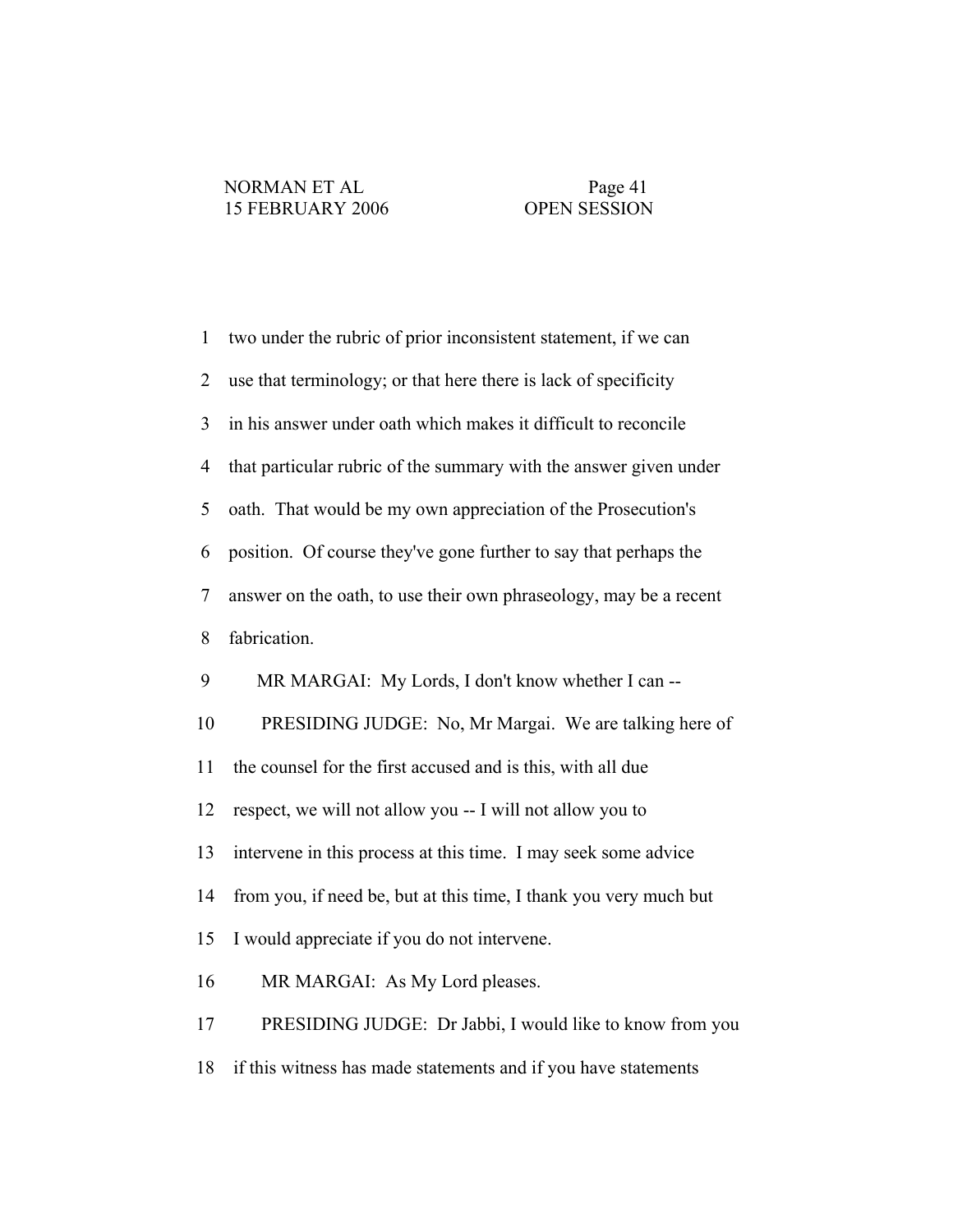| 19 | and I will ask you if you have statements to look at those      |
|----|-----------------------------------------------------------------|
| 20 | statements to identify in those statements if this matter has   |
| 21 | been dealt with. I'm talking here of the matter that is         |
| 22 | contained in the summary at page 2 that I have read to you and  |
| 23 | that Justice Thompson has read to you. We will adjourn for      |
| 24 | recess, the normal recess of the morning. I will ask you to do  |
| 25 | that during that time and we may have further questions for you |
| 26 | when we come back.                                              |
| 27 | MR JABBI: As Your Lordship pleases.                             |
| 28 | PRESIDING JUDGE: I just want to remind you that based on        |

29 representations that were made at the time, we have allowed the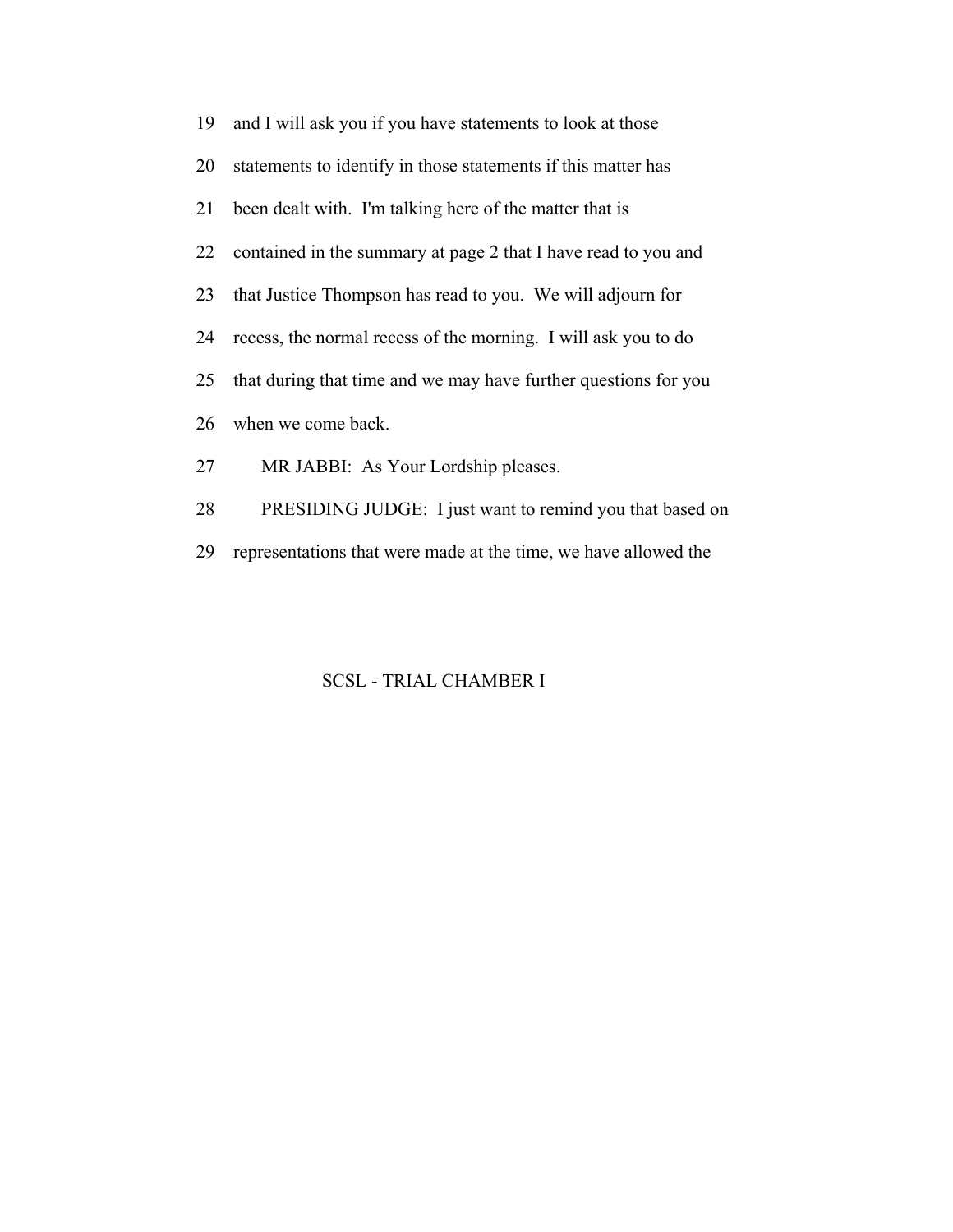| $\mathbf{1}$   | Defence to produce only summary of statements, but we have also   |
|----------------|-------------------------------------------------------------------|
| $\overline{2}$ | said in that decision that we might have to revisit that decision |
| $\overline{3}$ | as the case may arise. So we have accepted the submissions made   |
| $\overline{4}$ | at the time and agreed that summary might be sufficient. But if   |
| 5              | you read the decision, it was conditional to the circumstances as |
| 6              | they were evolving. So I'm just asking you now for your           |
| 7              | assistance to determine -- to inform the Court if there is a      |
| 8              | statement and, if there is a statement, whether or not this       |
| 9              | particular aspect is dealt with in the statement and we will take |
| 10             | it from there.                                                    |
| 11             | MR JABBI: As Your Lordships please, My Lord.                      |
| 12             | PRESIDING JUDGE: Court will adjourn. Thank you.                   |
| 13             | [Break taken at 11.30 a.m.]                                       |
| 14             | [Upon resuming at 12.03 p.m.]                                     |
| 15             | PRESIDING JUDGE: So, Dr Jabbi, over the recess you were to        |
| 16             | look into this issue and we asked you to see if you had any       |
| 17             | statement from this particular witness.                           |
| 18             | MR JABBI: My Lord, before dealing with that, I wish to ask        |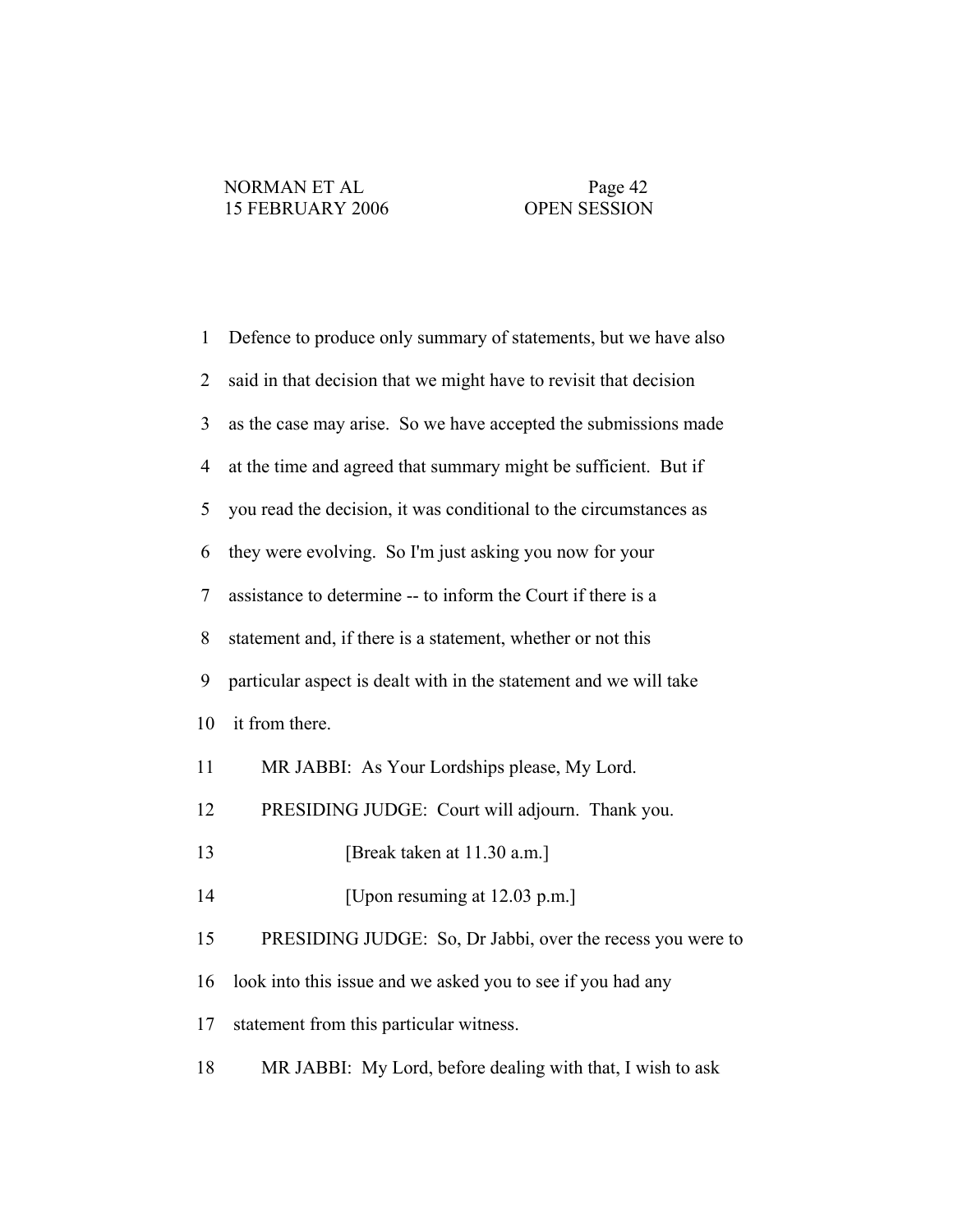- 19 that the last few statements made by the witness in answer to the
- 20 prosecuting counsel --
- 21 JUDGE ITOE: Dr Jabbi, the question from the learned
- 22 Presiding Judge is clear. Can you provide a reply to that before
- 23 you go into other details? Do you have a witness statement from
- 24 this witness; that was the question?
- 25 MR JABBI: Yes, My Lord, I do.
- 26 JUDGE ITOE: You have the witness statement?
- 27 MR JABBI: Yes, My Lord.
- 28 JUDGE ITOE: Right. Okay.
- 29 MR JABBI: As I was saying, My Lord, I would want to ask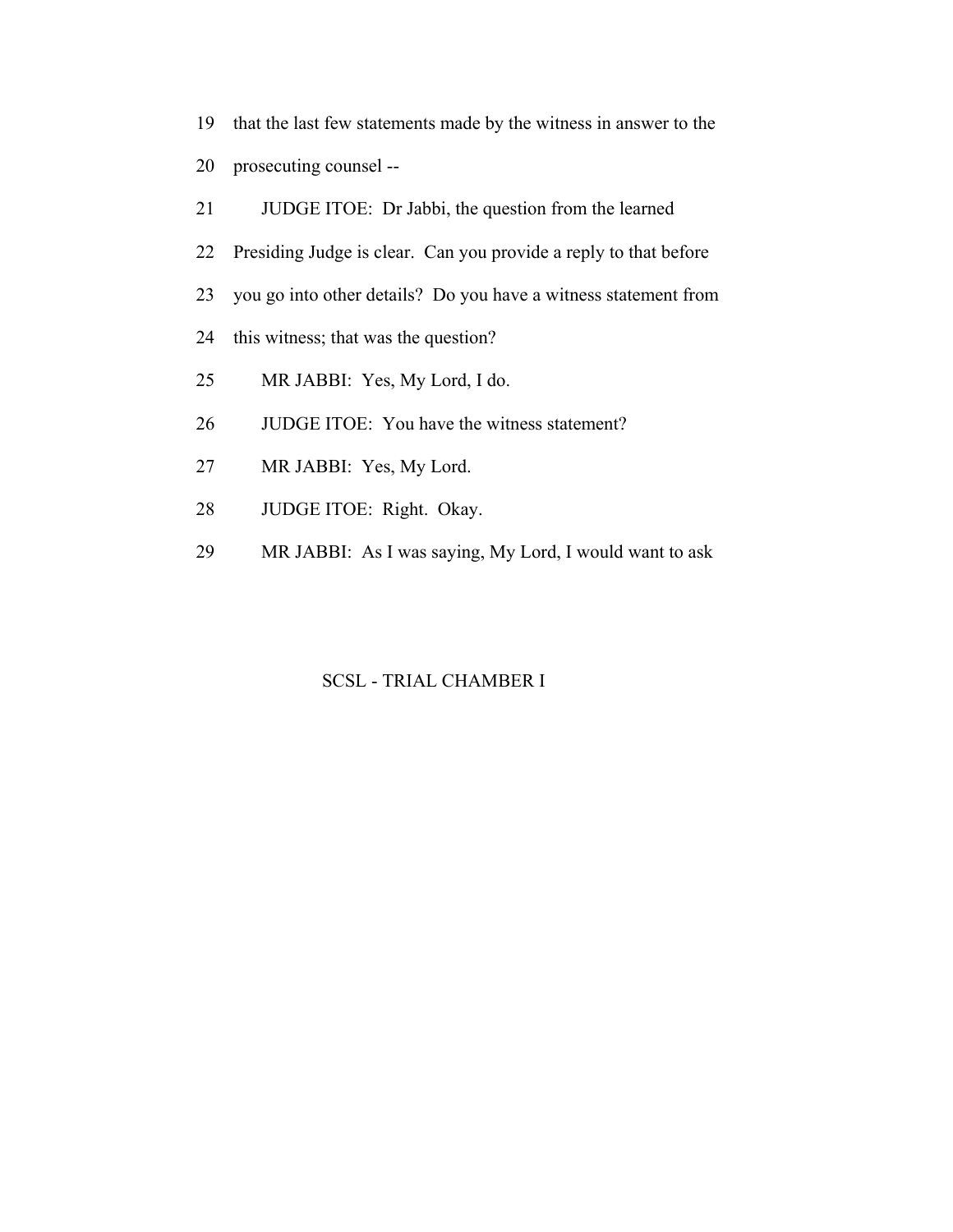| $\mathbf{1}$   | for the last few statements in answer to the prosecuting counsel, |
|----------------|-------------------------------------------------------------------|
| $\overline{2}$ | if we can be more authentically reminded of those so that I can   |
| 3              | make any further observations or submissions, My Lord.            |
| $\overline{4}$ | PRESIDING JUDGE: So you want the transcript to be read            |
| 5              | back?                                                             |
| 6              | MR JABBI: Yes, My Lord.                                           |
| 7              | PRESIDING JUDGE: I don't think it is available at this            |
| 8              | particular moment. We can probably go to the audio tape, if need  |
| 9              | be, but I don't think --                                          |
| 10             | MR JABBI: It is really necessary that one has the exact           |
| 11             | text of that.                                                     |
| 12             | PRESIDING JUDGE: I'm not sure if it is really necessary           |
| 13             | because I think the question was non-ambiguous. I have -- the     |
| 14             | essence of the question was, you say: Mr Witness, you don't know  |
| 15             | the role that Mr Norman played when he came to the border of      |
| 16             | Sierra Leone and Liberia. I don't know what he was doing at that  |
| 17             | time; I don't know of his involvement. That's the answer the      |
| 18             | witness has given. So that's the essence of his answer.           |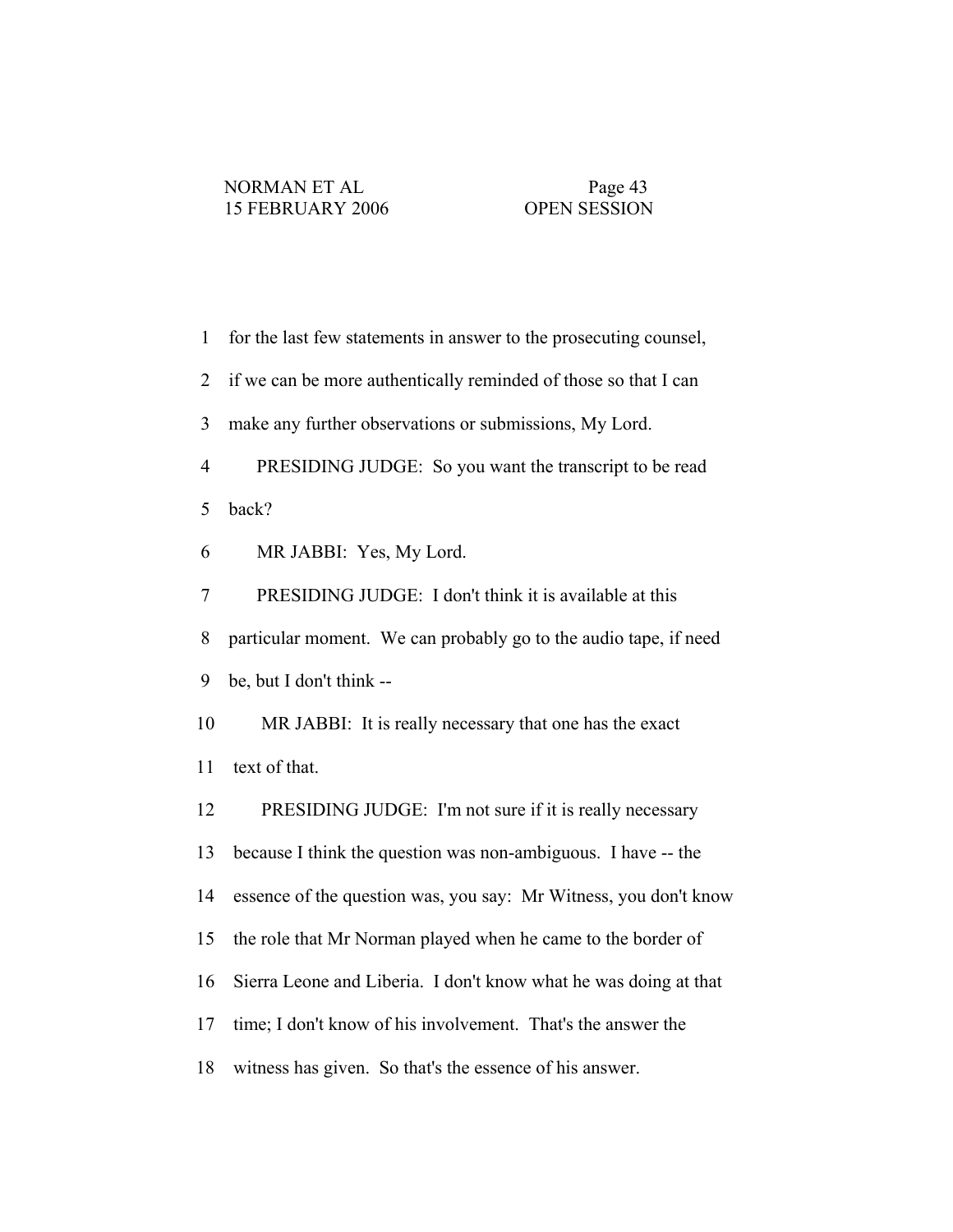19 MR JABBI: Yes, but, My Lord, is that the only part of the 20 answer that he gave?

21 JUDGE ITOE: I do not know his terms of reference as the

22 co-ordinator of the Civil Defence Forces. I do not know his

23 terms of reference; do you remember that?

24 MR JABBI: Yes, indeed, My Lord, because the witness

25 definitely --

26 JUDGE ITOE: Just to add to what the Presiding Judge has

27 related to you.

28 MR JABBI: Yes, he said many times that he knew he was

29 co-ordinator and he did not know the details.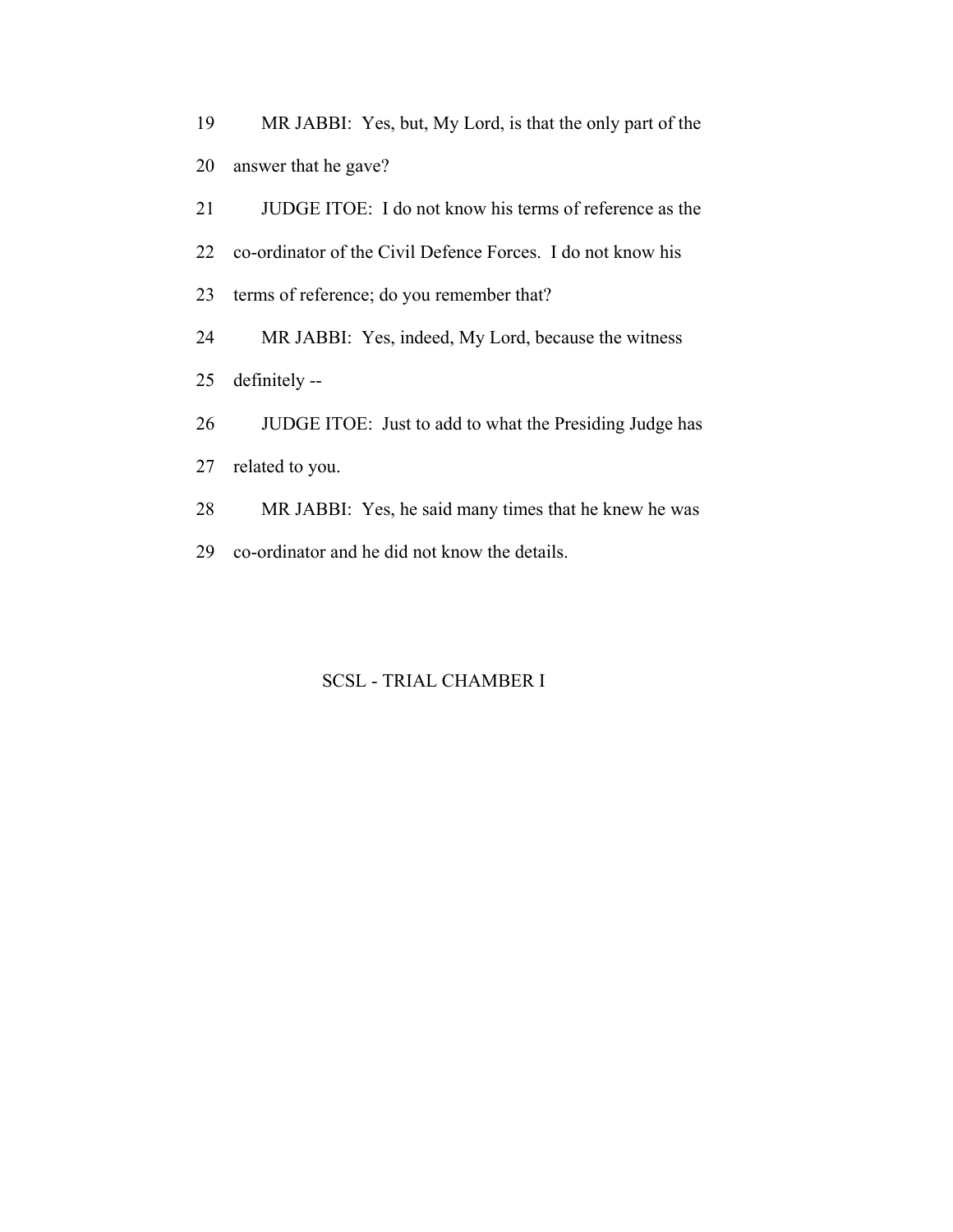1 PRESIDING JUDGE: You first started off by questions that 2 Justice Itoe just referred to, that he was asked a question that 3 what he understood that Mr Norman was doing when he was in 4 charge -- he understood that Norman was in charge of the CDF. He 5 says I do not understand that because I didn't know his terms of 6 reference. Then he carried on, and these were the questions 7 that, eventually, that question that was asked and that's on that 8 question that the Prosecution has asked to see. The statement 9 was he was asked a question if he knew the role that Chief Hinga 10 Norman played when he came to the Liberia/Sierra Leone border, 11 and the answer was, "I don't know what he was doing at that 12 time." That's on that last question. The other ones led to 13 that, but the question that was asked -- and the Prosecution is 14 now submitting that that last answer seems to contradict what you 15 have on behalf of the first accused stated and described in the 16 document you produced that the witness Dr Demby would say; the 17 summary of his testimony, as you have put it in that document, at 18 page 14243, paragraph 4.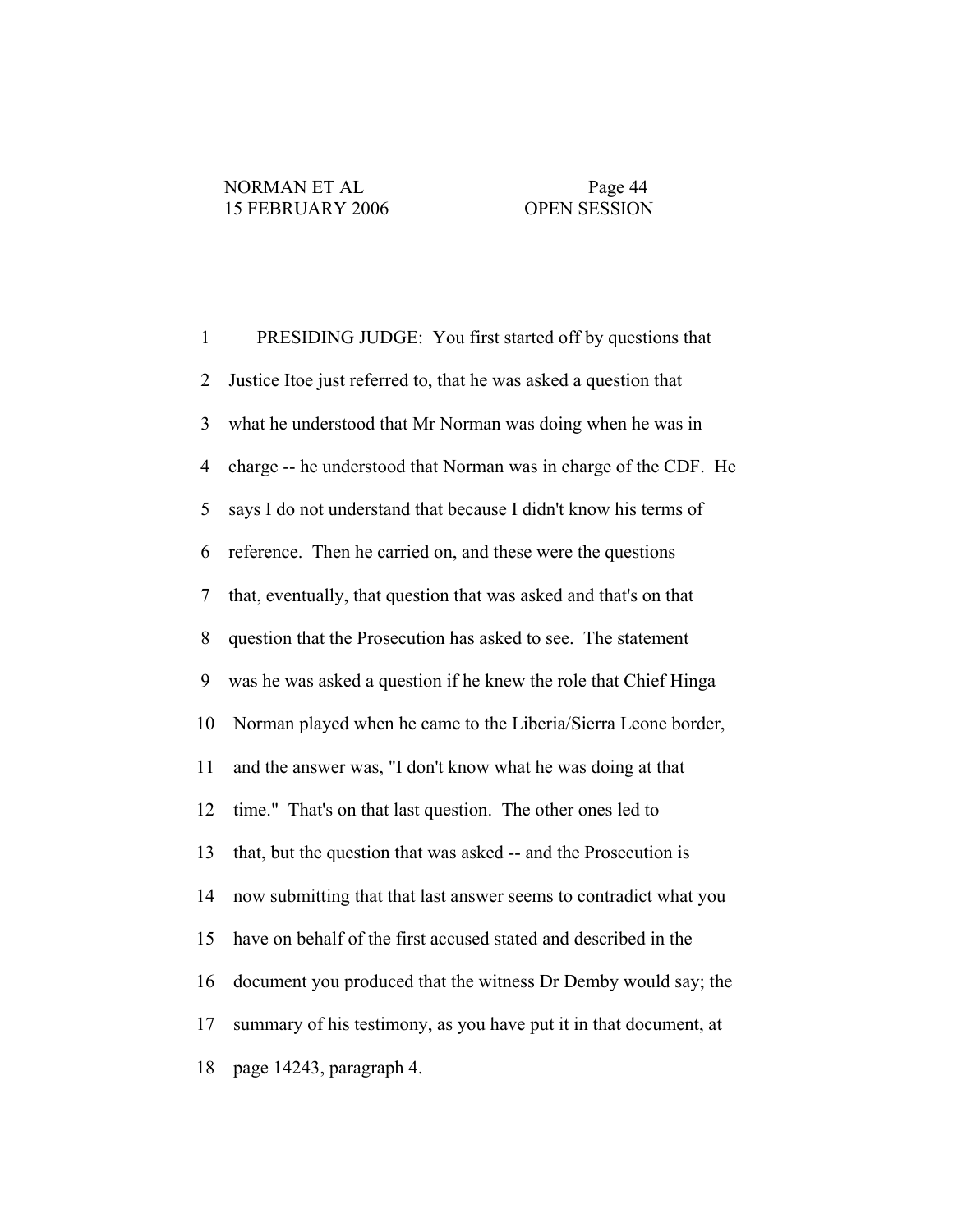19 MR JABBI: Yes. My Lord, what I am trying to get at is the 20 full authentic statement -- I mean, answers given by the witness 21 to at least three or four questions preceding that last comment 22 so that it enables me to deal with the issue. That is what I am 23 suggesting, My Lord. 24 PRESIDING JUDGE: I did ask you before the recess if, on 25 the one hand, there was a statement and you have answered in the 26 affirmative, and then I've asked you if there is a statement.

27 The portion of the summary that is contained at page 14243, does

28 that come out of that statement? These were my two questions.

29 MR JABBI: The summary for the moment, My Lord?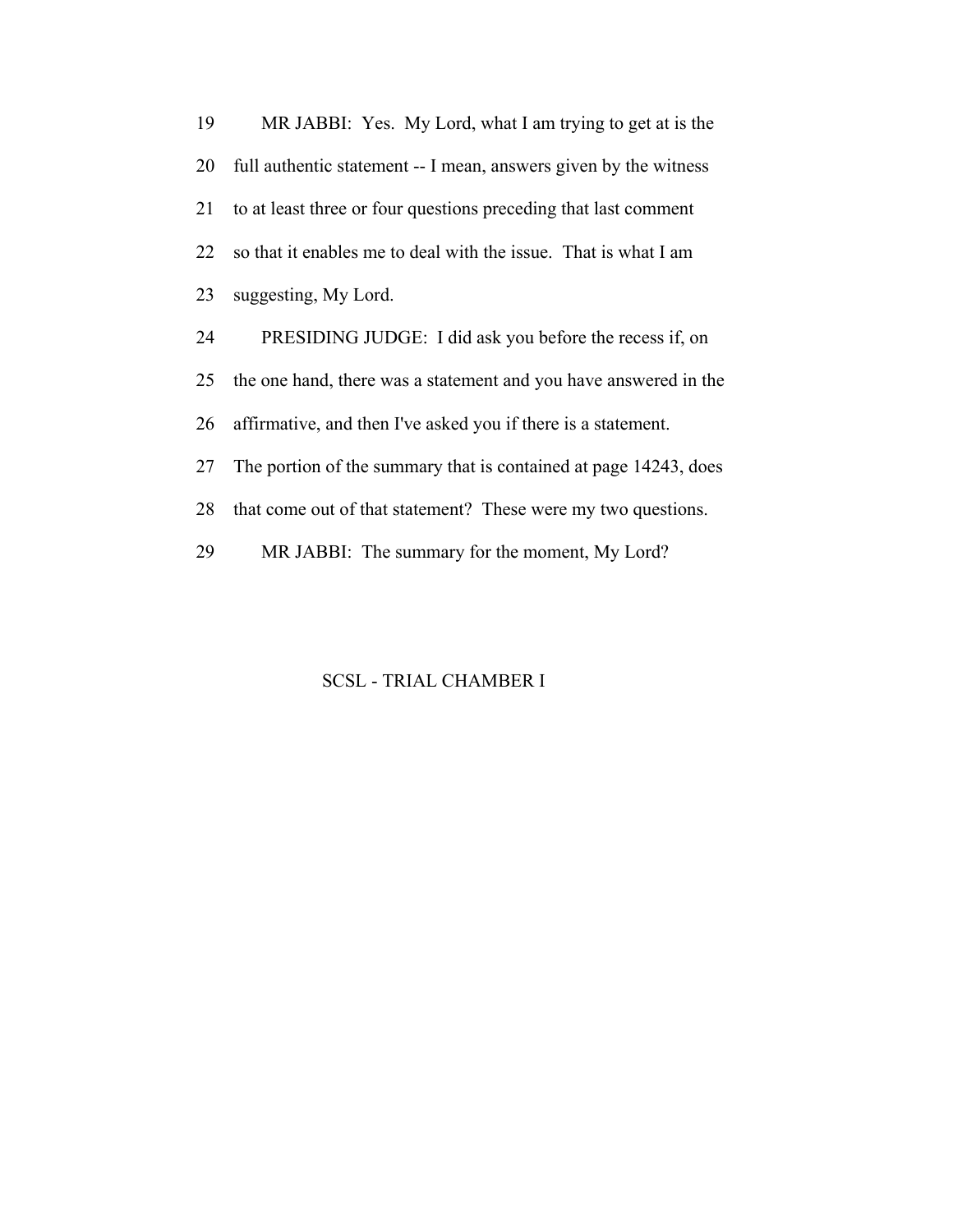| $\mathbf{1}$   | PRESIDING JUDGE: Yes, the portion at page 14243,                 |
|----------------|------------------------------------------------------------------|
| $\overline{2}$ | paragraph 4.                                                     |
| 3              | MR JABBI: My Lord, that is a summary coming from the total       |
| $\overline{4}$ | interaction with this witness.                                   |
| 5              | PRESIDING JUDGE: Does the witness speak about that in this       |
| 6              | statement?                                                       |
| 7              | MR JABBI: In the statement itself, yes, My Lord.                 |
| $8\,$          | PRESIDING JUDGE: Does the witness speak about the role           |
| 9              | that Chief Hinga Norman would have played at the time he was at  |
| 10             | Base Zero and/or the Liberian/Sierra Leonean border in the       |
| 11             | statement?                                                       |
| 12             | MR JABBI: My Lord, that is where the rub is. The witness         |
| 13             | has spoken about co-ordinating and that he doesn't know the      |
| 14             | precise terms of reference. He does not say --                   |
| 15             | PRESIDING JUDGE: Dr Jabbi, you understand my question.           |
| 16             | It's not a very complicated question. I have asked you if the    |
| 17             | witness in the statement talks about the role, not whether Chief |
| 18             | Hinga Norman was a national co-ordinator; the witness has        |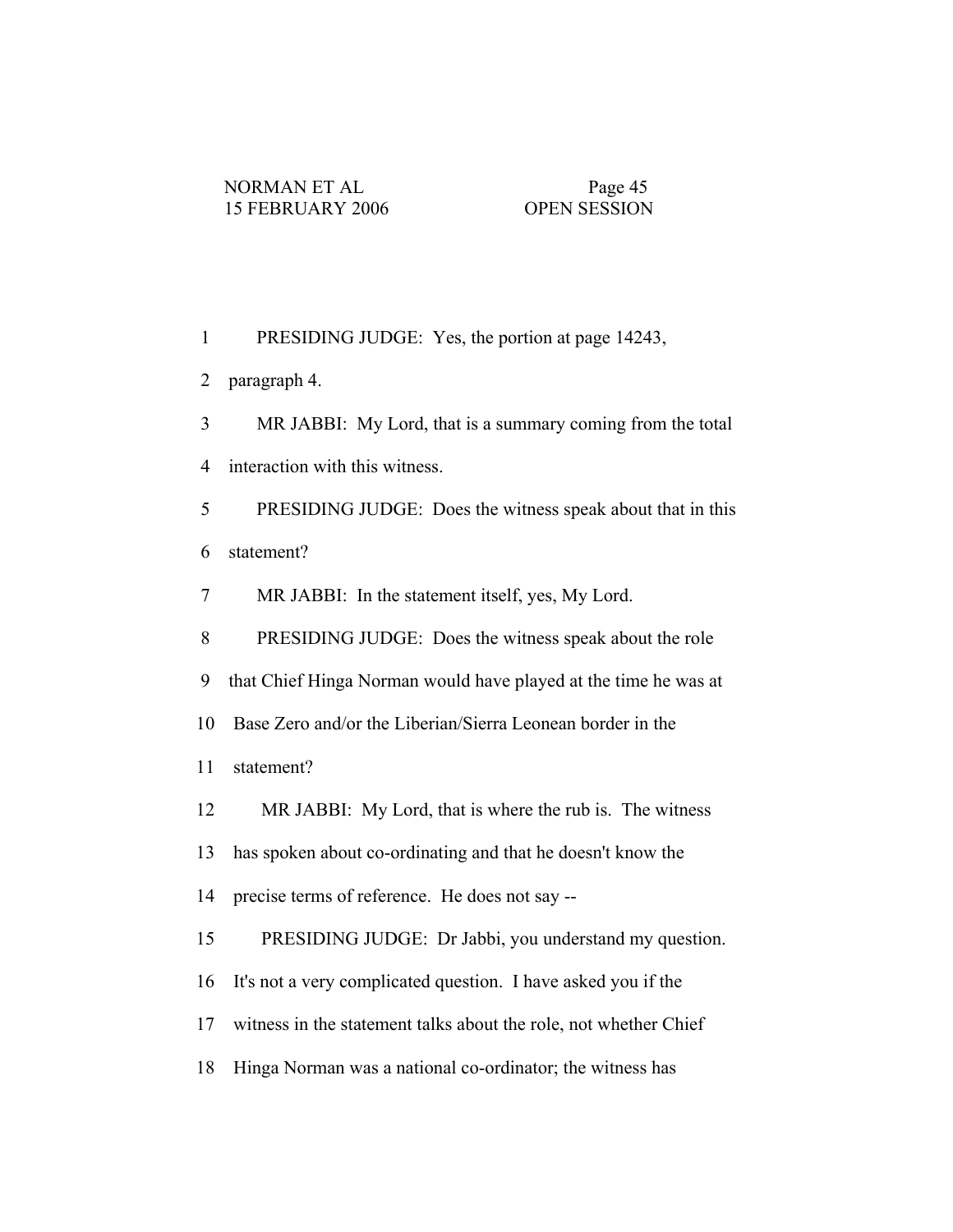19 accepted that, and the witness recognised that Chief Hinga Norman 20 was the co-ordinator. He's been told about that and that's his 21 evidence. So the question is not whether he knew that Chief 22 Hinga Norman was co-ordinator, the question is whether he knew 23 what it meant to be the co-ordinator; what it involved. That's 24 the question. 25 MR JABBI: In the statement it does not say that, My Lord. 26 PRESIDING JUDGE: The question is not whether he was 27 co-ordinator. This is quite clear. The witness has answered 28 that question and he said he knew that Chief Hinga Norman was 29 co-ordinator.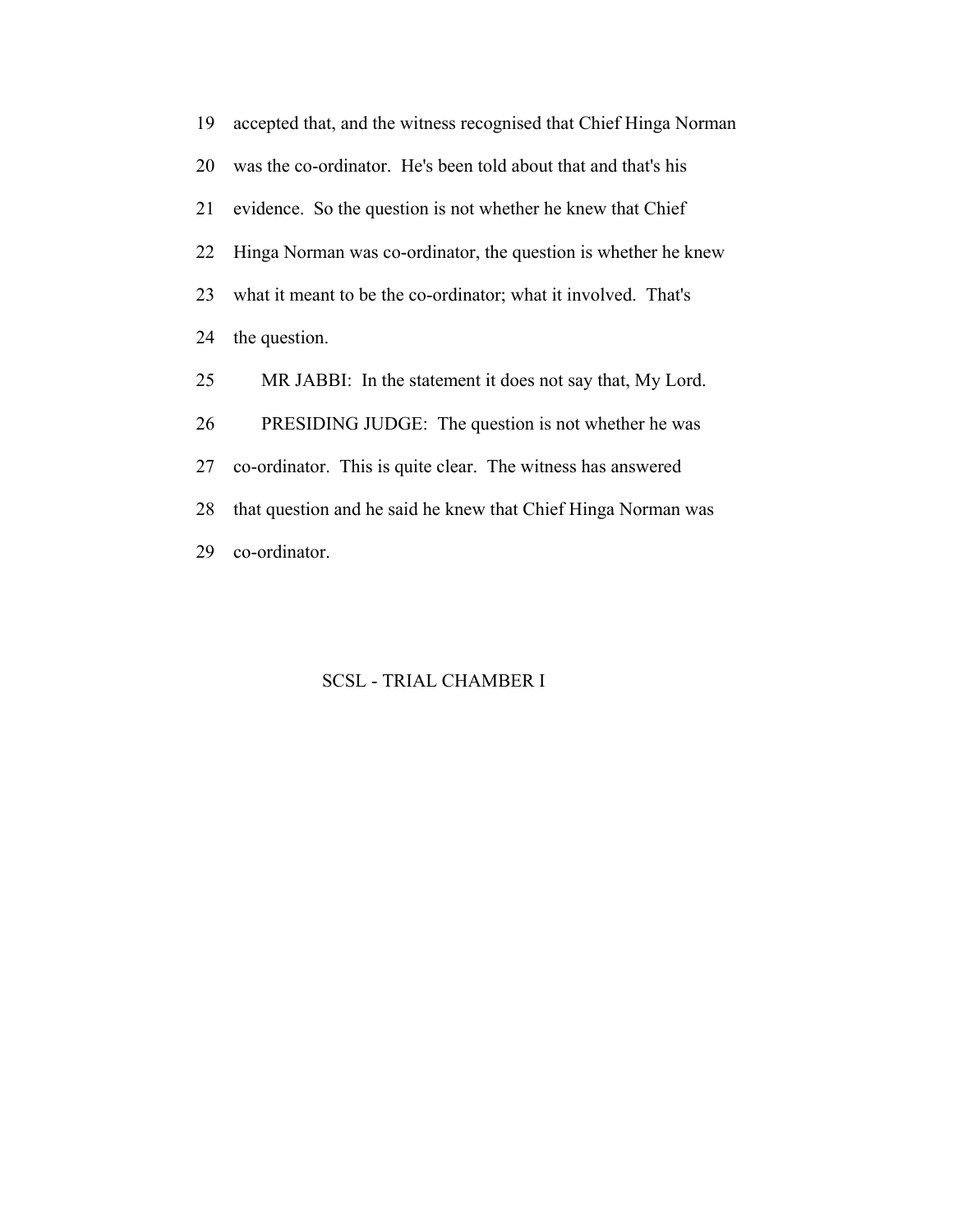| MR JABBI: Was cordinator. |  |
|---------------------------|--|
|---------------------------|--|

2 PRESIDING JUDGE: Yes, he knew that. The question is if he

3 knew of what it meant at that time, what role the co-ordinator

4 played at the time. That's the question.

5 MR JABBI: Well, that is what I'm saying, My Lord. He does

6 not say what role was played by Chief Norman in terms of his

7 being co-ordinator.

8 PRESIDING JUDGE: Well, that's the question. If he does

9 not in the statement, why do we find this statement in the

10 summary of his evidence?

11 MR JABBI: Well, My Lord, I wonder whether what is in the

12 summary is contrary to that. I do not think there is any

13 contradiction or inconsistency. That is what I'm saying,

14 My Lord.

15 PRESIDING JUDGE: How do you explain this statement that is

16 quite obvious that the witness would say how Norman - and I'm

17 just quoting again - was sent to Sierra Leone/Liberia border to

18 help organise the Kamajor resistance as the only defence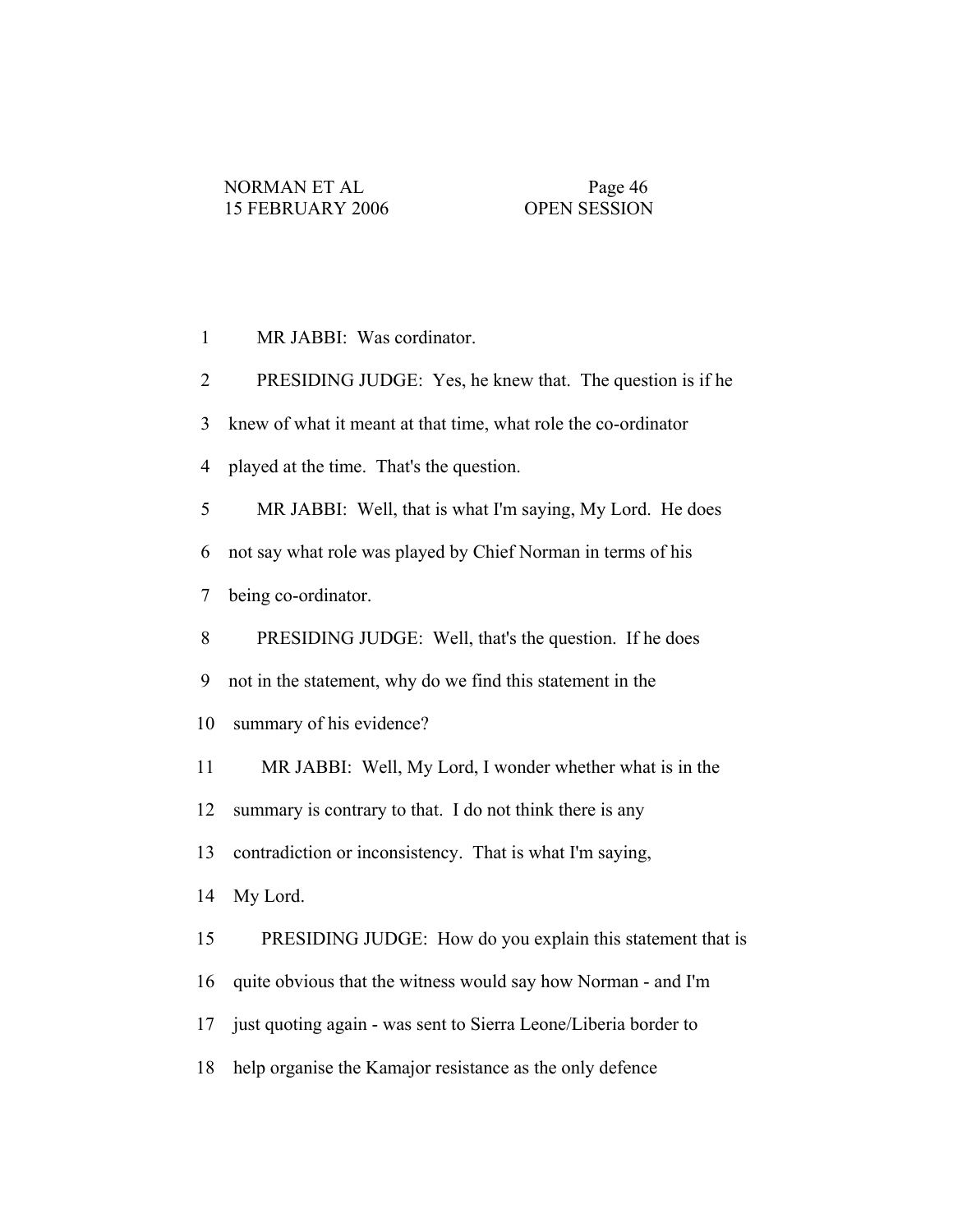| 19 | mechanism left with the SLPP government after the soldiers staged |
|----|-------------------------------------------------------------------|
| 20 | a coup. So "to help organise" is a little bit more than just      |
| 21 | being the national co-ordinator. He was to speak about how we     |
| 22 | organise that. This is what the summary says.                     |
| 23 | MR JABBI: My understanding, My Lord, is that "organise" is        |
| 24 | the same as "co-ordinate". That is my own understanding and I do  |
| 25 | not see the inconsistency.                                        |
| 26 | PRESIDING JUDGE: Obviously we do not have the same                |
| 27 | definition of that word.                                          |
| 28 | MR JABBI: In any case, My Lord, I believe even the                |

29 summary -- adequate reference to that summary in questions to the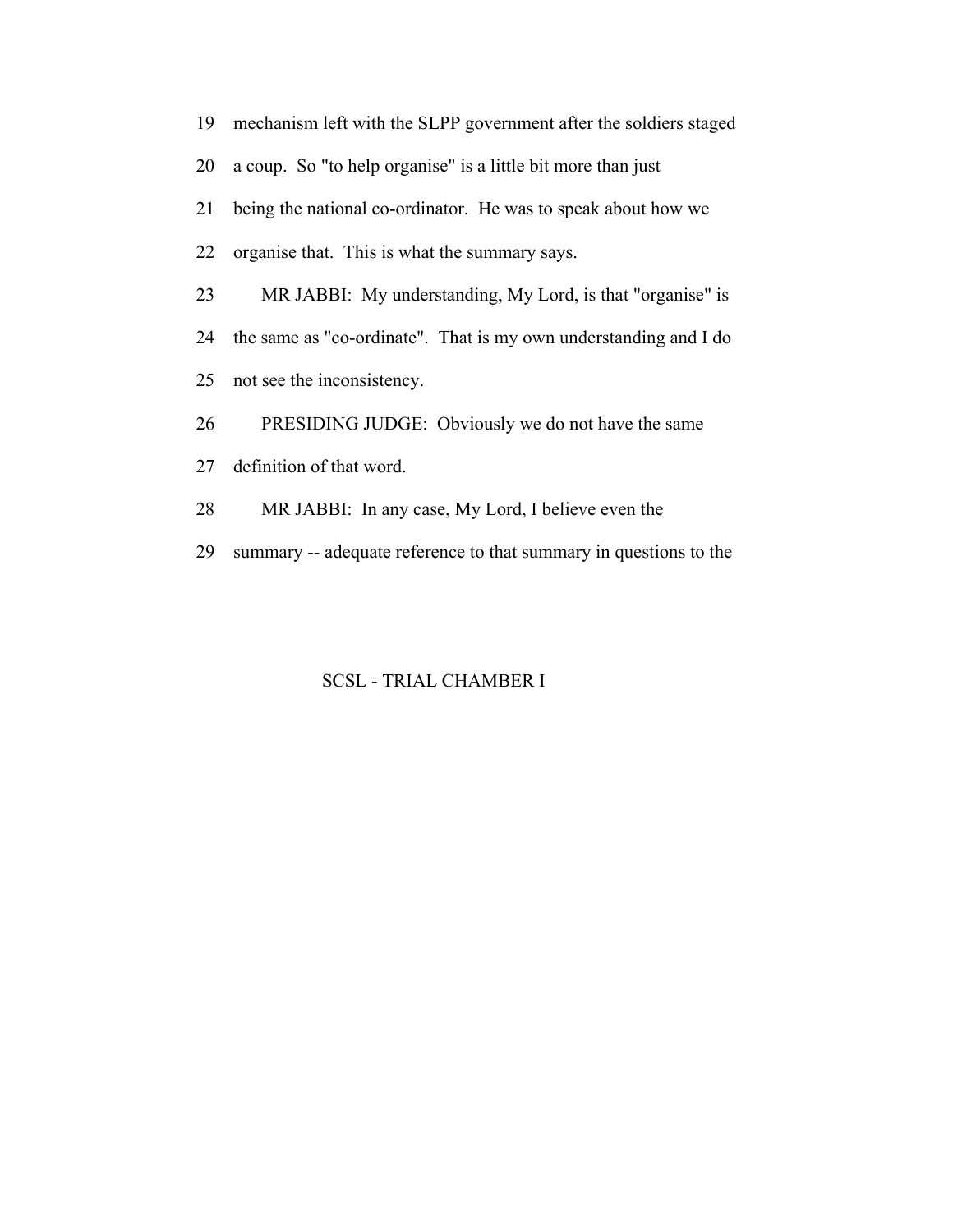| $\mathbf{1}$   | witness have not been done and the foundation for seeking -- the  |
|----------------|-------------------------------------------------------------------|
| $\overline{2}$ | submission on the prior inconsistency cannot be said to have been |
| 3              | laid.                                                             |
| $\overline{4}$ | MR MARGAI: My Lord, I wonder if I could make yet another          |
| 5              | try.                                                              |
| 6              | PRESIDING JUDGE: Yes, Mr Margai.                                  |
| 7              | MR MARGAI: My Lords, it seems to me that we seem to be            |
| 8              | jumping the gun because the Prosecutor's goal, as I see it, is    |
| 9              | leading this Court into believing that in fact a prior            |
| 10             | inconsistent statement had been made by the witness. If my        |
| 11             | assumption is correct--                                           |
| 12             | PRESIDING JUDGE: But again, Mr Margai, why should you             |
| 13             | intervene on this issue? This is an issue between the             |
| 14             | Prosecution and counsel for the first accused who has produced    |
| 15             | this particular document. So what's --                            |
| 16             | MR MARGAI: I'm intervening as an officer of the Court and         |
| 17             | I am guided by the notion that we are all in search of the truth. |
| 18             | All I wish to say, My Lord, is that the Prosecutor, with the      |
|                |                                                                   |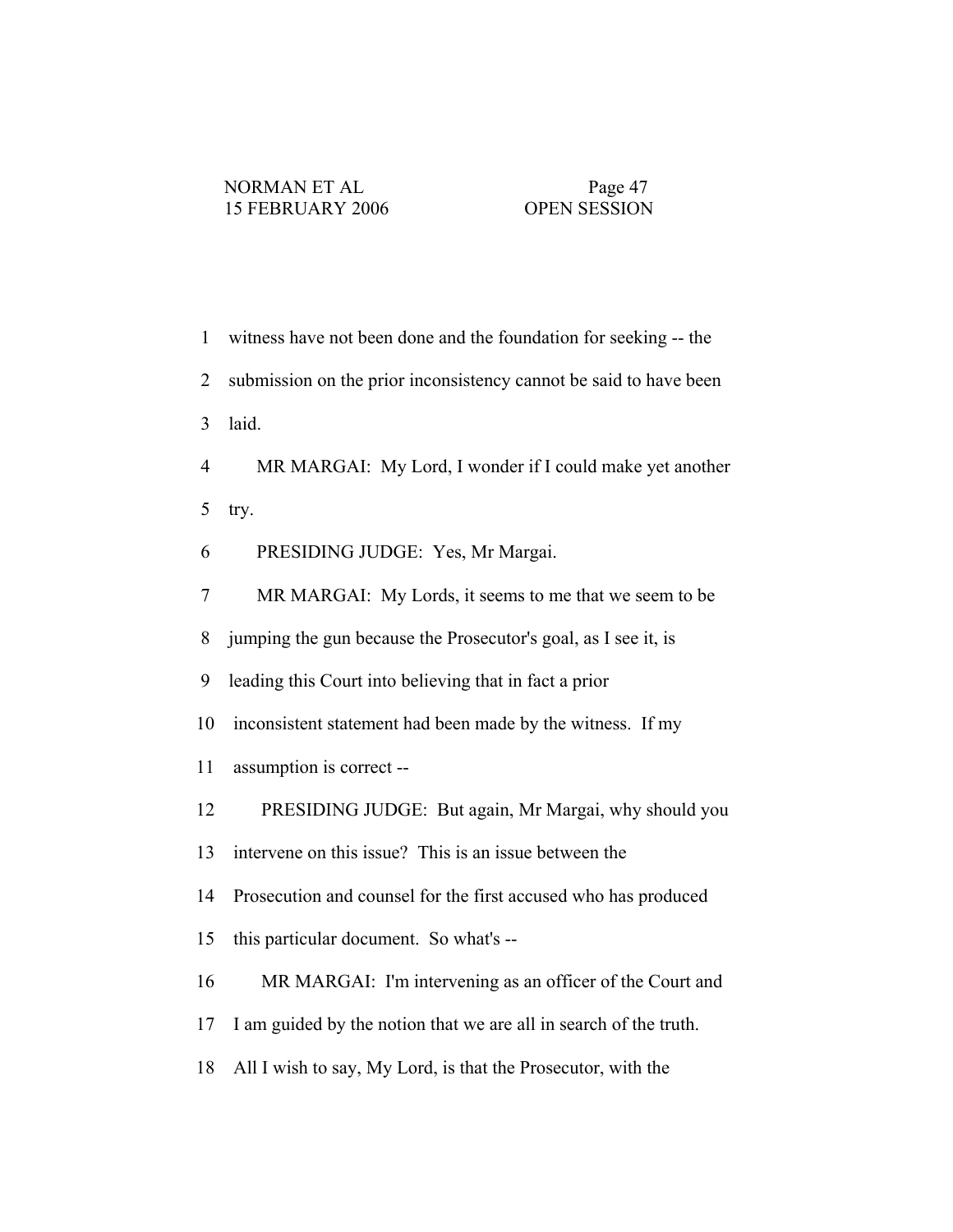- 19 greatest respect, has not laid the foundation. He has not laid
- 20 the foundation.
- 21 PRESIDING JUDGE: Mr Margai, I need not to hear arguments
- 22 from you on this particular issue.
- 23 MR MARGAI: As My Lord pleases. I was only being of
- 24 assistance.
- 25 JUDGE THOMPSON: Learned counsel for the first accused, did
- 26 you say that you are in possession of a statement from this
- 27 witness?
- 28 MR JABBI: Yes, My Lord.
- 29 JUDGE THOMPSON: Is there any difficulty making the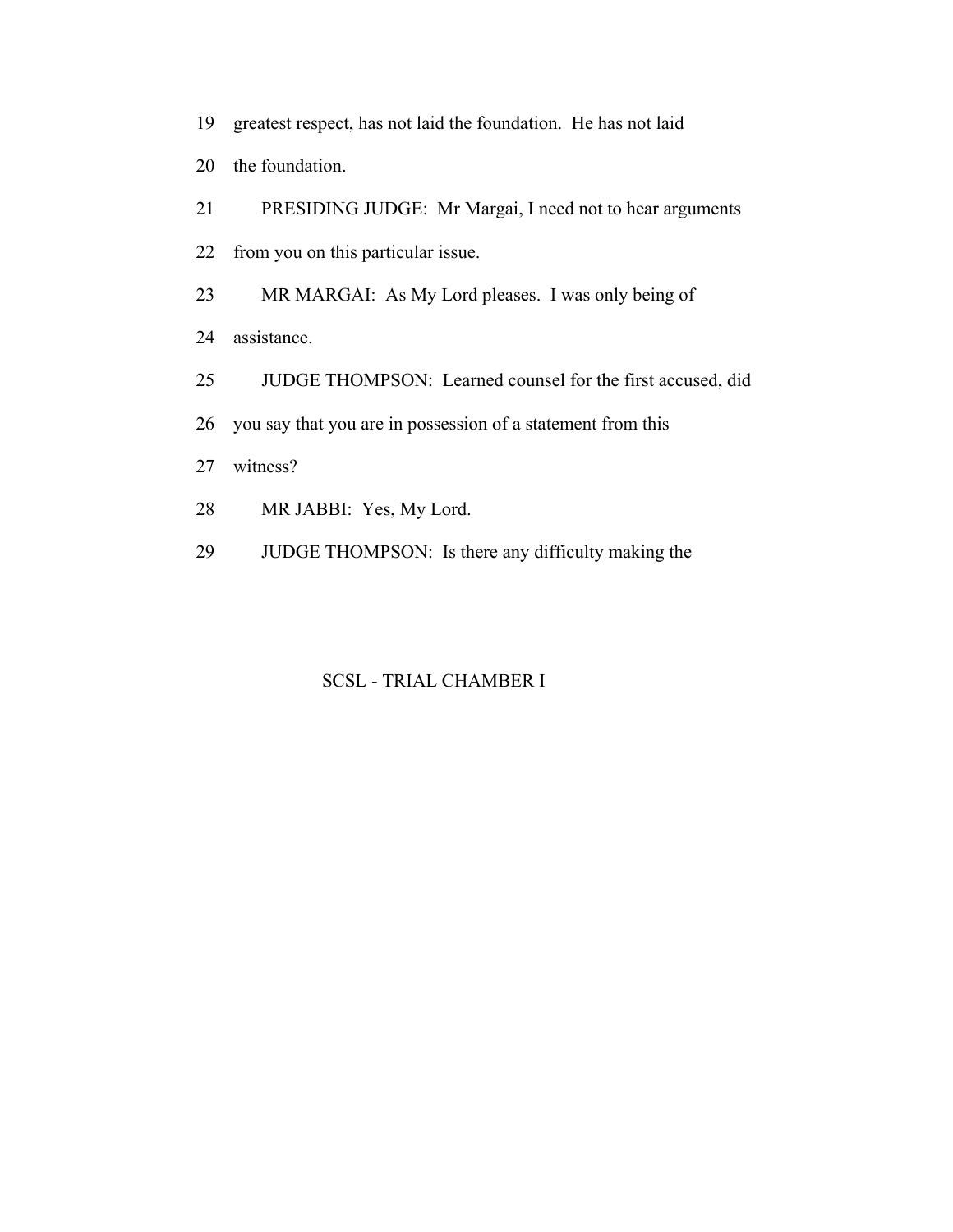1 statement available to the other side within the spirit of the 2 principle or equality of arms and a doctrine of fairness? They 3 now are raising a legal point. They feel that there is some 4 discrepancy between the testimony here before this Court and the 5 summary. According to Mr Tavener, all they want to do is to be 6 able to inspect the statement, if he made one, to find out 7 whether in their mind it's possible to reconcile what's contained 8 in that statement and the testimony given here. Is there any 9 difficulty? Do you see any procedural obstacle to this, why you 10 should not be able to accommodate their request in the spirit of 11 reciprocity and also the philosophy of equality of arms? 12 [CDF15FEB06D - EKD] 13 I mean we are not here in a situation where we recognise 14 the practice and I hope, in fact, I am not insinuating that, of 15 reciprocal ambush on the part of the adversarial parties. We are 16 searching for the truth and I am sure that we all recognise that 17 this is the supreme obligation of this Court, including all of 18 you - Defence, Prosecution and us here. So would there be any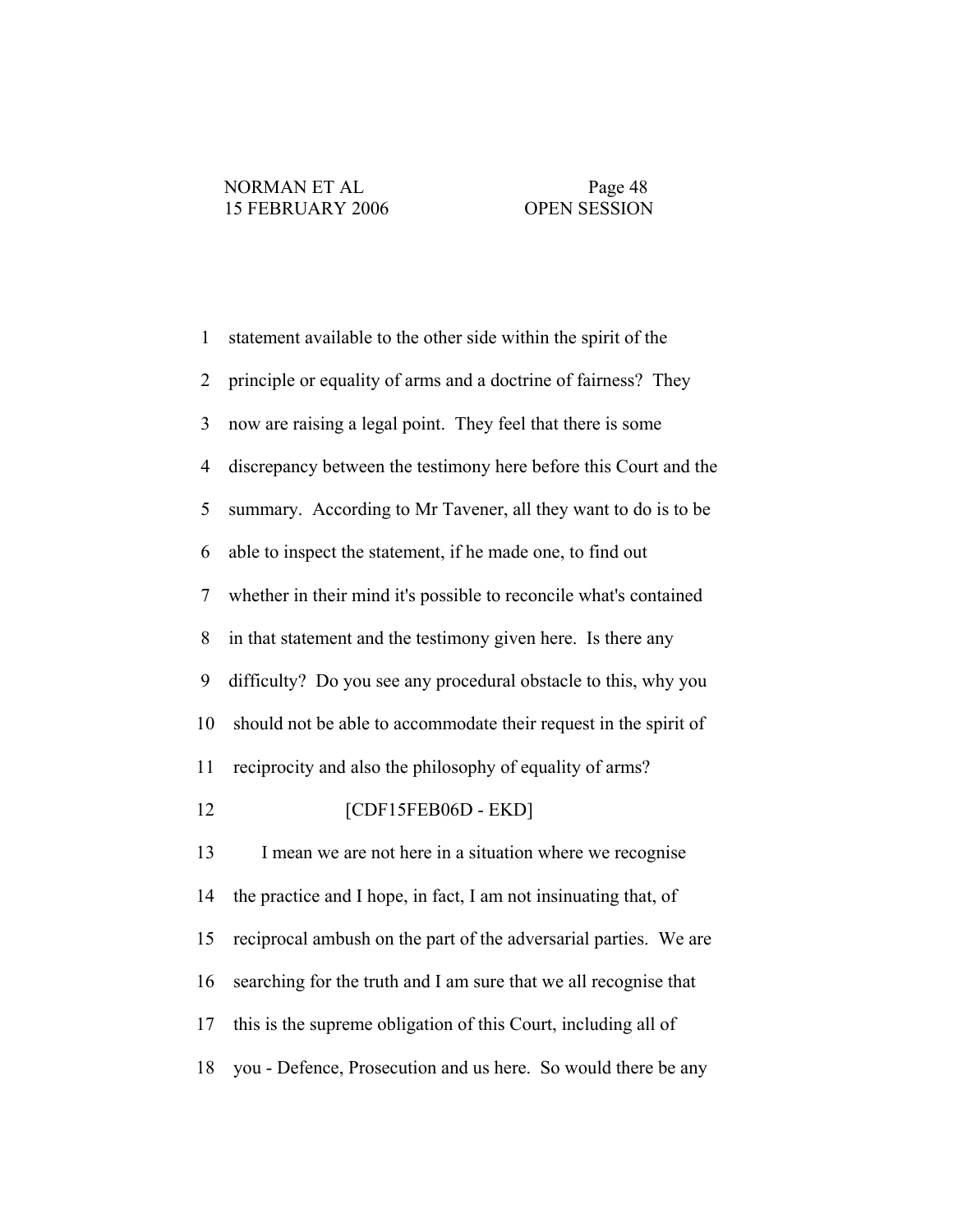19 difficulty.

| 20 | MR JABBI: My Lord, there is no practical difficulty. But          |
|----|-------------------------------------------------------------------|
| 21 | I have just raised the question of whether the Prosecution -- two |
| 22 | issues I have raised. One, whether there is any inconsistency in  |
| 23 | fact between what is on the summary and what the witness has said |
| 24 | in evidence so far. And, secondly, whether Prosecution counsel    |
| 25 | has laid sufficient foundation for the submission he has made.    |
| 26 | My Lord, that is why in respect of the first point --             |
| 27 | JUDGE THOMPSON: The question of course, as a matter of            |
| 28 | law, whether there is inconsistency in the ultimate analysis is a |
| 29 | matter for the Tribunal.                                          |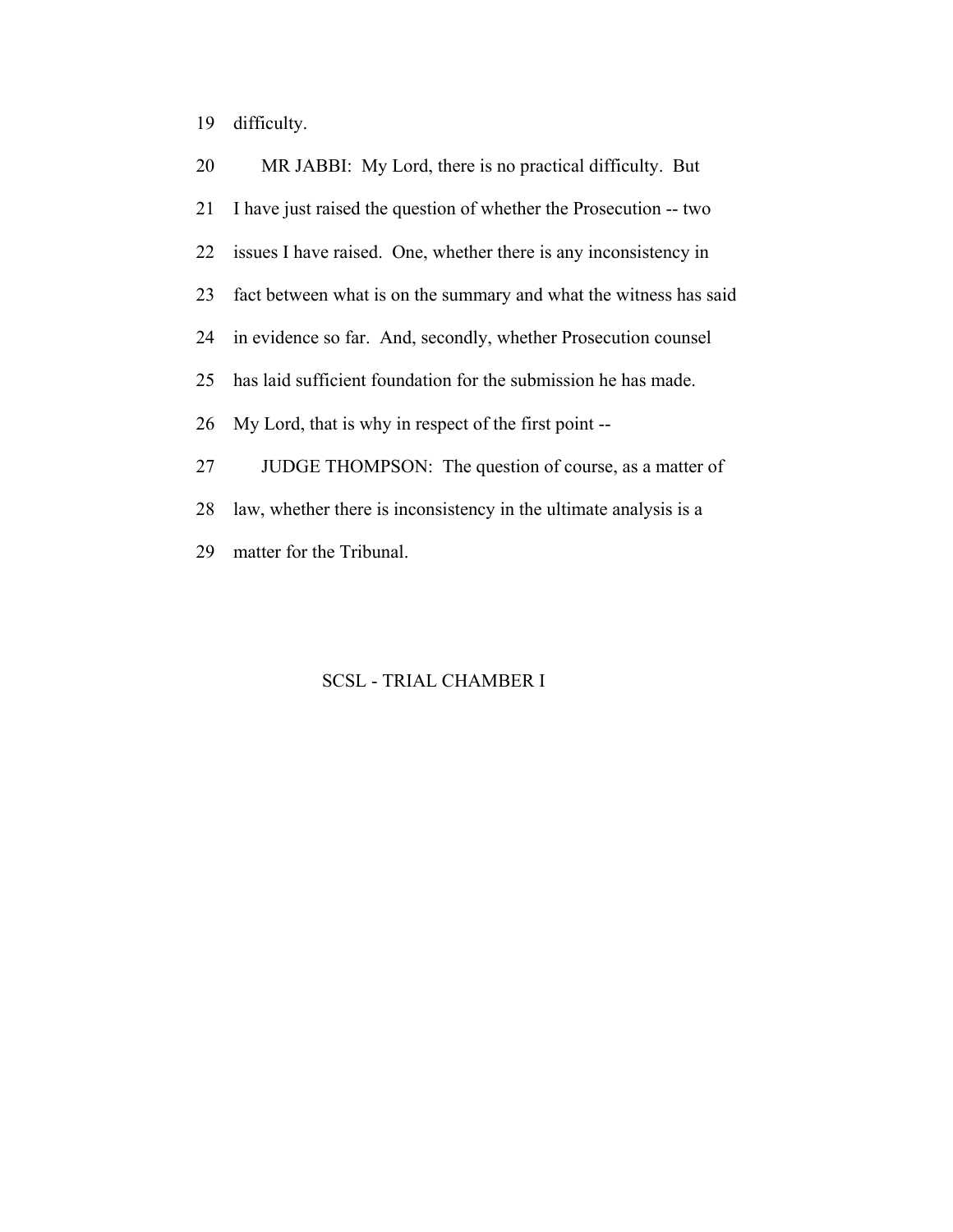1 MR JABBI: Ultimately, My Lord. 2 JUDGE THOMPSON: All counsel can do is to submit that there 3 are alleged or perceived inconsistencies. So we will not let you 4 take that function away from us. 5 MR JABBI: Certainly, My Lord. But, My Lord -- 6 JUDGE THOMPSON: But the question of whether sufficient 7 foundation has been laid, I am not sure what you mean by that. 8 Counsel has said that virtually what the witness said in answer 9 to his question under cross-examination appears to be 10 irreconcilable with some particular portion of the summary. What 11 foundation does he need to lay further? He has not yet even 12 decided whether he wanted to proceed under the rubric of prior 13 inconsistent statement. He is only asking for disclosure of a 14 statement so as to enable him to reach a determination one way or 15 the other. He may, after looking at that statement, say "Oh, 16 well, I don't see any discrepancy here". My question, therefore, 17 is that why should this Court not allow him, based on your answer 18 that you have a statement, to look at it? Why do we have to have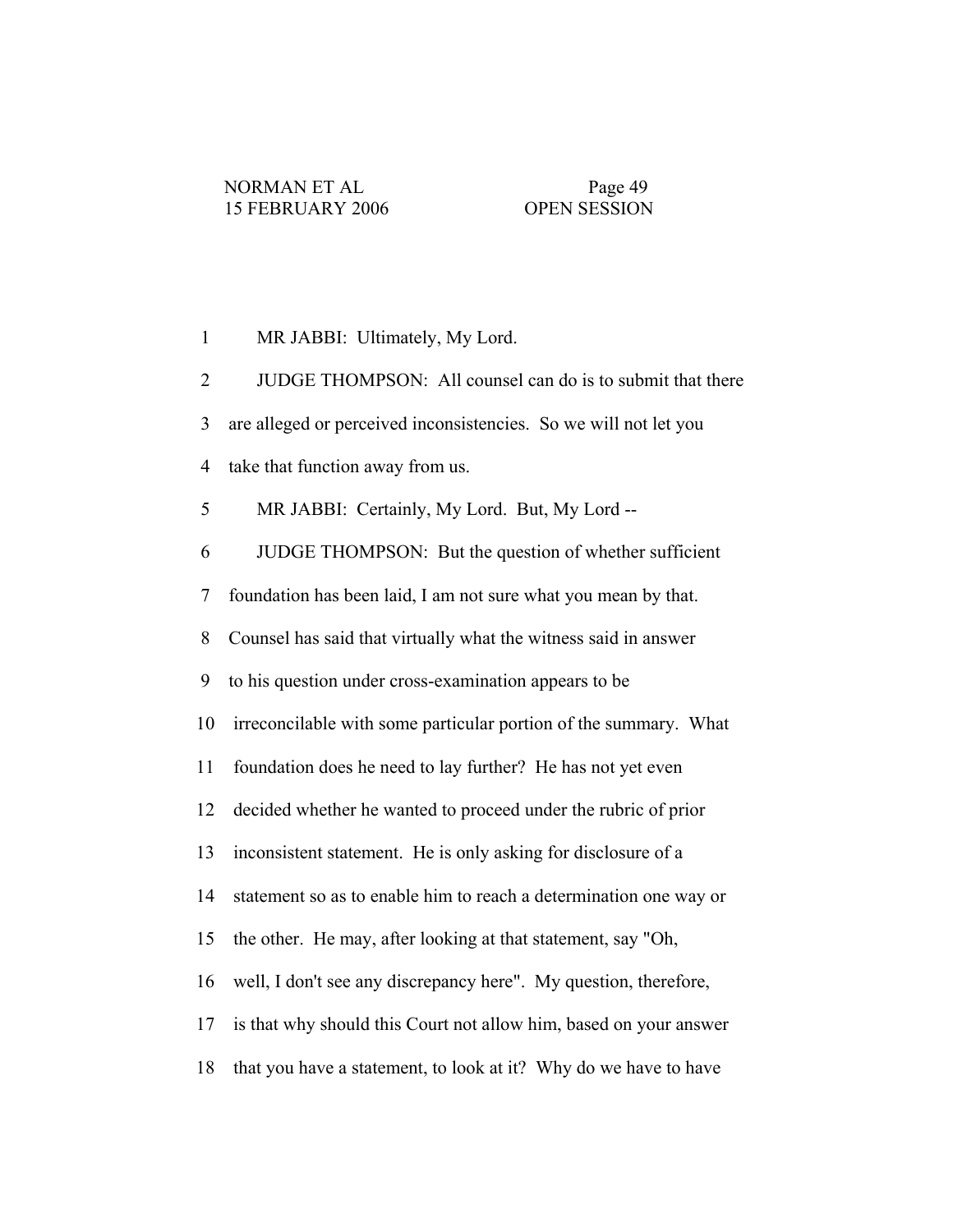19 this roadblock now which is virtually detaining the progress of 20 this proceedings?

 21 MR JABBI: It is not so much a roadblock, My Lord. My 22 first point I made was I wanted to be able to see the last few 23 statements made by the witness, because it seems the last 24 statement he made is the one on which the Prosecutor is 25 depending. And I feel a little bit unable to deal with the other 26 issues in it without making myself au fait a little more with the 27 actual answers given to the last set of questions. 28 JUDGE THOMPSON: But wouldn't you take the -- the learned 29 Presiding Judge and Justice Itoe have already told you that from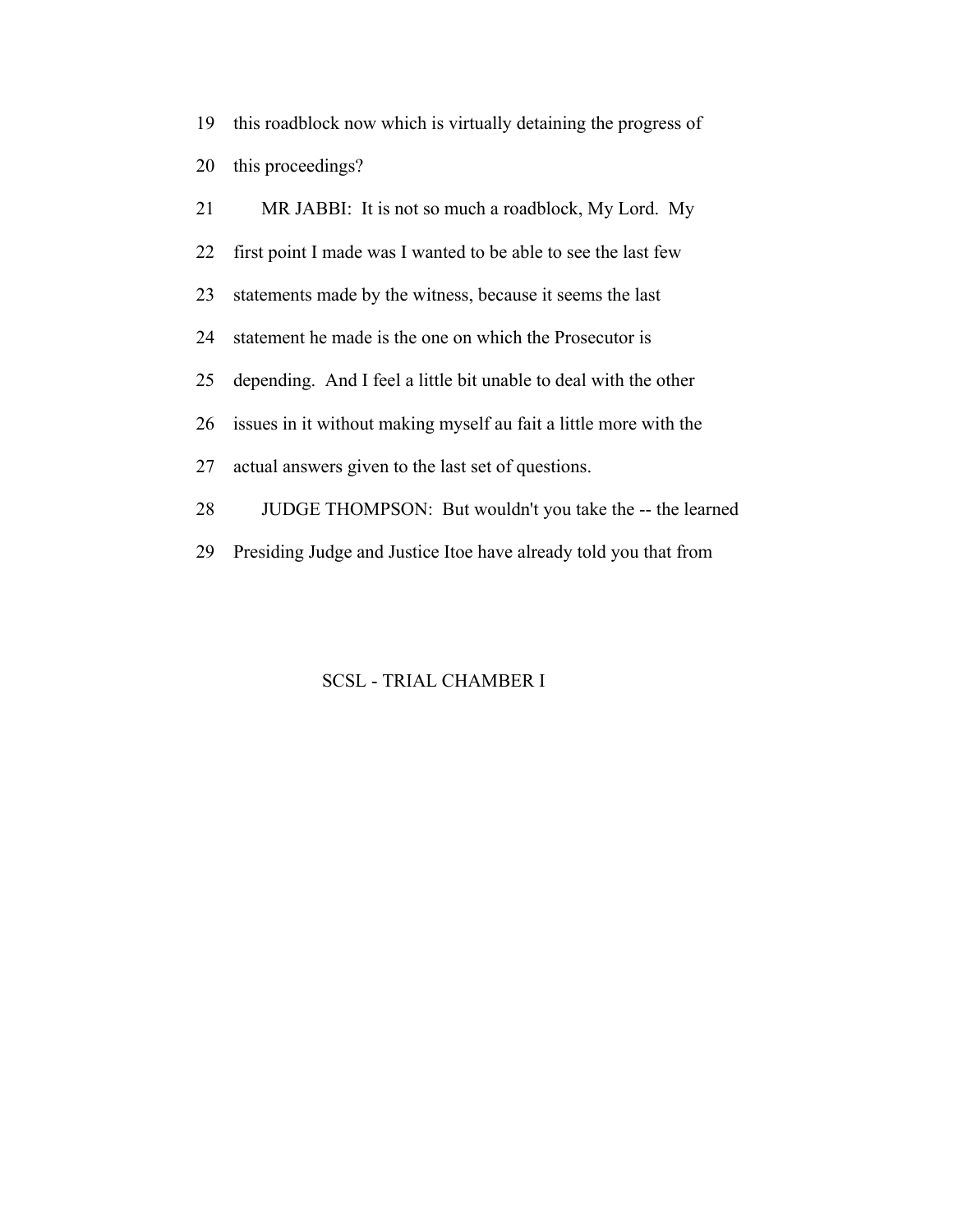1 their records, and even if I have something slightly different 2 the two of them would overrule me. From their records it would 3 seem there is an answer to the effect that I did not know what 4 his terms of reference as co-ordinator involved, and words to 5 that effect, answers to that effect. Won't you therefore take 6 the word of the Bench that there is some answer here which seems 7 prima facie only and I make that with emphasis, to be at variance 8 with what is -- even if it is slightly at variance with what is 9 in the summary. So why do we need to prolong this matter, 10 counsel, purely on a ground of technicality, which you are 11 insisting upon? Of course, we have the right to overrule you. 12 MR JABBI: Certainly. 13 JUDGE THOMPSON: But we don't want to do that without 14 persuading you of the wisdom of the position that we are taking. 15 MR JABBI: My Lords, I have no objection to disclose the 16 statement, but I was entitled to make the preliminary comments I 17 have made. Your Lordships have made observations on it and if 18 Your Lordships consider that the statement is best produced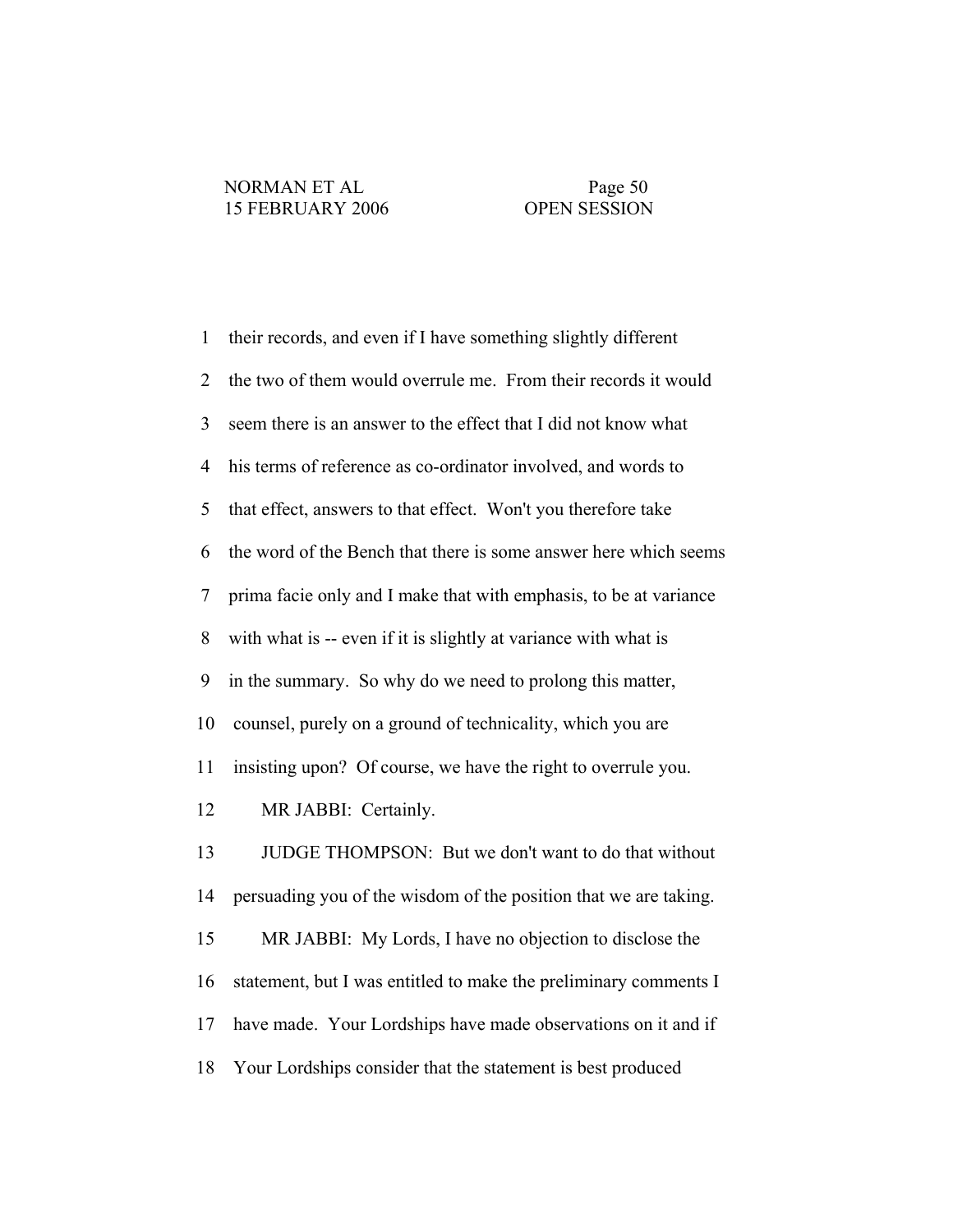- 19 without determining or satisfying the issues that I have raised,
- 20 certainly, it is --
- 21 JUDGE THOMPSON: Only for that specific purpose. You have
- 22 always been helpful to the Court. And so why not have the
- 23 document produced for that specific purpose, so that your
- 24 colleagues on the other side would satisfy themselves as to what
- 25 line of action they might advise themselves to take.
- 26 MR JABBI: The statement is available, My Lord.
- 27 PRESIDING JUDGE: You have a copy?
- 28 MR JABBI: Yes, indeed, My Lord, and only a copy.
- 29 PRESIDING JUDGE: Have you made copies available to your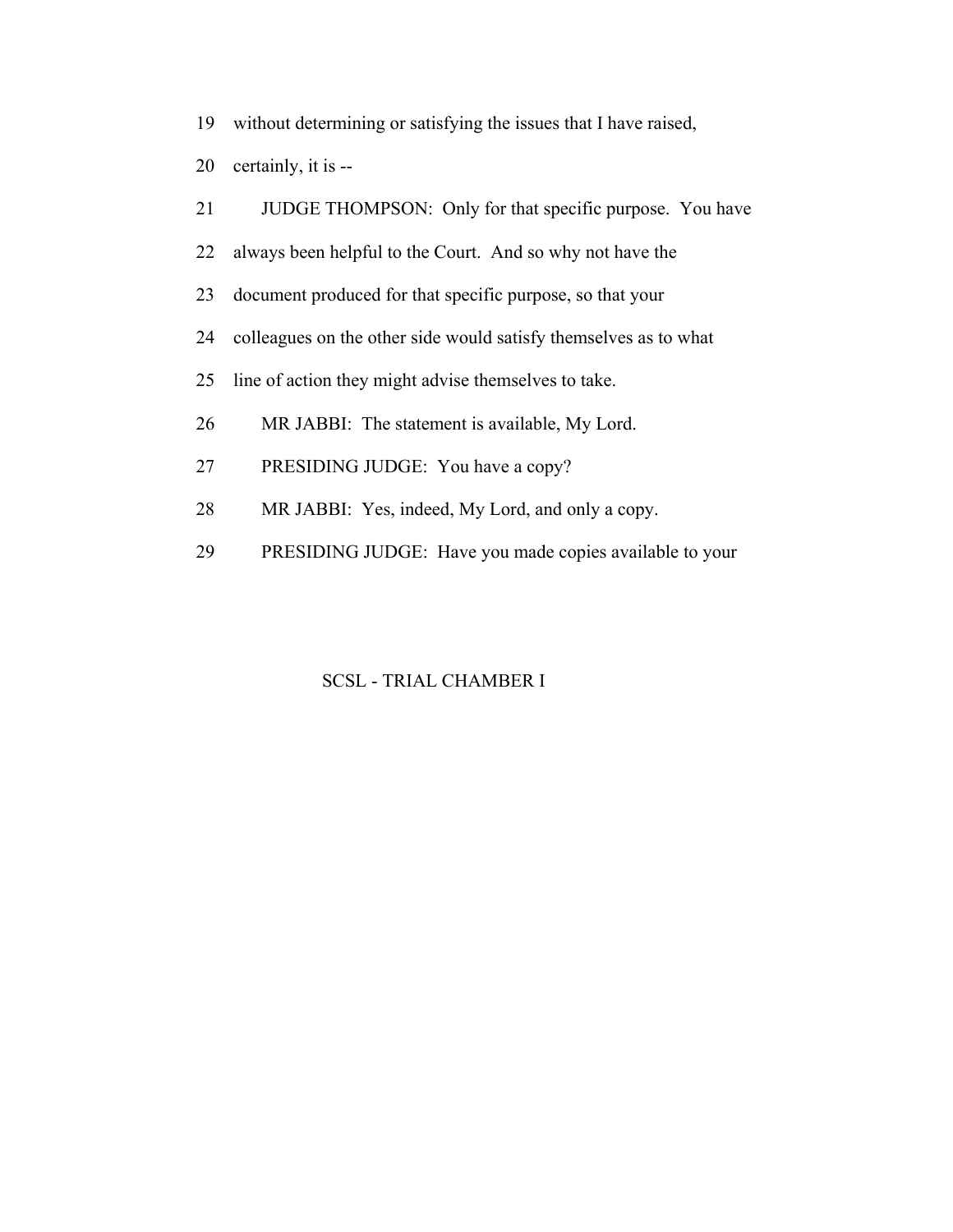1 colleagues?

- 2 MR JABBI: Not yet.
- 3 [Trial Chamber conferred]
- 4 PRESIDING JUDGE: How many pages to that statement,

5 Dr Jabbi? Just trying to determine how much time it will take to

- 6 make copies of it.
- 7 MR JABBI: Eleven pages, My Lord.
- 8 PRESIDING JUDGE: We will break for 10 minutes and ask the
- 9 officer of the Court to make sure copies are made for all parties
- 10 and will you please provide copies to counsel for second accused,
- 11 third accused and the Prosecution. Thank you. Court is
- 12 adjourned for ten minutes.
- 13 **[Break taken at 12.25 p.m.]**
- 14 [Upon resuming at 12.52 p.m.]
- 15 PRESIDING JUDGE: Dr Jabbi, we understand that copies of
- 16 the statement have been produced and distributed around to all
- 17 concerned.
- 18 MR JABBI: Yes, My Lord.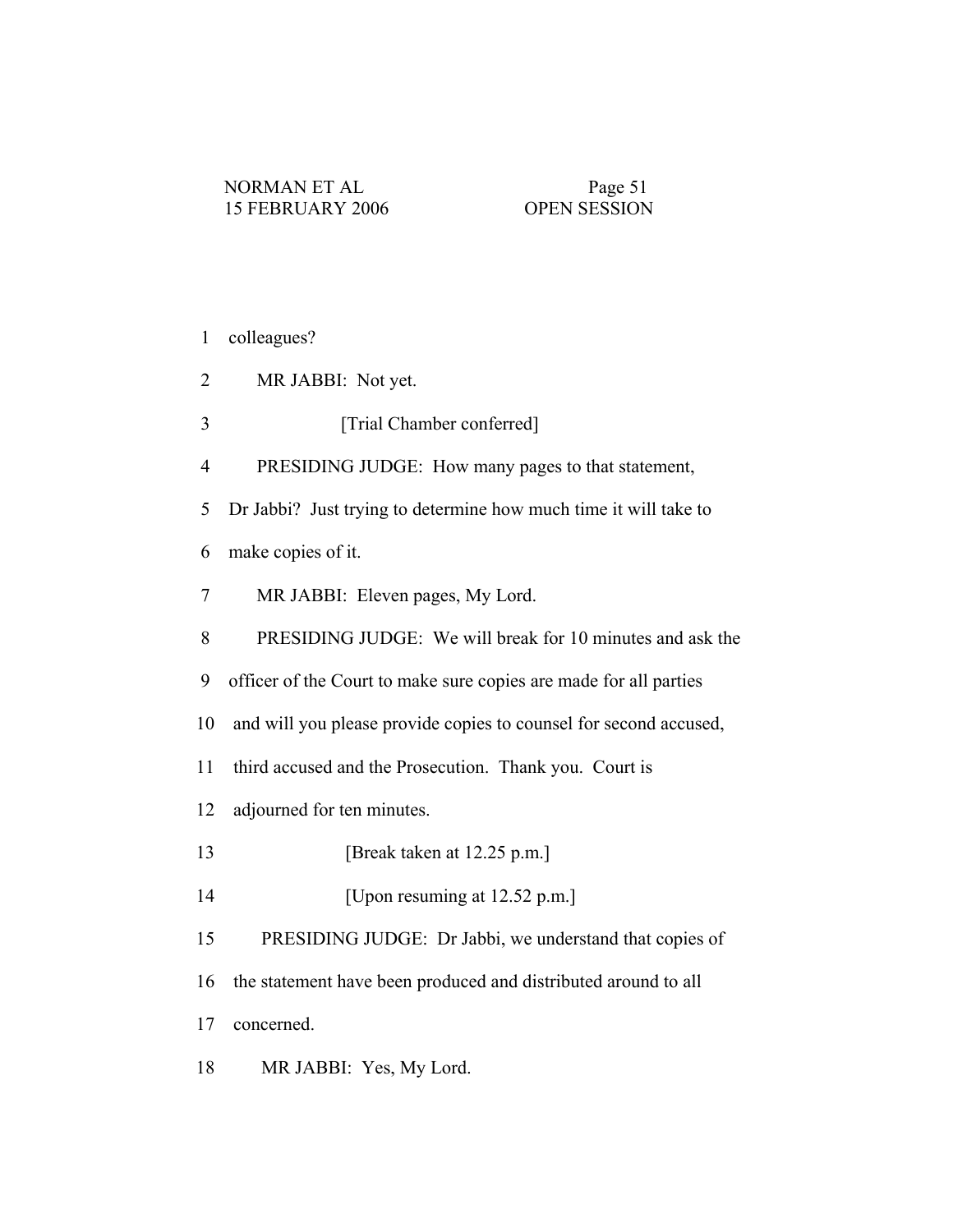19 PRESIDING JUDGE: Copies were given to the Bench as well, 20 so we do have copies.

21 MR JABBI: Yes, indeed, My Lord.

 22 PRESIDING JUDGE: Mr Prosecutor, we were with you at that 23 time.

24 MR TAVENER: Your Honour, I have had an opportunity to read

25 the statement. I am not in a position to proceed on the contents

26 of the statement at this stage. I can go to another topic and go

27 through that until the time. It depends on Your Honours.

28 PRESIDING JUDGE: It is almost 1 o'clock. So is it worth

29 moving in that direction?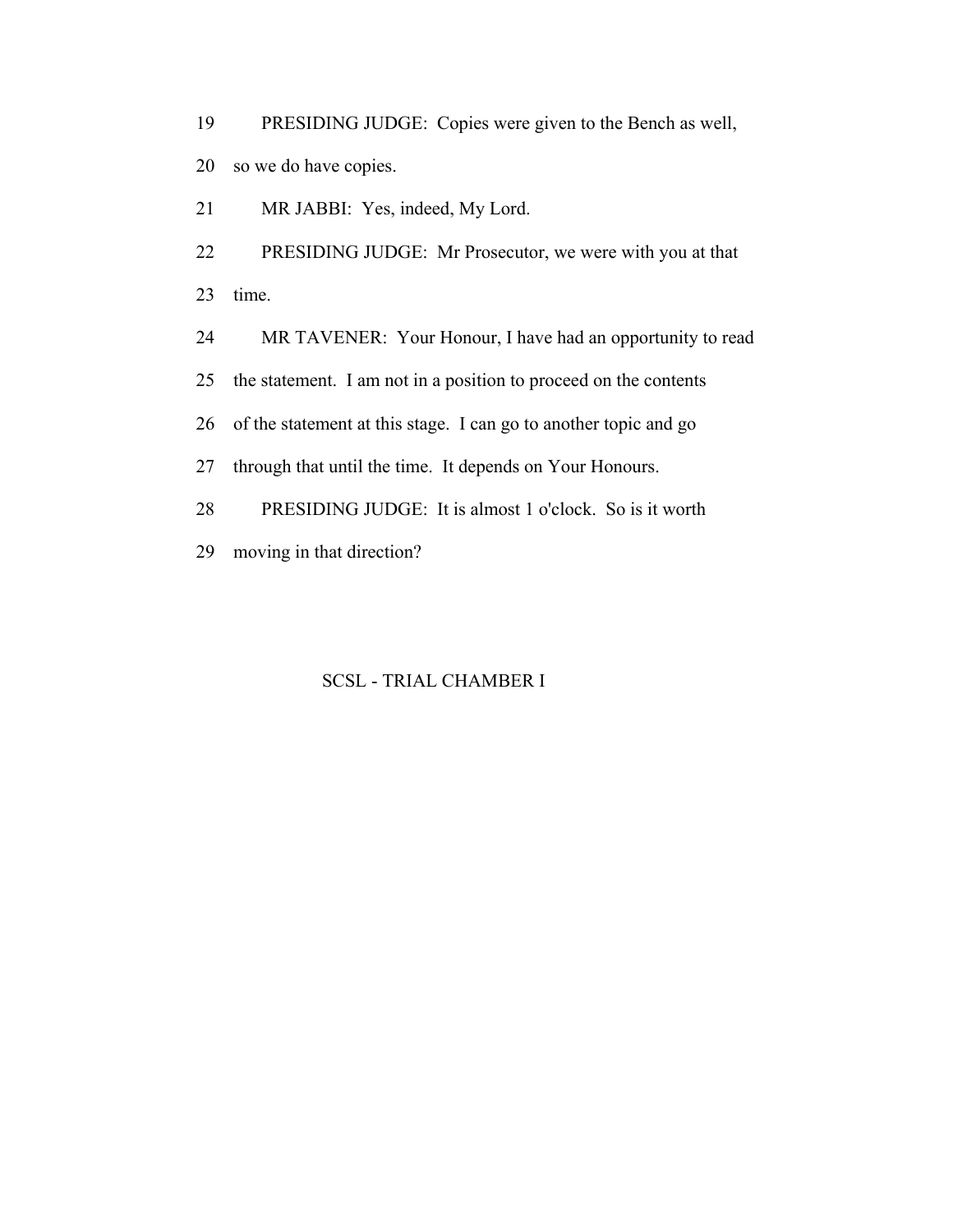| $\mathbf{1}$             | MR TAVENER: I wouldn't have thought so, Your Honour.          |
|--------------------------|---------------------------------------------------------------|
| $\overline{2}$           | PRESIDING JUDGE: Can the witness be called back so we can     |
| $\overline{3}$           | inform him that the Court will be adjourned until tomorrow    |
| $\overline{4}$           | morning.                                                      |
| 5                        | MR TAVENER: Certainly.                                        |
| 6                        | PRESIDING JUDGE: In the meantime, Dr Jabbi, you have asked    |
| $\overline{\mathcal{L}}$ | and certainly copies -- certainly the draft copies of the     |
| 8                        | transcript for that portion of his evidence will be made      |
| 9                        | available to you later on this afternoon.                     |
| 10                       | MR JABBI: Thank you, My Lord.                                 |
| 11                       | PRESIDING JUDGE: To you and others. That will be              |
| 12                       | available today.                                              |
| 13                       | [The witness entered court]                                   |
| 14                       | PRESIDING JUDGE: Dr Demby --                                  |
| 15                       | THE WITNESS: Yes, My Lord.                                    |
| 16                       | PRESIDING JUDGE: -- we asked that you be brought back to      |
| 17                       | inform you that we are adjourning. It is Wednesday; we do not |
| 18                       | sit in the afternoon. So we are going to be adjourning the    |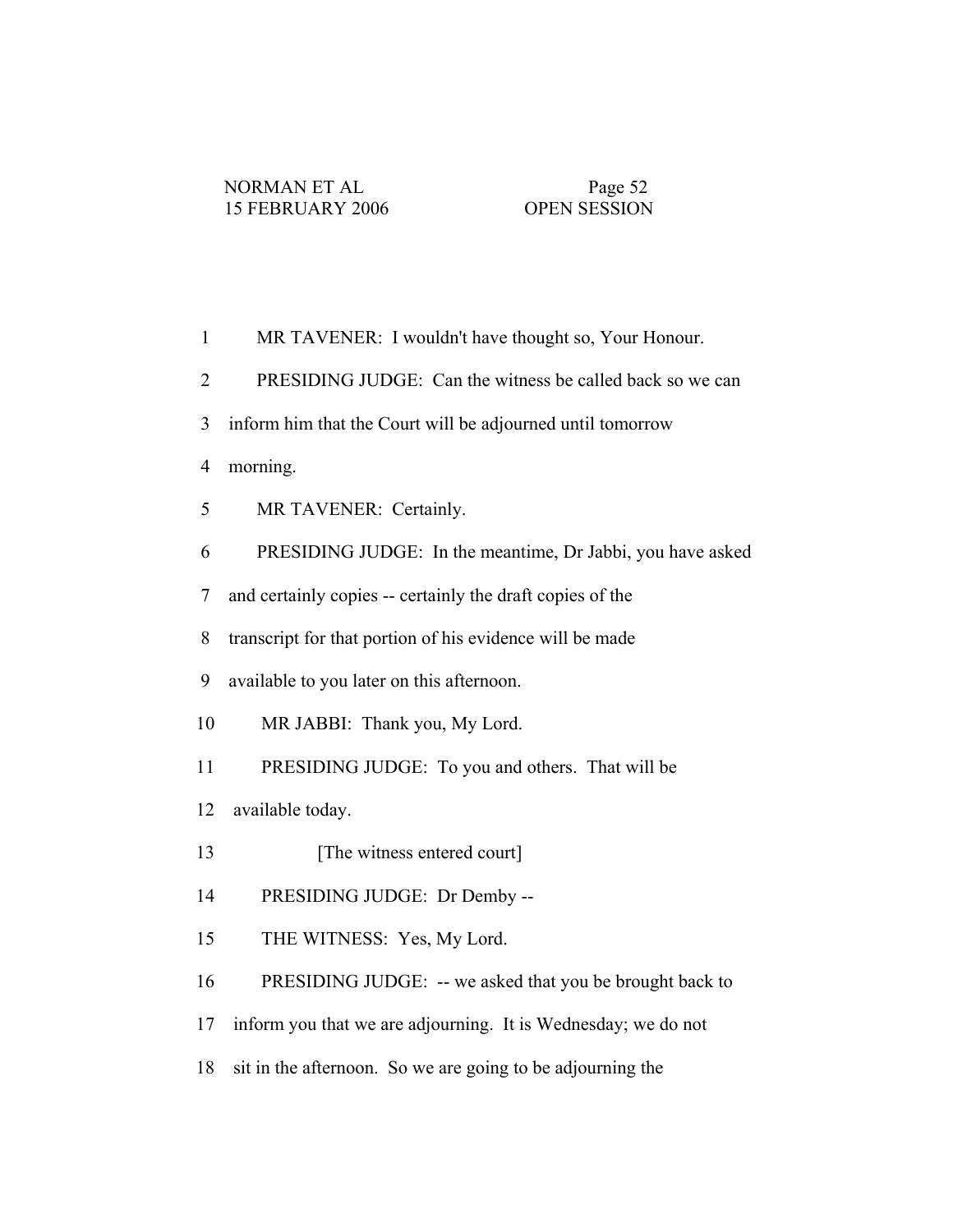| 19 | proceedings to tomorrow morning at 9.30. So we thank you very    |
|----|------------------------------------------------------------------|
| 20 | much for your patience and court is adjourned to 9.30 tomorrow   |
| 21 | morning. Thank you.                                              |
| 22 |                                                                  |
| 23 | [Whereupon the hearing adjourned at 12.55 p.m., to be reconvened |
| 24 | on Thursday, the 16th day of February 2006, at 9.30 a.m.]        |
| 25 |                                                                  |
| 26 |                                                                  |
| 27 |                                                                  |
| 28 |                                                                  |
| 29 |                                                                  |